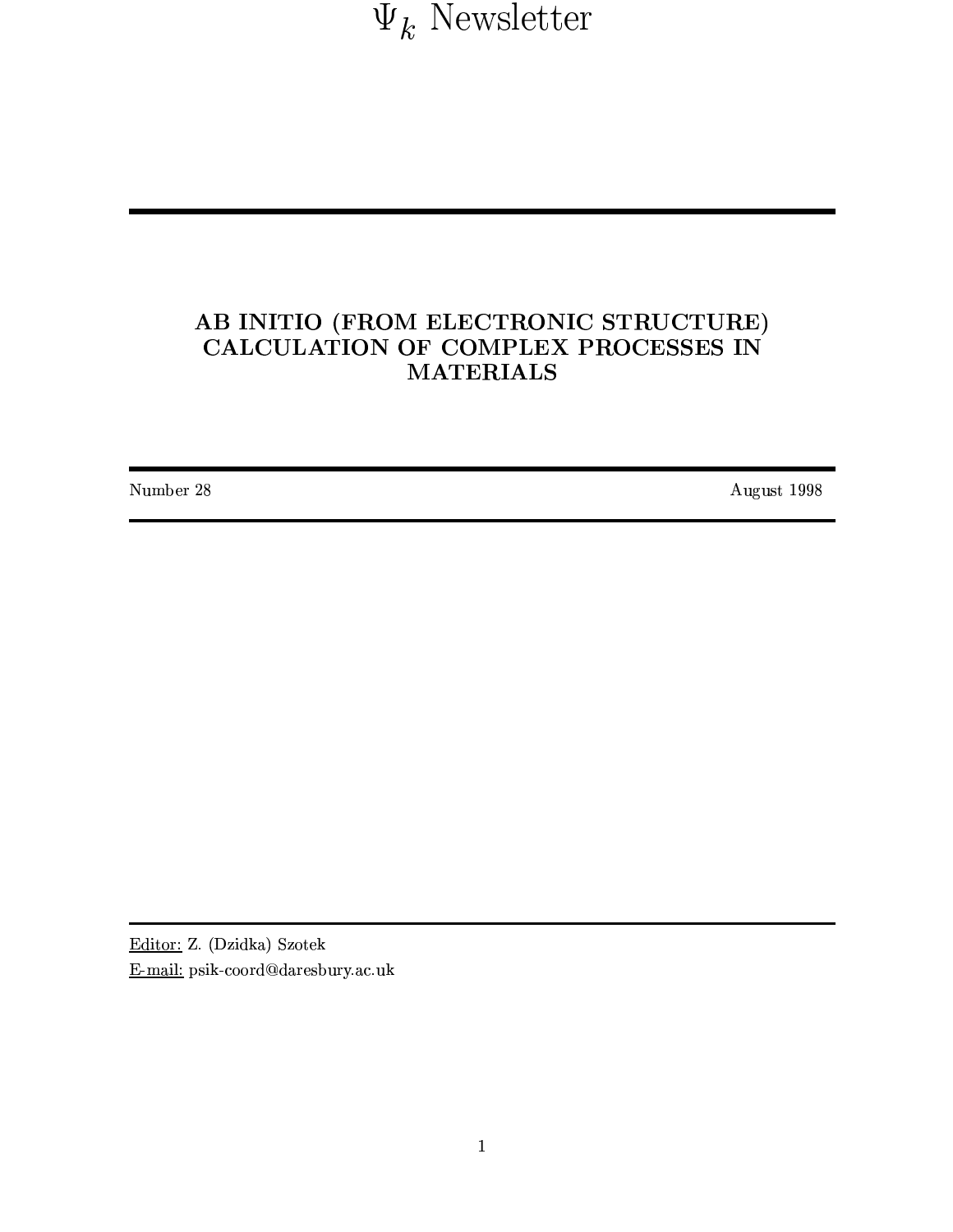# Contents

| 1        | Editorial                                                       | 3            |
|----------|-----------------------------------------------------------------|--------------|
| $\bf{2}$ | <b>General News</b>                                             | $\mathbf{5}$ |
| 3        | News from the TMR1 Network                                      | 6            |
|          | 3.1                                                             | 6            |
|          | $3.2\,$                                                         | 9            |
| 4        | News from the TMR2 Network and ESF Programme                    | 40           |
|          | 4.1                                                             | 40           |
|          | 4.2                                                             | 59           |
| 5        | Workshop/Conference Announcements of the ESF Programme          |              |
|          | Conference on 'COMPUTATIONAL PHYSICS FOR NANOTECHNOLOGY'<br>5.1 | 66           |
|          | 5.2                                                             | 67           |
|          | 5.3                                                             | 68           |
| 6        | General Workshop/Conference Reports                             | 72           |
|          | 6.1                                                             | 72           |
| 7        | <b>Job Announcements</b>                                        | 76           |
| 8        | Abstracts                                                       | 80           |
| 9        | SCIENTIFIC HIGHLIGHT OF THE MONTH                               | 94           |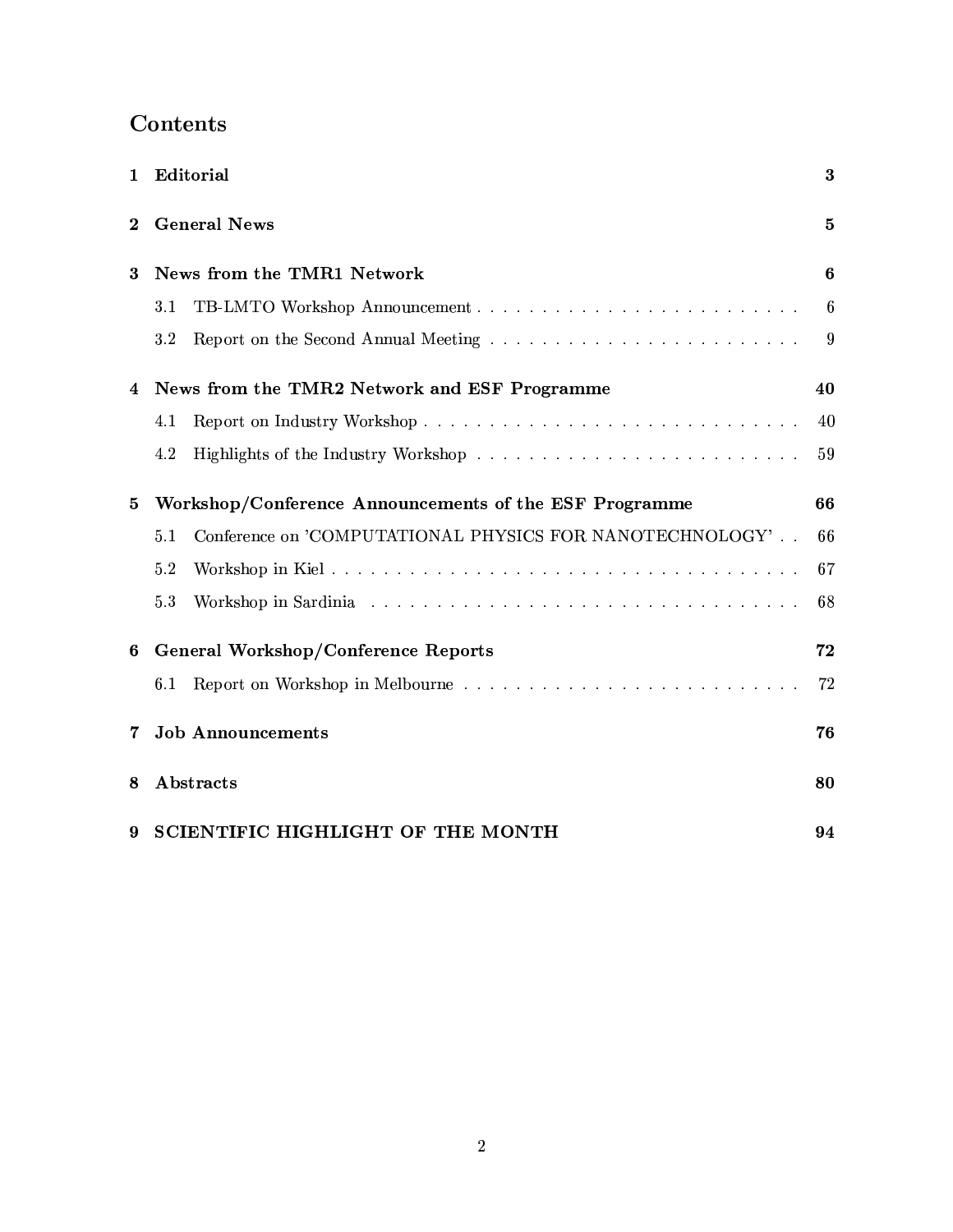#### Editorial  $\mathbf{1}$

In this Newsletter we have a report on the TMR1-Network's second annual meeting which took place at the beginning of June in Vienna. It contains the programme and abstracts of all presented papers. In this issue, there is also a report on the 'Industry Workshop' which took place in Viena on 3-4 June. Additionally to the abstract of presented papers, this report contains also the scientific highlights of the Workshop. Moreover, readers will also find abstracts in the usual section dedicated to them. There are also a few conference/workshop announcements in various sections and readers are advised to check the table of contents for details. General job announcements can be found in the usual place. The scientific highlight of this Newsletter is by B. Nonas, K. Wildberger, R. Zeller, and P.H. Dederichs on 'Energetics of 3d impurities on the (001) surface of iron'.

The Networks have a home page on World Wide Web (WWW). Its Uniform Resour ce Locator  $(URL)$  is:

#### http://www.dl.ac.uk/TCSC/HCM/PSIK/main.html

The above contains pointers to several other nodes: O.K. Andersen (Stuttgart), P. Blöchl (IBM, Zürich), M. Gillan (Keele), E.K.U. Gross (Univ. Würzburg), B.L. Györffy (Bri stol), V. Heine (Univ. Cambridge), R. Jones (Univ. Exeter), J. Kübler (TH, Darmstadt), J.L. Martins (INESC, LISBON), R. Nieminen (TU, Helsinki), J. Nørskov (TU, Lyngby) with information on CAMP, M. Scheffler (FHI Berlin), K.-H. Schwarz (TU, Vienn a), G.P. Srivastava (Univ. Exeter), A. Walker (UEA Norwich), and A. Zupan (Department of Physical and Organic Chemistry, Jozef Stefan Institute, Ljubljana, http://www-k3.ijs.si/ales/pp.html. There are also pointers to the WWW home page of the Solid State Theory Group at National Renewable Energy Laboratory, Golden, CO 80401 *(http://www.sst.nrel.gov)*, and to the home page of Prof. David Vanderbilt, Department of Physics and Astronomy, Rutgers University http://www.physics.rutgers.edu/ dhv. If you maintain a home page on your activities we will be happy to include a pointer from the Networks' home page to your home page.

Please submit all material for the next newsletters to the email address below.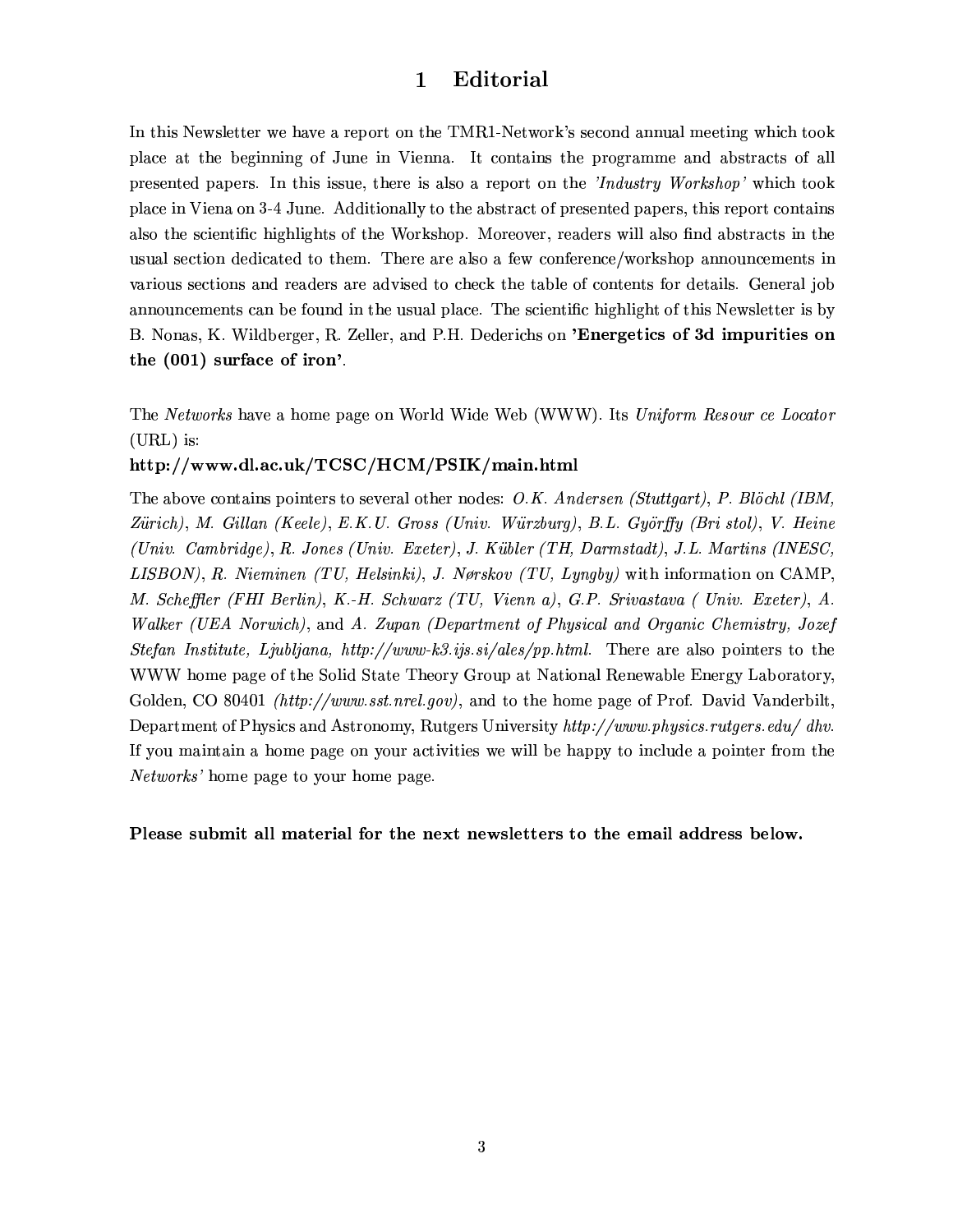The following email addresses, which remain in operation, are repeated for your convenience, and are the easiest way to contact us.

|                                 | function                                          |
|---------------------------------|---------------------------------------------------|
| psik-coord@daresbury.ac.uk      | messages to the coordinators, editor & newsletter |
| psik-management@daresbury.ac.uk | messages to the NMB of all Networks               |
| psik-network@daresbury.ac.uk    | messages to the whole $\Psi_k$ community          |

Dzidka Szotek and Walter Temmerman e-mail: psik-coord@daresbury.ac.uk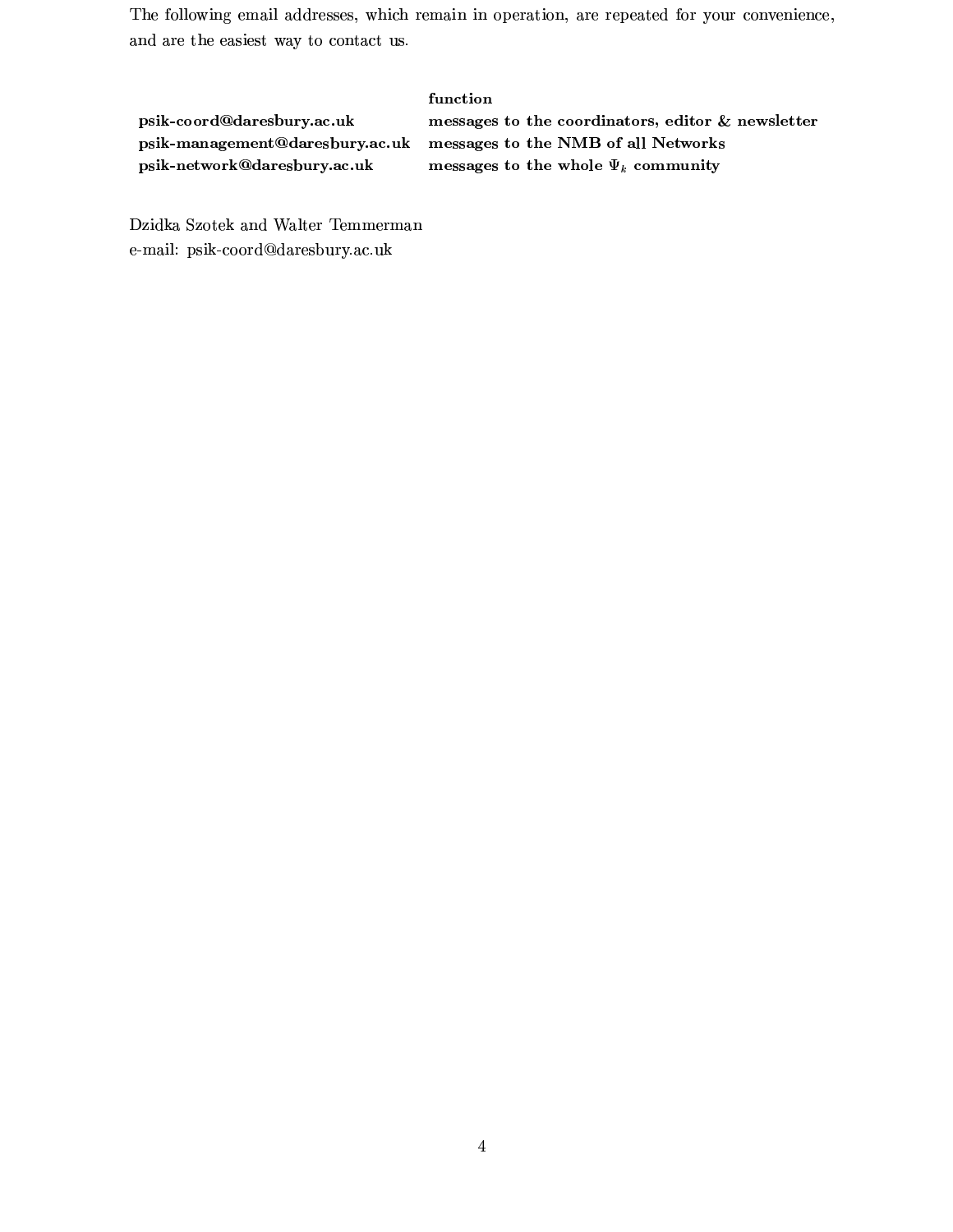#### **General News**  $\overline{2}$

As you may have noticed the activities of the two TMR Networks and the ESF Programme. covered by this Newsletter, are often very strongly linked. In most cases more than one or all of them coorganize a workshop or a conference. Therefore, frequently it is not possible to uniquely assign reports or announcements to specially dedicated sections. This is why sometimes we have to join sections and in other cases place reports or announcements in a section belonging to one network only, however, providing clear statement concerning involvement of other networks. At first sight, it may appear cumbersome to the readers, although the choices are always made on the basis of credits due to a given network or programme concerning particular activity. In this Newsletter, it is the case for the report on the *Industry Workshop* and the announcement of the TB-LMTO Workshop.

The ESF Programme Board meeting took place during the *Industry Workshop* in Vienna in June. A financial support for a number of workshops and conferences was approved. Moreover, a policy of supporting individual collaborative visits was established and since then already a few have been approved. As mentioned in the preceding Newsletters, all researchers from countries participating in the ESF Programme are welcome to apply to psik-management@dl.ac.uk for funding of intended visits by submitting a short scientific proposal and a cost statement.

In the past Newsletters it was mentioned that in July 2000, we are intending to organize a conference, which will be a follow-up of the big  $\Psi_k$ -Conference in Schwäbisch Gmünd of September 1996. Therefore, we would appreciate very much if you shared with us your thoughts on the need for such a conference and the suitability of date.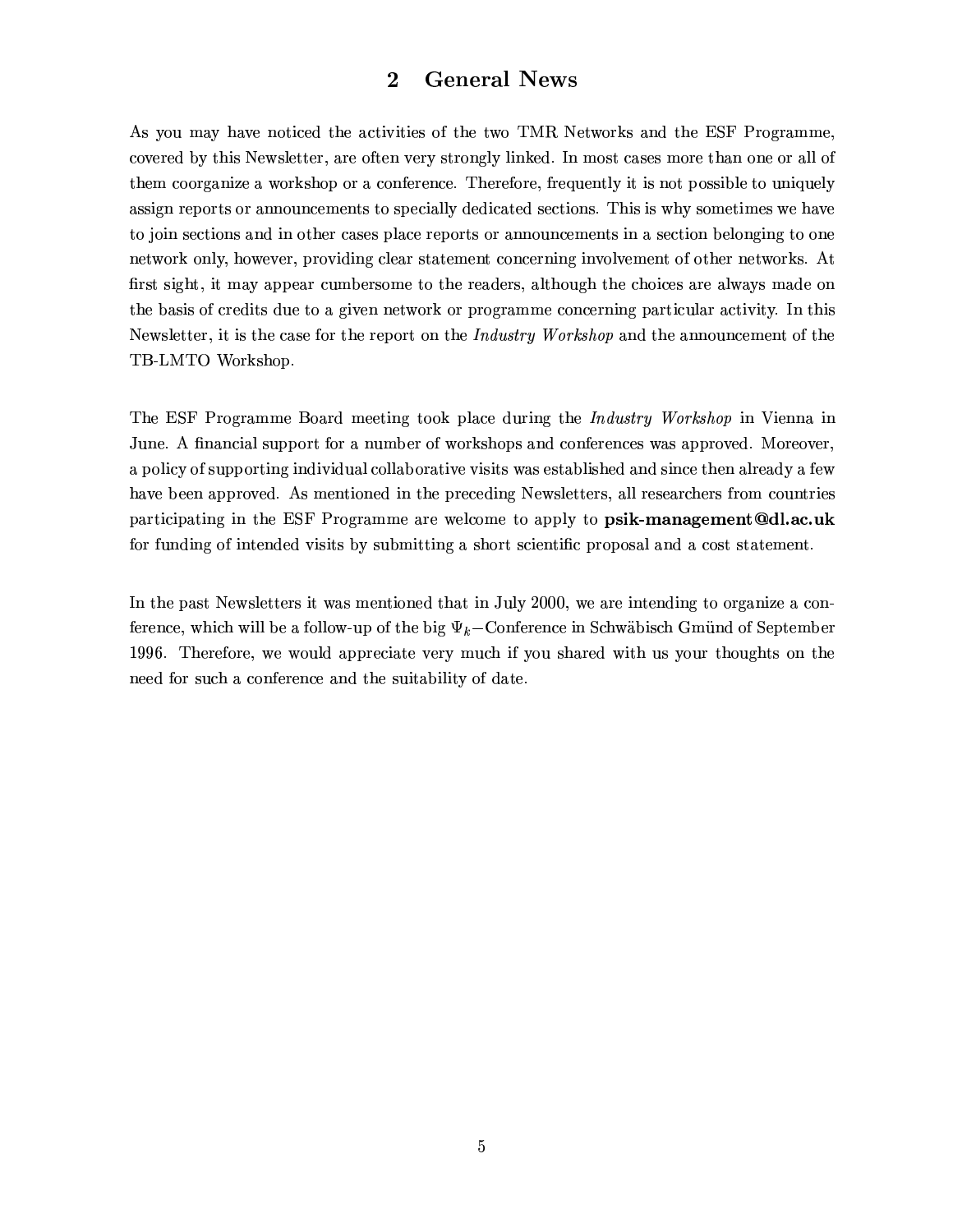#### News from the TMR1 Network 3

#### $3.1$ **TB-LMTO Workshop Announcement**

#### WORKSHOP ON THE TB-LMTO METHOD

### Monastery of Mont Saint Odile - France (one hour drive from Strasbourg) 2-5 october 1998

Supported by TMR \* "Interface Magnetism" and ESF\*\* Program STRUC (Electronic Structure Calculations for elucidating the complex atomistic behaviour of solids and surfaces)

#### **MOTIVATION**

In recent years, computational materials science has clearly emerged as an important field in its own right. It is now well established that methods based on a microscopic description of the electronic structure are central points. In order to describe always larger systems, localized orbitals approaches are very useful. The TB-LMTO (Tight-Binding Linear Muffin-Tin Orbitals) method combines the precision of the ab-initio methods and the flexibility of the tight-binding schemes. The always increasing facilities provided by the supercomputers has for good shown the interest of the order N methods. For thoses reasons the TB-LMTO is widely used to study many different problems. This workshop intends to allow a large meeting of scientists involved in the development and the use of this method. The workshop will focus on the magnetic properties but other field of applications will be considered

#### **SCOPE**

The workshop will have two parts. The most important one will be devoted to invited talks where speakers will be asked to present the fundamental aspects of the problems. In a second part applications of this method will emphasize the interest of the method.

Aspects to be covered include:

- Full Potential approaches
- $\bullet$  Relativistic DFT
- Toward an Implementation of Relativistic DFT
- $\bullet$  Magnetic anisotropy
- Non-collinearity
- $\bullet$  Alloy: CPA-TB-LMTO
- $\bullet$  Magnetic Interlayer coupling
- Surface segregation and Surface roughness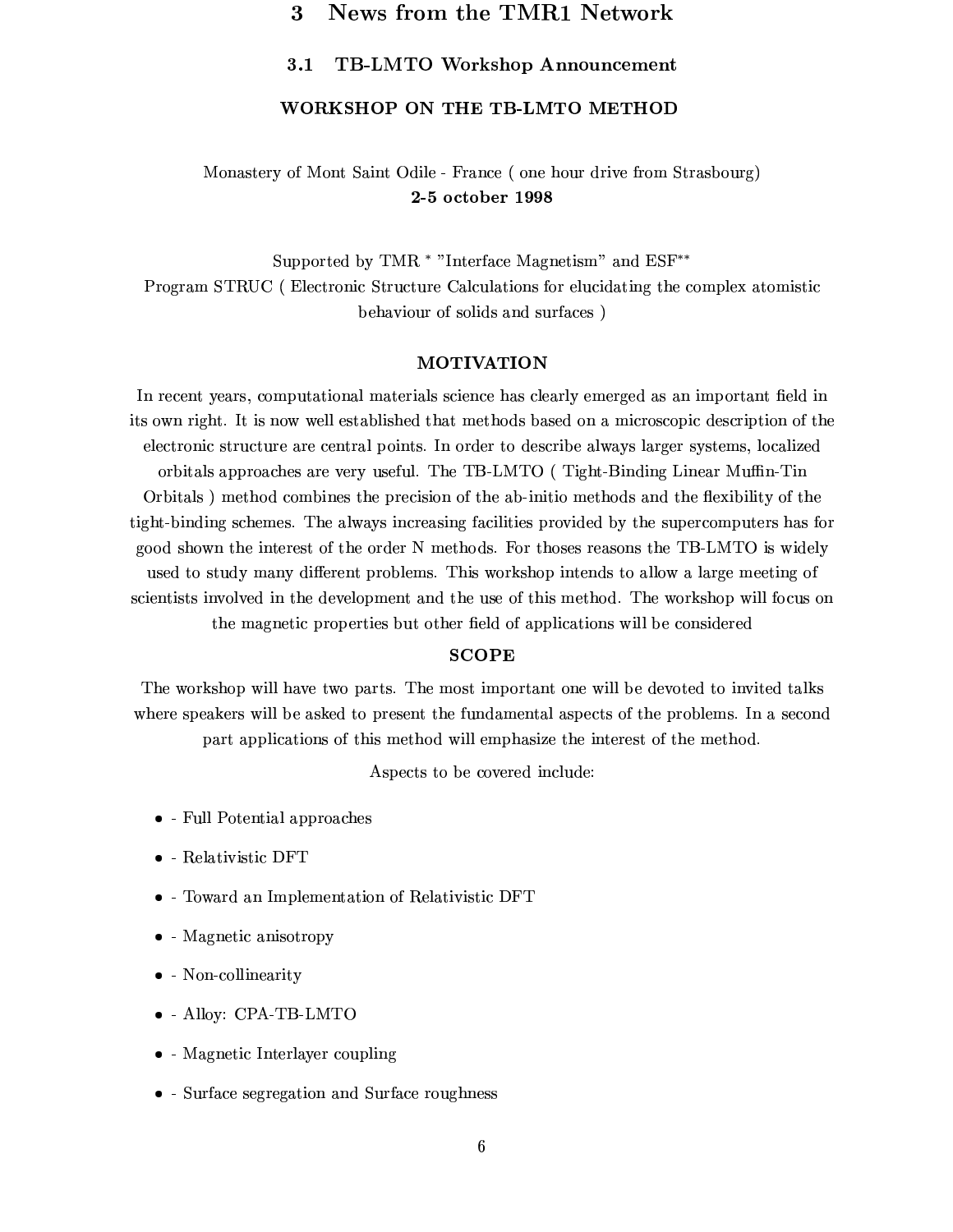- $\bullet$  Spectroscopic aspects
- $\bullet$  Response function
- $\bullet$  Recursion method
- $\bullet$  Latest developments of order(N)
- $\bullet$  Large systems studies
- $\bullet$  Sparse matrix techniques

The confirmed invited speakers are  $(14/7/98)$ :

I. Abrikosov (Uppsala), O. Andersen (Stuttgart), M. Alouani (Strasbourg), H. Ebert (

Munich), O. Eriksson (Uppsala), J. Hafner (Vienna), J. Kudrnovsky (Praha), M. Methfessel (Frankfurt/Oder), D. Stoeffler (Strasbourg), H. Skriver (Aarhus), I. Turek (Brno), W. Temmerman (Daresbury) and J. Wills (Los Alamos).

To be confirmed: I. Duff (RAL, Daresbury)

#### FINANCIAL SUPPORT

A large number of PhD students or post-docs are expected to participate. Financial support of the TMR network " Interface Magnetism" and of the ESF program STRUC could be provided to elegible persons. The housing costs will be moderate and the fees modest. The total number of participants should not go beyond sixty.

#### **PUBLICATION**

We intend to publish a book about the TB-LMTO method, giving all basic aspects of this method (which now can be found only in specialised publications) and few applications. This book will consist of selected contributions to this workshop and have around 300 pages.

#### **PREREGISTRATION**

I would like to be informed on this TB-LMTO workshop; YES - NO I intend to participate to this TB-LMTO workshop: YES - NO I intend to present a contribution (tentative title): I would need a financial support: YES - NO Name, Last name: Address:

Tel:

Fax:

E-mail: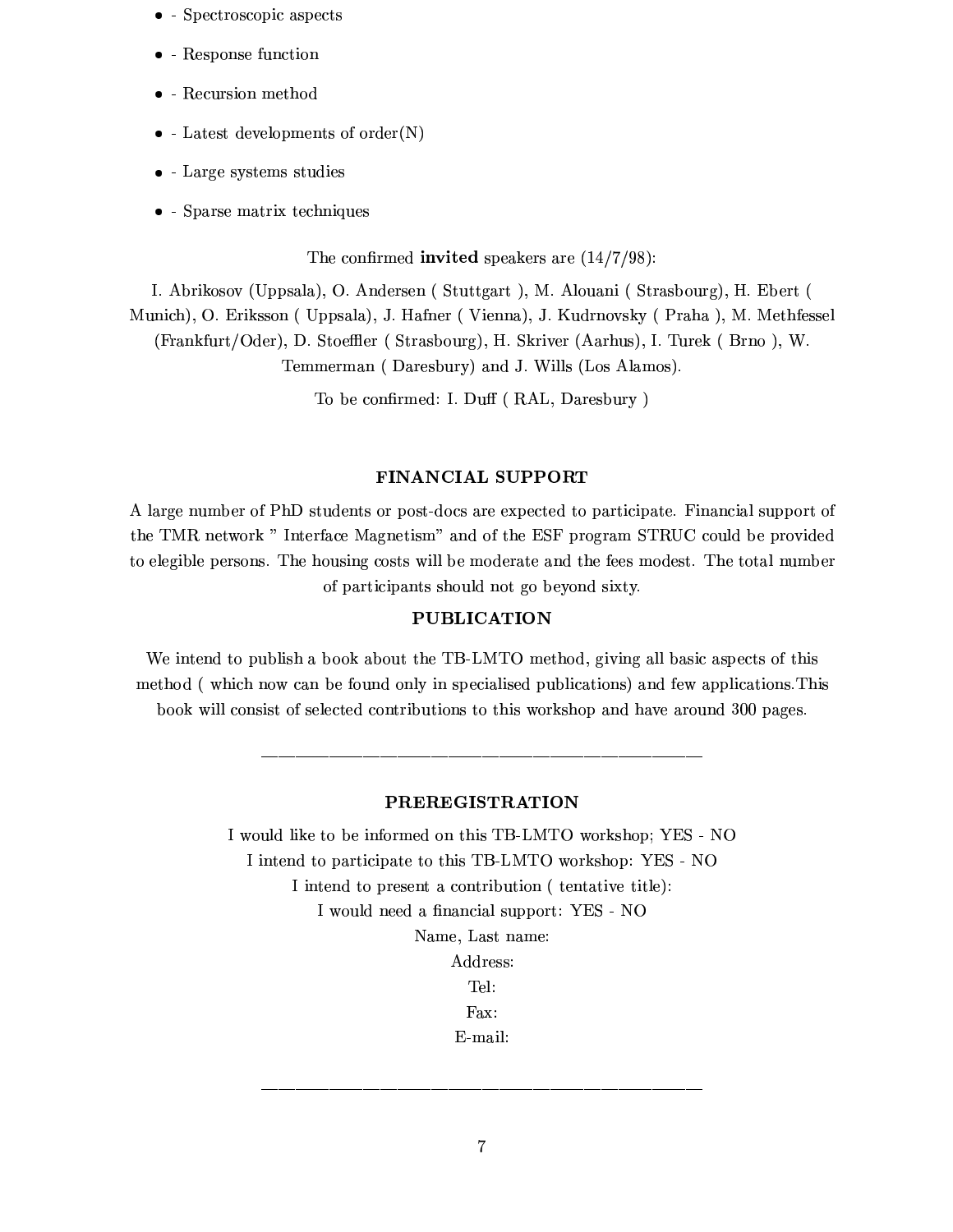### **ORGANIZATION**

Hugues Dreyssé IPCMS-GEMME, Université Louis Pasteur, 23 rue du Loess, BP 20 CR, 67037 Strasbourg, France. Tel.:  $+33/388.10.70.83$ Fax:  $+33/388.10.72.49$ E-mail: hugues@lugh.u-strasbg.fr

\* Training and Mobility Research, a european network sponsored by the EC.

\*\* European Science Fundation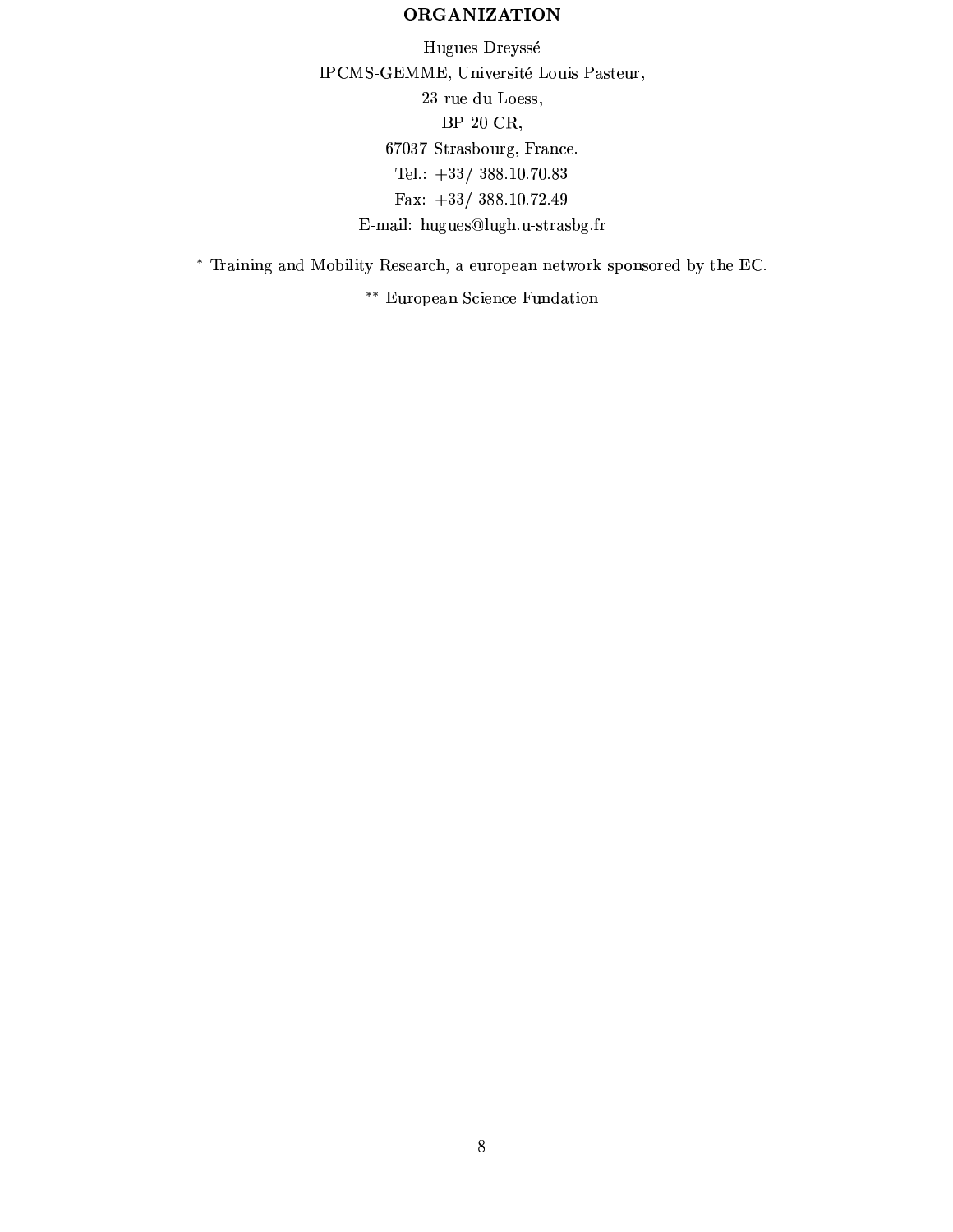Training and Mobility of Researchers (TMR) Network

# "Interface Magnetism"

# SECOND ANNUAL MEETING

Technische Universität Wien

June 5 - June 7, 1998

Vienna, Austria

# PROGRAM AND ABSTRACTS

Center for Computational Materials Science  $(CMS)$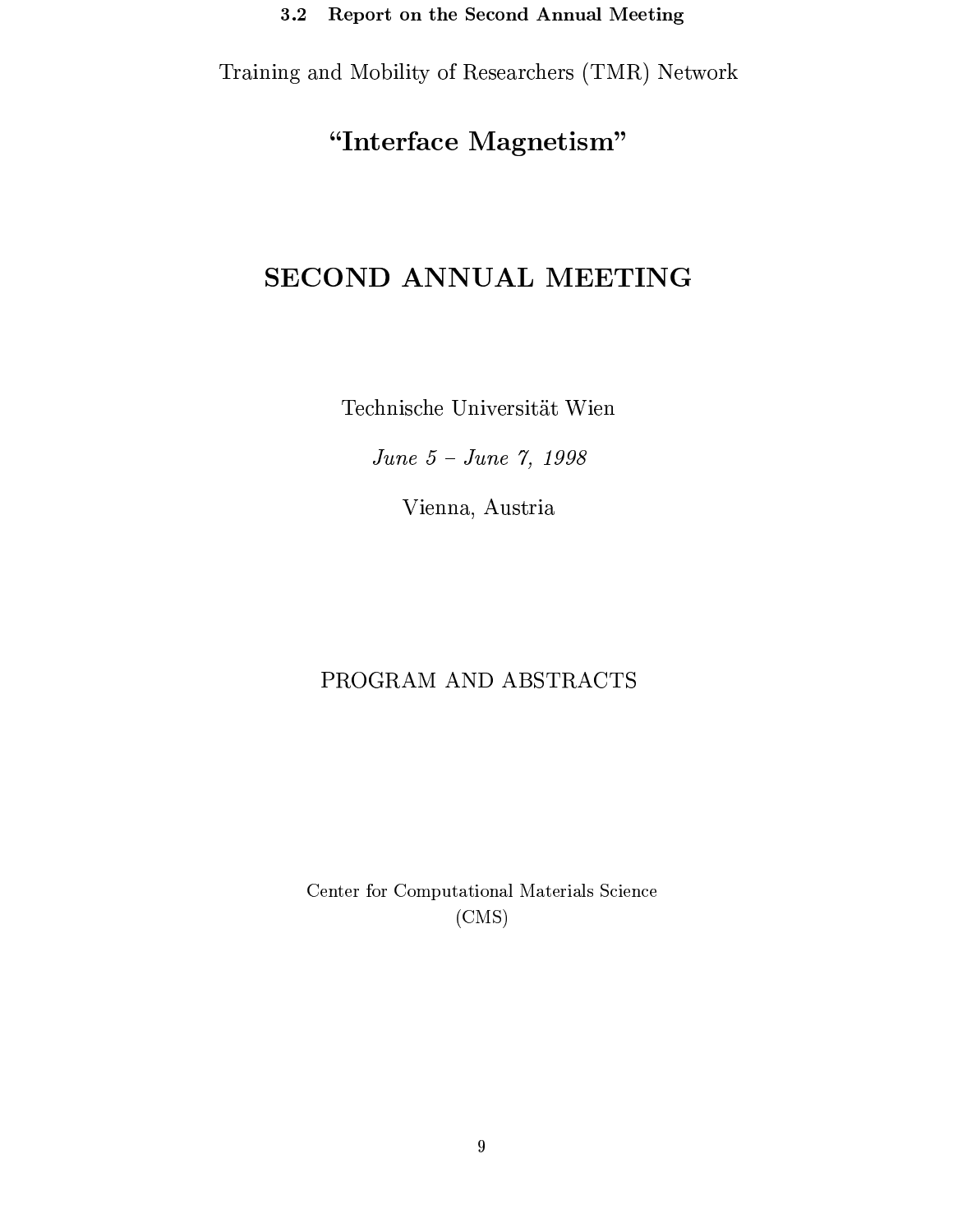The second annual meeting of the TMR Network on Interface Magnetism took place in Vienna on June 5-7, 1998. More than 70 researchers from the Austrian, Dutch, French, German, Swedish and UK nodes attended this meeting. The following pages show the abstracts of the talks. European collaborations accounted for 30% of the contributions, which is a substantial increase on last years' annual meeting in Bristol. This reflects a growing trend, facilitated by the TMR Network, to tackle the most demanding computational projects internationally, since no country on its own has all the necessary computational expertise.

This TMR-Network combines the effort of scientists from 13 different universities, 2 research institutions and one industrial laboratory. It is structured around six flagship projects. Four of these projects include studies of the most recent discoveries of interlayer coupling, magnetic anisotropy and surface structure, giant magnetoresistance and magnetic X-ray dichroism. The remaining two projects are concerned with the implementation of new technical developments in electronic structure calculations, specifically screened structure constants, to construct a new generation of codes capable of dealing with ever larger systems. Through the TMR-Network collaborations progress has been substantially accelerated, in particular, in the development of the screened KKR method and its application to GMR.

The proceedings of this meeting are to be published in the December 1998 issue of Philosophical Magazine. It is gratifying to see that more than 50% of these papers have been presented by young researchers under 35 years of age, who include the TMR employed post-doctoral researchers.

The development and accomplishments of this TMR-Network have greatly benefited from the altruistic dedication and major scientific vision of Prof. Peter Dederichs (Forschungszentrum Juelich, Germany) and Prof. Balazs Gyorffy (University of Bristol, UK). It so happens that this year they celebrate their 60-th birthdays. Therefore, we use this opportunity to wish them continued scientific accomplishments and thank them for their indispensable involvement and contributions to the TMR-Network on "Interface Magnetism". Many happy returns to both of them!

Walter M. Temmerman (The Network Coordinator)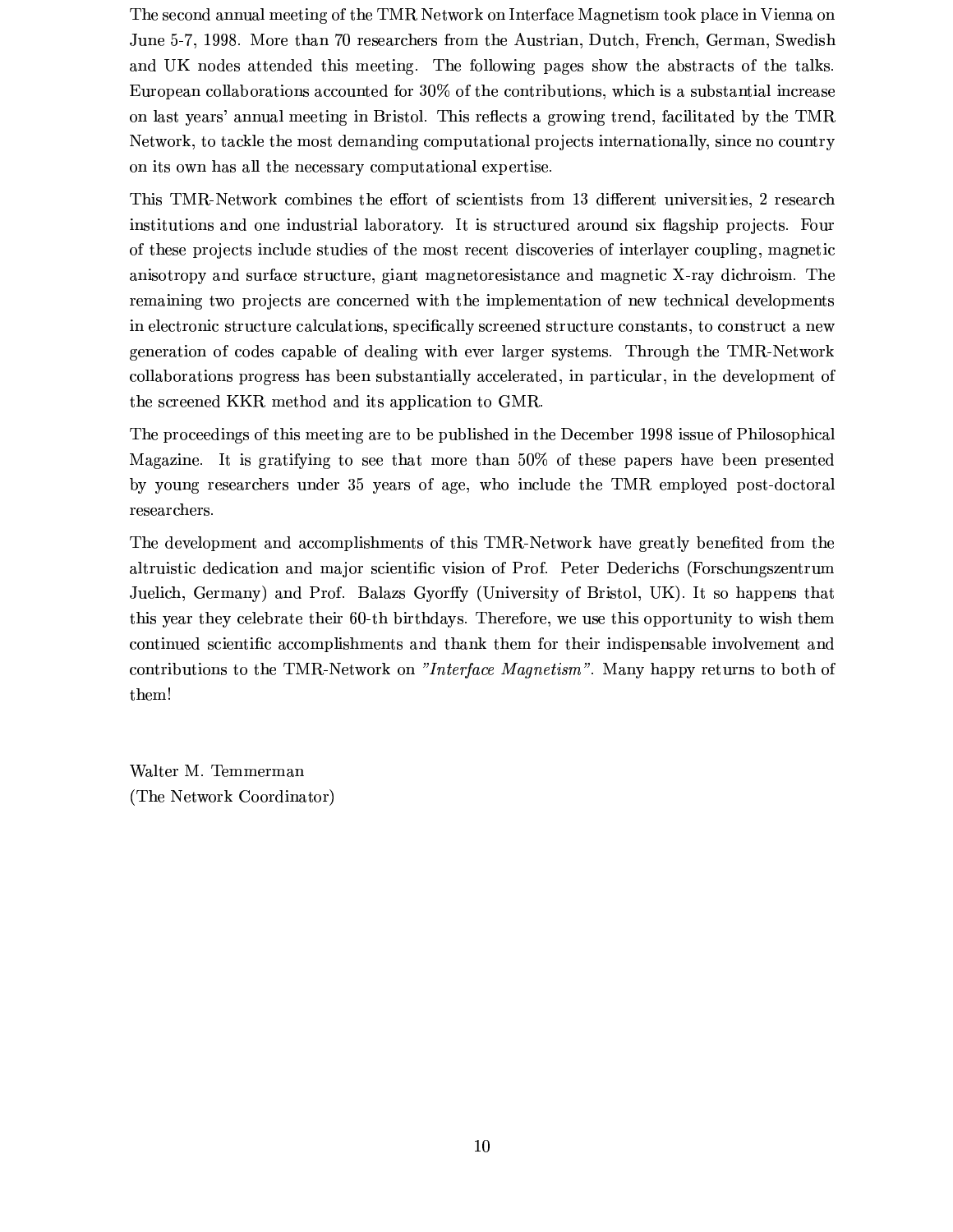### • Interlayer Coupling (IEC)

1. J. Opitz, P. Zahn, and I. Mertig

"Interlayer exchange coupling: A comparison of two theoretical concepts" Nodes:  $\underline{G}$ 

2. S. Simak

"Exchange coupling in  $Fe/(Mo_{1-x}Re_x)_n/Fe(100)$  and (110) multilayers" Nodes: S

- 3. S.S.A. Razee, J.B. Staunton, F.J. Pinski, B. Ginatempo, and E. Bruno "Effect of atomic short-range order on magnetic anisotropy" Nodes: UK
- 4. V. Drchal, J. Kudrnovský, P. Bruno, P.H. Dederichs, and P. Weinberger "The combined effect of temperature and disorder on interlayer exchange coupling in magnetic multilayers" Nodes:  $\underline{A}$ , F, G
- 5. N.N. Lathiotakis, B.L. Gyorffy, J.B. Staunton, B. Újfalussy, B. Ginatempo, E. Bruno "Periods and damping of the oscillatory exchange coupling across  $Cu_{(1-x)}Ni_x$ ,  $Cr_{(1-x)}V_x$ and  $\mathrm{Cr}_{(1-x)}\mathrm{Mo}_{x}$  binary alloy spacers" Nodes: UK
- 6. I. Turek, P. Weinberger, M. Freyss, D. Stoeffler, and H. Dreyssé "Interfacial interdiffusion and magnetic properties in Fe/Cr multilayers" Nodes:  $\underline{A}$ , F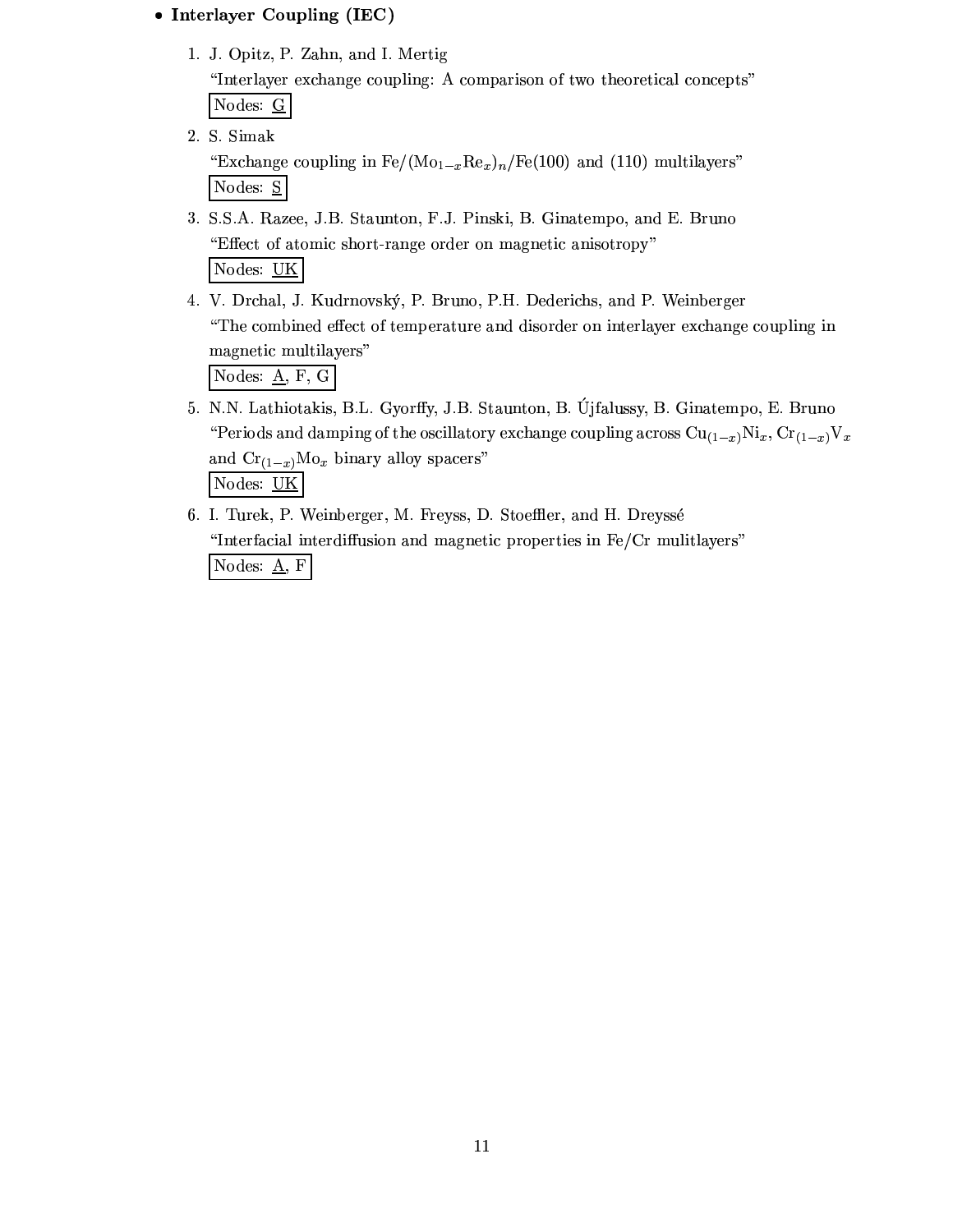#### • Magnetic Anisotropy and Surface (Interface) Electronic Structure (MAE)

1. O. Eriksson and P. Ravindran

"Giant magneto-crystalline anisotropy and magneto-optical effects in binary intermetallics"

Nodes: S

2. P. James

"Magnetic anisotropy in tetragonal and trigonal Fe, Co, and Ni" Nodes: S

- 3. T. Korhonen, N. Papanikolaou, R. Zeller, and P.H. Dederichs "Ab-initio calculations of forces and lattice relaxations" Nodes: G
- 4. J. Henk, A.M.N. Niklasson, B. Johansson, and H.L. Skriver "Magnetic structure of ultra-thin Ni films on Cu(001)" Nodes: S
- 5. C. Sommers, C. Uiberacker, P. Weinberger, and L. Szunyogh "Electronic structure and magnetic properties of ferromagnetic FeCu "superlattices" on  $Cu(100)$ " Nodes:  $E$ , A
- 6. J. Zabloudil, C. Uiberacker, U. Pustogowa, L. Szunyogh, and P. Weinberger "Layer-resolved anisotropy energies of free surfaces of  $(Fe-x-Co(1-x))n/Cu(100)$ " Nodes:  $\underline{A}$
- 7. L. Szunyogh, J. Zabloudil, P. Weinberger, and C. Sommers "Concentration dependent spin-flip energies of alloyed surface magnets" Nodes:  $\underline{A}$ , F
- 8. L. Udvardi and L. Szunyogh "Ab initio calculation of Heisenberg parameters for thin magnetic films" Nodes: A
- 9. R. Abt, G. Bihlmayer, T. Asada, and S. Blügel "Magnetic Surface Alloys: Recent progress" Nodes:  $G$ , A
- 10. S. Blügel, J. Redinger, and R. Podloucky "Role of surface orientation on the ferromagnetism of 3d, 4d and 5d transition-metal monolayers on Ag" Nodes:  $\underline{G}$ , A

11. R. Hafner, R. Lorenz, and J. Hafner "Electronic structure and magnetic properties of Fe-Cr multilayers" Nodes:  $\underline{A}$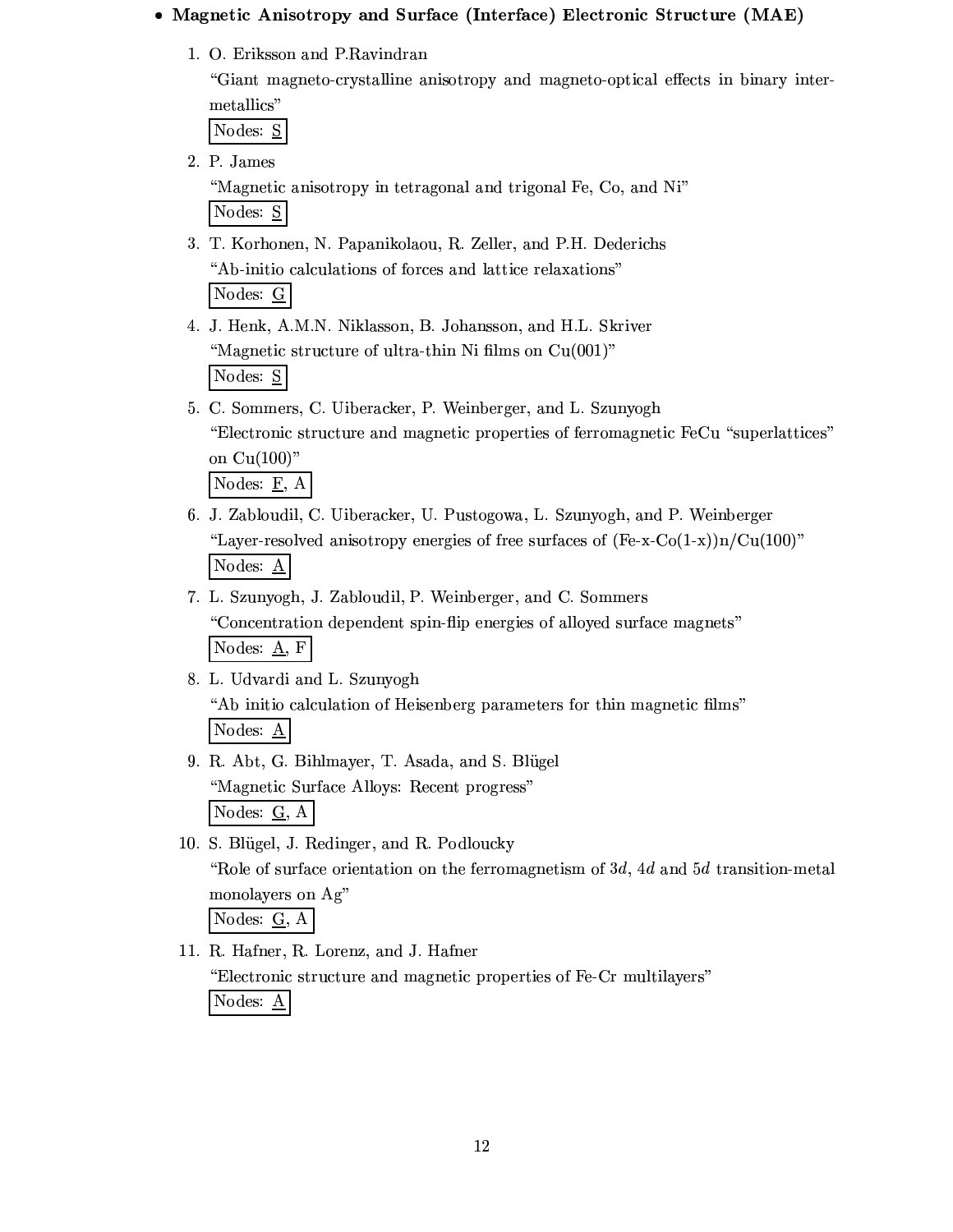#### • Giant Magnetoresistance (GMR)

- 1. J. Binder, P. Zahn, I. Mertig, R. Zeller, and P.H. Dederichs "Magnetic properties of impurities and impurity pairs in magnetic multilayers" Nodes: G
- 2. Arne Brataas, Yu. V. Nazarov, J. Inoue, and Gerrit E. W. Bauer "Non-equilibrium spins and Coulomb charging in ferromagnetic double barrier junctions"

Nodes: NL

3. C. Blaas, L. Szunyogh, P. Weinberger, I. Mertig, C. Sommers, and P.M. Levy "GMR of interdiffused Co/Cu layered systems"

Nodes:  $\underline{A}$ , G, F

4. A. Pasturel, E.Yu. Tsymbal, and D. Nguyen Manh "Spin-polarized electron tunneling in the  $Co/Al_2O_3$  interface" Nodes:  $\underline{F}$ 

### • Spin-polarized Spectroscopies (SPEC)

1. A. Delin

"Calculated magneto-optical spectra of 3d elements and compounds"

Nodes: S

2. V. Popescu and H. Ebert

"A theoretical description of spin-resolved Appearance Potential Spectroscopy of magnetic surface layer systems"

Nodes: G

3. T. Huhne and H. Ebert

"A scheme to deal with the magneto-optical properties of surface layer systems" Nodes: G

- 4. A. Ernst, W. M. Temmerman, Z. Szotek, and P. J. Durham "Real-space non-relativistic angle-resolved photoemission" Nodes: UK
- 5. A. C. Jenkins, W. M. Temmerman, K. Attenkofer, V. Popescu, and H. Ebert "Magnetic circular dichroism in Gadolinium metal: The L edges." Nodes: UK, G
- 6. U. Pustogowa, L. Szunyogh, and P. Weinberger "Spin-polarized XE spectroscopy for disordered semi-infinite systems" Nodes: A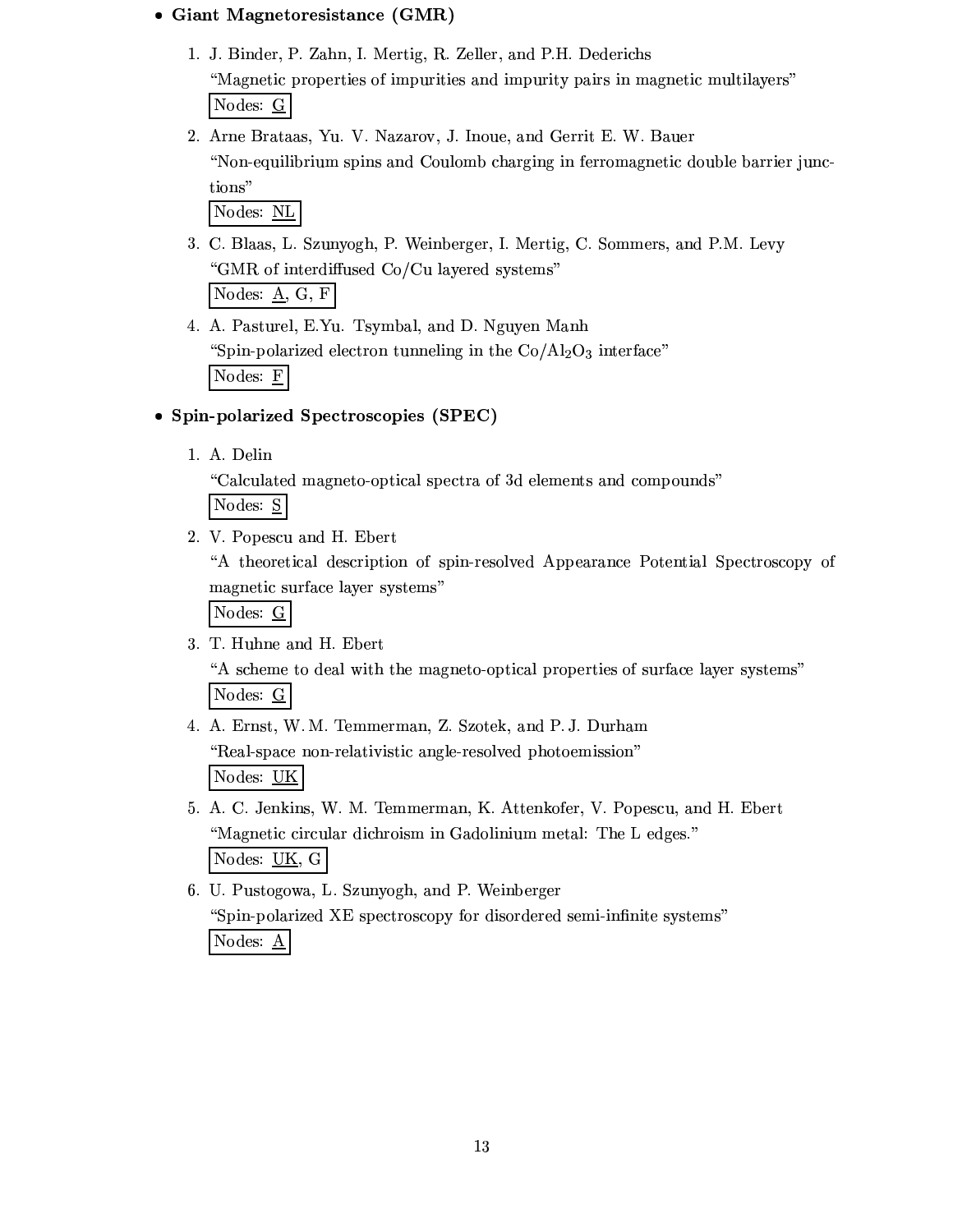### . Tight-Binding KKR-Green's Function Methods (KKR)

- 1. L. Petit, S.V. Beiden, W.M. Temmerman, Z. Szotek, G.M. Stocks, and G.A. Gehring "Screened Real Space Study of the Magnetic Properties of Co and Ni." Nodes: UK
- 2. P. Zahn, I. Mertig, R. Zeller, and P.H. Dederichs "Screened KKR with hard core potentials" Nodes:  $\underline{G}$
- 3. R. Zeller, T. Hoshino, M. Asato, J. Zabloudil, P. Weinberger, and P.H. Dederichs "Total energy calculations with the Full-Potential KKR method" Nodes:  $G$ , A
- 4. C. Uiberacker, J. Zabloudil, A. Ernst, P. Weinberger, and P.H. Dederichs "Layer relaxation within the Screened KKR method" Nodes:  $\underline{A}$ , UK, G
- Real Space Tight-Binding LMTO Methods (LMTO)
	- 1. .
	- 2. I. Galanakis, M. Alouani, J. M. Wills, M. Pérez Jigato, and H.Dreyssé "A real-space full-potential LMTO method for non-collinear magnetism" Nodes:  $F$
	- 3. J. Izquierdo, A. Vega, O. Elmouhssine, H. Dreyssé, and C. Demangeat "Induced V polarization at the interface with Fe:  $Fe_nV_m$  superlattices and thin  $V_m$ films on Fe substrate" Nodes:  $E$
	- 4. C. Cornea, M. Freyss, H. Dreyssé, and D. Stoeffler "Non collinear magnetism of large systems studied by semi empirical tight binding method"

Nodes: E

5. R.Ahuja, O.Eriksson and B.Johansson "Electronic and Optical Properties of  $\text{FeS}_2$  and  $\text{CoS}_2$ " Nodes: S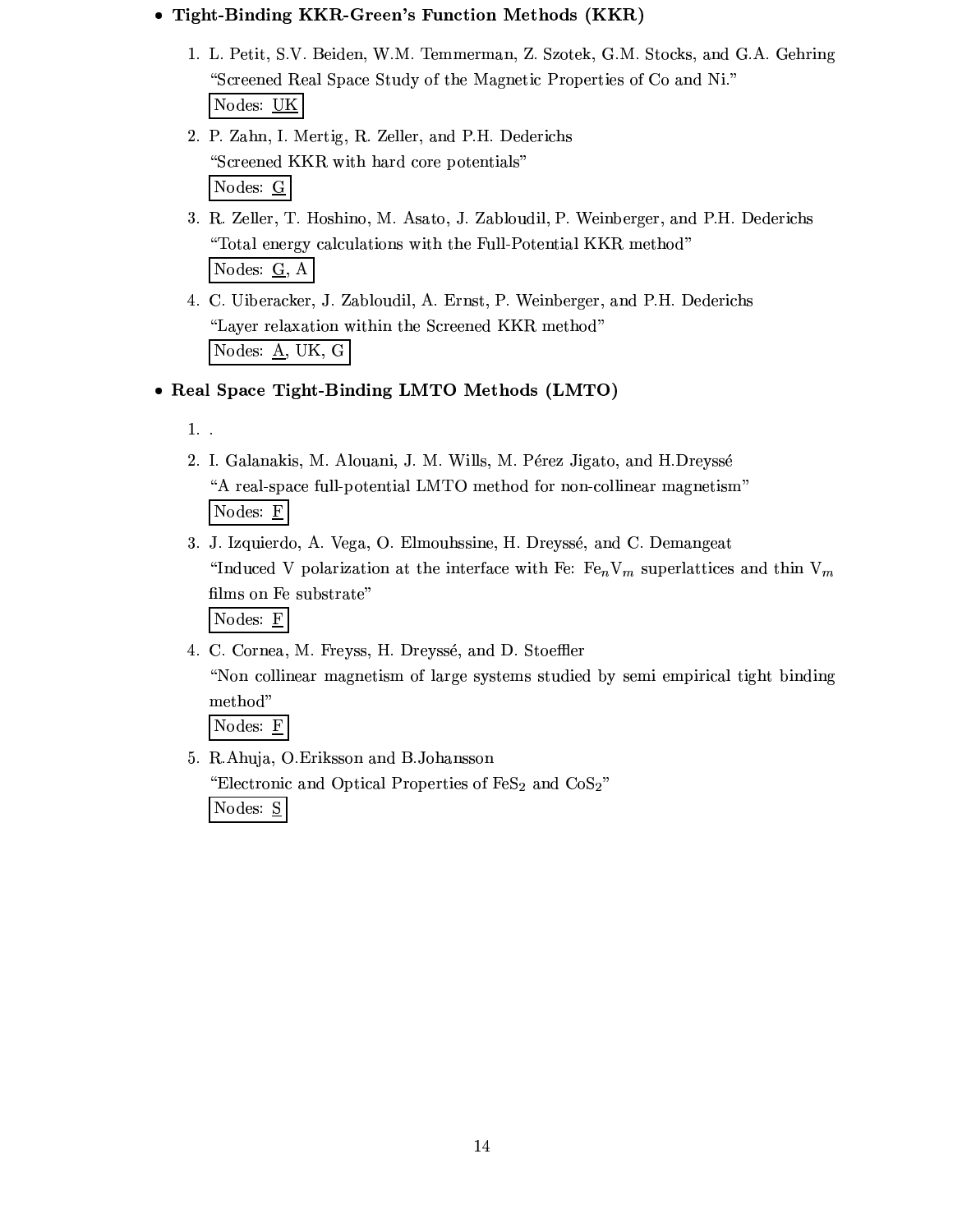### • Other fields (O)

1. G. M. Stocks, B. Ujfalussy, Xindong Wang, D. M. C. Nicholson, W. A. Shelton, Yang Wang, and B. L. Gyorffy "Towards a constrained local moment model for first principle spin dynamics"

Nodes: UK,A

- 2. V.Crigan, H.Ebert, P.Entel, and H.Akai "The stability of the  $\text{Cu}_x \text{Zn}_y \text{Al}_{100-x-y}$  alloys" Nodes:  $\underline{G}$
- 3. Ph. Mavropoulos, S. Stefanou, R. Zeller, and P.H. Dederichs "Hyperfine fields of probe atoms on the Fe and  $Ni(001)$  surface" Nodes: G
- 4. A. Mavromaras, L. Nordström "Indirect exchange and magnetic ordering in elemental and layered heavy rare earth systems"

Nodes:  $S_{\mathcal{S}}$ 

- 5. B. Nonas, P.H. Dederichs, L.T. Wille, and H. Dreyssé "Growth mode of Cr on Fe(001 described by ab-initio interactions" Nodes:  $G$ , F
- 6. I.A.Abrikosov and B.Johansson "Application of  $O(N)$  LSGF method for calculation of systems with noncollinear magnetic configurations" Nodes: S
- 7. P. Andersson and B. Johansson

"Magnetic effects in hydrogenated Fe/V superlattices"

Nodes: S

8. A. Niklasson

"Interface magnetism of 3d transition metals"

Nodes: S

9. W. Hofer

"Electronic structure of a realistic STM - tip: the role of different apex atoms" Nodes: A

10. M. Šob, L.G. Wang, and V. Vitek

" Theoretical tensile strength in metals and intermetallics"

Nodes:  $\underline{A}$ 

11. P. Mohn, E. Supanetz

"Spinordering in  $Fe_{3-x}Mn_xSi$  Heusler alloys" Nodes: A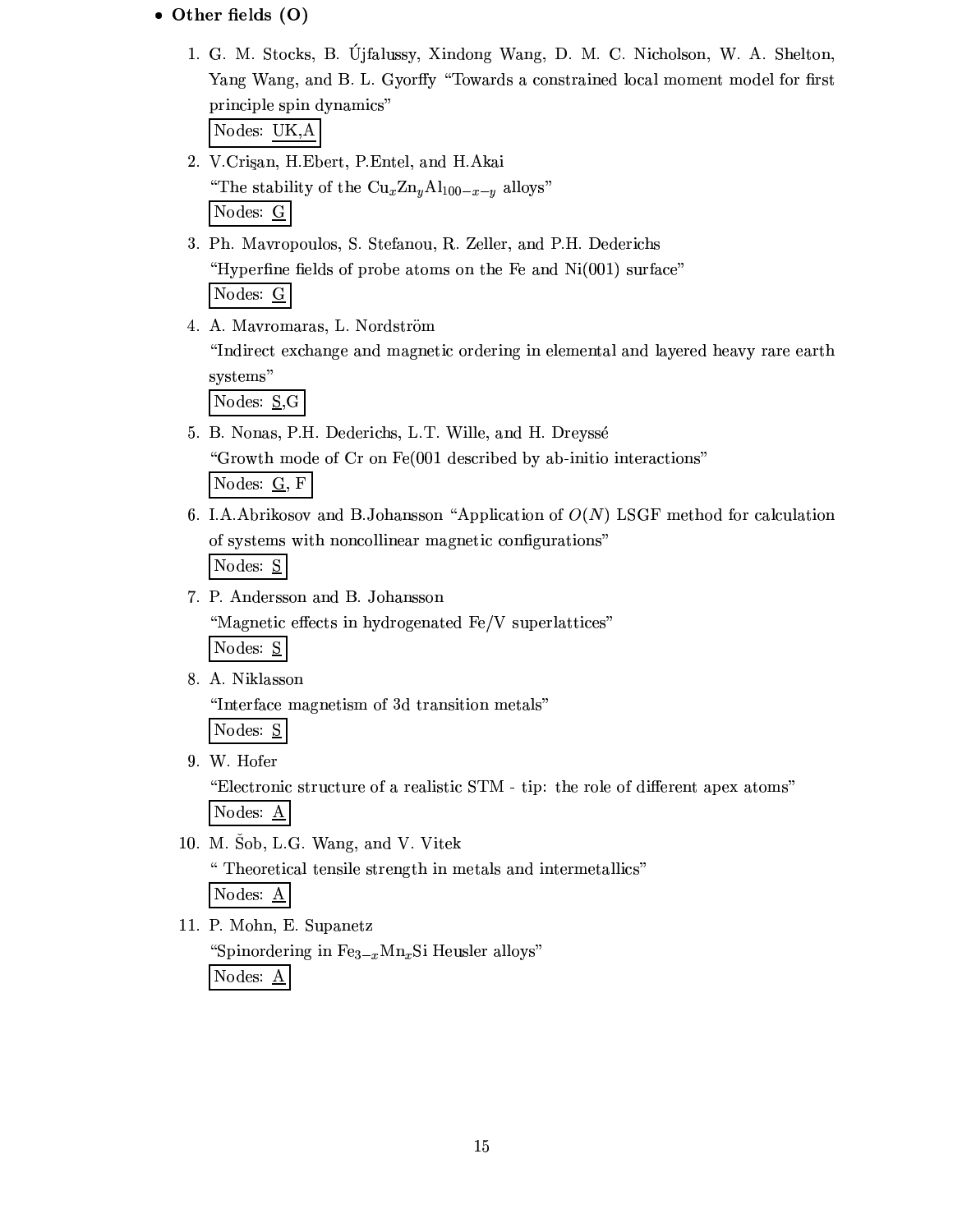### Abstracts

# Interlayer exchange coupling: A comparison of two theoretical concepts

#### J. Opitz, P. Zahn, and I. Mertig

TU Dresden, Institut für Theoretische Physik, D-01062 Dresden, Germany

Interlayer Exchange Coupling (IEC) is calculated for  $(X=C_0,N_i)/C_u$  (100) multilayers. The calculations are based on density functional theory using two different Greens function methods. Results of a supercell formulation with periodically repeated layers are compared to results for bilayers treated as planar perturbations.

The coupling energy is obtained within a frozen potential approximation. It will be shown that the results of both methods are in exellent agreement concering the oscillation periods. Variations of the amplitude should be related to multiple scattering effects in the superlattice.

### $IEC - 2$

# Exchange coupling in  $\text{Fe}/(\text{Mo}_{1-x}\text{Re}_x)_n/\text{Fe}(100)$  and (110) multilayers

N. V. Skorodumova<sup>1</sup>, I. A. Abrikosov<sup>1</sup>, S. Simak<sup>1</sup>, B. Johansson<sup>1</sup>, Yu.Kh.Vekilov<sup>1</sup>

<sup>1</sup>Moscow Steel and Alloys Institute, 4 Leninskii pr., 117419, Moscow, Russia

 $^{2}$ Condensed Matter Theory Group, Department of Physics, Uppsala University, Box 530, S-75121 Uppsala, Sweden

The exchange coupling in sandwiches of layers of pure bcc Mo and random bcc  $M_{0.88}$ Re<sub>12</sub> embedded in Fe matrix has been studied by the first-principles Green's function technique. We have calculated up to 20 layers of the spacer material for the planes (100) and (110) and obtained oscillation periods. The exchange coupling amilitude and periodicity are analysed with respect to the two effects: (i) the interface orientation and (ii) the electronic topological transitions resulting in essential difference between the Fermi surfaces of  $M_{088}$ Re<sub>12</sub> and pure Mo.

# $IEC - 3$

# Effect of atomic short-range order on magnetic anisotropy

S.S.A. Razee<sup>1</sup>, J.B. Staunton<sup>1</sup>, F.J. Pinski<sup>2</sup>, B. Ginatempo<sup>3</sup> and E. Bruno<sup>3</sup>

<sup>1</sup>Department of Physics, University of Warwick, Coventry CV4  $7AL$ , UK  ${}^{2}$ Department of Physics, University of Cincinnati, Ohio 45221, USA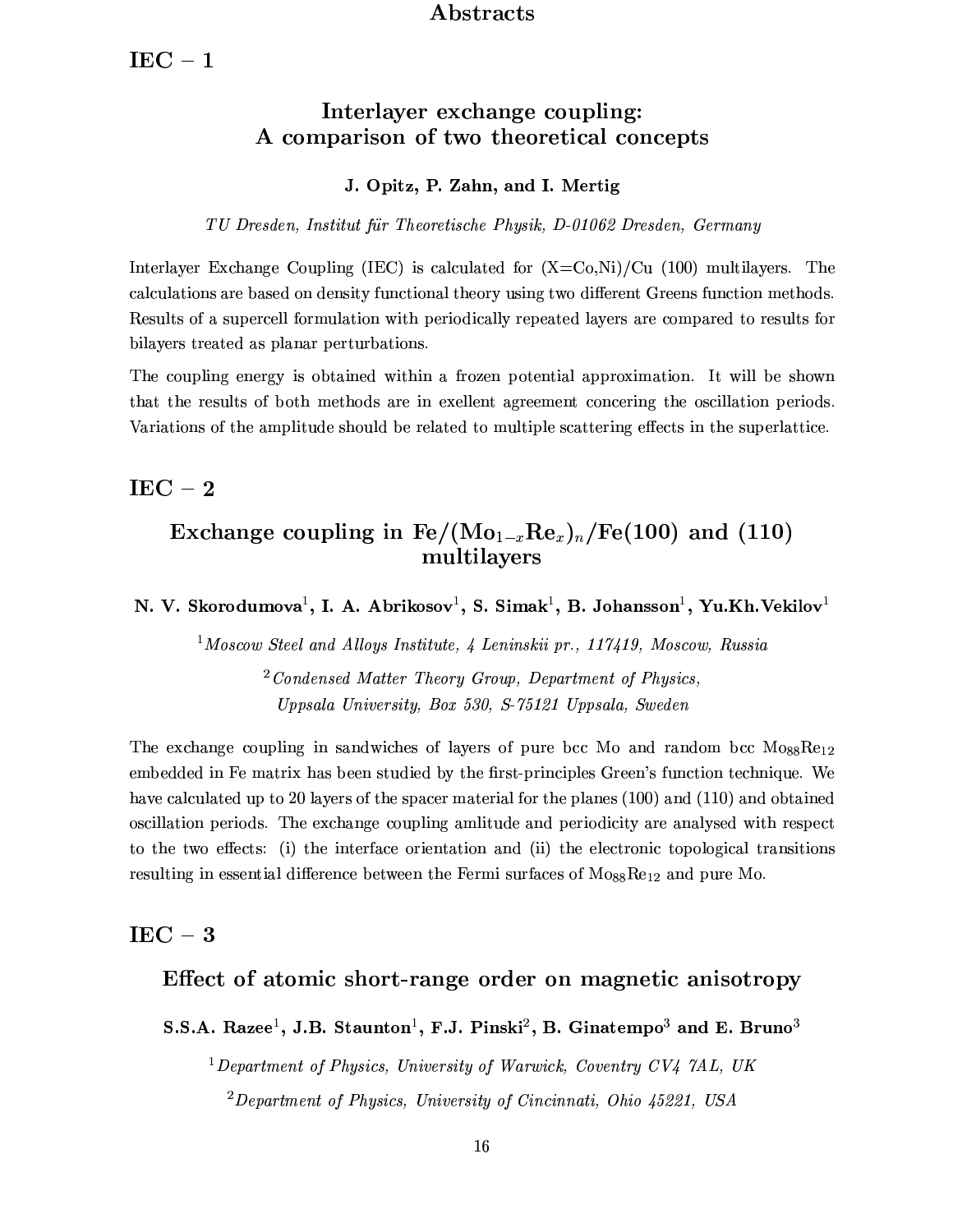### ${}^{3}$ Dipartimento di Fisica and Unitá INFM, Universitá di Messina Salita Sperone 31, I-98166. **Italy**

We present a theory to study the relation between compositional order and magnetocrystalline anisotropy of ferromagnetic alloys. The ordering phenomenon is represented by static concentration waves. The electronic part is described within the spin-polarised relativistic Korringa-Kohn-Rostoker coherent-potential approximation. This scheme can be used to investigate the change in the magnitude as well as the direction of magnetic anisotropy in an alloy at the onset of ordering. The same framework can also be used to study directional chemical order produced by magnetic annealing. We have calculated the magnetocrystalline anisotropy energy of ordered fcc-Co<sub>0.5</sub>Pt<sub>0.5</sub> alloy using this method. We find that the magnetocrystalline anisotropy energy of the ordered phase is two orders of magnitude larger than that of the disordered phase. Also, that the direction of 'easy' magnetisation in the ordered phase depends on the type of ordering. These results are in good agreement with the experimental observations.

### $IEC - 4$

# The combined effect of temperature and disorder on interlayer exchange coupling in magnetic multilayers

V. Drchal<sup>1,2</sup>, J. Kudrnovský<sup>1,2</sup>, P. Bruno<sup>3</sup>, P.H. Dederichs<sup>4</sup>, and P. Weinberger<sup>2</sup>

<sup>1</sup> Institute of Physics, AS CR, Na Slovance 2, CZ-180 40 Praha 8, Czech Republic

 $2$  Institute for Technical Electrochemistry, Technical University, Getreidemarkt 9, A-1060 Vienna, Austria

<sup>3</sup> Institut d'Électronique Fondamentale, CNRS URA 22, Bât. 220, Université Paris-Sud, F-91405 Orsay, France

 $4$  Institut für Festkörperforschung, Forschungszentrum Jülich GmbH, D-52425 Jülich, Germany

We study the combined effect of temperature and disorder in the spacer on the interlayer exchange coupling (IEC). The temperature dependence of the IEC is treated on ab initio level. We employ the spin-polarized surface Green function technique within the tight-binding linear muffin-tin orbital method and the Lloyd formulation of the IEC. The integrals involving the Fermi-Dirac distribution are calculated using an efficient method based on the representation of integrands by a sum of complex exponentials. Application is made to  $Co/Cu_{1-x}M_x/Co(001)$ trilayers ( $M = Zn$ , Au, and Ni) with varying thicknesses of the spacer.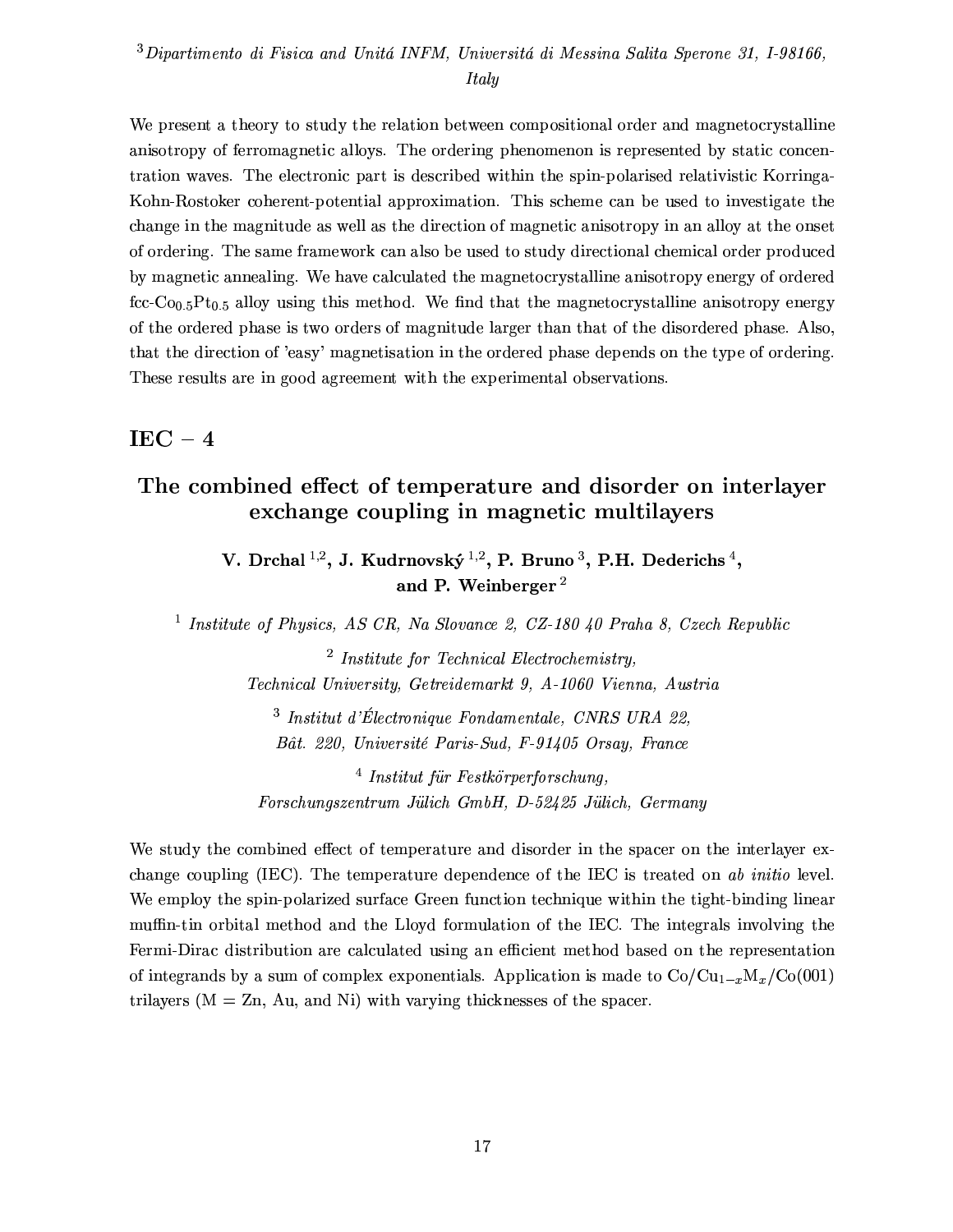# Periods and damping of the oscillatory exchange coupling across  $Cu_{(1-x)}Ni_x$ ,  $Cr_{(1-x)}V_x$  and  $Cr_{(1-x)}Mo_x$  binary alloy spacers

N.N. Lathiotakis<sup>1</sup>, B.L. Gyorffy<sup>1</sup>, J.B. Staunton<sup>2</sup>, B. Újfalussy<sup>3</sup>, B. Ginatempo<sup>4</sup>, and E. Bruno<sup>4</sup>

<sup>1</sup>H. H. Wills Physics Laboratory, University of Bristol, Royal Fort, Tyndall Ave., Bristol BS8 1TL, U.K.

<sup>2</sup>Department of Physics, University of Warwick,  $CV_4$   $7AL$ , Coventry, U.K.

 $3$  Center for Computational Materials Science, Gumpendorferstr. 1a, A-1060 Wien, Austria

<sup>4</sup>Dipartimento di Fisica, Università di Messina, Salita Sperone 31, 98166 Messina, Italy

The Fermi surface origin of the periods and damping in the oscillatory coupling across  $Cu_{(1-x)}Ni_x$ ,  $Cr_{(1-x)}V_x$  and  $Cr_{(1-x)}Mo_x$  alloy spacers was studied. In the case of  $Cu_{(1-x)}Ni_x$  ( $0 \le x < 0.5$ ) spacer, the calculated extremal vectors of the Fermi surface for both  $(111)$  and  $(110)$  directions are in remarkable agreement with the existing experimental data. The lack of observing of oscillation damping in the same systems is also consistent with the large calculated coherence lengths of the quasiparticle states at the properly defined alloy Fermi surface.

In the case of the  $Cr_{(1-x)}V_x$   $(0 \le x \le 1)$  spacer for the (110) direction, the observed decrease of the oscillation period with  $x$  strongly indicates (in agreement to our Fermi surface calculations) that the corresponding extremal vector is the small principal axis of the N-hole ellipsoidal pocket.

Finally, in the case of  $\text{Cr}_{(1-x)}\text{Mo}_x$  ( $0 \le x \le 1$ ) and also for the (110) direction, our calculations show that the observed decrease of the oscillation period with concentration  $x$  is not necessarily contradictory with the rigid band model (proven to be valid) and could be explained by the lattice deformation of the  $\text{Cr}_{(1-x)}\text{Mo}_x$  layers in the sandwich structures with Iron.

 $IEC - 6$ 

# Interfacial interdiffusion and magnetic properties in Fe/Cr mulitlayers

#### I. Turek, P. Weinberger

Center for Computational Materials Science, Gumpendorferstr. 1a, A-1060 Wien, Austria

#### M. Freyss, D. Stoeffler, and H. Dreyssé

Institut de Physique et Chimie des Matériaux de Strasbourg, 23 rue du Loess, BP 20 CR. F-67037 Strasbourg, France

We present results of LSDA electronic structure calculations for epitaxial Cr overlayers on a ferromagnetic Fe(001) substrate in presence of interdiffusion at the  $Cr/Fe$  interface. The interfacial interdiffusion is simulated by two-dimensional substitutionally disordered alloy and the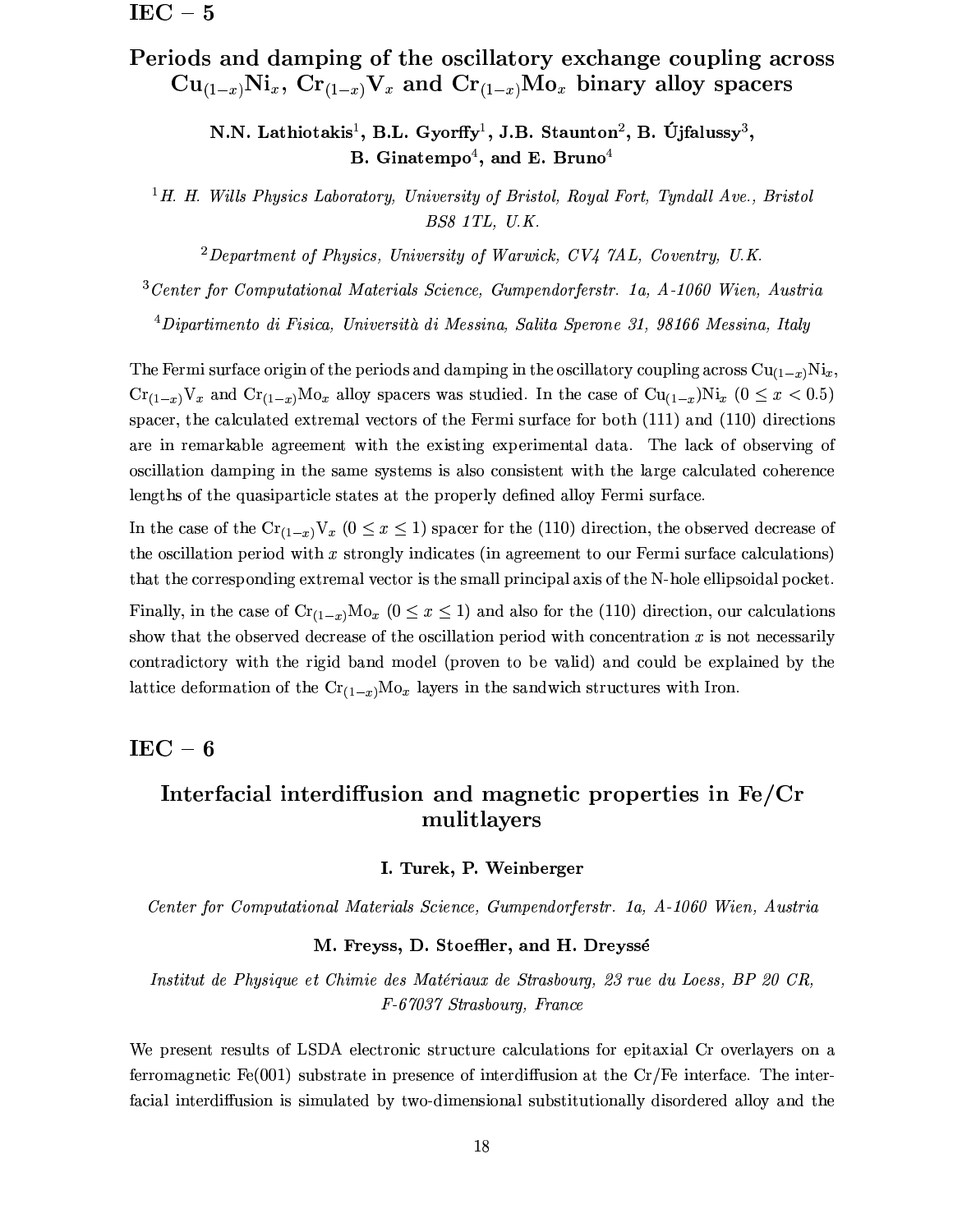corresponding selfconsistent electronic structure is obtained within the Tight-Binding Linear Muffin-Tin Orbital (TB-LMTO) method and the coherent-potential approximation (CPA). We analyse the total energies of different solutions of the LSDA-CPA problem and discuss several topics relevant to the  $Cr/Fe$  system, e.g. segregation tendencies for ultrathin  $Cr$  films and a magnetic  $\pi$  phase shift for thicker Cr films. A brief comparison of the ab initio results to a semiempirical tight-binding theory and experiment is presented as well.

### $\mathbf{MAE} - 1$

# Giant magneto-crystalline anisotropy and magneto-optical effects in binary intermetallics

#### P. Ravindran and O. Eriksson

Condensed Matter Theory Group. Department of Physics. Uppsala University. Box 530, 75121. Uppsala, Sweden

In order to understand the origin of magneto-crystalline anisotropy in bilayer materials we have made systematic magnetocrystalline anisotropy energy (MAE) calculation for tetragonal MnX  $(X=Al, Hg, Ni, Pt or Rh)$  CoPt, NiPt and FeZ  $(Z=Ni, Pd)$  or Pt) using the full-potential LMTO method which include orbital polarization correction. The role of crystal field splitting, exchange splitting and spin-orbit splitting on MAE is analysed. We have also calculated the magnetooptical (MO) polar Kerr effect and specific Faraday effect from the full potential calculation which include both intra-band as well as interband contributions. The calculated spectra are found to be in good agreement with the available experiental results. The possible connection between MAE and MO is discussed. We have found the MAE for MnPt greater than 5 meV and this value is larger among the binary transition metal intermetallics sofar studied. We have also obtained the record level Kerr rotation of 1.4 degree in this compound.

### $\mathbf{MAE}-\mathbf{2}$

# Magnetic anisotropy in tetragonal and trigonal Fe, Co, and Ni

Peter James, O. Hjortstam<sup>†</sup>, O. Eriksson, B. Johansson, L. Nordström

Condensed Matter Theory Group, Department of Physics, Uppsala University, Box 530, S-75121, Uppsala, Sweden <sup>†</sup> present adress: ABB Corporate Research, S-721 78 Väserås, Sweden

Calculations of the magnetostriction coefficients,  $\lambda_{001}$  and  $\lambda_{111}$ , for cubic Fe, Co and Ni have been performed. According to magneto-elastic theory these can be calculated using the change in magnetocrystalline anisotropy energy, MAE, for small tetragonal and trigonal distortions. The electronic structure calculations are made with the full-potential linear muffin-tin orbital (FPLMTO) method within the local approximation to the density functional theory. The MAE is defined as the difference between two self-consistently calculated total energies for two inequiv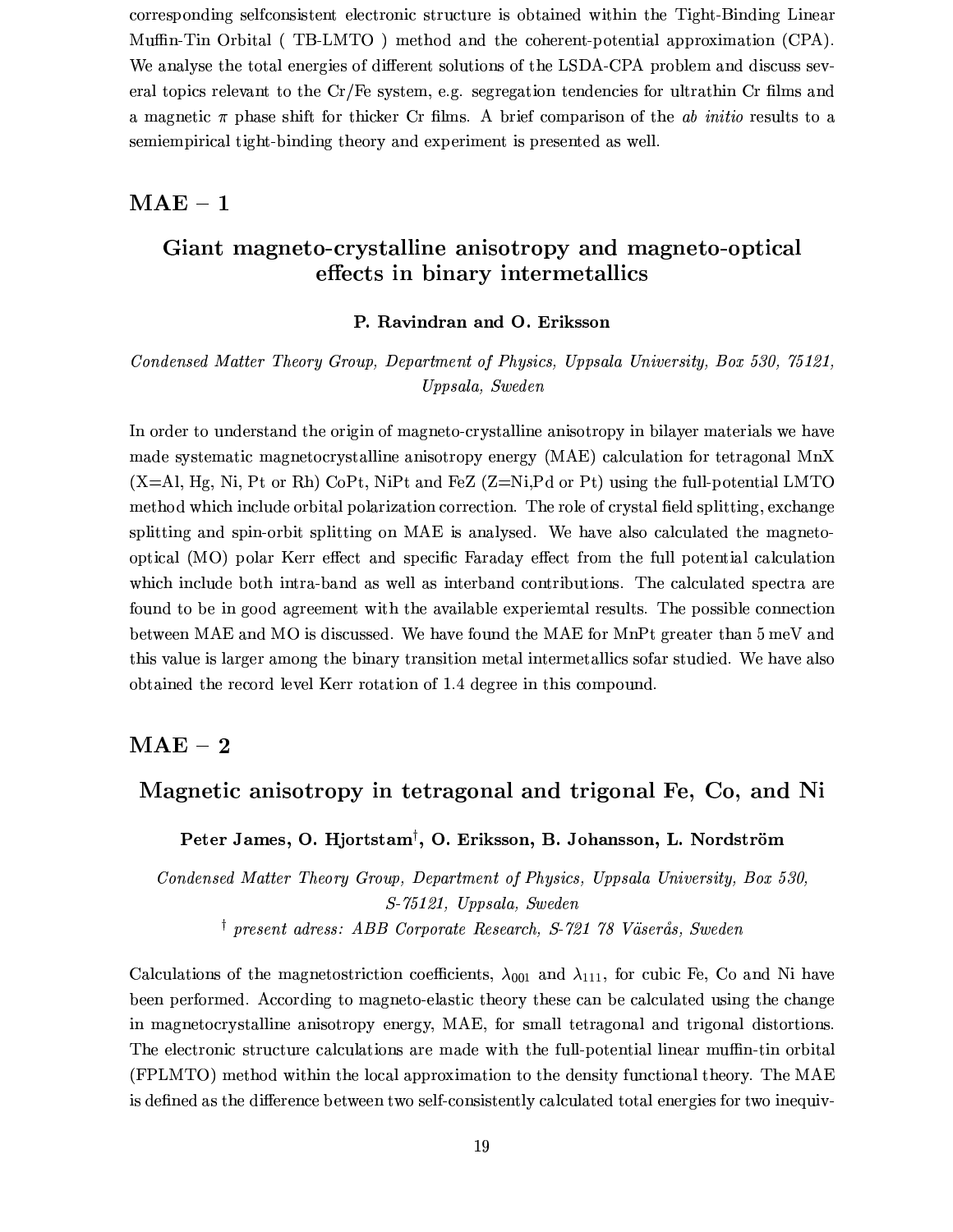alent crystal directions. In accordance with earlier reports, the MAE is exploding in magnitude when the cubic symmetry is lowered to tetragonal and trigonal symmetries.

### $MAE - 3$

### Ab-initio calculations of forces and lattice relaxations

#### T. Korhonen, N. Papanikolaou, R. Zeller, and P.H. Dederichs

Institut für Festkörperforschung, Forschungszentrum Jülich, D-52425 Jülich, Germany

We present first-principles calculations of forces and lattice relaxations in bcc Fe. In particular, relaxations around 3d, 4d, and 5d transition metal impurities are calculated. The calculations are based on a full-potential Korringa-Kohn-Rostoker Green's function method for defects and employ the local spin density approximation for the exchange and correlation effects. The nonspherical parts of the potential and the charge density are treated correctly, while the forces are calculated by an ionic version of the Hellmann-Feynman theorem. Lattice statics methods are used to describe the longer ranged relaxations. The results are compared with lattice parameter measurements for the volume changes.

#### $\mathrm{MAE}-4$

### Magnetic structure of ultra-thin Ni films on  $Cu(001)$

#### J. Henk, A.M.N. Niklasson, and B. Johansson

Condensed Matter Theory Group, Department of Physics, University Uppsala, Box 530, S-75121 Uppsala, Sweden

#### H.L. Skriver

Center for Atomic-scale Materials Physics and Department of Physics, Technical University of Denmark, DK-2800 Lyngby, Denmark

Both the electronic and ferromagnetic structure of Ni films on  $Cu(001)$  with thicknesses from 1 to 10 layers have been calculated using the relativistic layer-KKR method. The layer-resolved magnetic moments are enhanced at the surface, reduced at the Ni/Cu interface, and oscillate distinctly in magnitude in between. The magnetic anisotropy shows a transition from perpendicular to in-plane magnetisation in agreement with that observed experimentally. Further, both electronic and magnetic structure depend significantly on relaxations within the Ni films. Quantum-well states provide a clue for the interpretation of the results.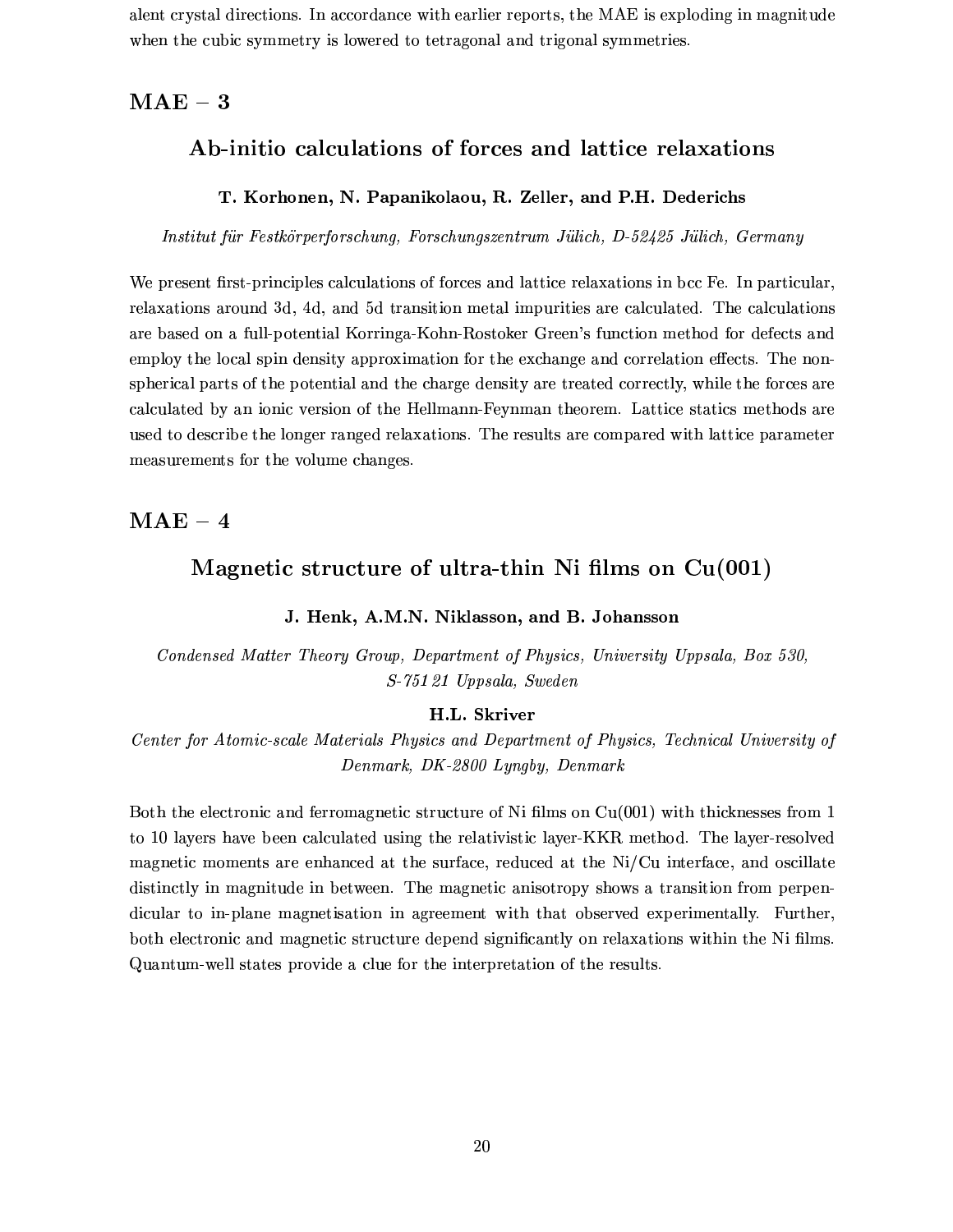# Electronic structure and magnetic properties of ferromagnetic FeCu "superlattices" on  $Cu(100)$

C. Sommers<sup>1</sup>, C. Uiberacker<sup>2,3</sup>, P. Weinberger<sup>2,3</sup>, and L. Szunyogh<sup>4,3</sup>

<sup>1</sup>Laboratoire de Physique des Solides, Campus d'Orsay, Orsay, France

<sup>2</sup>Institut für Technische Elektrochemie, University of Technology, Getreidemarkt 9, A-1060 Wien, Austria

 $3$  Center for Computational Materials Science, Gumpendorferstr. 1a, A-1060 Wien, Austria  $4$  Department of Theoretical Physics, Technical University of Budapest, Hungary

With respect to the parent lattice of fcc Cu the magnetic anisotropy energy of  $Cu(100)/(FeCu)<sub>n</sub>$ with  $n$  varying between 2 and 15 is investigated using the spin-polarized relativistic Screened Korringa-Kohn-Rostoker method. It is found that the anisotropy energy per repetition rapidly converges to a constant value of about 0.46 meV, indicating that for a system of this kind, even for a much larger number of repetitions, the orientation of the magnetization remains perpendicularto-plane (out-of-plane). For reasonably thick films discrete Fourier transformations of the layerresolved magnetic moments and of the layer-resolved band energy with respect to atomic layers show a period of two, namely the number of atomic layers in each repeated unit.

### $MAE - 6$

# Layer-resolved anisotropy energies of free surfaces of  $(Fe-x-Co(1-x))n/Cu(100)$

#### J. Zabloudil, C. Uiberacker, U. Pustogowa, L. Szunyogh, and P. Weinberger

Center for Computational Materials Science, Gumpendorferstr. 1a, A-1060 Wien, Austria

The magnetic moments in the  $(Fe<sub>x</sub>Co<sub>1-x</sub>)<sub>n</sub>/Cu(100)$  system are calculated and shown for  $2 \le$  $n \leq 7$  and  $x = 0.9$  as resolved with respect to layers and components. While, as reported previously, in the ground state antiferromagnetic interlayer coupling between buried Fe layers occur, surprisingly, also antiferromagnetic Co–Co and Fe–Co interlayer coupling is found. However, by assuming only ferromagnetic nearest-neighbor Fe-Co and Co-Co interactions on top of the dominating antiferromagnetic Fe-Fe nearest-neighbor interactions, it is revealed that a simple Ising-model is consistent with the results of the selfconsistent calculations. When analyzing also the layer- and component-like band energy contributions to the magnetic anisotropy energy, remarkably different behavior for the Fe and Co contributions can be seen.

#### $\mathrm{\mathbf{MAE}}-7$

# Concentration dependent spin-flip energies for alloyed surface magnets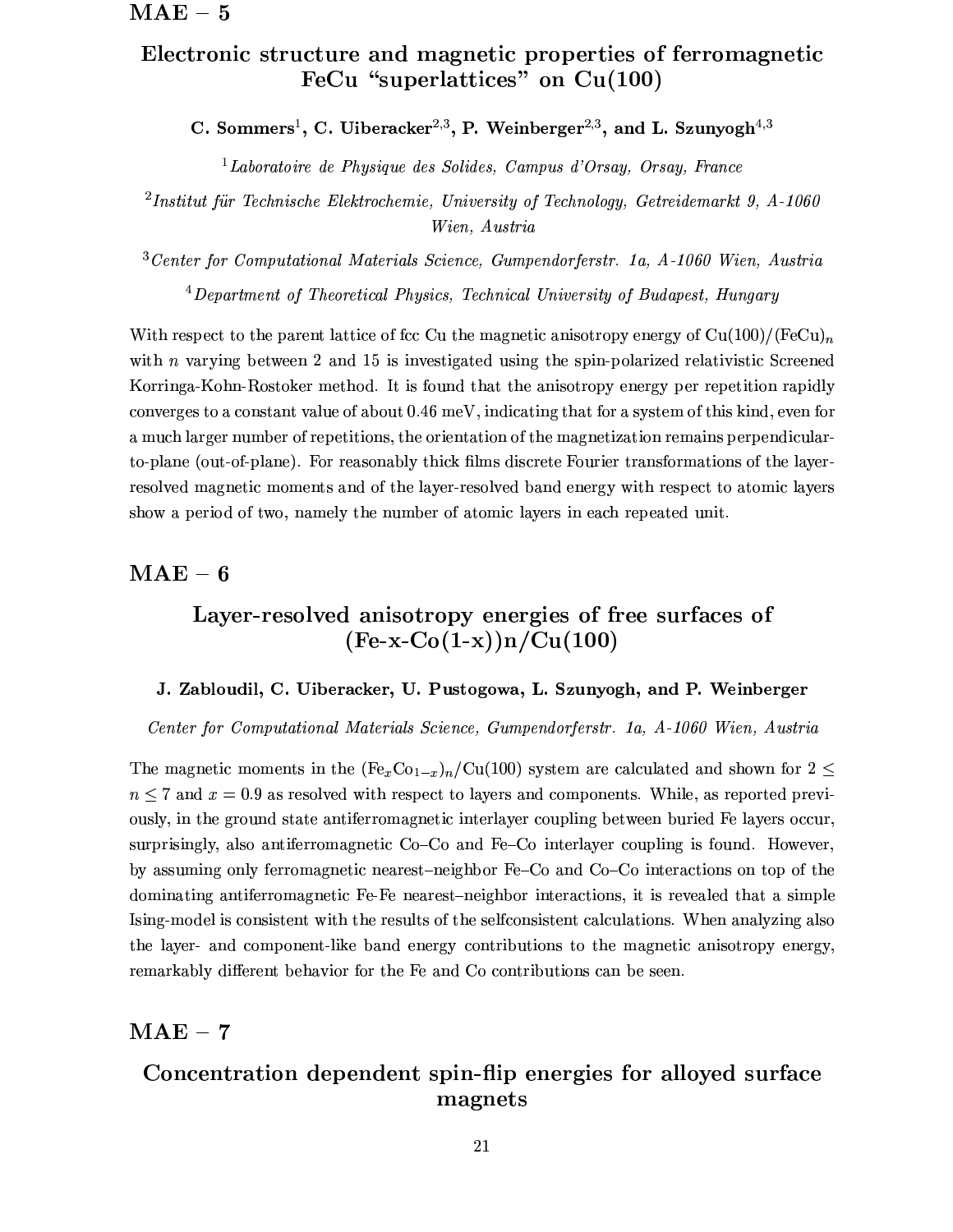L. Szunyogh<sup>1,2</sup>, J. Zabloudil<sup>1,3</sup>, P. Weinberger<sup>1,3</sup>, and C. Sommers<sup>4</sup>

<sup>1</sup> Center for Computational Materials Science, Gumpendorferstr. 1a,  $A-1060$  Wien, Austria

 ${}^{2}$ Department of Theoretical Physics, Technical University of Budapest, Hungary

 $3$ Institut für Technische Elektrochemie, University of Technology, Getreidemarkt 9, A-1060 Wien, Austria

 ${}^{4}$ Laboratoire de Physique des Solides, Campus d'Orsay, Orsay, France

Single- and double spin-flip energies are calculated for  $n$  layers of homogeneously disordered  $Fe<sub>c</sub>Co<sub>1-c</sub>$  on Cu(100) with *n* varying between three and six. It is found that these spin-flip energies describe quite accurately the type of the most favourable magnetic coupling between the magnetic layers and also give a rather detailed picture for the occurance of certain magnetic configurations. A phase diagram of ferro-versus antiferromagnetic coupling with respect to the number of layers and Fe concentration turns out to be closely related to the phase diagram of the reorientation transition in this system.

### $MAE - 8$

# Ab initio calculation of Heisenberg parameters for thin magnetic films

#### L. Szunyogh and L. Udvardi

#### Department of Theoretical Physics, Technical University Budapest, Hungary

Center for Computational Materials Science, Gumpendorferstr. 1a, A-1060 Wien, Austria

We present first principles calculations of the Heisenberg exchange parameters,  $J_{ij}$ 's in thin films on top of a Disordered Local Moment description of the paramagnetic state and also from the ferromagnetic state. The results concern Fe, Co and Ni films on a  $Cu(001)$  substrate showing that a first nearest-neighbor approximation for the coupling constants is hardly realistic. Furthermore,  $J_{ij}$ 's display significant dependence on the layer positions, giving a typical maximum for layers near the surface of the film as well the interface with the substrate. Remarkably, the calculated coupling parameters are consistent with the antiferromagnetic ground states of  $Fe_n/Cu(001)$  obtained by total energy calculations.

We then used the calculated parameters in a simple statistical mean-field approach to determine theoretical Curie temperatures,  $T_C$ . Interestingly, we obtained that for ferromagnetic couplings  $T_C$  increases, while for antiferromagnetic couplings  $T_C$  decreases as the number of layers increases. Our results compare qualitatively well to available experimental data.

### $MAE - 9$

### **Magnetic Surface Alloys: Recent progress**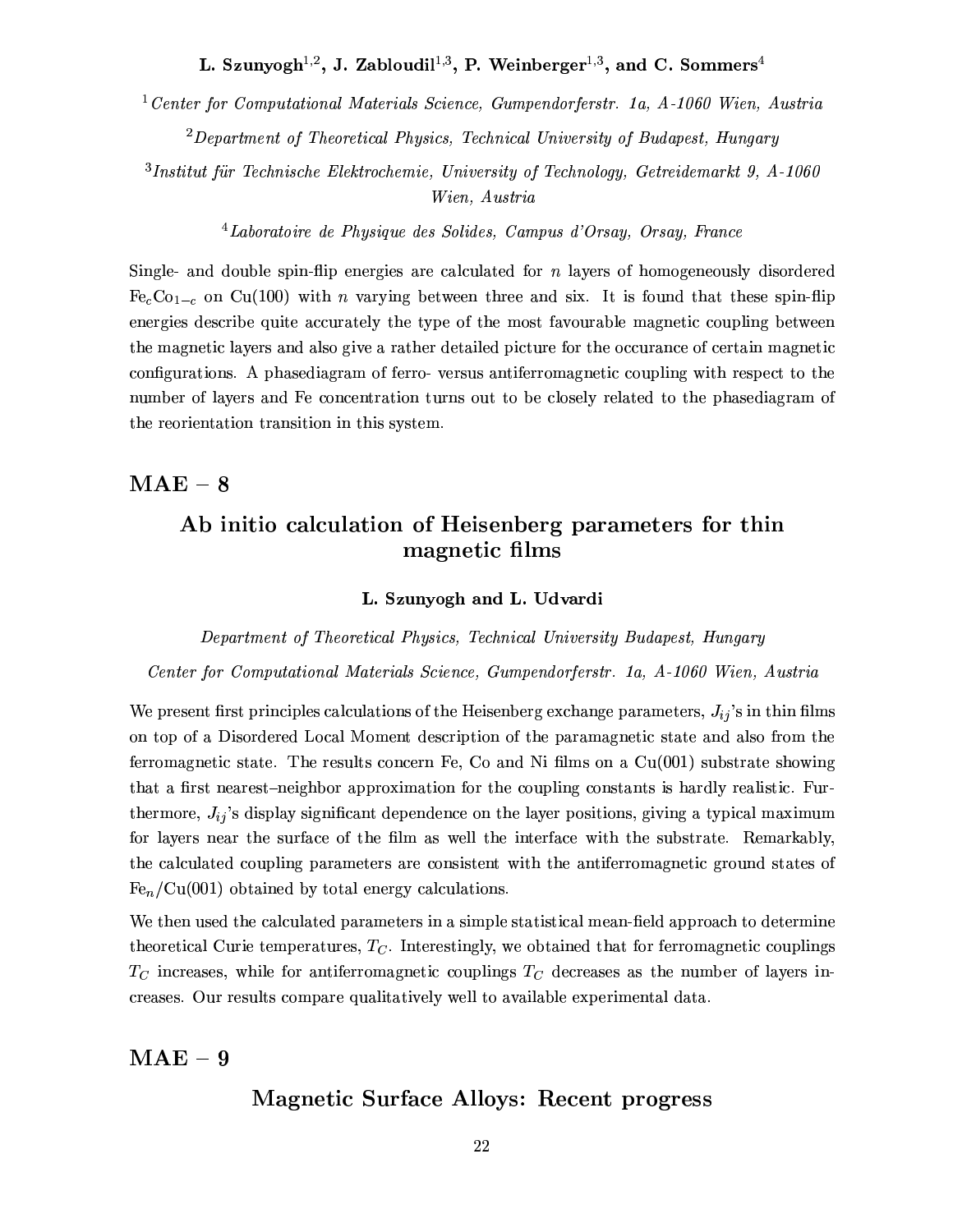# R. Abt<sup>1</sup>, G. Bihlmayer<sup>2</sup>, T. Asada<sup>3</sup>, and S. Blügel<sup>1</sup>

<sup>1</sup>Institut für Festkörperforschung, Forschungszentrum Jülich GmbH, D-52425 Jülich, Germany  $^{2}$ Institut für Physikalische Chemie, Universität Wien, A-1090 Wien, Austria

<sup>3</sup>Department of Applied Physics, Faculty of Engineering, Shizuoka University, Hamamatsu  $432, Japan$ 

In the past years we investigated by means of the ab initial total energy and force calculations the role of magnetism for the formation of surface alloys. We arrived at the conclusion that i) magnetism acts against interdiffusion. At low coverage, where the magnetism of Cr and Mn is very large, interdiffusion is suppressed. ii) Magnetism reduces clustering and promotes alloy formation. For Mn we find a strong tendency for alloy formation.  $F_{\text{F}}(m_i)$  i) we concluded for the case of the Cu and Ni substrate the existence of thermodynamically stable, two dimensional surface alloys:  $c(2 \times 2)$ MnCu/Cu(100),  $c(2 \times 2)$ MnCu/Cu(110), and  $c(2 \times 2)$ MnNi/Ni(100). We present recent investigations for the Pd and Ag substrate and if time permits results on  $Cu(111)$ .

### $\mathrm{MAE}-10$

# Role of surface orientation on the ferromagnetism of 3d, 4d and  $5d$  transition-metal monolayers on Ag

S. Blügel<sup>1</sup>, J. Redinger<sup>2</sup>, and R. Podloucky<sup>3</sup>

<sup>1</sup>Institut für Festkörperforschung, Forschungszentrum Jülich GmbH, D-52425 Jülich, Germany  ${}^{2}$ Institut für Technische Elektrochemie, Technische Universität Wien, Getreidemarkt 9/158,  $A-1060$  Wien, Austria

 $3$ Institut für Physikalische Chemie, Universität Wien, A-1090 Wien, Austria

We report systematic spin-polarized ab initio calculations for the electronic structure and magnetic moments of 3d (Ti, V, Cr, Mn, Fe, Co, and Ni), 4d (Mo, Tc, Ru, Rh, Pd) and 5d (Re, Os, Ir) transition-metal monolayers on the  $Ag(100)$  and  $Ag(111)$  substrate. Allowing for ferromagnetic ordering nonvanishing magnetic moments were calculated for all  $3d$  metals, Tc, Ru and Rh among the 4d metals and Os and Ir among the 5d series. The comparison of the magnetic moments between the monolayers on the Ag(100) and the Ag(111) substrates illustrates the dependence of the magnetism of monolayers on the substrate orientation and local atomic coordination.

 $\mathrm{MAE}-11$ 

# Electronic structure and magnetic properties of Fe-Cr multilayers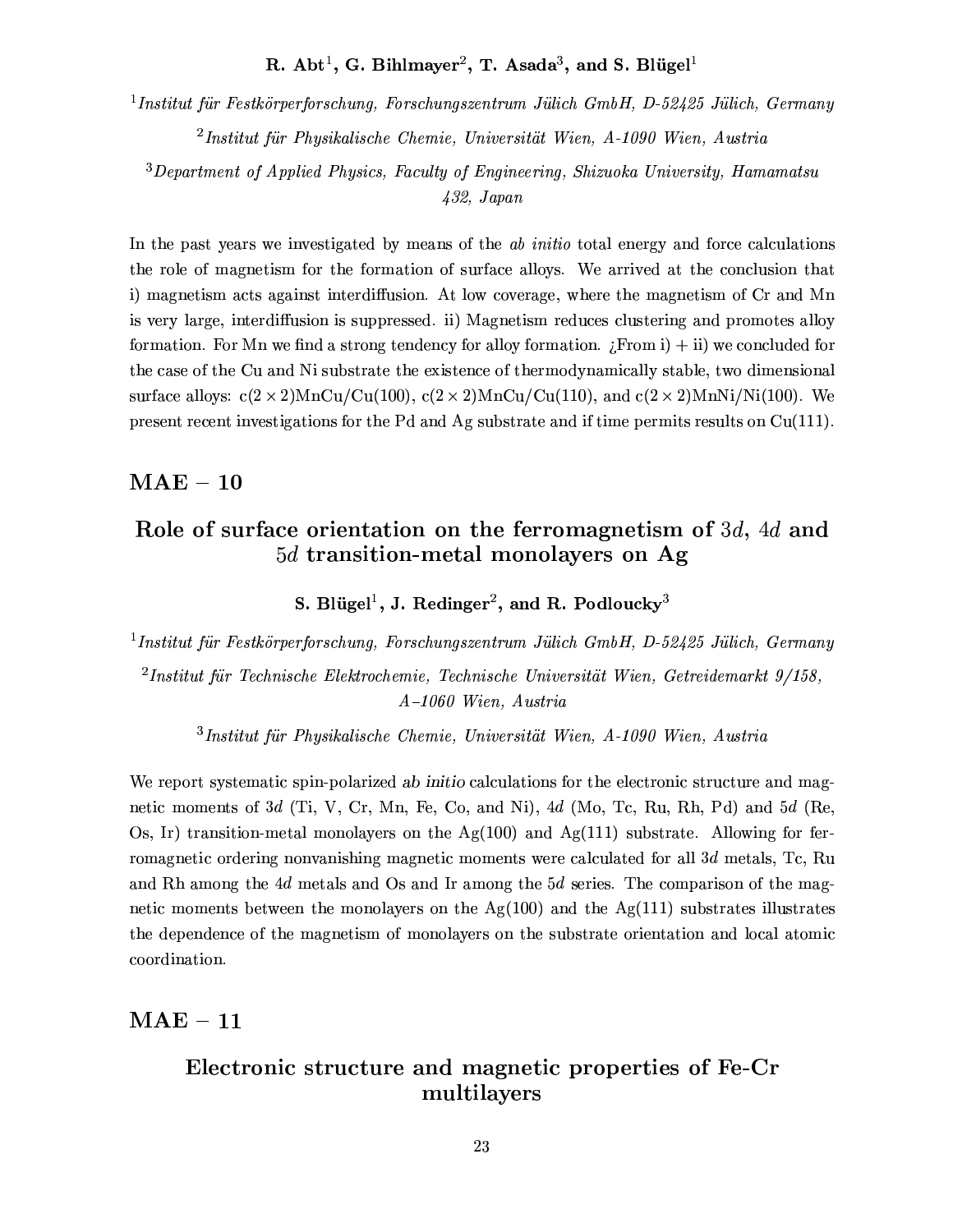#### R. Hafner, R. Lorenz, and J. Hafner

Institut für Theoretische Physik, TU Wien, Wiedner Haupstrasse 8-10/136, A-1040 Wien,  $A$ ustria

### $GMR - 1$

# Magnetic properties of impurities and impurity pairs in magnetic multilayers

#### J. Binder, P. Zahn, I. Mertig

TU Dresden, Institut für Theoretische Physik, D-01062 Dresden, Germany

#### R. Zeller, and P.H. Dederichs

Institut für Festkörperforschung, Forschungszentrum Jülich, D-52425 Jülich, Germany

Spin-dependent scattering is considered to be the origin of Giant MagnetoResistance (GMR) in magnetic multilayers, although the role of bulk or interface defects is still under discussion. We present ab initio calculations of spin-dependent impurity scattering potentials as a function of the impurity position in a  $Co/Cu$ -multilayer. The calculations are performed within spin density functional theory using a Green function method (TB-KKR).

It will be shown that the impurity potential depends strongly on the impurity position which is reflected in local densities of states and local impurity moments.

Furthermore, calculations of magnetic properties of impurity pairs are presented and compared with results for single impurities with respect to the interfaces.

### $GMR - 2$

# Non-equilibrium spins and Coulomb charging in ferromagnetic double barrier junctions

Arne Brataas<sup>1</sup>, Yu. V. Nazarov<sup>1</sup>, J. Inoue<sup>1,2</sup>, and Gerrit E. W. Bauer<sup>1</sup>

<sup>1</sup>Laboratory of Applied Physics and Delft Institute of Microelectronics and Submicrontechnology (DIMES), Delft Institute Delft University of Technology, Lorentzweg 1, 2628 CJ Delft, Netherlands

<sup>2</sup>Nagoya University, Department of Applied Physics, Nagoya, Aichi 46401, Japan

We consider transport through a ferromagnetic double barrier structure. The non-equilibrium spin accumulation in the island is shown to govern the transport in small structures. The transport properties are described by a generalization of the theory of the Coulomb blockade. The magnetoresistance is expressed in terms of the spin polarizations of the ferromagnets and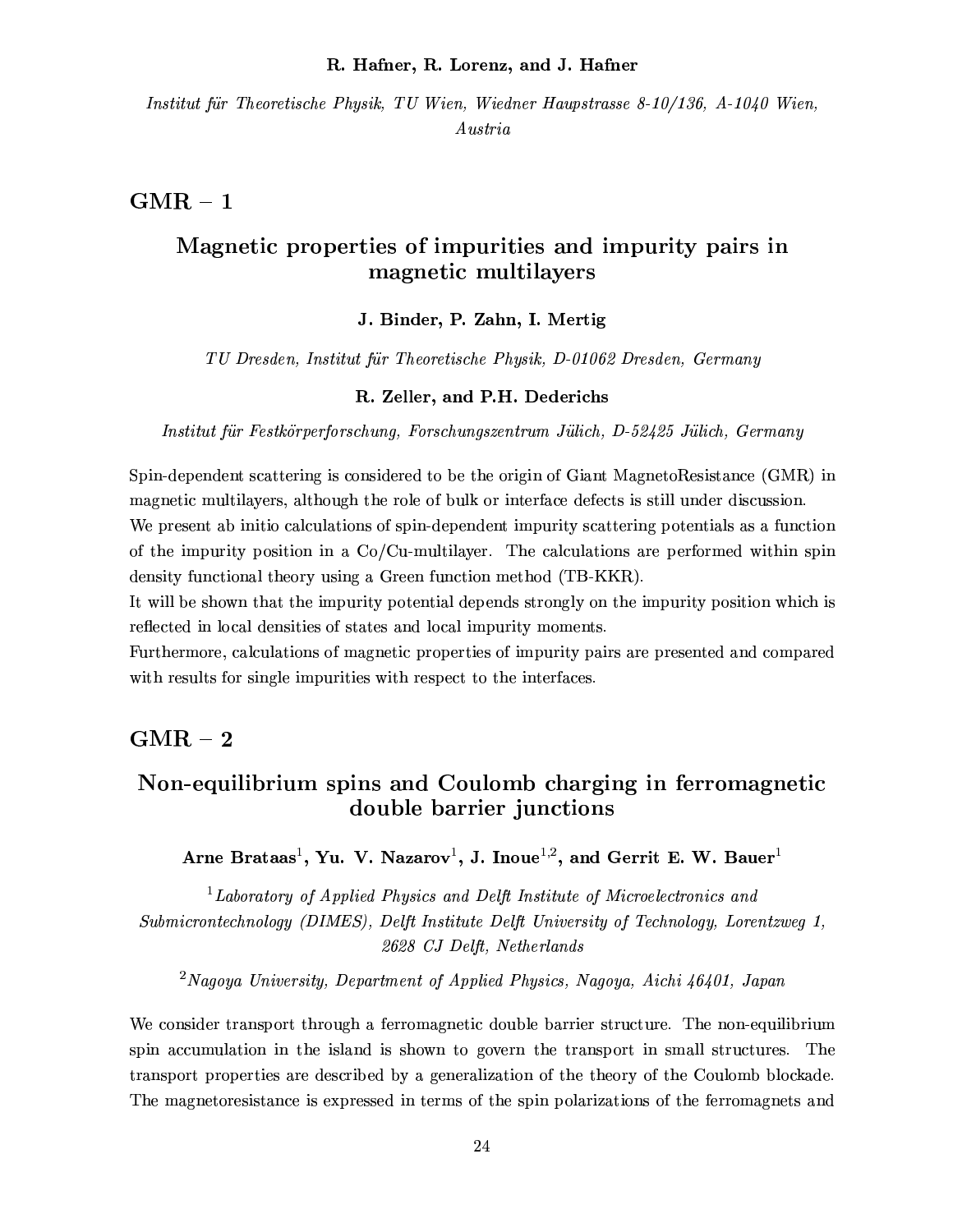the spin-flip relaxation life-time. The spin accumulation enhances the magnetoresistance. The long-time response is dominated by the spin dynamics. This can be used as an experimental signature of the spin-accumulation.

### $GMR-3$

# GMR of interdiffused Co/Cu layered systems

C. Blaas<sup>1</sup>, P. Weinberger<sup>1</sup>, L. Szunyogh<sup>1</sup>, P.M. Levy<sup>2</sup>, C. Sommers<sup>3</sup>, and I. Mertig<sup>4</sup>

<sup>1</sup> Center for Computational Materials Science, Gumpendorferstr. 1a,  $A$ -1060 Wien, Austria  ${}^{2}$ Department of Physics, New York University, New York, USA

 $3$ Laboratoire de Physique des Solides. Campus d'Orsay. Orsay. France

<sup>4</sup>Institut für Theoretische Physik, Technische Universität Dresden, D-01062 Dresden, Germany

The resistivity and magnetoresistance (MR) of  $(Cu_3Ni_3)_n$  embedded in Cu(100),  $n \le 11$ , that originates from the band structure of these finite, yet otherwise perfect, systems is calculated for currents in the plane of the layers (CIP) by using the Kubo-Greenwood formula for semi-infinite systems and the fully relativistic, spin-polarized Screened Korringa-Kohn-Rostoker method. We find that for this repeated structure the CIP resistivity decreases as the number of repeats is increased, while the MR ratio approaches towards a saturation value.

### $GMR - 4$

# Spin-polarized electron tunneling in the  $Co/Al_2O_3$  interface

# A. Pasturel<sup>1</sup>, D. Nguyen Manh<sup>2</sup>, E.Yu. Tsymbal<sup>2</sup>, J. Hafner<sup>3</sup>

<sup>1</sup>Laboratoire de Physique Numerique des Systemes Complexes, Maison des Magisteres, BP 166 CNRS, 38042 Grenoble, France

 ${}^{2}Department$  of Materials, University of Oxford, Parks Road, Oxford OX1 3PH, U.K.

 $3$ Institut für Theoretische Physik, TU Wien, Wiedner Haupstrasse 8-10/136, A-1040 Wien, Austria

In order to elucidate the mechanism of spin-polarized electron tunnelling in thin-film ferromagnetinsulator junctions, self-consistent total energy calculations of the Co/Al2O3 interface have been performed within the framework of the density functional theory. Since the results of the calculations are very sensitive to the distance between the Co and Al (or O) planes, we have minimised the total energy with respect to this distance. Our calculations show that at the Fermi energy, a strong bonding between the 3d-electrons of Co with the sp-electrons of Al (or O) at the interface can have an important influence on the spin polarization of the layer-projected density of states (LPDOS) of inner Al and O layers. Since the Fermi energy lies within the minority-spin d-band of Co but above the majority-spin d-band, the sp-d bonding results in a smaller LPDOS of the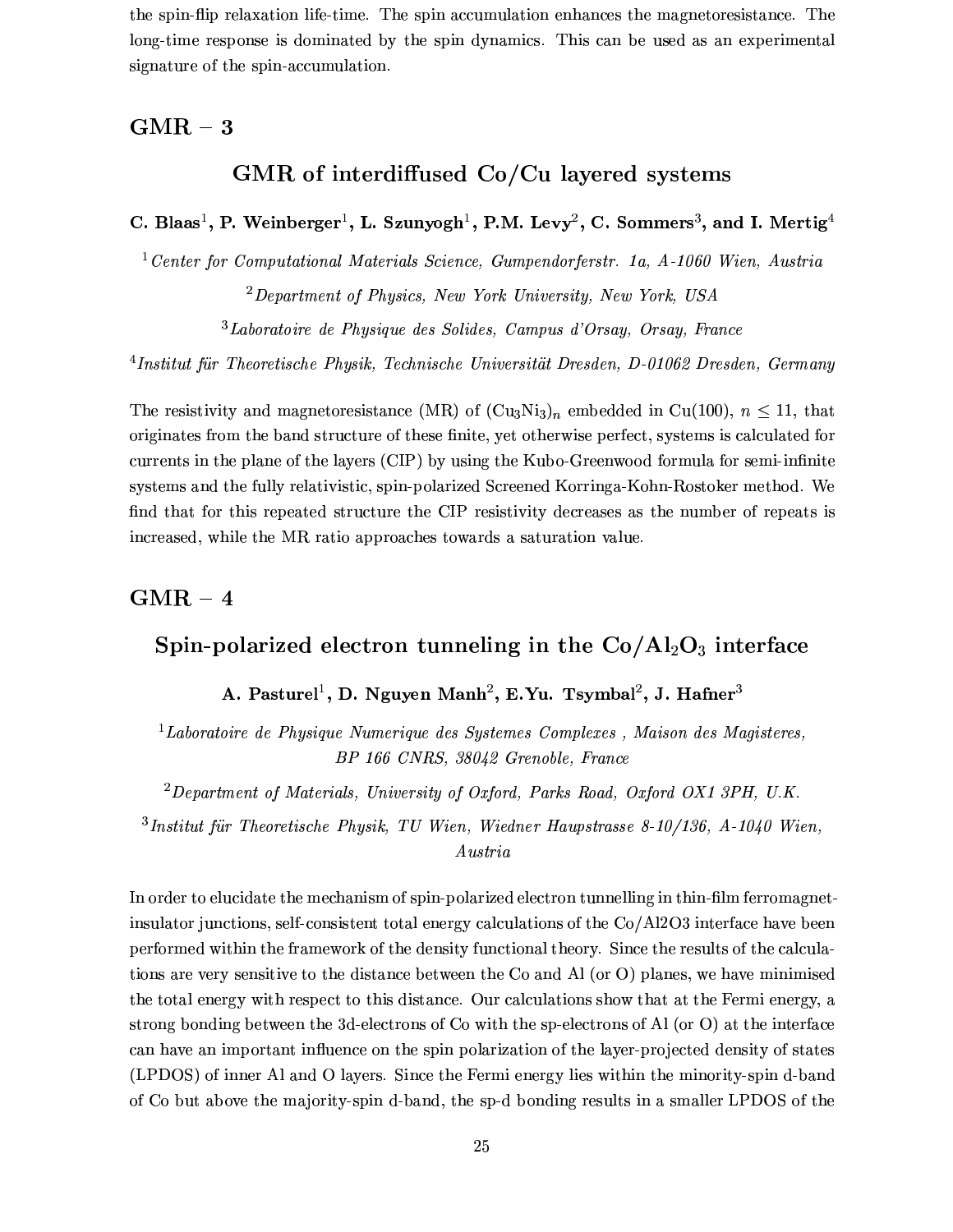minority-spin electrons of the interfacial Al layers in comparison to that of the majority-spin electrons. This asymmetry in the LPDOS extends to the inner Al2O3 layers implying a positive spin polarization of the tunnelling density of states. The result is consistent with the experimental observations on tunnelling from cobalt through alumina where positive values of the spin polarization of the tunnelling current were measured.

### $SPEC - 1$

# Calculated magneto-optical spectra of 3d elements and compounds

A. Delin<sup>1,4</sup>, P. Ravindran<sup>1</sup>, S. Auluck<sup>2</sup>, O. Eriksson,<sup>1</sup>, J. M. Wills<sup>3</sup>, and B.  $\mathbf{Johansson}^{1}$ 

<sup>1</sup> Condensed Matter Theory Group, Department of Physics, Uppsala University, Box 530, S-751 21 Uppsala, Sweden

 ${}^{2}$ Department of Physics, Roorkee University, Roorkee 247 667, India

<sup>3</sup> Theoretical Division, Los Alamos National Laboratory, Los Alamos, NM 87545, USA

<sup>4</sup>GEMME UMR46 CNRA-ULP, 23 rue du Loess, 67037 Strasbourg Cedex 02, Strasbourg, France

Using a first-principles full-potential linear muffin-tin orbital method, we have calculated the polar magneto-optical Kerr signal for tetragonal and cubic Fe, Co, and Ni. Our calculations indicate that for all three metals, the amplitudes and positions of the peaks in the Kerr spectra change due to the tetragonal distortion, but the effect is not dramatic. Since the magnitude of the magnetic moment changes very little as a function of the tetragonal distortion in these systems, much less than the Kerr spectra, our results indicate that the calculated changes in the Kerr spectra are to a large extent unrelated to the change in the magnetic moment.

Also, magneto-optic Faraday and polar Kerr spectra of the manganese pnictides MnAs, MnSb, and MnBi have been calculated using the same method. We are able to reproduce the experimentally observed second peak in our Kerr rotation spectra of MnBi, albeit at a lower energy than experimentally observed. Although the MO property is a rather complicated function of the diagonal and off-diagonal elements of the optical conductivity tensor, present theory nevertheless provides very practical insight about its origin in these compounds. The systematic increase in the MO effect as one goes from MnAs to MnBi is seen to be due to the enhancement of magnetic moment on the Mn site as well as the increasing spin-orbit coupling strength of the pnictogen.

### $SPEC-2$

# A theoretical description of spin-resolved Appearance Potential Spectroscopy of magnetic surface layer systems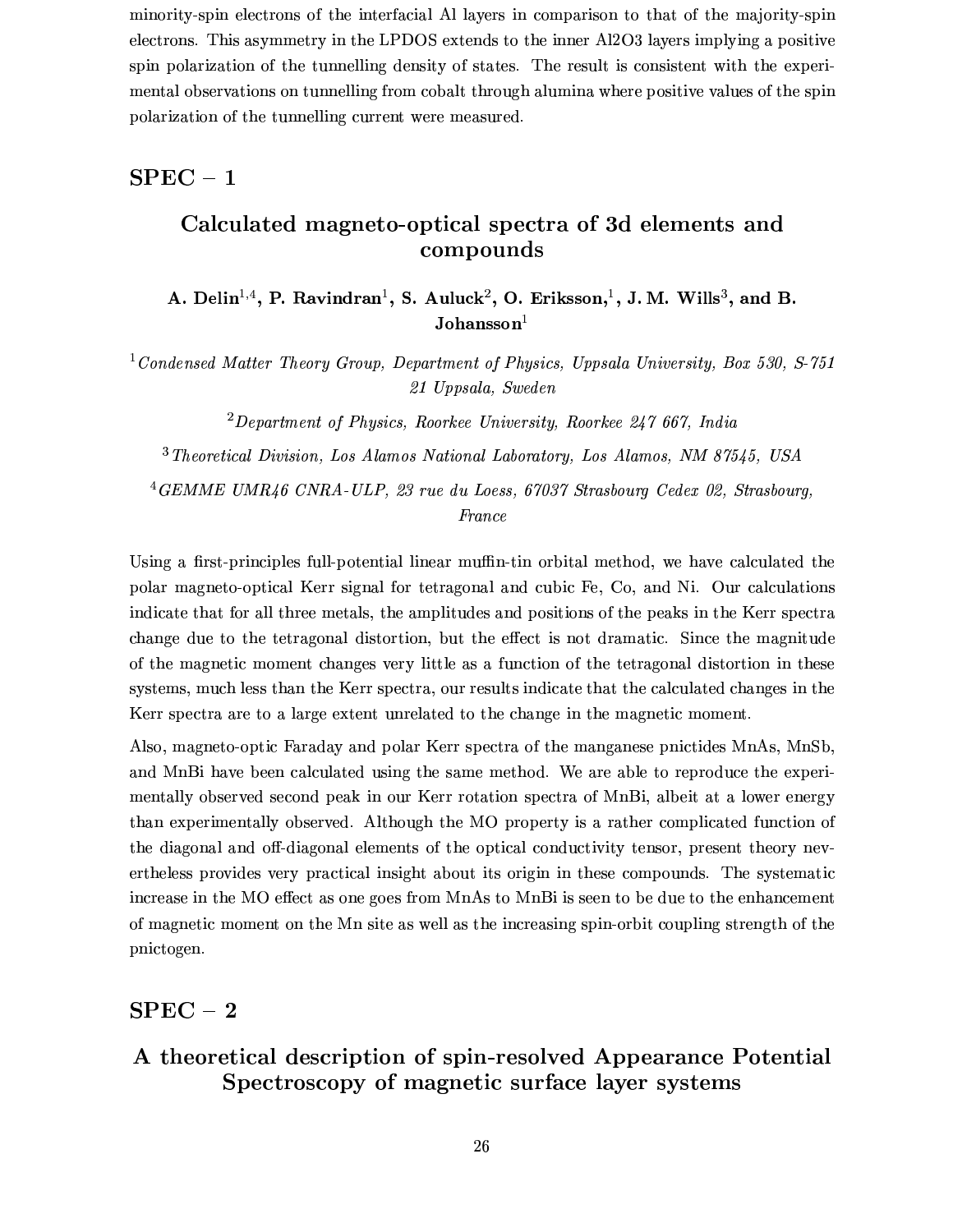#### V. Popescu and H. Ebert

Institute for Physical Chemistry, University of Munich, Theresienstr. 37, D-80333 München, Germany

#### L. Szunyogh and P. Weinberger

Center for Computational Materials Science, Gumpendorferstr. 1a, A-1060 Wien, Austria

The theoretical description of spin-resolved Appearance Potential Spectroscopy (APS) for bulk systems has been extended to deal with magnetic surface layer systems. Applications for Felayers on top of a (001)-oriented Cu- as well as Au-surface are presented and compared with available experimental data. For a most detailed discussion of the results the layer-resolved contributions to the total APS signal are used. This is particularly helpful in the case of Fe on top of a Cu-substrate for which non-ferromagnetic spin-structures are very important.

# $SPEC - 3$

# A scheme to deal with the magneto-optical properties of surface layer systems

#### T. Huhne and H. Ebert

### Institute for Physical Chemistry, University of Munich, Theresienstr. 37, D-80333 München, Germany

In order to investigate the magneto-optical Kerr effect (MOKE) for surface layer systems, a calculational scheme for the optical conductivity based on the Kubo formalism for linear response is presented. In view of the spin-orbit coupling being the origin of the MOKE, all calculations are based on a newly developed fully relativistic KKR-ASA-program for surface layer systems. In the future, the program will be extended to allow for full-potential calculations and metallic alloys via the Coherent Potential Approximation (CPA). Furthermore, the scheme is flexible enough to be extended to deal with nonlinear response. This way a sound basis for the investigation of the non-linear Kerr-effect of surface layer systems can be achieved.

### $SPEC - 4$

### Real-space non-relativistic angle-resolved photoemission

#### A. Ernst, W. M. Temmerman, Z. Szotek, and P. J. Durham

CLRC, Daresbury Laboratory, Warrington, Cheshire, WA4 4AD, UK

A real-space non-relativistic angle-resolved photoemission code has been developed in the independent particle approximation. The method is formulated in terms of the multiple scattering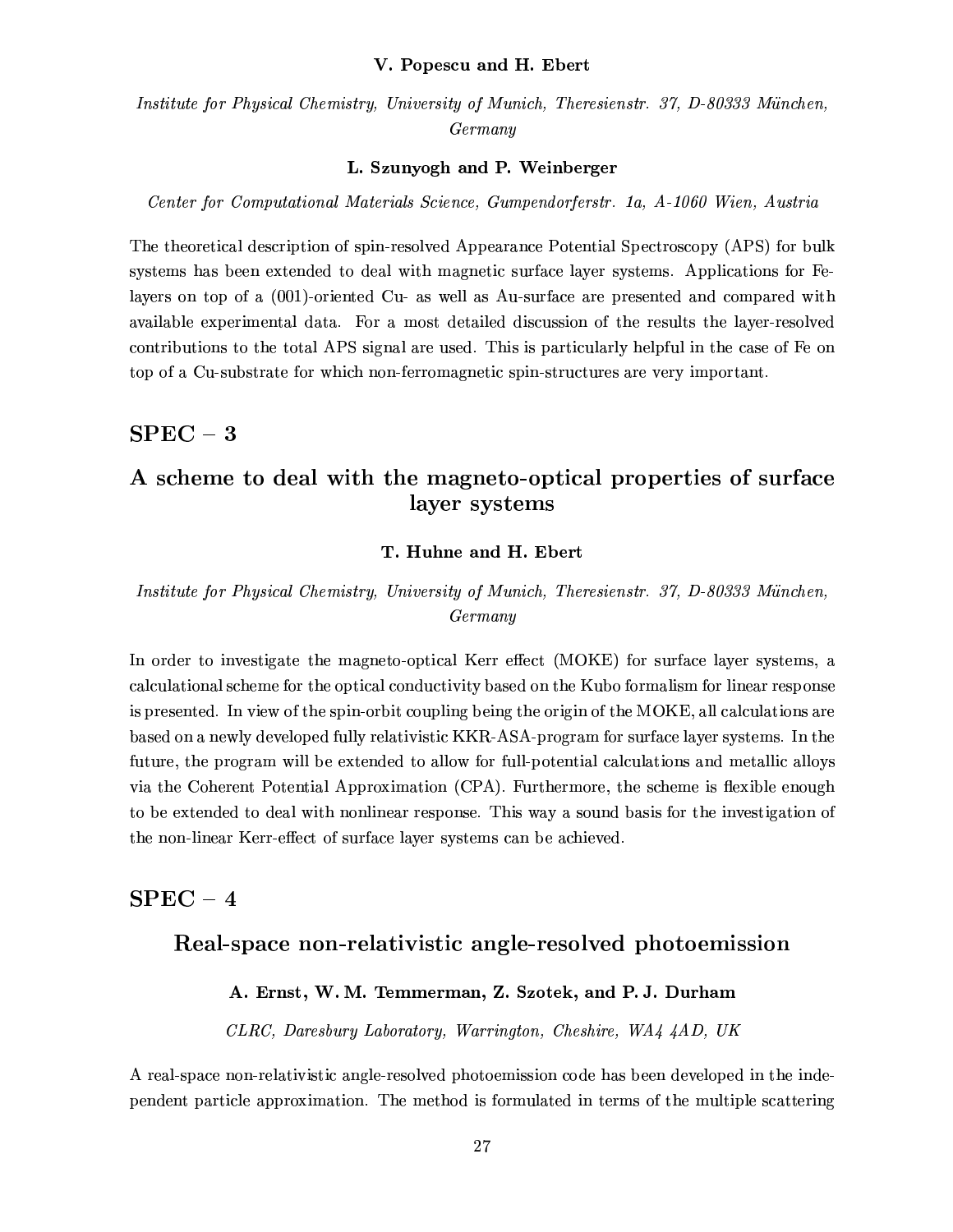theory using a real-space representation of the Green's function. The advantage of this approach is in the simplification of the study of complex solids. The Green's functions are calculated in the following two ways. The first one is a real-space cluster method to obtain the  $\tau$ -matrix. This method is simple at the expense of accuracy due to the finite size of the KKR-matrix, which can lead to errors in the contribution from atoms lying far away from the center of the cluster. The convergence is determined by the size of the KKR-matrix, that can be inverted for the calculation of the photocurrent. The other approach is the calculation of the Fourier transformed structure constants using two dimensional periodicity. After inversion of the KKR-matrix in the two dimensional k-space the  $\tau$ -matrix in real-space can be evaluated by the Brillouin zone integration. This KKR-matrix has a substantially smaller size, and can be inverted for a variety of boundary conditions, referring to bulk, surface, etc. We illustrate our approach on the example of the angle-resolved photoemission study of Cu.

# $SPEC-5$

### Magnetic circular dichroism in Gadolinium metal: The L edges.

A. C. Jenkins<sup>1</sup>, W. M. Temmerman<sup>1</sup>, V. Popescu<sup>2</sup> and H. Ebert<sup>2</sup>

<sup>1</sup> CLRC, Daresbury Laboratory, Warrington, Cheshire, WA4  $4AD, UK$ 

 $2$  Institut für Physikalische Chemie, Universität München, Theresienstr. 37-41, D-80333  $M<sup>n</sup>unchen, *Germany*$ 

The LMTO-ASA method is employed to obtain self-consistent potentials for bulk hcp Gadolin-The validity of the LSDA and PBE is investigated and the relationship between the ium. magnetic and physical structure is explored for both ferromagnetic and antiferromagnetic structures. The self-consistent potentials are used in spin-polarised relativistic KKR-band structure calculations to determine the X-ray absorption and magnetic X-ray dichroic spectra for the  $L1$ , L2 and L3 edges. A study of the calculated dichroic signal, at a fixed volume, indicates that the dichroic signal is not highly sensitive to variation in  $c/a$  ratio of the unit cell. The layer-by-layer dichroic signal for a Gadolinium slab is also presented for various relaxations of the surface layer and the dichroic signal within the slab is related to the calculations presented for the bulk.

### ${\bf SPEC-6}$

# Spin-polarized XE spectroscopy for disordered semi-infinite systems

#### U. Pustogowa, L. Szunyogh, and P. Weinberger

Center for Computational Materials Science, Gumpendorferstr. 1a, A-1060 Wien, Austria

X-ray emission spectroscopy (XES) of  $Fe_xCo_{1-x}/Cu(100)$  is presented in terms of first-principles calculations. Based on spinpolarized fully relativistic multiple scattering theory a theoretical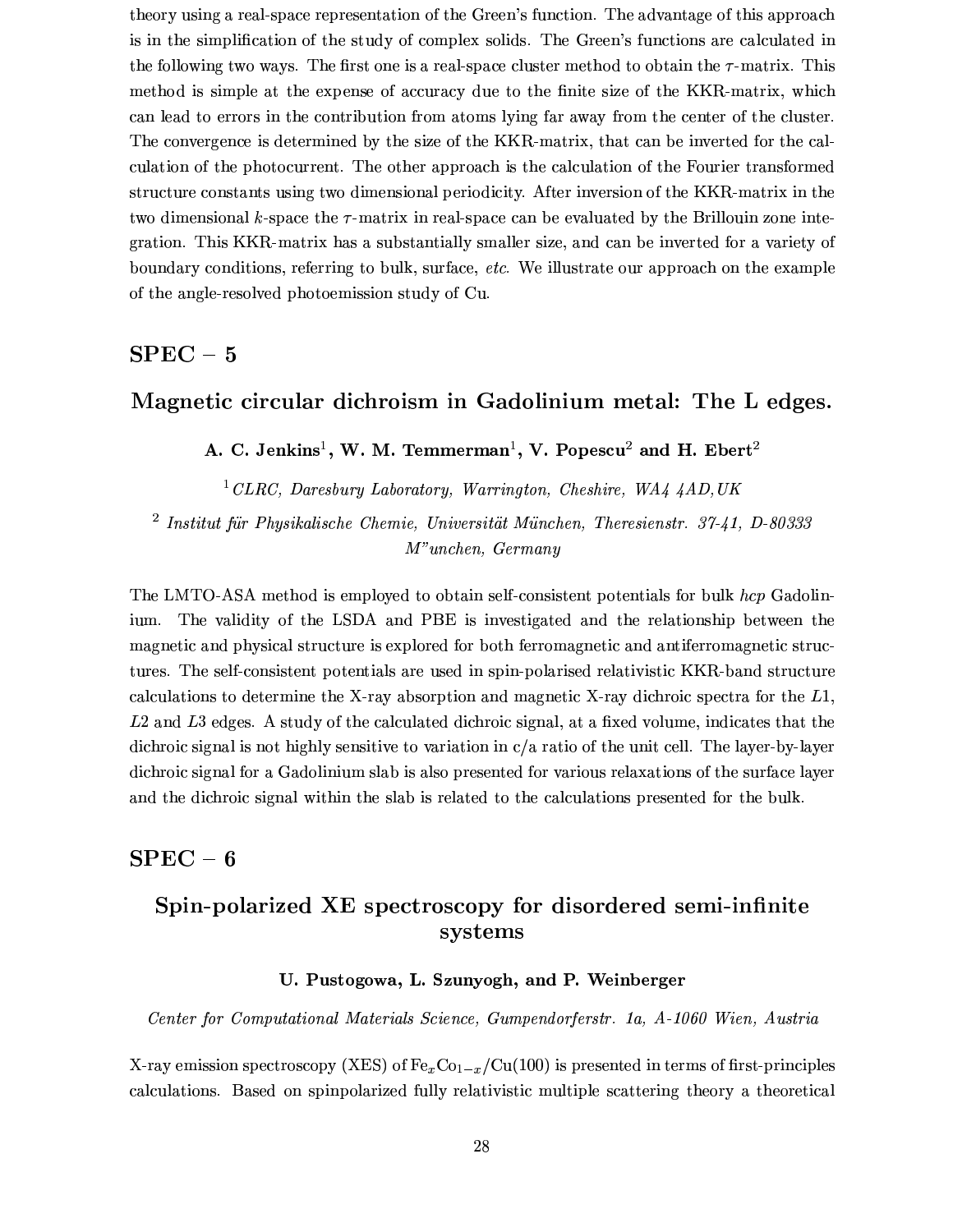description of valence band XES is used to emphasize new features in comparison to a nonspin-polarized description. Variations in the calculated Co and Fe spectra with respect to the concentrations are explained by means of electronic structure calculations using the screened Korringa-Kohn-Rostoker method. XES for ferromagnetic and antiferromagnetic aligned films are compared.

### $KKR - 1$

## Screened real space study of the magnetic properties of Co and Ni

### L. Petit, S.V. Beiden, W.M. Temmerman, Z. Szotek, G.M. Stocks<sup>1</sup>, and G.A. Gehring

CLRC, Daresbury Laboratory, Warrington, Cheshire, WA4 4AD, UK  ${}^{1}Qak$  Ridge National Laboratory, Oak Ridge, TN 37831, USA

We have implemented screening in the fully relativistic spin-polarized version of the real space KKR method [1]. Exploiting the resulting sparsity, we were able to considerably accelerate the matrix inversions. The factors determining the convergence of the method as a function of shells in the atomic cluster are discussed, and we show the results obtained for the magnetic moment and the magneto-crystalline anisotropy of the transition metals Co and Ni.

[1] S.V. Beiden, W.M. Temmerman, Z. Szotek, G.A. Gehring, G.M. Stocks, Yang Wang, D.M.C. Nicholson, W.A. Shelton and H. Ebert, PRB 01 June 1998.

# $KKR - 2$

### Screened KKR with hard core potentials

#### P. Zahn, I. Mertig

TU Dresden, Institut für Theoretische Physik, D-01062 Dresden, Germany

#### R. Zeller, and P.H. Dederichs

Institut für Festkörperforschung, Forschungszentrum Jülich, D-52425 Jülich, Germany

We developed a selfconsistent Screend-KKR method in an *ab-initio* Tight-Binding formulation. The Screened-KKR is especially advantageous for layered structures. It allows the consideration of the electronic structure of systems with up to 500 atoms per unit cell. The reduction of the numerical effort in comparison to the standard KKR is caused by the choice of a suitable reference system. Following the idea of Zeller et al.  $/1/$  we consider reference systems with muffin-tin-potentials of constant height. This paper is dedicated to reference potentials of infinite height, so-called hard core potentials. It will be demonstarted that the advantage of the analytical solution of the scattering problem is accompanied by reduced accuracy of the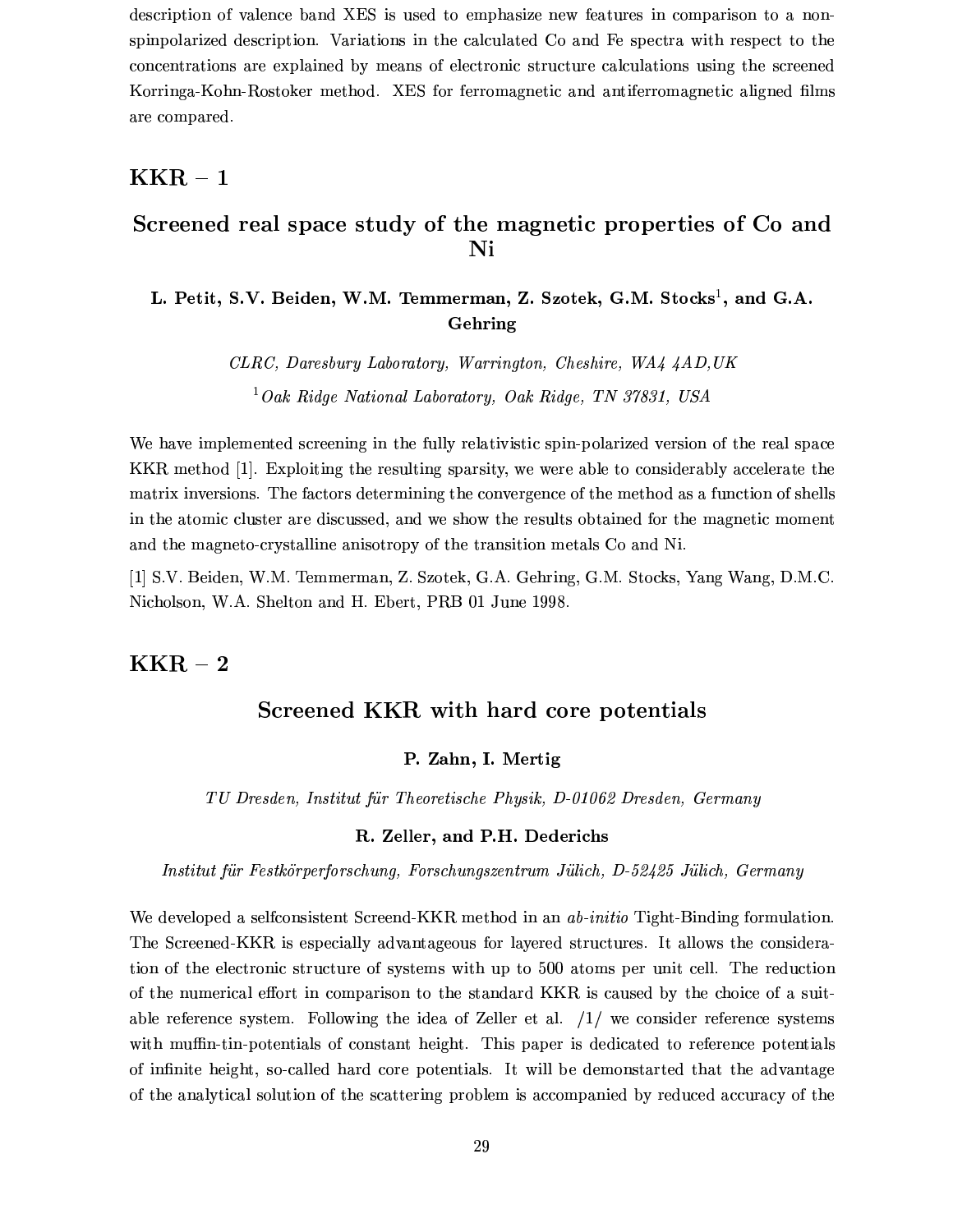[1] R. Zeller, P.H. Dederichs, B. Ulfalussy, L. Szunyogh, and P. Weinberger, Phys. Rev. B 52. 8807 (1995).

# $KKR - 3$

# Total energy calculations with the Full-Potential KKR method

R. Zeller<sup>1</sup>, T. Hoshino<sup>2</sup>, M. Asato<sup>2</sup>, J. Zabloudil<sup>3</sup>, P. Weinberger<sup>3</sup>, and P.H.  $Dederichs<sup>1</sup>$ 

 $1$ Institut für Festkörperforschung, Forschungszentrum Jülich, D-52425 Jülich, Germany

<sup>2</sup>Department of Applied Physics, Faculty of Engineering, Shizuoka Unversity, Hamamatsu  $432$ ,  $Japan$ 

 $3$ Institut für Technische Elektrochemie, Technische Unversität Wien, Getreidemarkt  $9/158$ , A-1060, Wien, Austria

We present total-energy calculations for Al, Ni, Fe and Cu based on the full-potential (FP) Korringa-Kohn-Rostoker (KKR) Green-function (GF) method. We show that calculated lattice constants and bulk moduli are in excellent agreement with the values obtained by other FP methods. We focus on the difference between the local-spin-density and generalized-gradient approximations (LSDA and GGA) and show that GGA values for lattice constants and bulk moduli agree very well with experiment. We also discuss some technical details concerning the numerical accuracy of the FP-KKR-GF method.

### $\text{KKR}-4$

# Layer Screening transformations for two-dimensional structure constants

C. Uiberacker<sup>1</sup>, L. Syunyogh<sup>1</sup>, B. Újfalussy<sup>1</sup>, P. Weinberger<sup>1</sup>, A. Ernst<sup>2</sup> and P.H.  $Dederichs<sup>3</sup>$ 

<sup>1</sup> Center for Computational Materials Science, Gumpendorferstr. 1a,  $A-1060$  Wien, Austria  $^{2}$ CLRC, Daresbury Laboratory, Warrington, Cheshire, WA4 4AD, UK

 $3$ Institut für Festkörperforschung, Forschungszentrum Jülich, D-52425 Jülich, Germany

By making explicit use of the so-called "Kambe structure constants", originally formulated for a theoretical description of Low Energy Electron Diffraction (LEED), the Screened KKR Surface Green's function  $(SKKR-SGF)$  method for layered systems can conceptually be extended to multilayer systems corresponding to complex two-dimensional lattices and to layer relaxation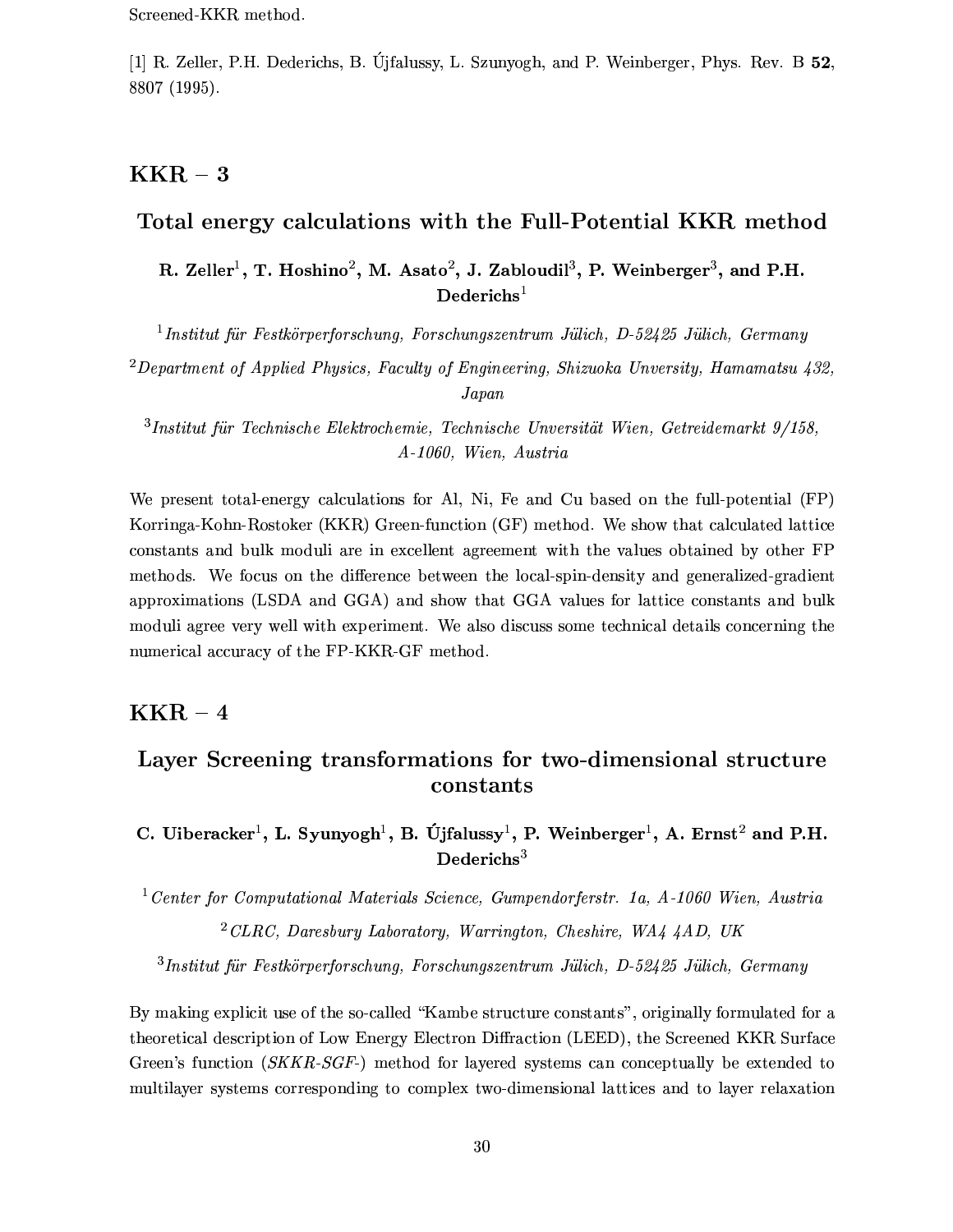at interfaces (surfaces). In the present paper the screening properties of the "Kambe structure" constants" are illustrated.

### $LMTO-2$

# A real-space full-potential LMTO method for non-collinear magnetism

#### I. Galanakis, M. Alouani, J. M. Wills<sup>†</sup>, M. Pérez Jigato, and H.Dreyssé

Institut de Physique et Chimie des Matériaux de Strasbourg, 23 rue du Loess, BP 20 CR, F-67037 Strasbourg, France

<sup>†</sup> Theoretical Division, Los Alamos National Laboratory, Los Alamos, NM 87545, USA

We have constructed a complete basis set for a real-space full-potential localized linear muffin-tin orbital method. The physical concepts that are fulfilled by our method and the development of corresponding algorithms and their implementation will be highlighted. In particular, we discuss the implementation of  $(1)$  the Lanczos recursion method to obtain the greens function,  $(2)$  the non-collinear magnetism, (3) the spin-orbit coupling. Suggestions for computational improveme nt and better accuracy will be given in relation to existing k-space methods. Principal aspects of the structure of the final code, and particular difficulties will be presented. A particular emphasis will be given to the the preference of studying non-collinear magnetism in metallic clusters and surfaces in real space.

#### $LMTO-3$

# Induced V polarization at the interface with Fe:  $Fe_nV_m$ superlattices and thin  $V_m$  films on Fe substrate

#### J. Izquierdo, A. Vega

Departamento de Fisica Teórica, Universidad de Valladolid, E-47011 Valladolid, Spain

#### O. Elmouhssine, H. Dreyssé, C. Demangeat

IPCMS-GEMME, 23, rue du Loess, F-67037, Strasbourg Cedex France

Recent experimental and theoretical studies have displayed induced V polarization in  $Fe_nV_m$ superlattices and thin  $V_m$  films on Fe substrate. Tomaz et al [1] have shown a long-range induced polarization in Fe<sub>5</sub>V<sub>m</sub> multilayers. Walker and Hopster [2] and Fuchs et al [3] have displayed an oscillatory behavior of V thin film polarization on  $Fe(001)$ .

We have performed TB-LMTO calculations of  $Fe<sub>5</sub>V<sub>m</sub>$  following the experimental configuration of Tomaz et al. We found a short-range induced polarization of V in agreement with ASW calculations of Coehoorn [4] but in disagreement with Tomaz et al. Both  $(001)$  and  $(011)$ crystallographic orientations have been studied. We have also made TB-LMTO calculations for thin  $V_m$  films on semi-infinite Fe(001) and Fe(011) substrates. For  $V_1/Fe(001)$  we obtained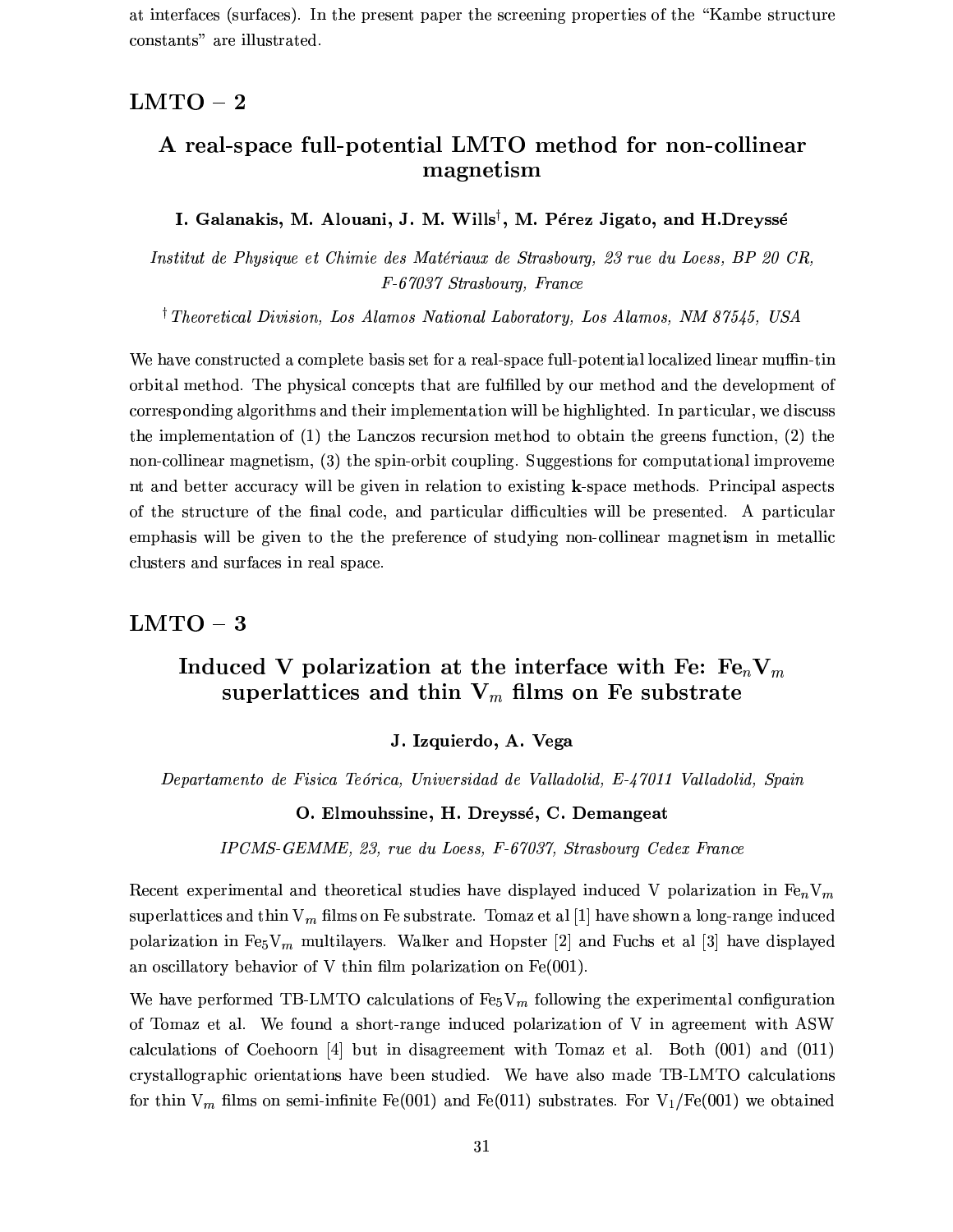perfect agreement with FLAPW of Handschuh and Blügel [5]. For thicker coverages an oscillation of V polarization is found in qualitative agreement with the experimental studies.

- [1] M.A. Tomaz, W.J. Antel Jr, W.L. O'Brien and G. R. Harp,
- J. Phys. Condens. Matter. 9, 179 (1997)
- [2] T.G. Walker and H. Hopster, Phys. Rev. B49, 7687 (1994)
- [3] P. Fuchs, K. Totland and M. Landolt, Phys. Rev. B53, 9123 (1996)
- [4] R. Coehoorn, J. Magn. Magn. Mat. 151, 341 (1995)
- [5] S. Handschuh and S. Blügel, Solid State Comm. 105, 633 (1998)

### $LMTO-4$

# Non collinear magnetism of large systems studied by semi empirical tight binding method

#### C. Cornea, M. Freyss, H. Dreyssé, D. Stoeffler

Institut de Physique et Chimie des Matériaux de Strasbourg, 23 rue du Loess, BP 20 CR. F-67037 Strasbourg, France

The theoretical study of the non collinear behaviour of ferromagnetic/antiferro-magnetic multilayers (like  $Fe/Cr$  and  $FeCo/Mn$ ) realised since more than 3 years in our group, is now nearly achieved. The FeCo/Mn multilayers are particularly interesting from their experimental behaviour (strong biquadratic couplings, net non collinear magnetisation of the Mn spacer) but also from a theoretical viewpoint because they allow to study the magnetic properties of thin Mn layers with varying boundaries conditions by varying the Fe concentration. The aim of this paper is to present the major results we have obtained. In order to determine the vectorial magnetic moments map of complex systems (containing up to 300 unequivalent sites) from their electronic structure, we use a tight binding modelisation and the real space recursion technique. We have first focussed our attention on multilayers with perfect interfaces and done a systematic study of the magnetic ordering and interlayer magnetic couplings as a function of the spacer thickness varying the Fe concentrations in the FeCo/Mn case. Surprisingly, a strong non collinear character of the Mn spacer is obtained for small Fe concentrations even for situations where only collinear solutions are expected which is not the case for  $Fe/Cr$  systems. We show that the interlayer coupling energy, as a function of the angle between successive ferromagnetic magnetisations, follows a parabolic law as expected. The second part of our work is devoted to the role of interfacial monoatomic steps on the magnetic ordering in such multilayers. Even if this study is not completely achieved, preliminar results show that non collinear magnetic arrangements are induced by such interfacial imperfections. We present the vectorial magnetic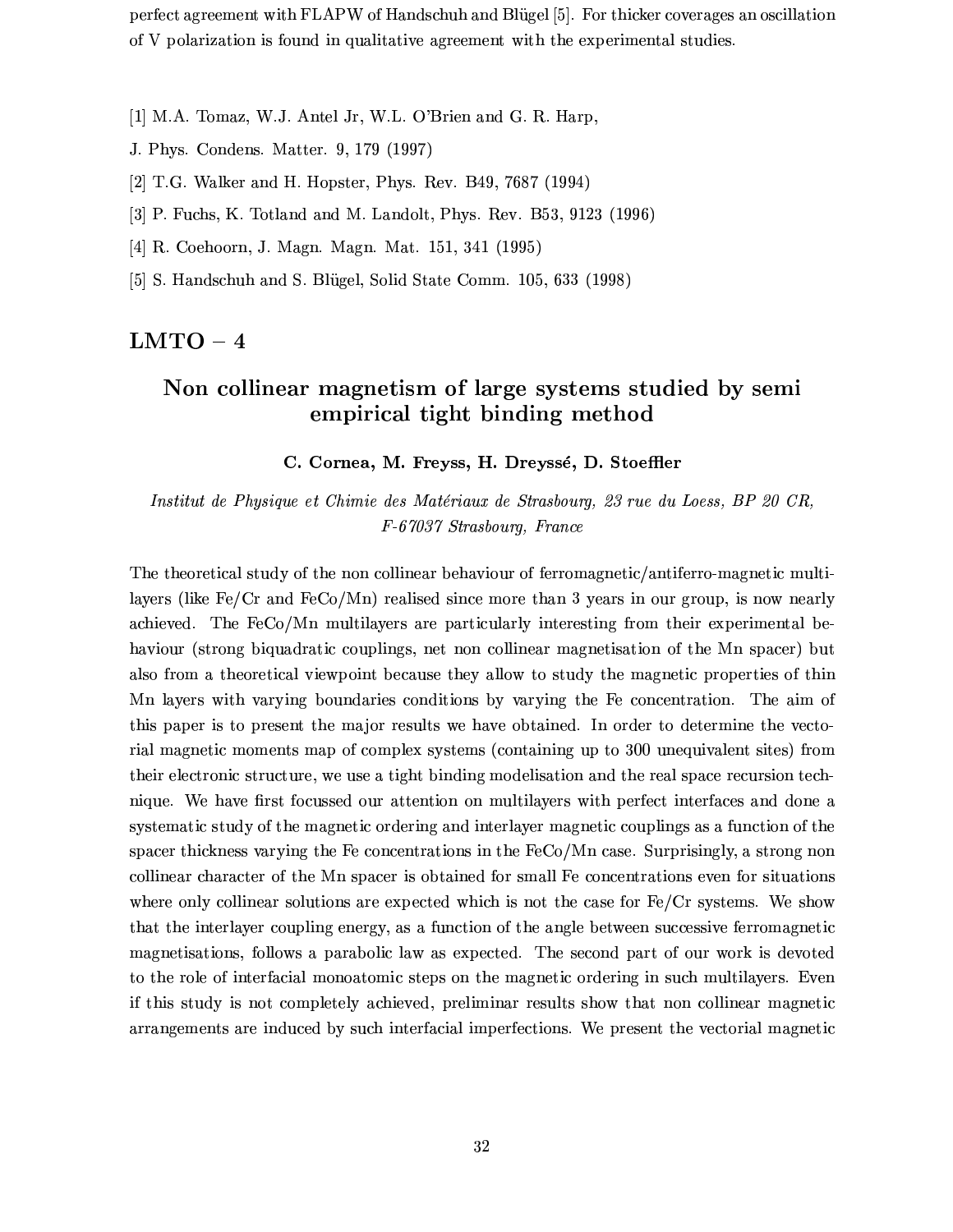moments maps obtained for particular step sizes and Fe concentrations.

### $LMTO-5$

# Electronic and Optical Properties of  $\text{FeS}_2$  and  $\text{CoS}_2$

#### R.Ahuja, O.Eriksson and B.Johansson

Condensed Matter Theory Group, Department of Physics, Uppsala University, BOX 530, S-751 21, Uppsala, Sweden

We have used the linear muffin-tin orbital method, without geometrical constraints on the electron density or potential, to calculate the electronic structure of  $FeS<sub>2</sub>$  and  $CoS<sub>2</sub>$ . ¿From the self-consistent potential we have computed the energy bands and the frequency dependent dielectric function. The calculated dielectric function is found to be in good agreement with available experimental data.

### $O - 1$

# Towards a constrained local moment model for first principle spin dynamics  $1$

G. M. Stocks<sup>1</sup>, B. Újfalussy<sup>1</sup>, Xindong Wang<sup>1</sup>, D. M. C. Nicholson<sup>1</sup>, W. A. Shelton<sup>1</sup>, Yang Wang<sup>2</sup>, and B. L. Gyorffy<sup>3</sup>

<sup>1</sup>Oak Ridge National Laboratory, Oak Ridge, TN 37831, USA

 ${}^{2}Pittsburgh$  Supercomputing Center, 4400 Fifth Avenue, Pittsburgh, PA 15213, USA

<sup>3</sup>H. H. Wills Physics Laboratory, University of Bristol, Royal Fort, Tyndall Ave., Bristol BS8 1TL, UK

Although a subject of great venerability, metallic magnetism is currently undergoing a renaissance. A contributor to the renewed interest is the recently proposed spin dynamics (SD) of Antropov *et al.*<sup>1</sup> which offers the possibility to treat the dynamics of magnetic moment reorientations on a first principles basis. In this presentation we show that, has currently proposed, the general non-collinear states, whose time evolution are the subject of SD, are not well defined ground states within LDA. To properly formulate SD within density functional theory, we develop a constrained density functional theory of general non-collinear spin systems. In the resulting constrained local moment (CLM) model the specific orientational configuration is maintained by local transverse constraining fields that are obtained selfconsistently. We illustrate the CLM states by expicit examples corresponding to the rotation of moments in Fe and

<sup>&</sup>lt;sup>1</sup>Work supported by Office of Basic Energy Sciences, Division of Materials Science and Office of Computational and Technology Research, Mathematical, Information, and Computational Sciences Division, US-DOE, under subcontract DEAC05-96OR22464 with Lockheed-Martin Energy Research Corporation.

<sup>&</sup>lt;sup>1</sup>V. P. Antropov et al. Phys. Rev. 54, 1019, (1996)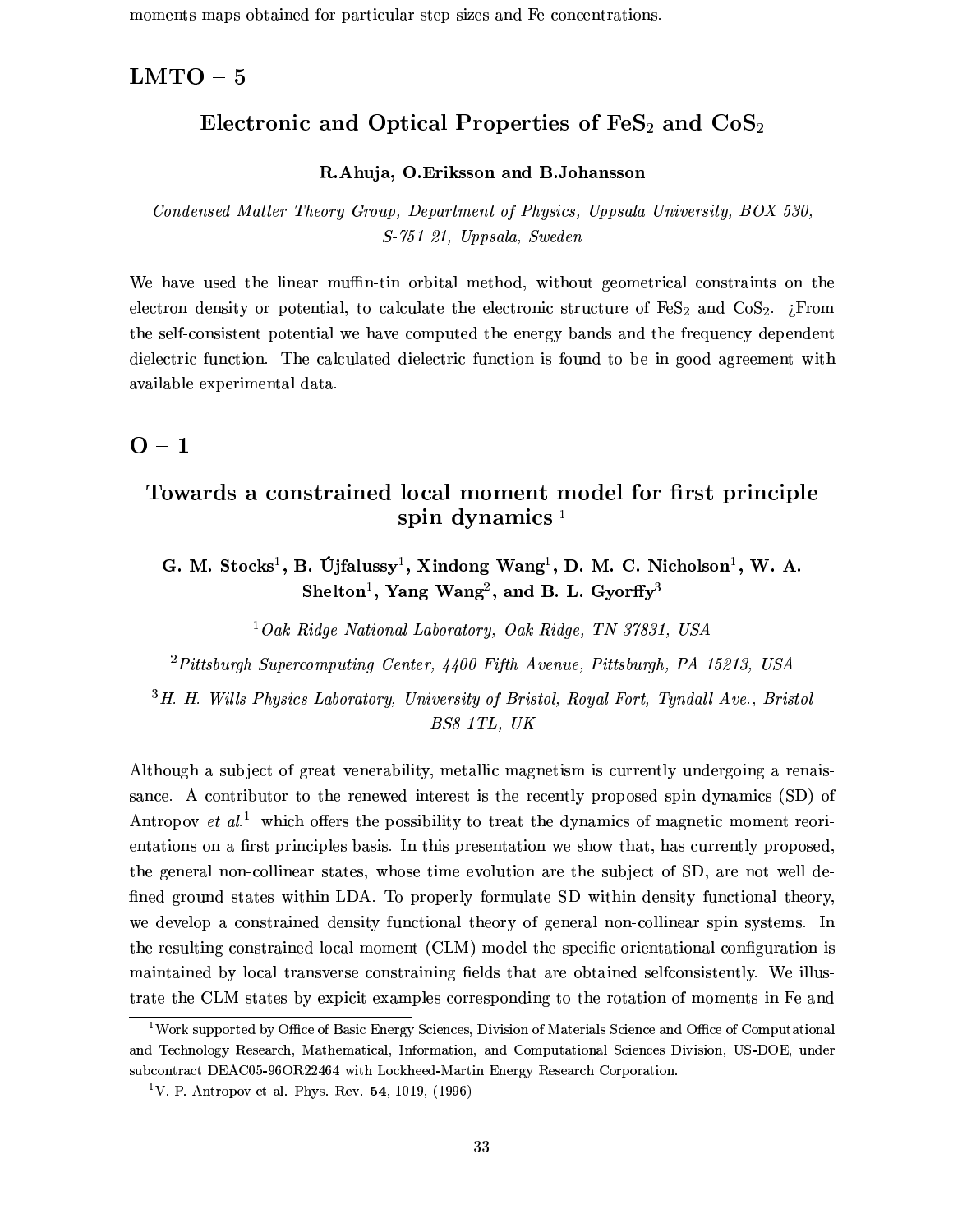a large cell disordered local moment model of paramagnetic bcc Fe calculated using the the  $O[N]$  locally selfconsistent multiple scattering (LSMS) method<sup>2</sup>. Finally, we assess the outlook for developing first principles, LSMS based, spin dynamics as a practical procedure for real systems.

#### $O - 2$

# The stability of the  $\text{Cu}_x\text{Zn}_y\text{Al}_{100-x-y}$  alloys

V.Crisan<sup>a</sup>), H.Ebert<sup>a</sup>), P.Entel<sup>b</sup>), and H.Akai<sup>c)</sup>

 $^{a)}$ Institut für Physikalische Chemie, Universität München, Theresienstr. 37, 80333 München  $^{b)}$  Theoretische Physik, Gerhard-Mercator-Universität Duisburg, 47048 Duisburg

 $c)$ Department of Physics, Osaka University, 1-16 Machikaneyama, Toyonaka, Osaka 560,

 $Japan$ 

The ab initio total energy calculations for  $Cu_x Zn_y A l_{100-x-y}$  random alloys were done for both the FCC and BCC structure for the whole concentration range. The most stable FCC alloys are on tha Cu-Al axes at 25 at% Cu, and the most stable BCC alloys on tha Cu-Zn axes at 40 at % Cu. The Al atoms produce no extra bonding but favorized the FCC structure against the BCC structure especially for small and large values of Cu concentrations. The solubility lines and spinodal surfaces were also computed. The martensitic behavior was found in the range of 60 to 70 at% Cu and spinodal decomposition in the Al rich part of the phase diagram. In the limit of  $x = 0$ ; for  $\text{Zn}_y \text{Al}_{100-y}$  the energy of the concentration waves, in the [001] direction, were calculated using supercells in the limit of short wave length and in the presence of small vacancy concentrations. It was found that the vacancies favorized the spinodal structures but strongly depending on the concentration of the components. For some alloys the Fermi surface was investigated by calculating the Bloch spectral functions at the Fermi energy. All calculations were done using the fast KKR-CPA method in the scalar-relativistic approximation together with the GGA-form for the exchange and correlation potential and energy.

### $O - 3$

### Hyperfine fields of probe atoms on the Fe and  $Ni(001)$  surface

Ph. Mavropoulos<sup>1,2</sup>, S. Stefanou<sup>1</sup>, R. Zeller<sup>2</sup>, and P.H. Dederichs<sup>2</sup>

<sup>1</sup> Section of Solid State Physics, University of Athens, Panepistimioupolis, GR-157 84 Athens,

Greece

 ${}^{2}$ Institut für Festkörperforschung, Forschungszentrum Jülich, D-52425 Jülich, Germany

Motivated by recent experiments for  $^{77}$ Se adatoms on the surface of Ni [1], we present firstprinciples calculations of the electronic structure and hyperfine fields of  $3d$  and  $4sp$  impurities

<sup>&</sup>lt;sup>2</sup>Yang Wang et al. Phy. Rev. Letters **75**, 2867, (1995)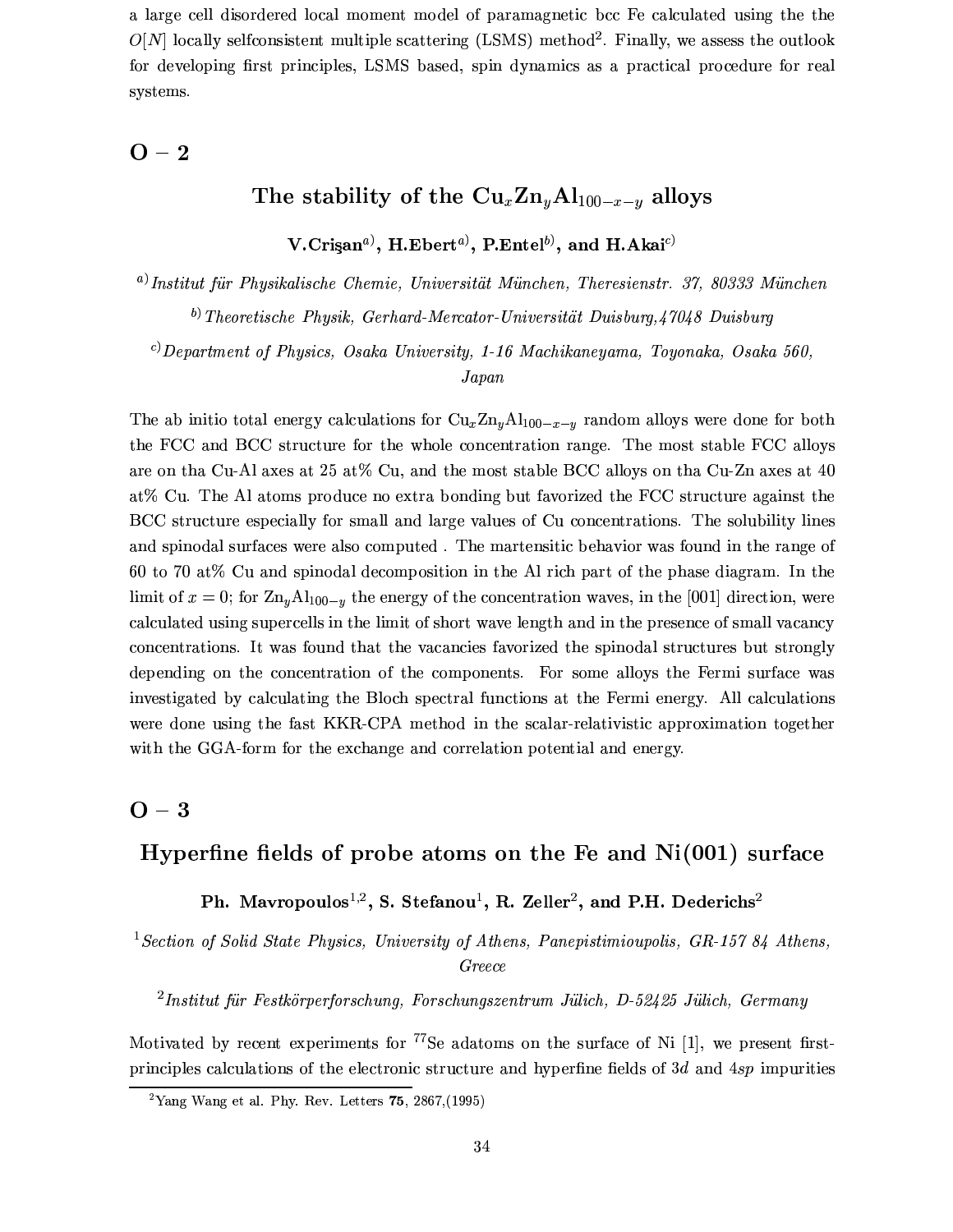on the (001) surfaces of Ni and Fe. The calculations are based on local-spin-density-functional theory and employ a Korringa-Kohn-Rostoker Green's function method for impurities at surfaces. The systematic behaviour obtained for the hyperfine fields of the 4sp adatoms or impurities in the first surface layer is completely different from that found in the bulk. Instead of a single maximum with a very large hyperfine-field value at about the end of an sp series, the adatoms exhibit two maxima with a pronounced minimum in between. This behaviour can be traced back to the reduced coordination number of the adatoms which leads to a much smaller relative splitting of the bonding and antibonding peaks, and to the lower symmetry at the surface which results in an on-site  $s-p_z$  hybridization. The hyperfine fields found for the 3d-impurities are basically determined by the ferro- or antiferromagnetic coupling of the local impurity moment to the substrate magnetization. Therefore they are similar to the results of bulk impurities, though the effects are modified due to the surface enhancement of the moments.

[1] H. Granzer, H. H. Bertschat, H. Haas, W.-D. Zeitz, J. Lohmüller, and G. Schatz, Phys. Rev. Lett.  $77, 4261$  (1996).

# $O - 4$

# Indirect exchange and magnetic ordering in elemental and layered heavy rare earth systems

Alexander Mavromaras<sup>1,2</sup>, Lars Nordström<sup>2</sup>

 $1$  Technical University Darmstadt, Germany  $^{2}$ University of Uppsala, Sweden

Employing spin spiral symmetry in a non collinear version of density functional theory we have calculated the magnetic and electronic properties of several late rare earth (RE) metals and alloys. All calculations are done in the experimental (hcp) crystal structure using the local density approximation to yield an effective one electron potential. Treating the chemically inert but unfilled 4f shells as localized states the conduction electrons are polarized through the influence of

an internal magnetic field produced by the open core. This way we attempt to deal with the indirect exchange interaction between spin moments on different crystal sites as it is mediated by the spin polarized conduction electrons. The indirect exchange interaction is known to be oscillatory and of long range order. Experimentally well established are a variety of periodic spin structures such as helical order in the basal plane, distorted helicals or ferrimagnetic antiphase domains. For the elemental metals our calculated magnetic "phase diagram" at  $T = 0$  is in good agreement with experiment. Further the behaviour of the turn angle in systems consisting of a single magnetic element interleaved with a non magnetic one is studied.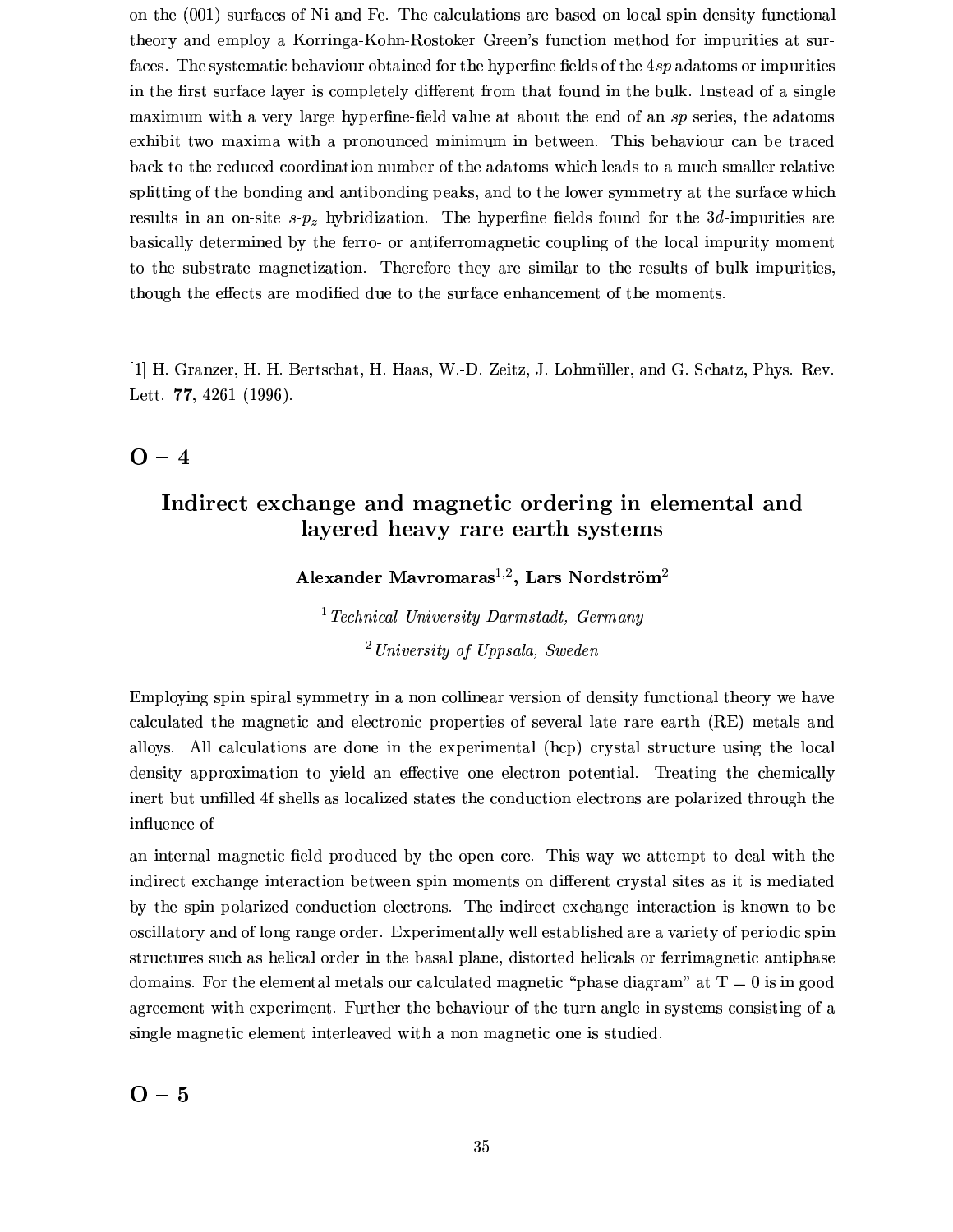# Growth mode of Cr on Fe(001) described by ab-initio interactions

#### B. Nonas, P.H. Dederichs

Institut für Festkörperforschung, Forschungszentrum Jülich, D-52425 Jülich, Germany

#### L.T. Wille

Department of Physics, Florida Atlantic University, Boca Raton, Florida 33431

#### H. Dreyssé

Institut de Physique et Chimie des Matériaux de Strasbourg. 23 rue du Loess. BP 20 CR. F-67037 Strasbourg, France

The Fe/Cr interface has been widely experimentally studied providing a model system to confront theoretical approaches. For instance the growth mode of  $Cr$  on  $Fe(001)$  has revealed unexpected bahaviour: strong interdiffusion of Cr into Fe and a Cr-Cr nearest neighbour repulsion have been reported. Simple arguments based on phenomenological schemes cannot be invoked and thus more detailled study is necessary.

In this work a Solid-on-Solid model is used to simulate the growth of  $Cr$  on  $Fe(001)$ . The key ingredients are the so-called Effective Cluster Interactions (ECI) combined with a Monte Carlo study. Point and Pair Interactions are taken into account. The values of these ECI are obtained by a KKR-Green's function method in the dilute limit. These parameters are then used in a Monte Carlo simulation of deposition and diffusion. Rapid diffusion of Cr into the bulk is observed in agreement with experiments. Snapshots for a range of deposition parameters are used to elucidate the various structures. The consequences for the magnetic properties of this system will also be briefly discussed.

 $O - 6$ 

# Application of  $O(N)$  LSGF method for calculation of systems with noncollinear magnetic configurations

#### **I.A.Abrikosov and B.Johansson**

Condensed Matter Theory Group, Physics Department, Uppsala University, S-75121 Uppsala, Sweden

We discuss an extension of the locally self-consistent Green's function method (LSGF) (I. A. Abrikosov *et al.*, Phys. Rev. Lett. **76**, 4203 (1996); Phys. Rev. B 56, 9319 (1997).) to the case of large magnetic systems with arbitrary orientations of local spin moments. The LSGF method is an order-N,  $O(N)$ , method for calculation of the electronic structure of systems with an arbitrary distribution of atoms of different kinds on an underlying crystal lattice. The order- $N$ scaling is achieved by associating each atom in the system with its so-called local interaction zone (LIZ). Inside each LIZ the multiple scattering problem is solved exactly. The accuracy of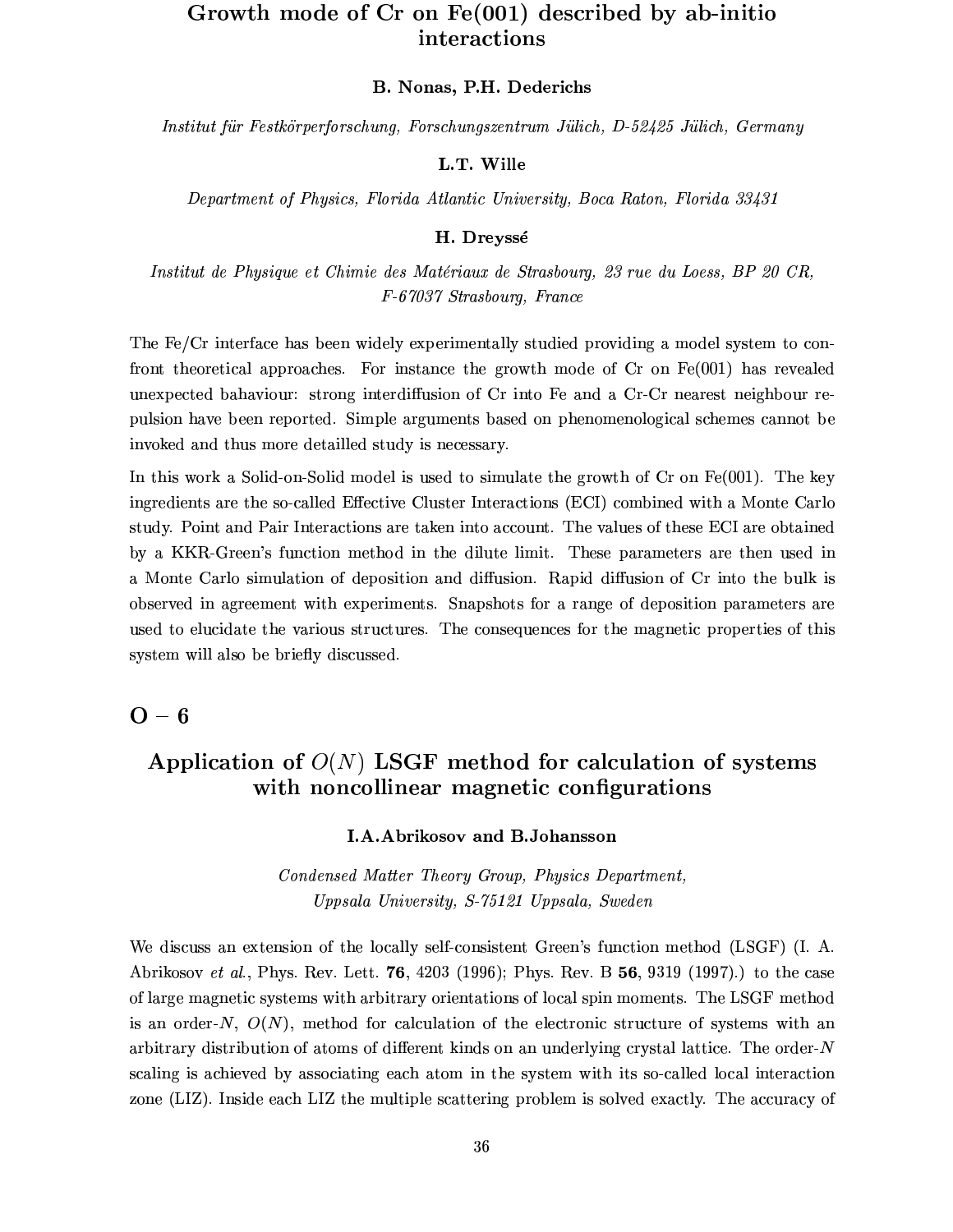the LSGF calculations is controlled by the size of the LIZ, and its minimal size is ensured by embedding the LIZ into a self-consistent mean-field CPA-like effective medium. We show how this effective medium can be constructed for an alloy with noncollinear spins. Our technique is demonstrated by calculating ground state magnetic structures of bcc and fcc Fe.

### $O - 7$

### The Effect of Hydrogenation on the Magnetic State in  $Pd_3Mn$

#### Per Andersson and Lars Nordström

Condensed Matter Theory Group, Physics Department, Uppsala University, S-75121 Uppsala, Sweden

We have, with the use of the linear augmented plane wave method (LAPW) in the local density approximation (LDA), calculated the magnetic state in  $Pd_3Mn$  and the effect of hydrogenation. Before hydrogenation the system is in a tetragonal  $A<sub>13</sub>Zr$  phase and a hydrogen induced phase transition leaves the system in a cubic Cu<sub>3</sub>Au phase in which it remains after the hydrogen has been removed.

The from experiment suggested magnetic structure is a trigonal non-commen-surate spin-spiral with  $q=(0.0972, 0.0972, 0.0972)$  and an opening angle of the co nes of  $\sim 55^{\circ}$ . We reproduce this state with very good accuracy,  $\mathbf{q} = (0.10, 0.10, 0.10)$  and an angle of 49°. For the hydrogenated system we get a tetragonal spin-spiral with  $q=(0.38, 0.38, 0.38)$ . The result is anal yzed and the magnetic structure is matched with structures in the Fermi surface.

The energy difference between the different magnetic states are of the order of 0.5 meV so temperature effects and defects in the sample can play a major role but still we can reproduce the ground state with good precision.

 $O - 8$ 

### Interface magnetism of 3d transition metals

#### **Anders Niklasson**

Condensed Matter Theory Group, Physics Department, Uppsala University, S-75121 Uppsala, Sweden

The layered resolved magnetic spin moments of magnetic 3d bilayer interfaces are calculated by means of a first principle's Green's function method. It is shown how the magnetic profiles around the bilayer interfaces and surfaces directly can be used to predict the magnetization of more complex systems such as magnetic multilayers and clusters. Furthermore, it is shown how the magnetic interface moments can be estimated from data of the corresponding binary bulk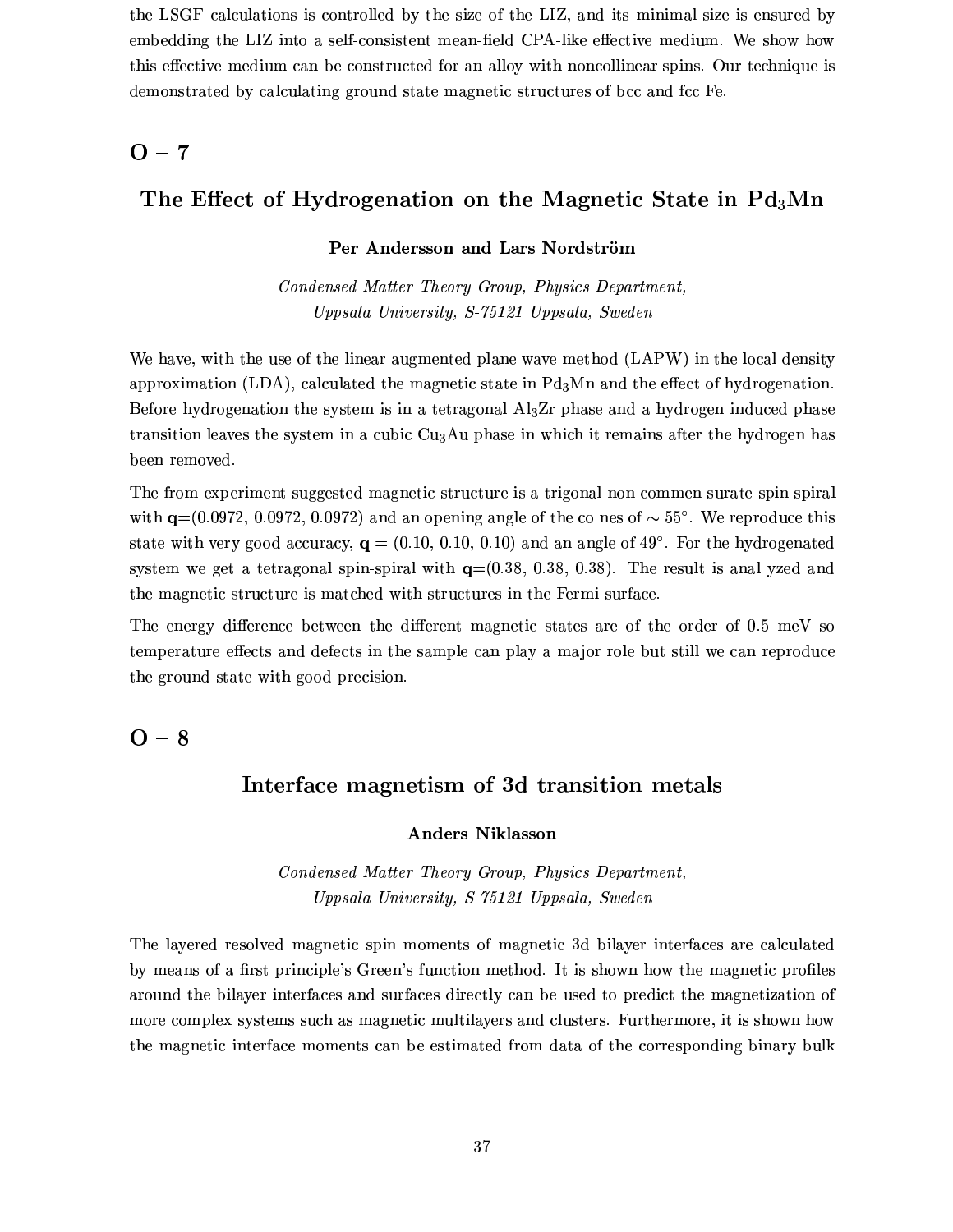alloys.

### $O - 9$

## Electronic structure of a realistic STM - tip: the role of different apex atoms

#### W. Hofer

Institut für Technische Elektrochemie, TU Wien, Getreidemarkt 9/158, A-1060 Wien, Austria

In view of interpreting images obtained by scanning tunneling microscopes with perturbation methods the electronic properties of the STM tip are of utmost importance. We have calculated with a first-principles method the spin-resolved electronic structure of a tungsten (100) surface with different apex atoms. The results presented show that the electronic states in the vacuum region above the tip are in each case a mixture of states with s, p, and d-type symmetries. The relevance of this result for STM imaging and the calculation of the tunneling current by numerical methods is discussed briefly.

 $O - 10$ 

### Theoretical tensile strength in metals and intermetallics

M. Šob<sup>1</sup>, L.G. Wang<sup>1</sup>, and V. Vitek<sup>2</sup>

<sup>1</sup>Institute of Physics of Materials, Academy of Sciences of the Czech Republic, Žižkova 22, CZ-616 62 Brno, Czech Republic

 ${}^{2}$ Department of Materials Science and Engineering, University of Pennsylvania, 3231 Walnut St., Philadelphia, PA 19104-6272, U.S.A.

Fully self-consistent ab initio electronic structure calculation of the theoretical tensile strength of single-crystalline tungsten and NiAl loaded uniaxially along [001] and [111] directions is performed using the full-potential LAPW method. Although tungsten is elastically nearly isotropic  $(C_{44} \approx C')$ , theoretical tensile strength exhibits a marked anisotropy. Similarly, in NiAl, the "hard" orientation [001] differs very significantly from the [111] orientation. This anisotropy is explained in terms of higher-symmetry structures present or absent along the deformation paths.

### $O - 11$

### Spinordering in  $Fe_{3-r}Mn_rSi$  Heusler alloys

#### P. Mohn and E. Supanetz

Center for Computational Materials Science, Vienna University of Technology, A-1060 Vienna, Austria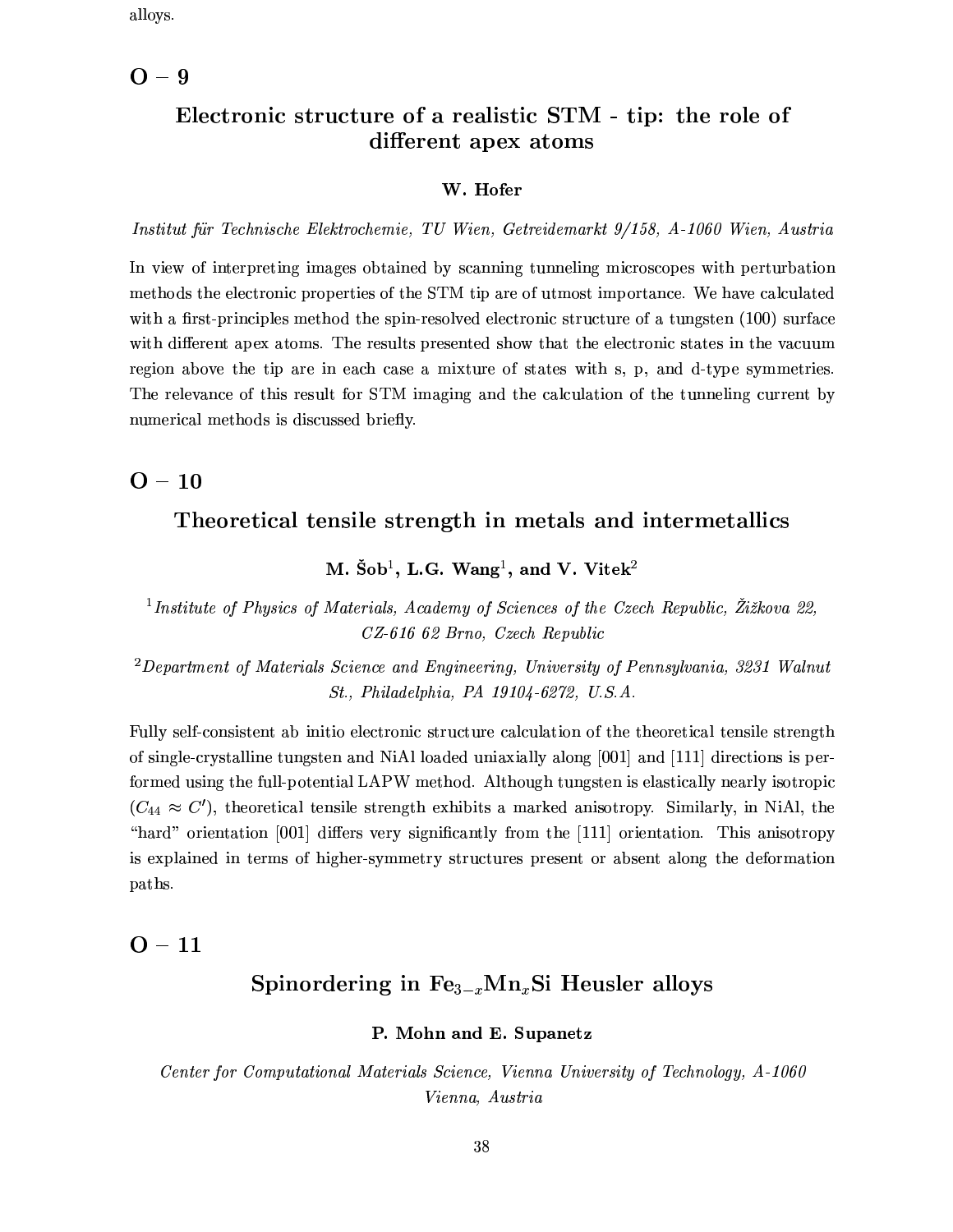Applying the Augmented Spherical Wave method, the Heusler alloy  $Fe_{3-x}Mn_xSi$  is studied for integer values of x where it forms fairly well ordered intermetallic compounds. In our calculation we allow for non collinear spin ordering. It is found that the magnetic groundstate changes from a ferromagnet for Fe<sub>3</sub>Si to a long wavelength spin spiral for Mn<sub>3</sub>Si which is close to a [111] antiferromagnet. Our results are in excellent agreement with experiment, which is particularily true for Fe<sub>2</sub>MnSi where our calculations confirm the experimental conjecture of a [111] antiferromagnet with a ferromagnetic component due to a canting of the spins off the [111] axis.

### $O - 12$

### The energetics of steps on transition metal surfaces

### L. Vitos<sup>1</sup>, A. V. Ruban<sup>1</sup>, H. L. Skriver<sup>1</sup>, and J. Kollár<sup>2</sup>

<sup>1</sup> Center for Atomic-scale Materials Physics and Department of Physics, Technical University of Denmark, DK-2800 Lyngby, Denmark

<sup>2</sup> Research Institute for Solid State Physics and Optics, H-1525 Budapest, P.O.Box 49, Hungary

We have applied our recently established database of surface free energies and surface free energy anisotropies of low-index surfaces in a study of the energetics of surface steps for cubic transition metals. The first-principles results from the database are used for a cluster expansion of the surface free energy which is subsequently used for high-index surfaces. The accuracy of the expansion is established by a comparison with first-principles results for a few high-index surfaces. Using the cluster expansion for the surface energy of vicinal surfaces we derive the monoatomic step-formation energies for different close packed bcc and fcc surface facets. Trends in the anisotropy of the step energy are also discussed.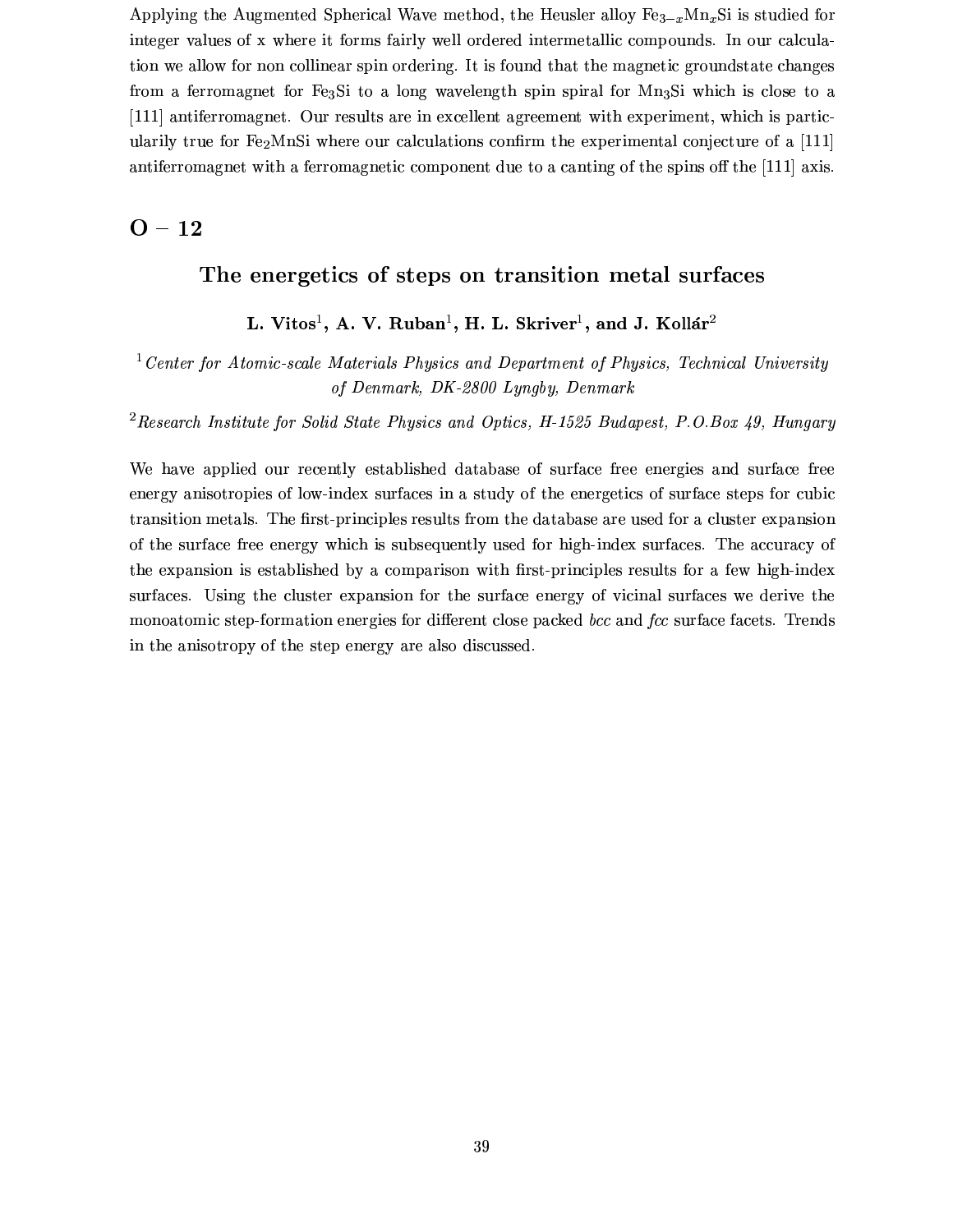News from the TMR2 Network and ESF Programme  $\overline{4}$ 

'Electronic Structure calculations of materials properties and processes for industry and basic science'

#### Report on Industry Workshop  $4.1$

*European Science Foundation (ESF)* Research Programme "Electronic Structure Calculations for Elucidating the Complex

**Atomistic Behaviour of Solids and Surfaces"** 

Training and Mobility of Researchers (TMR) Network "Electronic **Structure Calculations of Materials Properties and Processes** for Industry and Basic Sciences"

Workshop "Electronic Structure Calculations for Industry and Basic Sciences" Technische Universität Wien June 3-4, 1998

### Scientific Programme and Abstracts

The need to coordinate the European research efforts in the field of electronic structure theory on a broad basis and to focus these methodologies on industrially important problems has recently lead to two mutually re-inforcing European programmes, namely a broad programme supported by the European Science Foundation (ESF) and a focused research effort within the framework "Training and Mobility of Researchers" (TMR) funded by the European Commission. As initialisation of these programmes, the workshop "Electronic Structure Calculations"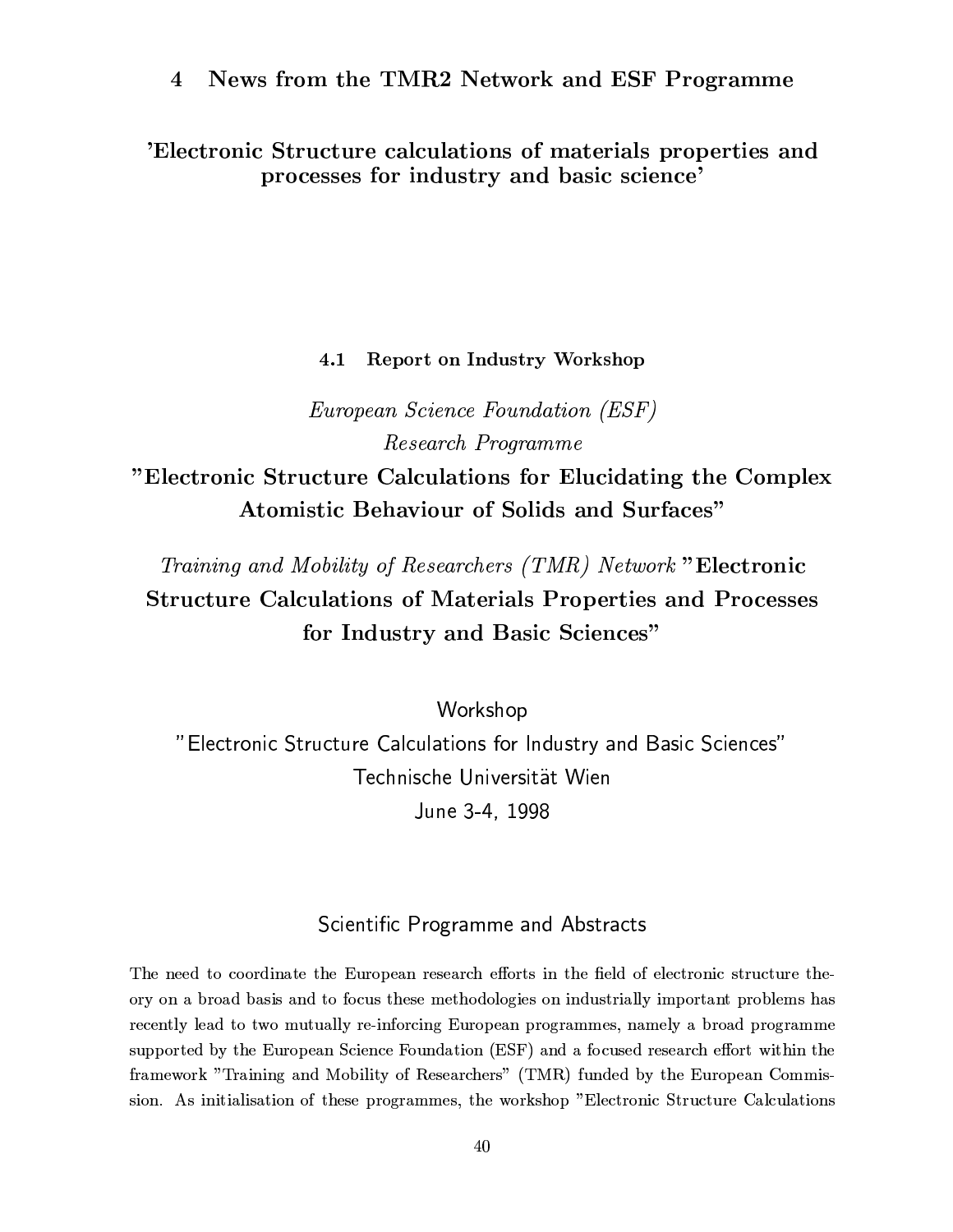for Industry and Basic Sciences" had three major objectives, namely (i) to review the present industrial needs, (ii) to strengthen the impact of current electronic structure methodology in these areas, and (iii) to provide a stimulus for new methodological developments.

At the beginning of this year, the European Science Foundation decided the creation of a Research Programme on "Electronic Structure - (Struc- $\Psi_{\vec{k}}$ )" supported by the national research agencies of sixteen European countries (Austria, Belgium, Denmark, Finland, France, Germany, Hungary, Ireland, Italy, Poland, Portugal, Slovenia, Sweden, Switzerland, Spain (to be confirmed), United Kingdom). The aim of this Programme is to promote research on electronic structure of materials on a very broad level.

At the same time, the contract with the European Commission on the creation of a TMR Network on "Electronic Structure Calculations of Materials Properties and Processes for Industry and Basic Sciences" was signed. In this network seven international teams focus on the following areas: molecular processes on surfaces (Molecular Simulations, s.a.r.l., France), f-electron systems (Univ. of Aarhus, Denmark), interfaces (Queens University Belfast), magnetism (Technische Universität Wien), development of the the LAPW method (Forschungszentrum Jülich), electronic excitations (Helsinki University of Technology), and superconductivity (Universität Würzburg). An additional team, lead by Daresbury Laboratory, is in charge of specific training programmes and dissemination.

These programmes continue the fruitful cooperations initiated through the Human Capital and Mobility (HCM)  $\Psi_{\vec{k}}$ -Network "Electronic Structure".

To mark the starting point of both initiatives was the aim of the joint workshop on "Electronic Structure Calculations for Industry and Basic Sciences". The idea was to bring scientists from industry and academia together. We expected the participants from industry to formulate the challenges arising from application-oriented industrial research and to point out where ab-initio simulations are necessary to achieve deeper insight and to supplement information that would otherwise not be available. Selected speakers from academia presented the state-of-the-art in ab-initio simulations. The hope was that the confrontation of the necessities of industrial research with the possibilities offered by front-line academic research would initialize a fruitful dialog.

> J. Hafner, W. Temmerman (ESF-Programme) E. Wimmer, A. Svane TMR-Network)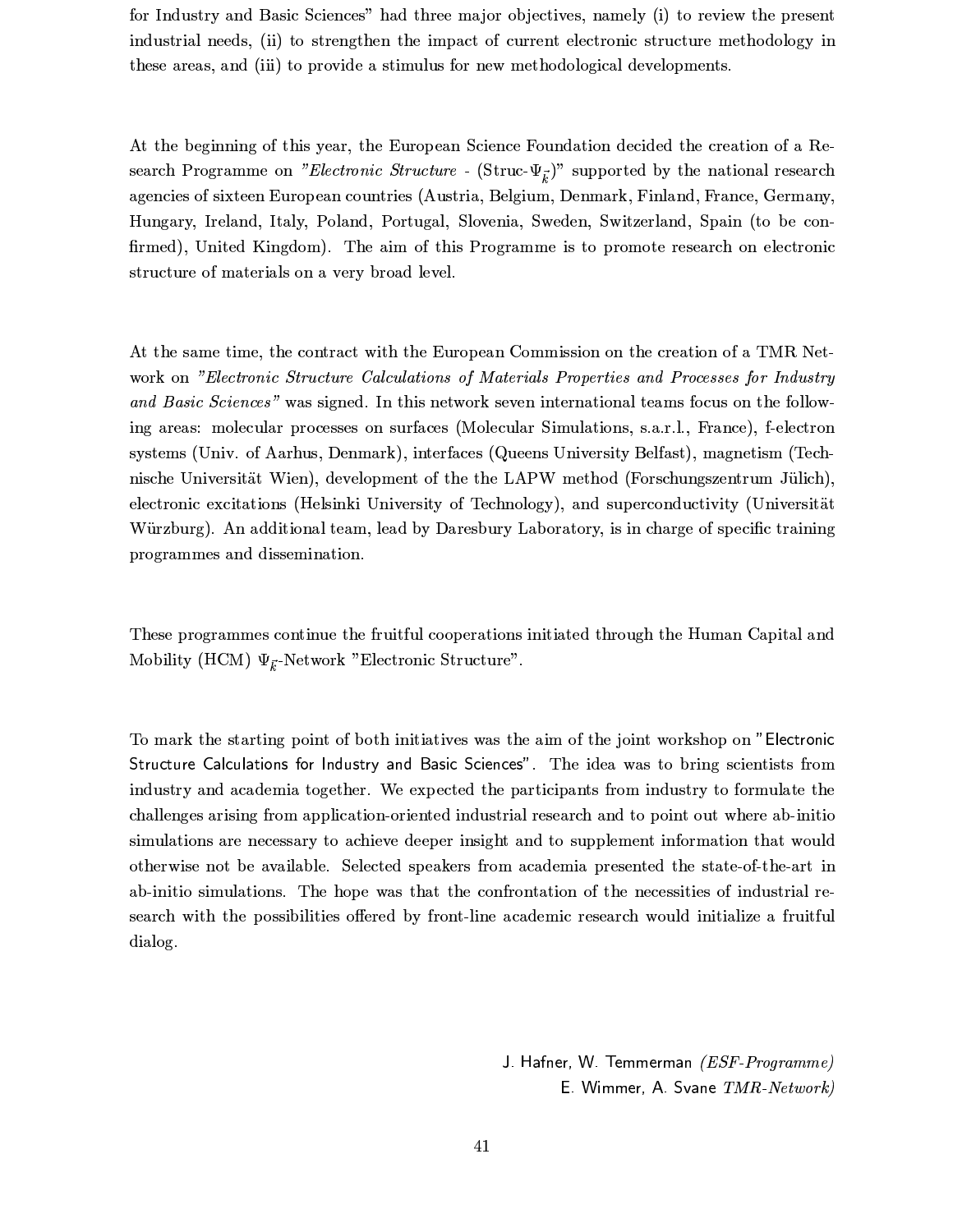### Wednesday, June 3

| 10:00               | Opening                                                              |
|---------------------|----------------------------------------------------------------------|
| 10:10               | E. Wimmer (MSI Paris)                                                |
|                     | Presentation of the TMR-Network                                      |
| 10:25               | J. Hafner (TU Wien)                                                  |
|                     | Presentation of the ESF-Programme                                    |
| 10:40               | S. Mengel (VDI Technologiezentrum)                                   |
|                     | What Can Magnetism Contribute to Electronics?                        |
| 11:20               | J. Wecker (Siemens Erlangen)                                         |
|                     | Future of Permanent Magnet and Magnetic Thin Film Devices            |
| 12:00               | I. Mertig (TU Dresden)                                               |
|                     | An Insight into Interlayer Exchange Coupling and                     |
|                     | Giant Magnetoresistance from Ab-initio Calculations                  |
| 12:30               | Lunch break                                                          |
| 14:00               | H. Toulhoat (Institut Français du Pétrole, Rueil)                    |
|                     | Surfaces and Interfaces in Oil and Gas Sciences:                     |
|                     | Tasks and Challenges for Electronic Structure Calculations           |
| 14:40               | C. Stampfl (Fritz-Haber Institut, Berlin)                            |
|                     | Why is the Chemical Reactivity of Ruthenium Special?                 |
|                     | An Analysis of the Catalytic CO Oxidation at Ru (0001)               |
| 15:10               | Coffee break                                                         |
| 15:30               | R. Meier (DSM Research Gelen)                                        |
|                     | Some Applications of First-Priciples Molecular Dynamics in Chemistry |
| and Polymer Science |                                                                      |
| 16:10               | End of Session                                                       |
| 16:20               | Meeting of the Steering Group of the ESF Programme                   |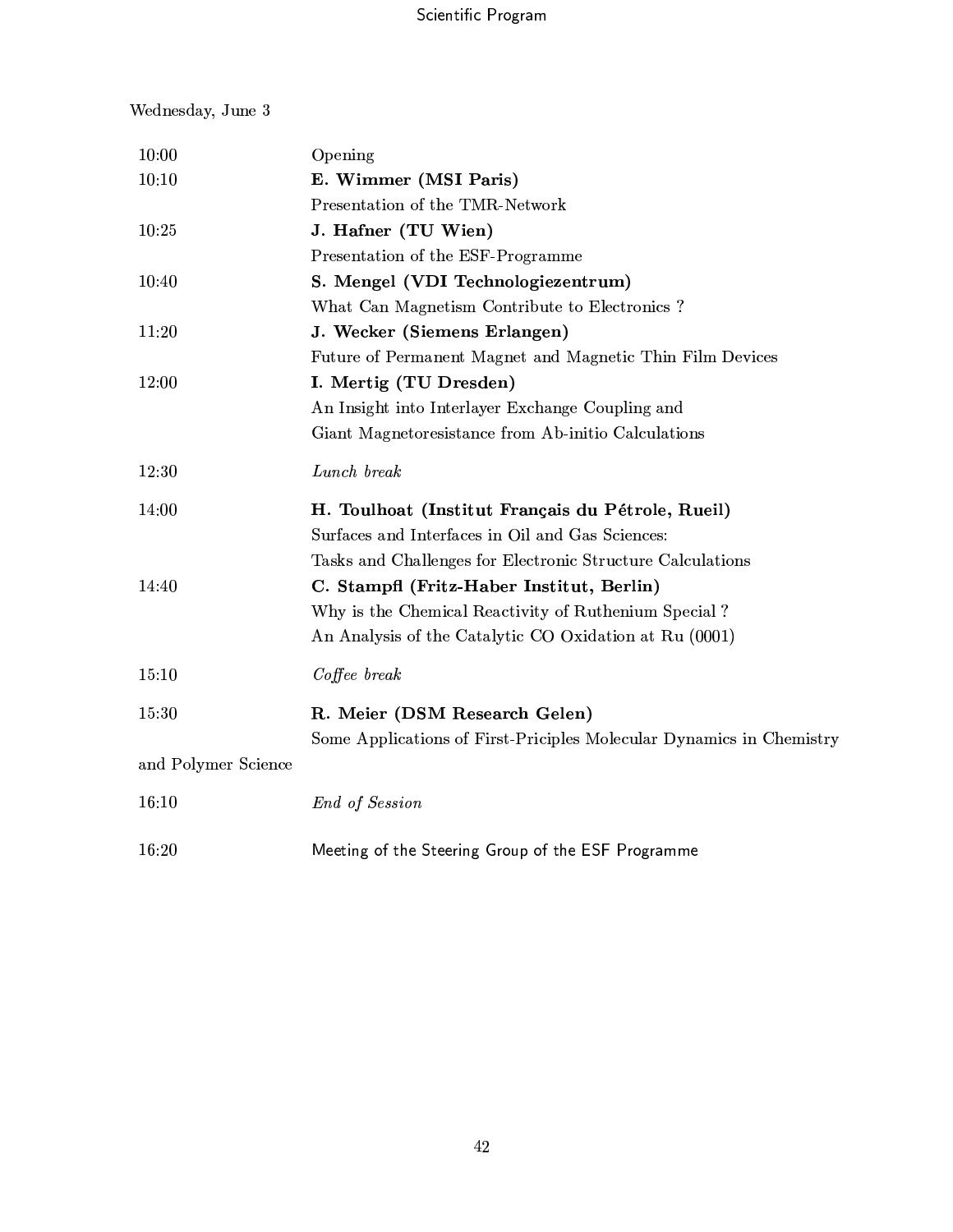## Thursday, June  $4$

| 8:30  | Meeting of the Management Board of the TMR Network                  |
|-------|---------------------------------------------------------------------|
| 10:00 | B. Clausen (Haldor Topsoe SA)                                       |
|       | Application of Theory and Modelling in the Development of Catalysts |
| 10:40 | Ch. Werner (Siemens München)                                        |
|       | Ab-initio Simulations for Chemical Vapour Deposition in             |
|       | Semiconductor Technology                                            |
| 11:20 | Coffee break                                                        |
| 11:40 | J. Nørskov (DTU Lyngby)                                             |
|       | Nitrogen Fixation in Industry and in Nature                         |
| 12:10 | F. Hutschka (TOTAL Raffinage et Distribution)                       |
|       | Molecular Modelling in TOTAL: Industrial Experience in an Oil and   |
|       | Gas Company and Future Needs in Electronic Structure Calculations   |
| 12:50 | Lunch break                                                         |
| 14:00 | O. Anttila (Okmetic)                                                |
|       | Halfway from Sand to Supercomputers: Practical Needs for            |
|       | Improving Silicon Wafer Quality                                     |
| 14:40 | G. Kresse (TU Wien)                                                 |
|       | Ab-initio Molecular Dynamics Applied to Catalysis                   |
| 15:20 | Coffee break                                                        |
| 15:40 | P. Erk (BASF)                                                       |
|       | Crystal Design of Pigments - Simulations of Industrial Relevance    |
| 16:20 | M. Finnis (Queens Univ. Belfast)                                    |
|       | Theory of Metal/Oxide Bonding                                       |
| 16:50 | R. Nieminen (Helsinki Univ. of Technology)                          |
|       | Semiconductor Processing: Challenges for Materials Modelling        |
| 17:20 | Closing remarks                                                     |
| 17:30 | End of Session                                                      |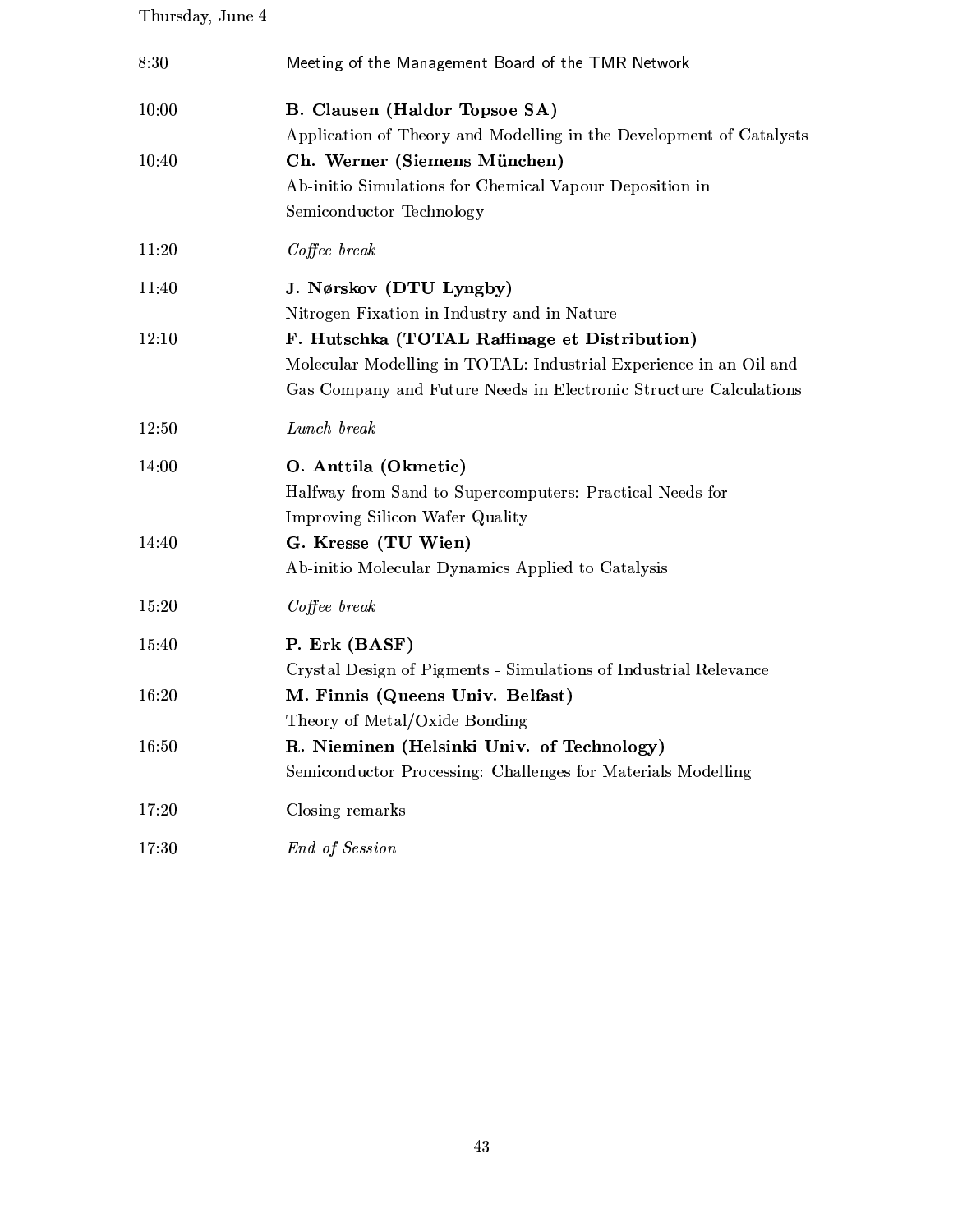# Abstracts of invited contributions

#### What can magnetism contribute to electronics?

Stefan Mengel

VDI Technology Center, Association of German Engineers, Düsseldorf, Germany

New technologies initiate innovation. Basic research is in general the source for completely new technologies based on new effects and findings. However, new technologies do not emerge by themselves from their laboratory origins. They have to be identified and the information has to be communicated to decision-makers in industry, research management and the political administration in order to keep pace with international competition. How can potential be identified? Which results give rise to a really new technological paradigm? How can one assess conditions for the success of a future technology?

In order to deal with such issues, methods are required first for drawing rational conclusions and secondly for disseminating information. The technology forecasting carried out at VDI Technology Center aims to seek options for new technologies at the advanced fundamental research stage.

As an example technology forecasting methods are demonstrated for a technology screening in the field of magnetism. Magnet technologies are widely used in many fields of applications such as electrical devices, data storage and medical diagnosis. Are there new findings in research for improvement innovations? Are there in particular new findings with potential for basic innovations? Recently discovered new effects in magnetism allow for the first time the efficient control of electrical currents by magnetic means. This enables the creation of elementary electronic functions by using magnetic systems instead of or complementary to semiconductors. There are good arguments that magnetoelectronics will play a major role in the future development of nanoelectronics.

We are grateful to the German Federal Ministry of Education, Science, Research and Technology BMBF for its support (NT2051C).

#### The future of permanent magnets and magnetic thin film devices

Joachim Wecker

Siemens AG, Corporate Technology, Erlangen, Germany

Modern permanent magnets are based on rare-earth transition metal compounds like  $SmCo<sub>5</sub>$ ,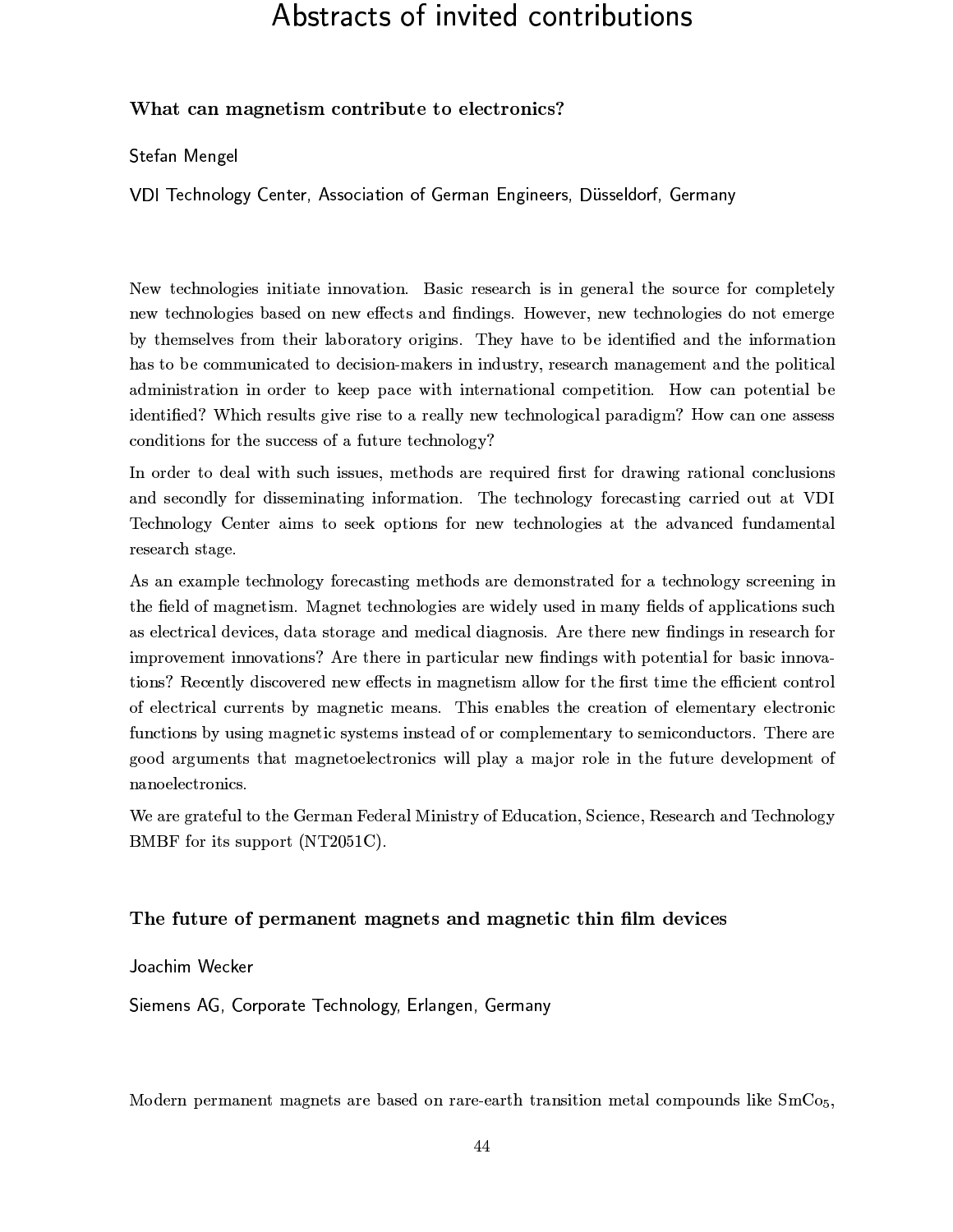$Sm<sub>2</sub>Co<sub>17</sub>$  or  $Nd<sub>2</sub>Fe<sub>14</sub>B$ . These intermetallics exhibit strong magnetic uniaxial anisotropy in combination with reasonable saturation polarisation and Curie temperatures. Equally important favourable processing routes are available which allow the fabrication of magnets with high coercivities. Since the discovery of  $Nd_2Fe_{14}B$  in 1983, however, the search for novel phases with improved magnetic properties has been unsuccessful. The talk will outline the requirements put on new materials from an application point of view and will discuss possible development strategies.

With respect to magnetic thin films the phenomenon of giant magnetoresistance (GMR) i.e. the extraordinarily large change in resistance of magnetic multilayers under an applied magnetic field has led to the development of a variety of thin film devices like recording heads or magnetic sensors. Here, a novel GMR-sensor will be described which was designed for the contactless measurement of angles or positions. Emphasis will be put on problems which have to be solved in order to further improve the sensor performance. Finally, magnetic tunnel junctions will be addressed which may form the basis of new magnetoelectronic devices like non-volatile memories.

### An insight into interlayer exchange coupling and giant magnetoresistance from ab-initio calculations

#### Ingrid Mertig

Institut für Theoretische Physik, TU Dresden, D-01062 Dresden, Germany

The discovery of Interlayer Exchange Coupling (IEC) and Giant MagnetoResistance (GMR) in magnetic multilayers initiated experimental and theoretical work to elucidate the microscopic origin of the phenomena. Among other theoretical attemps like RKKY theory for IEC and free electron models for GMR the ab initio calculations play an important role since they are able to account for general aspects and specific properties of the considered materials.

As a result of the ab-initio calculations it was shown that quantum confinement in layered systems is extremely important to understand IEC and GMR. In particular, it was pointed out that selected quantum-well states in growth direction (at stationary points) are responsible for IEC whereas quantum well and interface states cause the intrinsic GMR.

Furthermore, defects in layered systems like impurities (especially at the interface), interface alloys and interface roughness influence the phenomena sensitively. The amplitude of IEC is drastically reduced by interface roughness and alloying, GMR, however, can be enhanced, reduced or even inverted by these defects.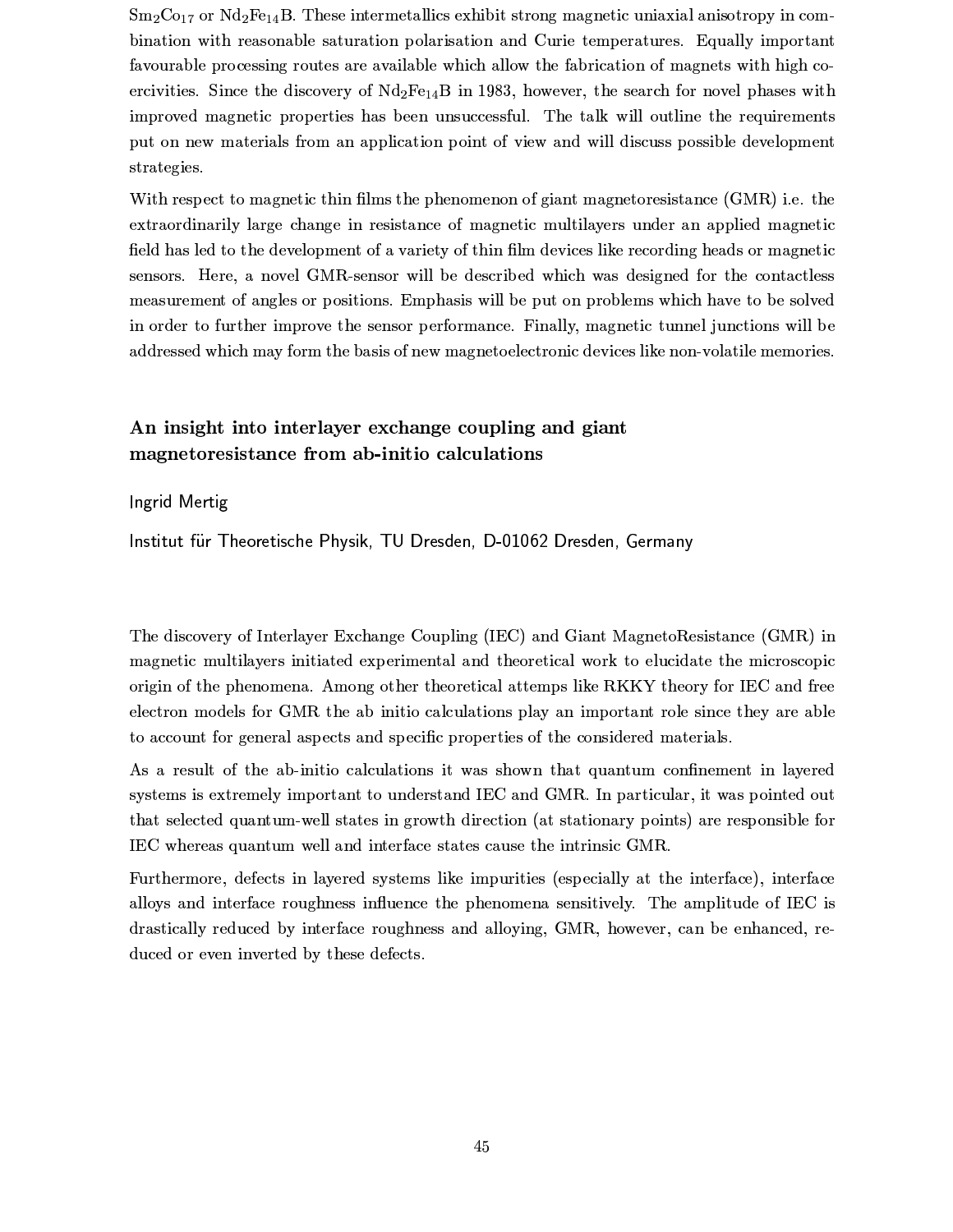### Surface and interfaces in oil and gas sciences: Tasks and challenges for electronic structure calculations

Hervé Toulhoat

Institut Français du Pétrole, Group de Modélisation Moléculaire, F-9852 Rueil Malmaison, France

I will present a few major issues for oil and gas industry, which can be translated into scientific problems of relevance for electronic structure calculations: heterogeneous catalysis, gas-solid adsorption, wetting of minerals by oil or water, crystallization of solids from a liquid phase. In all cases, the simulation of phenomena at solid-fluid interfaces is central.

In some of these fields, I will briefly survey results recently obtained at IFP with different stateof-the-art methods: (1) Hydrodesulfurization on MoS<sub>2</sub>-based catalysts, (2) Poisoning of noble metal based catalysts by sulfur, and de-poisoning by halogens, (3) Calcite wettability changes induced by adsorption of organics, (4) Morphology of boehmite precipitated in aqueous solutions.

Beyond these rather encouraging results, I will try to outline the present limitations which in my opinion call for improved or new methodological approaches:

- Of course, dealing with surfaces and interfaces implies low symetries and therefore large models; Catalysis by zeolites might be the exception at first sight, but unfortunately (large pores) industrially relevant zeolites show the largest unit-cells: ever increasing the reach of accurate electronic structure calculations, in terms of number of atoms and electrons handled should remain a primary goal for still a long time. Order N methods, embedded cluster methods, and other promising techniques will therefore always be welcomed with interest for validation benchmarks.

- In support of the interpretation of experimental characterizations practiced on dispersed materials, new or improved ab initio spectroscopic calculations of various kinds should add much value: while vibrational spectra seem to be quite reasonably predicted by present days DFT/GGA MD techniques for instance, electronic spectra still come with some questionmarks. The simulation of XANES would be particularly useful. This requirement implies a proper treatment of excited states and one would hope openings along that way.

- Tools for the evaluation of quadrupolar moments at nuclei and hence NMR shifts should be included in the kits supplementing well appraised electronic structure codes for solids and interfaces, as well as other aids for translating an electron density or wavefunction into concepts intelligible to the chemist: fitted atomic charges, gradient analysis of electronic localisation functions, etc...

- Intermolecular interactions: we need them badly, either to build better forcefields, or to treat consistently ab initio all condensed matter problems. Which part is accounted for by DFT seems still rather obscure and functionals-dependent. Of special interest for the oil and gas industries are  $\pi - \pi$  attractive forces between aromatic planes, and London-VdW forces. In his theory of the latter (5) Lifshits derived the attractive potential from the reduction in Gibbs energy resulting from the correlation of local electronic density fluctuations: it is, maybe too naively,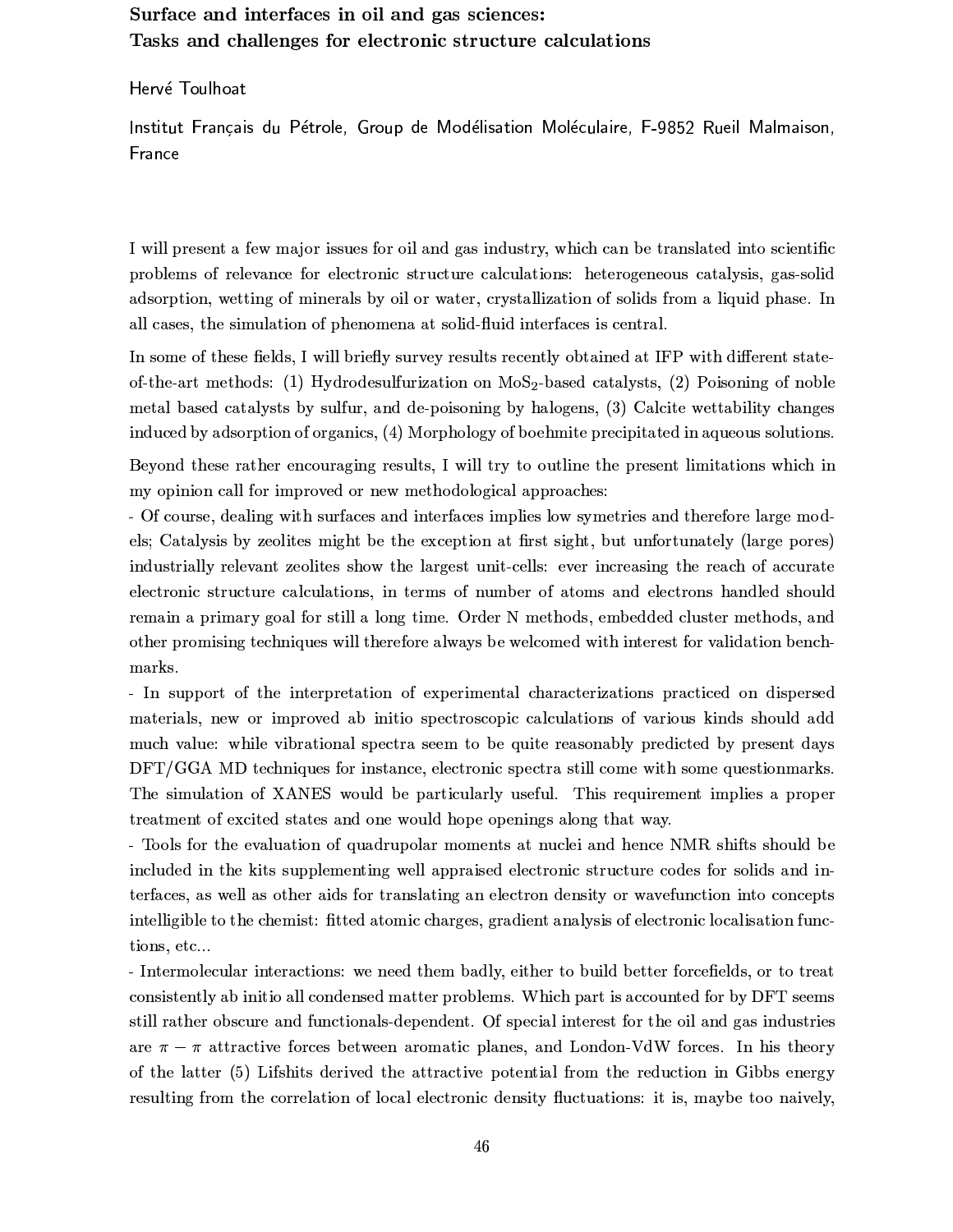speculated that a revisitation of this approach in the framework of modern electronic structure methods might bring in useful results.

References:

1. Raybaud P., Hafner J., Toulhoat H. and Kresse G., Phys. Rev. Lett. 80, 1481 (1998).

2. Gravil P. and Toulhoat H., in preparation.

3. Legens C., Villieras F., Toulhoat H., Cuiec L., Palermo T., 5th Int. Symp. on Evaluation of Wettability and its Effects on Oil Recovery (June 22-24, 1998, Trondheim, Norway).

4. Wellens W., Iftimie R., Raybaud P., and Toulhoat H., in preparation.

5. Lifshits E.M., Soviet Physics JETP 2, 73 (1956); Dzyaloshinski I.E., Lifshits E.M., and Pitaevsky L.P., Soviet Physics JETP, 10, 16 (1960).

## Why is the chemical reactivity of Ruthenium special? An analysis of the catalytic CO oxidation at Ru (0001)

Catherine Stampfl and Matthias Scheffler

Fritz-Haber-Institut der MPG, Faradayweg 4-6, D-14195, Berlin-Dahlem, Germany

New methodological developments enable ab initio (from the electronic structure) calculations of poly-atomic complexes with extensive statistics (e.g. *ab initio* molecular dynamics with 10,000 and more trajectories [1]), and of adsorption/desorption thermodynamics. In this way contact with the "real world" and realistic process simulations are becoming possible.

This talk gives

- a brief description of recent methodological advancements (hybrid methods "from electron" orbitals to surface thermodynamics")
- as an example of this methodology and recent impact of  $ab$  initio calculations on surface reactions we discuss the catalytic oxidation of carbon monoxide at ruthenium.

The carbon monoxide oxidation reaction over Ru (0001) exhibits somewhat anomalous behavior: under ultra high vacuum conditions, Ru is by far the *poorest* catalyst, yet under "realistic working conditions" (e.g. high  $O_2$  partial gas pressures and elevated temperatures) the rate of the catalytic carbon monoxide oxidation reaction is notably *higher* at ruthenium than at other transition metal surfaces [2].

Using density functional theory, detailed information can be obtained on a *microscopic* level which affords an undertanding of the apparent "pressure gap" behavior of this system. Important is found to be the fact that Ru (0001) can support a high coverage, and more weakly chemisorbed,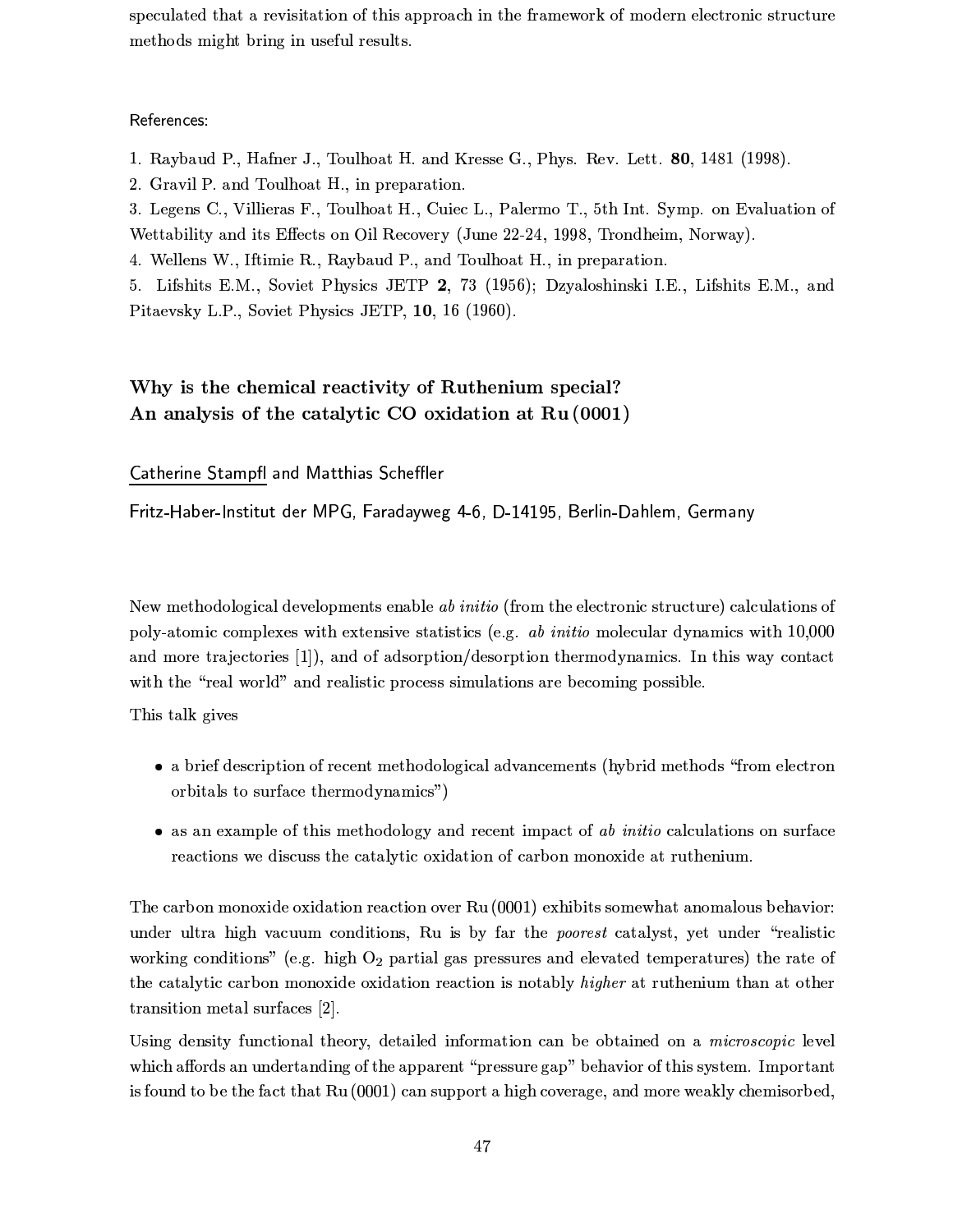monolayer O structure [3] which, however, can only be achieved for high  $O_2$  gas pressures (or with the use of atomic oxygen, e.g.  $NO<sub>2</sub>$ ) due to kinetic hindering for  $O<sub>2</sub>$  dissociation. We investigate the catalytic reaction  $CO+1/2O_2 \rightarrow CO_2$ , for both a scattering reaction of CO at the O-covered surface (Eley-Rideal mechanism) [4] as well as for the Langmuir-Hinshelwood mechanism. With respect to O on Ru  $(0001)$ , we show how a realistic description of the thermodynamic and kinetic properties of the adsorbate can be obtained by combining ab initio and phenomenological theories, in particular, by constructing a lattice gas hamiltonian on the basis of density functional theory.

#### References

1. A. Groß, S. Wilke, and M. Scheffler, Phys. Rev. Lett. 75, 2718 (1995); A. Groß and M. Scheffler, Phys. Rev. B 57, 2493 (1998).

2. C. H. F. Peden and D. W. Goodman, J. Phys. Chem. 90, 1360 (1986).

3. C. Stampfl, S. Schwegmann, H. Over, M. Scheffler, and G. Ertl, Phys. Rev. Lett. 77, 3371  $(1996).$ 

4. C. Stampfl and M. Scheffler, Phys. Rev. Lett. 78, 1500 (1997).

### Some applications of first principles molecular dynamics in chemistry and polymer science

Rob Meier

DSM Research, P.O.Box 18, 6160 MD Geleen, The Netherlands

First-principles dynamics methods of the Car-Parrinello type have recently allowed efficient computation of various processes relevant to polymers and polymer synthesis. Using this approach, for the first time the ultimate elastic modulus of a crystalline polymer, i.e. polyethylene, could be calculated on a first-principles basis [1]. In this contribution the specific value of exploring the dynamics of chemically reacting systems studied by first principles molecular dynamics methods will be highlighted.

In a series of publications we have reported on the insertion of ethylene in bis-cyclopentadienyl metallocenes, as well as in mono- $Cp^*$  systems [2-5]. Such simulations, which show the entire molecular dynamics of such reactions, have explicitly revealed the importance of the agostic interaction for olefin insertion to proceed. Moreover, despite their stability as corroborated from static simulations, the dynamics of the agostic interactions is significant. In addition, the flexibility of the species involved was much greater than expected, in particular the floppiness of the Cp ring system.

The insertion of olefins into metal-hydrogen (M-H) bonds is important to olefin isomerisations, hydroformylations and hydrogenation reactions. It is in this wider context that we have extended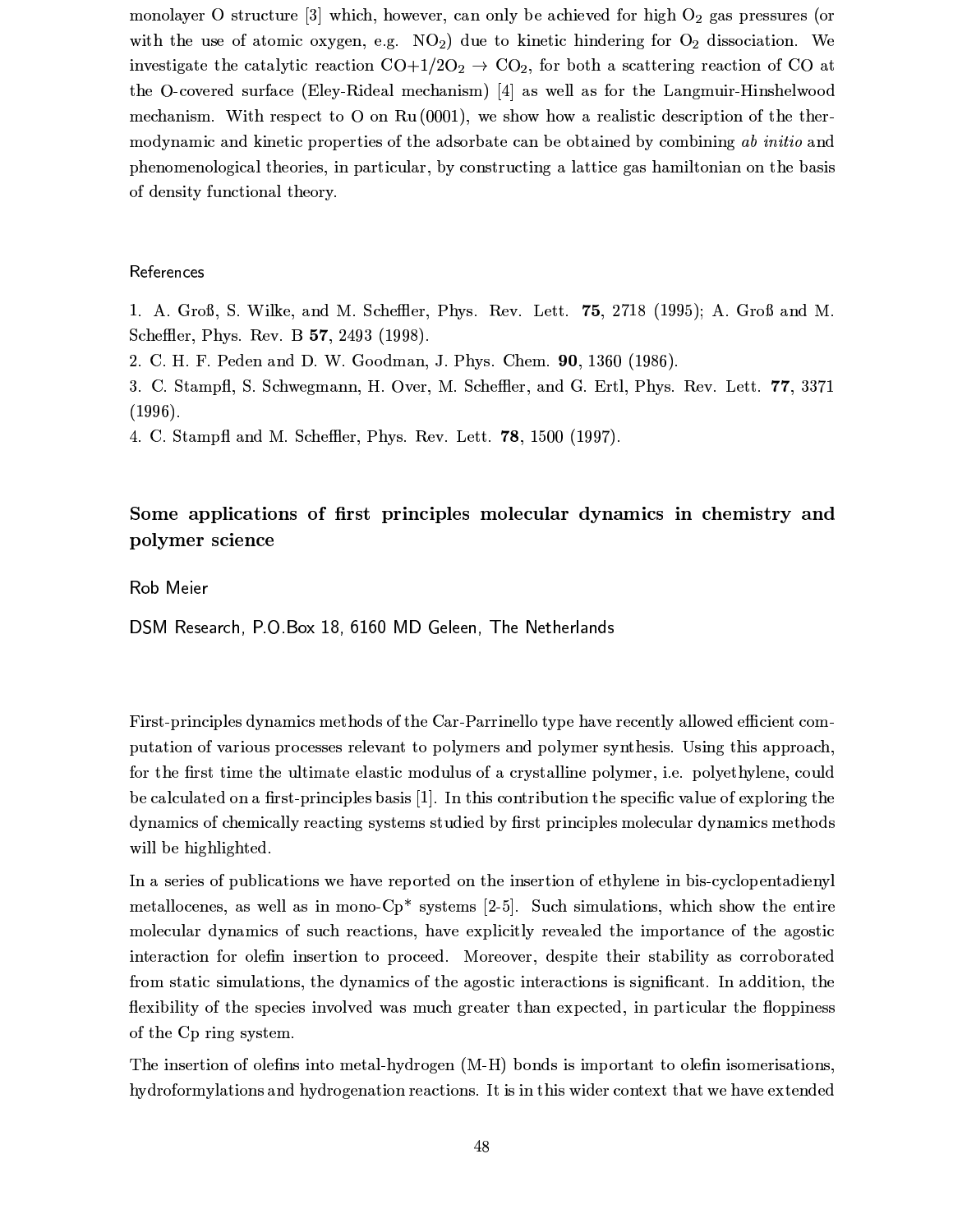our work in this area with application of the Car-Parrinello method to ethylene insertion in the PtII-H bond of  $(H)P<sup>t</sup>(PX3)<sub>2</sub>$  species [7]. Contrary to the metallocenes, these systems have a relatively rigid structure with the P-Pt-P showing little variation.

The bis-phosphine  $Cl_2(PH_3)_2Ru=CH_2$  complex and its mono-phosphine equivalent were taken as model compounds for the Grubbs metathesis catalyst [7]. Depending on temperature conditions set in the molecular dynamics simulations, the interaction of these ruthenium-phosphine catalysts with ethylene revealed insertion, the formation of a metallacyclobutane, or a pure metathesis reaction [8]. A comparison with recent experimental results from Grubbs et al. [7] shows that some of the preliminary interpretation presented in that work is supported by our calculations. Examples are the ability for carbene rotation, the relative easiness of Cl-Ru-Cl cis-trans configurational exchange and the presence of small fraction of the mono-phosphine complex. Furthermore, the simulations indicate that energy stored in the Ru-P bond, or otherwise the lability of the Ru-P bond, is of crucial importance for the metathesis reaction to proceed. The requirement to store excess energy in the Ru-P bonds agrees with the higher activity of the mono-phosphine system compared to bis-phosphines complexes. In addition, the fact that ruthenium-carbene complexes based on sterically-crowded phosphines gives higher metathesis activity, can be rationalized by their intrinsically more labile Ru-P bonds as indicated by longer Ru-P bond lengths.

#### References

- 1. J.Hageman, R.A.de Groot, M.Heinemann and R.J.Meier, Macromolecules 30, 5953 (1997).
- 2. R.J.Meier, G.H.J.VanDoremaele, S.Iarlori and F.Buda, J.Am.Chem.Soc. 116, 7274 (1994).
- 3. S.Iarlori, F.Buda, G.VanDoremaele and R.J.Meier, Makromol. Chemie Makromol. Symp. 89, 369 (1995).
- 4. G.H.J.VanDoremaele, R.J.Meier, S.Iarlori and F.Buda, J.Mol.Struct. (Theochem.) 363, 269  $(1996).$
- 5. S.Iarlori, F.Buda, R.J. Meier and G.H.J.VanDoremaele, Mol. Phys. 87, 801 (1996).
- 6. B.B.Coussens, F.Buda, H.Oevering and R.J.Meier, Organometallics 17, 795 (1998).
- 7. E.L.Dias, S.T.Nguyen and R.H.Grubbs, J. Am. Chem. Soc. 119, 3887 (1997).
- 8. O.M. Aagaard, R.J. Meier and F. Buda, J. Am. Chem. Soc., in press.

#### Application of theory and modelling in the development of catalysts

Bjerne S. Clausen

Haldor Topsoe Research Laboratories, Nymöllevej 55, DK-2800 Lyngby, Denmark

Theory has in the last few years reached a level where it has predictive power and together with the development of faster computers more realistic systems can now be treated. Thus,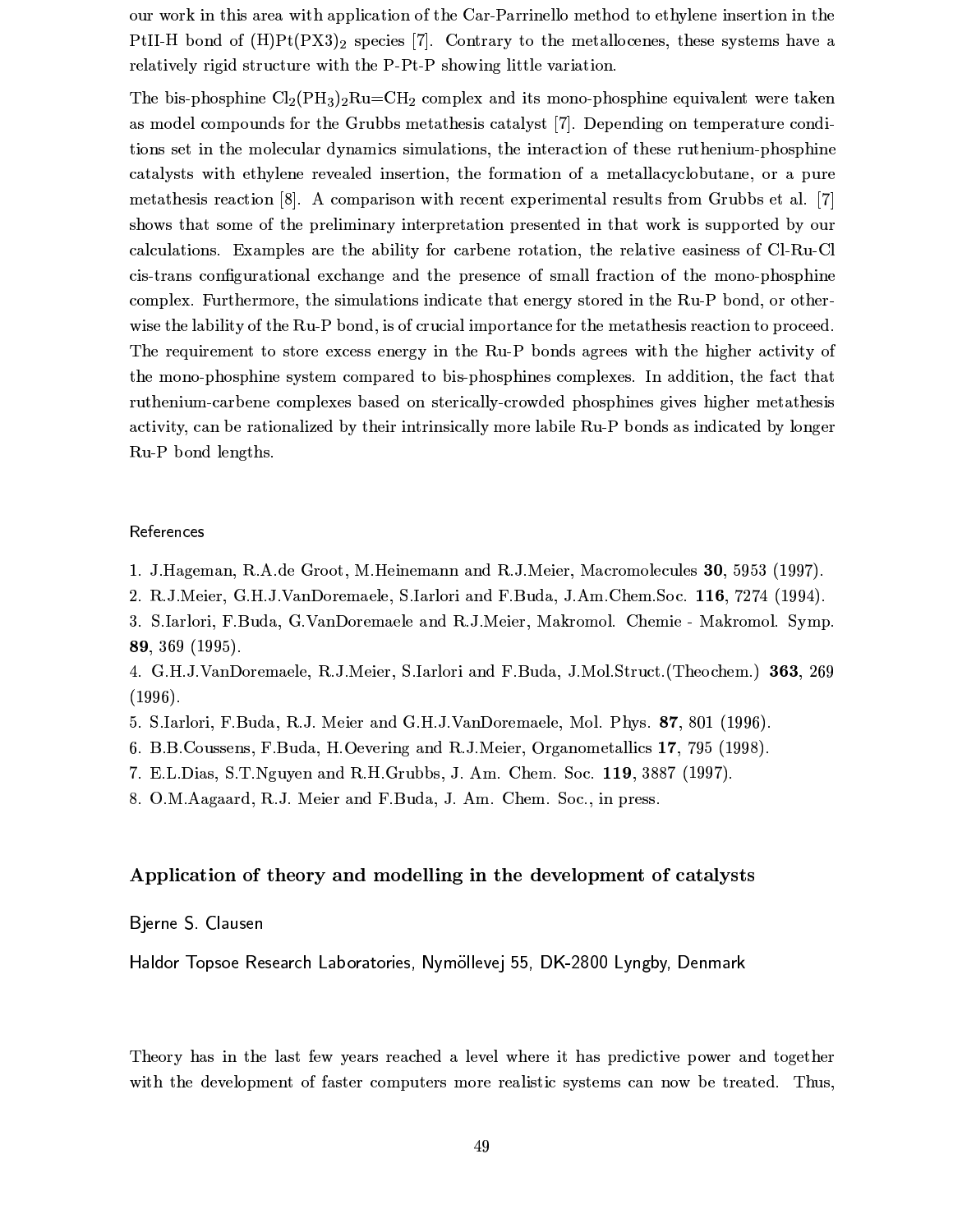theory and modelling find increasing use at Haldor Topsoe to guide the development of new and improved heterogeneous catalysts. Examples of catalyst systems where this new strategy for development of catalysts has been used will be addressed in the talk.

One recent example is the design of a new steam reforming catalyst. The traditional catalyst which is based on nickel on a refractory, high surface area support is used in a very important industrial reaction, where hydrocarbons are reacted with steam at high temperatures, giving hydrogen and CO. If the reaction is operated at a too low  $O/C$  ratio, the tendency for carbon formation is high, and graphite is formed at the nickel surface. Carbon formation decreases the activity of the catalyst and might cause spalling, pressure drop over the reactor, and even pulverization of the catalyst pellets. DFT calculations have shown that the reactivity of the nickel surface atoms towards carbon formation can be altered by introducing fractions of a monolayer of gold in the topmost surface layer [1]. Although a lower reactivity towards methane dissociation is predicted, this is counterbalanced by a higher resistance towards carbon formation. These predictions have been verified by molecular beam scattering experiments on well-defined single crystals [2]. These observations were indeed found to be valid for real nickel catalyst systems. Several techniques were used to characterize the high surface area Ni and Ni/Au samples. The carbon resistance was determined in a standard TGA setup operating under steam reforming conditions. The results revealed that the carbon resistance is increased significantly by adding Au to the Ni catalysts. In situ EXAFS measurements performed under typical steam reforming conditions showed that the Au atoms have Ni nearest neighbors. This verifies that the Au is indeed alloyed into the Ni crystallities and is not present as a separate phase. Thus, the combination of the fundamental understanding of surface physics and chemistry and in situ EXAFS studies of real catalysts have made possible the design a new catalyst for steam reforming [3]. The test of this novel catalyst system is presently being tested under more industrial relevant conditions.

Another example of the application of theory is within hydrotreating catalysts which are used to remove heteroatoms from fossil fuels in the refineries. The exact structure of the active phase is not understood in detail but DFT calculations have added significant new insight into the nature of the active sites which are sulfur vacancies at the edges of the MoS<sub>2</sub>-type structures. The presence of Co or other promoters at the edges leads to an increase in the vacancy concentration and may thus explain the promoting role of Co and other transition metal [4]. A better understanding of the active structure and the role of the promoter atoms is essential for the design of the next generation of highly active hydrotreating catalysts.

#### References

1. P. Kratzer, B. Hammer, and J.K. Norskov, J. Chem. Phys. 105, 5595 (1996).

2. P.M. Holmblad, J. Wambach, and I. Chorkendorff, J. Chem. Phys. 102, 8255 (1995).

3. F. Besenbacher, I. Chorkendorff, B.S. Clausen, B. Hammer, A.M. Molenbroek, J.K. Norskov, I. Stensgaard, Science 279, 1913 (1998).

4. L.S. Byskov, B. Hammer, J.K. Norskov, B.S. Clausen, and H. Topsoe, Catal. Lett. 47, 177  $(1997).$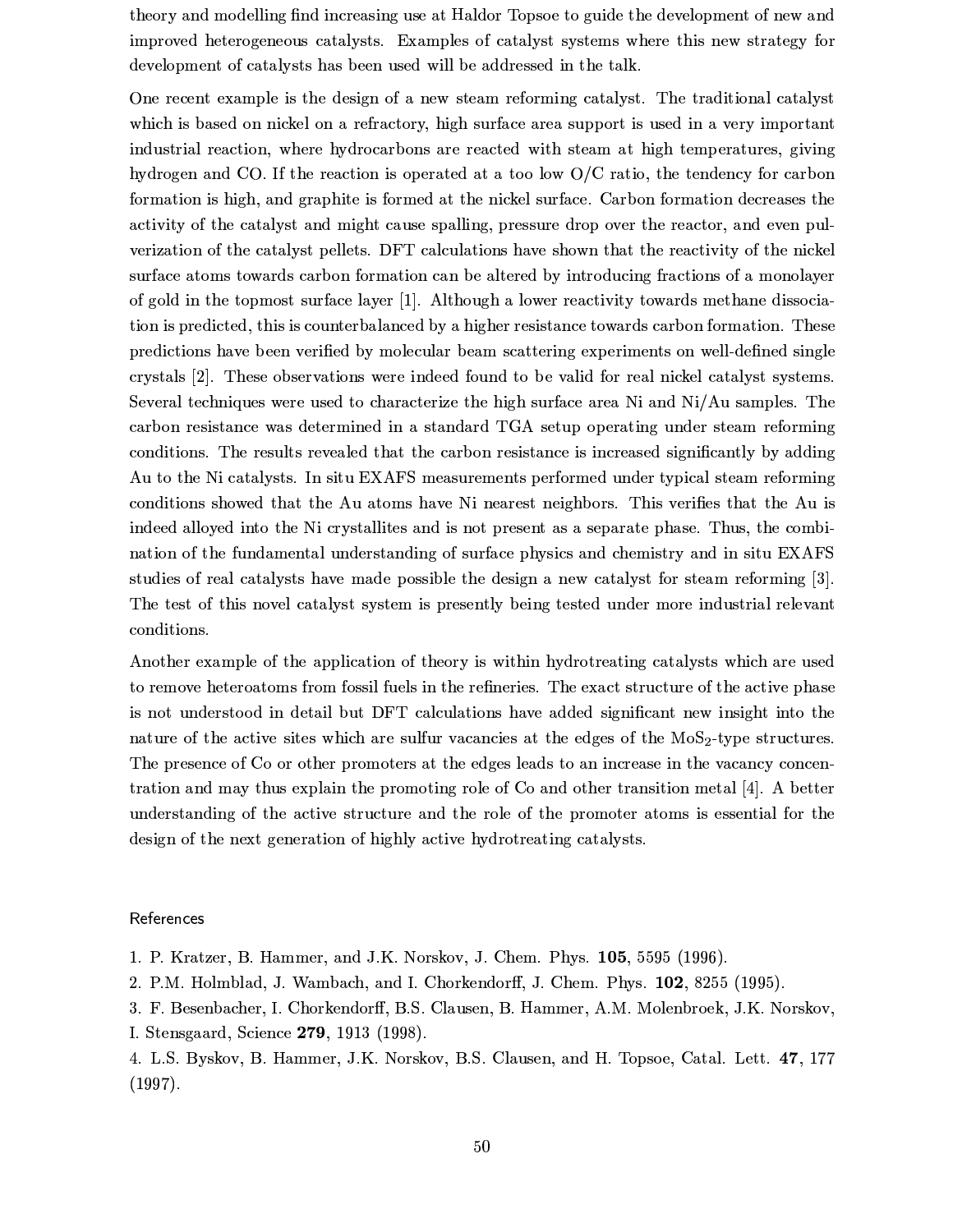### Ab initio simulations for chemical vapor deposition processes in semiconductor technology

Christoph Werner, Ralf Metzger Matthias Hierlemann, and Andreas Spitzer

SIEMENS ZT ME 4, D-81730 Munich, Germany, and Walter Schottky Institute, Garching

Chemical Vapor Deposition is one of the key technologies in the manufacturing process of modern Integrated Circuits. Therefore it is very important to achieve a thorough understanding of the basic chemical reactions, which determine the uniformity and the composition of all the various metal, insulator and semiconductor films that influence the electrical performance of the circuit.

In this talk some results of ab-initio density functional calculations with DMOL will be presented, that were extremely helpful in developing a better understanding of the chemical pathways that play a role in our deposition processes.

The examples to be discussed include:

- Surface reactions of Dichlorosilane and Germane on a  $Si(100)$  surface
- Gas phase reactions in the deposition of Ferroelectric insulator films from Barium-, Bismuthand Titanium precursors
- Adsorption of different Titanium precursor molecules on a Strontium titanate surface

In this presentation we will also point out the shortcomings of present state of the art as well as the challenges for future development from the industrial users' point of view.

#### Nitrogen fixation in industry and in nature

J. J. Mortensen, T. H. Rod, A. Logadottir, B. Hammer, J. K. Nørskov

Center for Atomic-Scale Materials Physics, Department of Physics, Technical University of Denmark, DK-2800 Lyngby, Denmark

The adsorption, dissociation and hydrogenation of  $N_2$  on Fe and Ru surfaces is studied using density functional theory and a non-local description of the exchange-correlation energy. On  $Ru(0001)$  a molecularly adsorbed state is identified, and the barrier for dissociation is high  $(1.2)$ eV). On Fe(111), on the other hand, four stable molecular states are found and the barrier to dissociation is low  $(0.1 \text{ eV})$ . The calculations allow us to rationalize the vast amount of experimental information for these systems and to understand the different characteristics of Ru and Fe as ammonia synthesis catalysts. In this connection we also study the influence of promotors (Na, Cs) and poisons (S). We show that adsorbed alkali metal atoms lower the barrier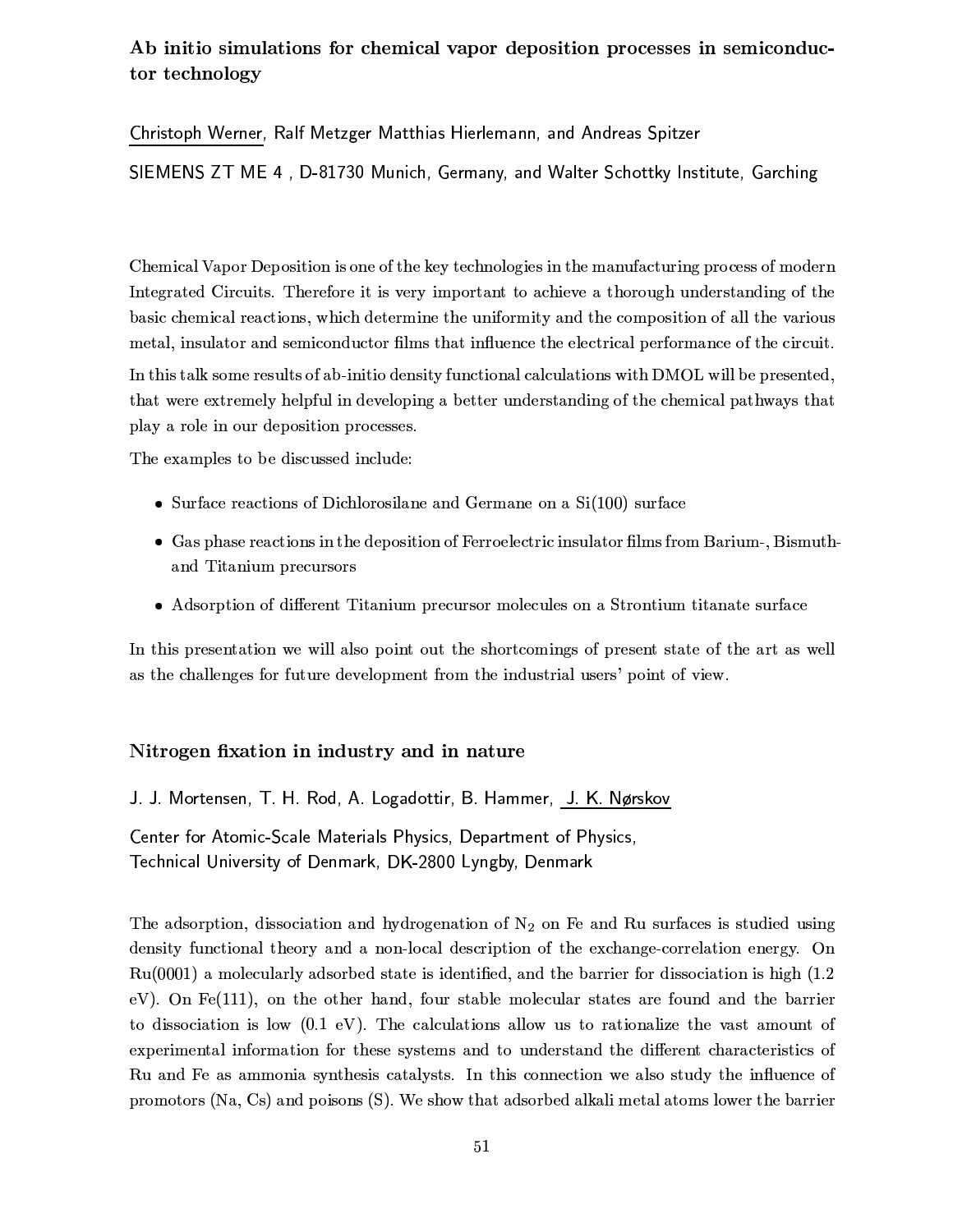for  $N_2$  dissociation through an electrostatic interaction. Adsorbed S atoms increase the barrier through a combination of direct and indirect (through metal d electrons) interactions with the dissociating  $N_2$  molecule. Ammonia synthesis takes place in nature in the enzyme nitrogenese, and we study a MoFe<sub>6</sub>S<sub>9</sub> compound chosen to be a close model of the active part of of the enzyme. Here we find adsorbed  $N_2$  to hydrogenate directly instead of dissociating first as on the metal surfaces. A mechanism of the biological  $N_2$  fixation process is proposed on this basis. The model is in good agreement with available kinetic and spectroscopic data.

### Molecular modelling in TOTAL: industrial experence in an oil and gas

Franois Hutschka and Sylvain Clemendot

TOTAL RAFFINAGE DISTRIBUTION, Centre Européen de Recherche et Technique, B.P. 27, F-76700 Harfleur, France

The present talk deals with the experience of an oil and gas company in molecular modelling tools, especially with quantum-mechanic based programs for the calculation of electronic features of molecules and molecules that react at the solid surface. We will present a summary of results related to our industrial approach of the use of this young technology in terms of validation works (i.e. what is the best tool to use).

Among the problems studied are the following:

- Proton affinity calculation to demonstrate the ability of Density Functional Theory (DFT) to scale molecules and models of catalysts (e.g. zeolites).
- Exploration of the chemical reactivity of thiophene  $(C_4H_4S)$  on zeolite clusters using a DFT based program (i.e. a collaborative study with Gaussian 94, Prof. R. Van Santen and X. Saintigny, University of Eindhoven, to be published).

But the main purpose of the presentation is to highlight the present and future aims we should achieve in terms of methodological development to bring up molecular modelling to a routinely stage in industry. As an example among the multiple objectives we will present the study of local phenomena of the adsorption of corrosion inhibitors on steel-based surfaces in a distillation unit as a representative example that is, by now, out of the possibilities of molecular modelling tools but of today industrial importance. We hope then to give inputs of industrial relevance that could help theoriticians in physics and chemistry to orient their developments and collaborative works.

Halfway from Sand to Supercomputers: Practical Needs for Improving Silicon **Wafer Quality**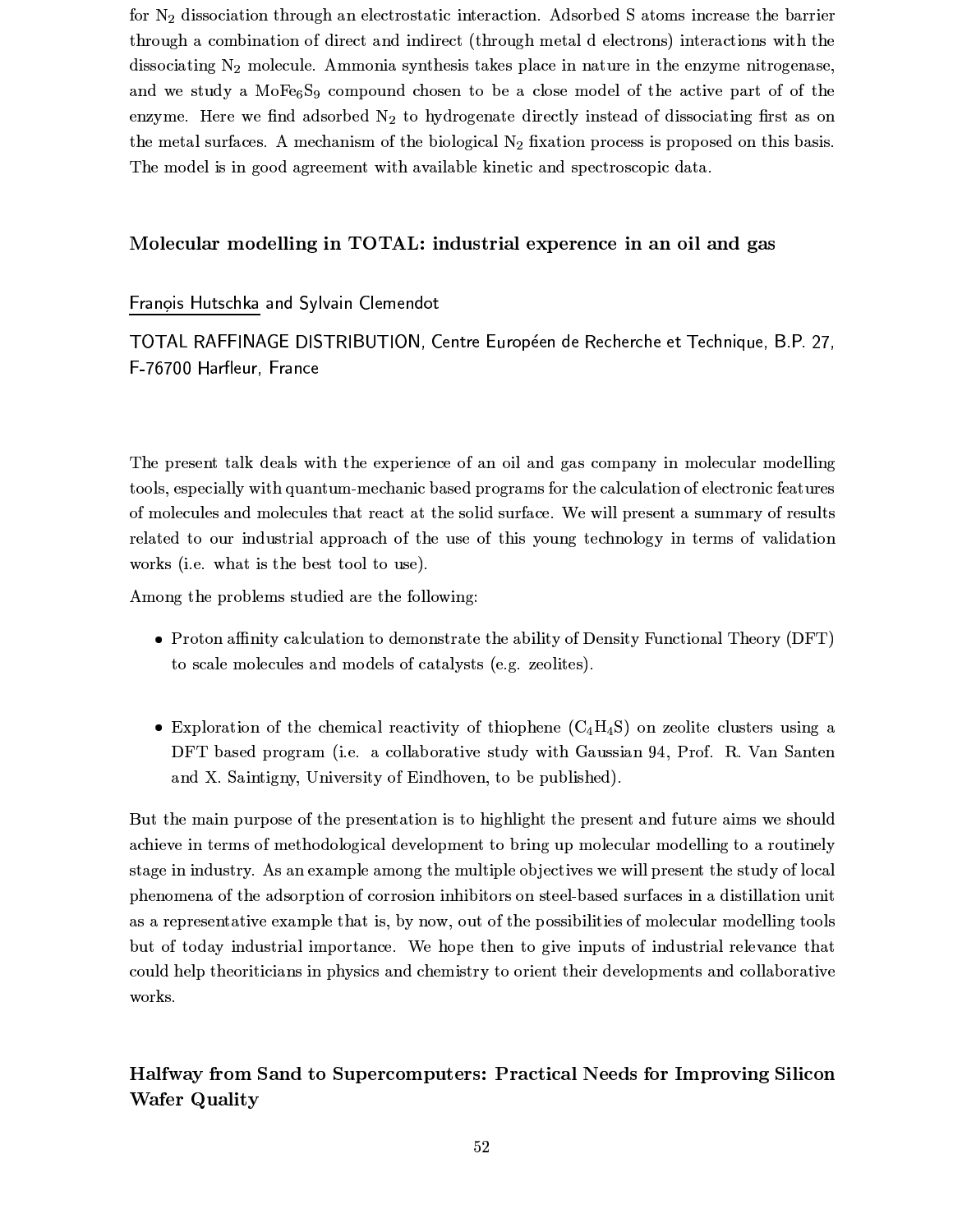#### O. Anttila

#### Okmetic Ltd., Sinimaentic 12, P.O. Box 44, SF-02361 Espoo, Finland

Silicon crystals, grown from silica crucibles using Czochralski (CZ) method, and subsequently sliced to thin wafers, form the material basis to modern electronic systems. The raw material, elemental silicon, is very abundant in earth's crust, but a plethora of process steps are needed before the billions of submicron sized semiconductor components are ready to serve a physicist inside a modern supercomputer.

This talk will give a short overview to the manufacturing process from a source of quartz sand through high purity polycrystalline silicon and single crystal dislocation free silicon to semiconductor wafers. The wafers are then processed further to produce integrated circuits like CPU's and memories, and the end products, electronic systems. The market value of the end products approaches one trillion USD annually. The emphasis will be in crystal growth through wafer production.

The bulk of the crystals produced today are 150 and 200 mm in diameter and from 60 to 140 kg in weight, 300 mm diameter crystals weighing up to more than 300 kg being in pilot production. The quality requirements get more stringent for each generation of IC circuitry of  $2\frac{1}{2}-3$  years. In crystal growth, extensive modeling support is needed to help to control thermal distributions, three dimensional time dependent melt flows, as well as gas flow behavior. Magnetic fields are increasingly applied to modify melt flows. In addition to typical yields and productivity issues, vacancy and interstitial related defects are the largest challenge today. Analytical methods, e.g., measuring the small concentrations of the above mentioned intrinsic point defects, their properties and behavior, as well as metallic contaminants to below 100 ppga levels, are largely lacking. An important aspect of the crystal material quality is the dissolved oxygen, originating from the silica crucible, which the crystal contains in 10-15 ppma range. Oxygen strengthens the silicon lattice in subsequent high temperature anneals, as well creates small defects which act as gettering sites during device processing. The control of these defects is of prime importance.

The sliced wafers face stringent requirements concerning their geometrical properties, e.g., warp and flatness, as well as the quality and cleanliness of the surfaces. Modern circuit manufacturing processes are sensitive to 0.1  $\mu$ m particles and metallic contaminants in few millionths of a monolayer range. The surfaces must be damage free to prevent slippage in the high temperature processes. The surface roughness after wafer polishing is typically about 1  $\AA$  (rms. value, compare with lattice constant of 5.4  $\AA$ ). Etching, polishing and cleaning of the wafers may benefit immensely from appropriate modeling efforts, not only through faster and easier optimization of those processes, but more by adding understanding about the important phenomena controlling them.

An increasing number of wafers are experiencing epitaxial growth of silicon on top of the substrate, before integrated circuit manufacture. Another, closely related process is the growth of a polysilicon layer at the backside of the wafer, to act as a gettering layer and/or to reduce backside originated autodoping during subsequent epitaxy. The polysilicon layer may be further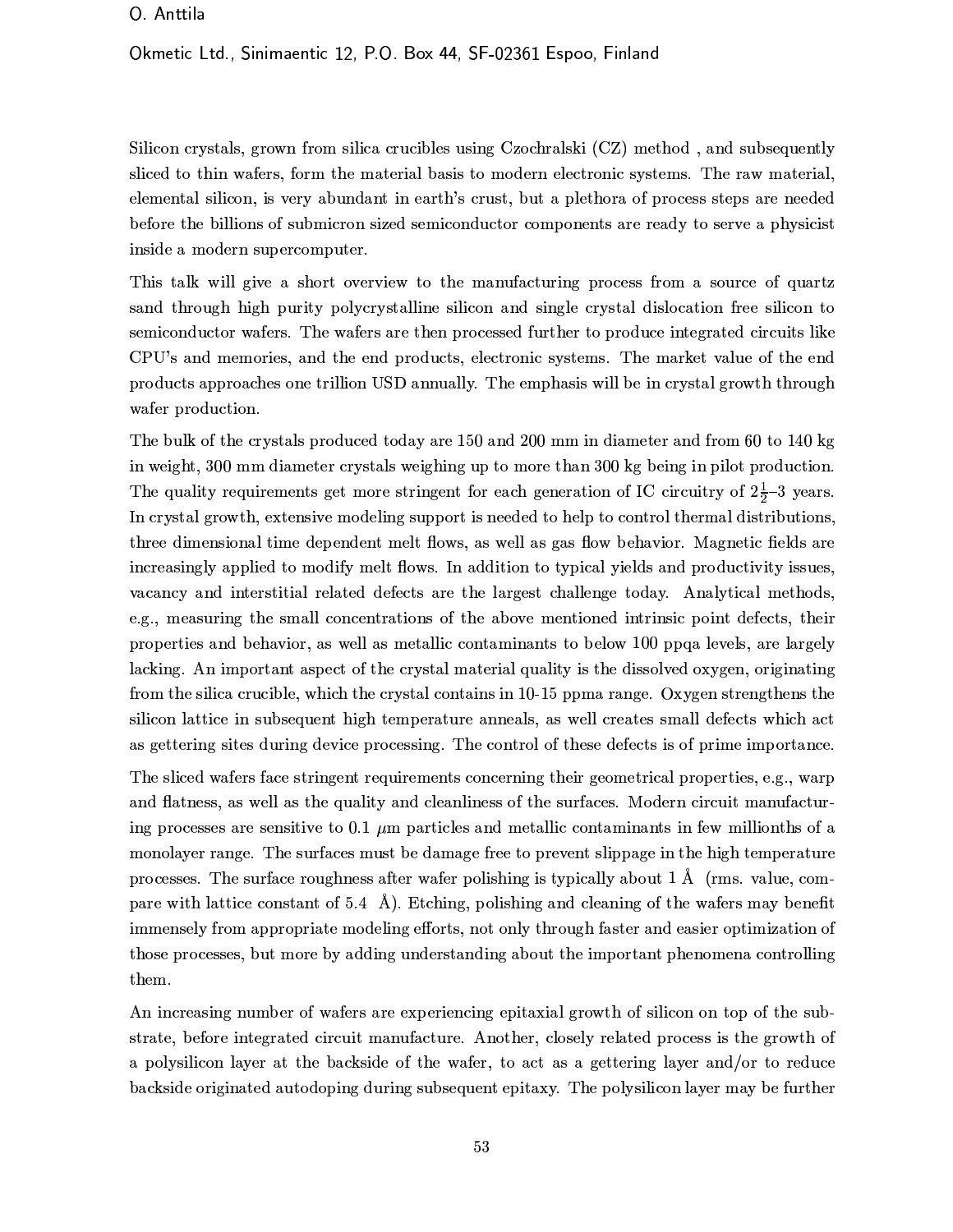sealed using a low temperature oxide (LTO) layer. The uniformity and structural properties of these chemical vapor deposited layers are of increasing significance.

#### Ab-initio molecular dynamics applied to catalysis

#### Georg Kresse

Institut für Theoretische Physik and Center for Computational Materials Science, Technische Universität Wien, A-1040 Wien, Austria

The talk reviews the current status of development of the Vienna Ab-initio Simulation Package (VASP). VASP is a plane-wave-based pseudopotential code, which is distributed with optimized ultrasoft Vanderbilt type pseudopotential for s, p and d-elements allowing the treatment of systems with up to 200 atoms on workstations. Recent improvements of the code are briefly discussed:

- The projector augmented wave method proposed by P. Blöchl [1] has been implemented in a form applicable to large metallic systems [2]. This allows to evaluate the all-electron wavefunctions and improves the precision of calculations for transition metals considerably.
- More efficient algorithms for the evaluation of the electronic groundstate during molecular *dynamics* using the dielectric functions evaluated in previous time steps are briefly presented. For surfaces, the performance is increased typically a factor of 2-3 in comparison to more traditional methods.

In the second part of the talk the oxidation of  $CO$  on the  $Pt(111)$  surface is discussed as a typical case study. 6 different oxidation mechanisms are explored, including the oxidation of CO by atomic "nascent" oxygen, and chemisorbed  $O_2$ . Reaction barriers and transition state are calculated using the "nudged elastic band" method [3]. It is shown that at coverages of  $\theta_{O} \sim 0.5$  the co-adsorption of CO stabilizes the chemisorbed molecular precursor of  $O<sub>2</sub>$  over the dissociated atomically adsorbed oxygen. The barrier for the reaction between the co-adsorbed molecules is lowest if first the molecular  $O_2$  bond is broken ( $E_{bar}$ =1.18 eV). At the transition-state the nascent O atoms are only bridge- or top-bonded and therefore quite reactive. After desorption of  $CO<sub>2</sub>$ , the remaining adsorbed O atom can react with a second CO molecule via a transition state similar to that for the molecular reaction, but with a much lower barrier ( $E_{barr}$ =0.38 eV). The difference in the barrier heights is comparable to the dissociation barrier for the molecular precursor ( $E_{diss} \sim 0.88$  eV, see Ref. [3]. The common principle determining the transition state with the lowest barrier is to minimize the number of broken adsorbate-substrate bonds.

#### References

1. P.E. Blöchl, Phys. Rev. B 50, 17 953 (1994).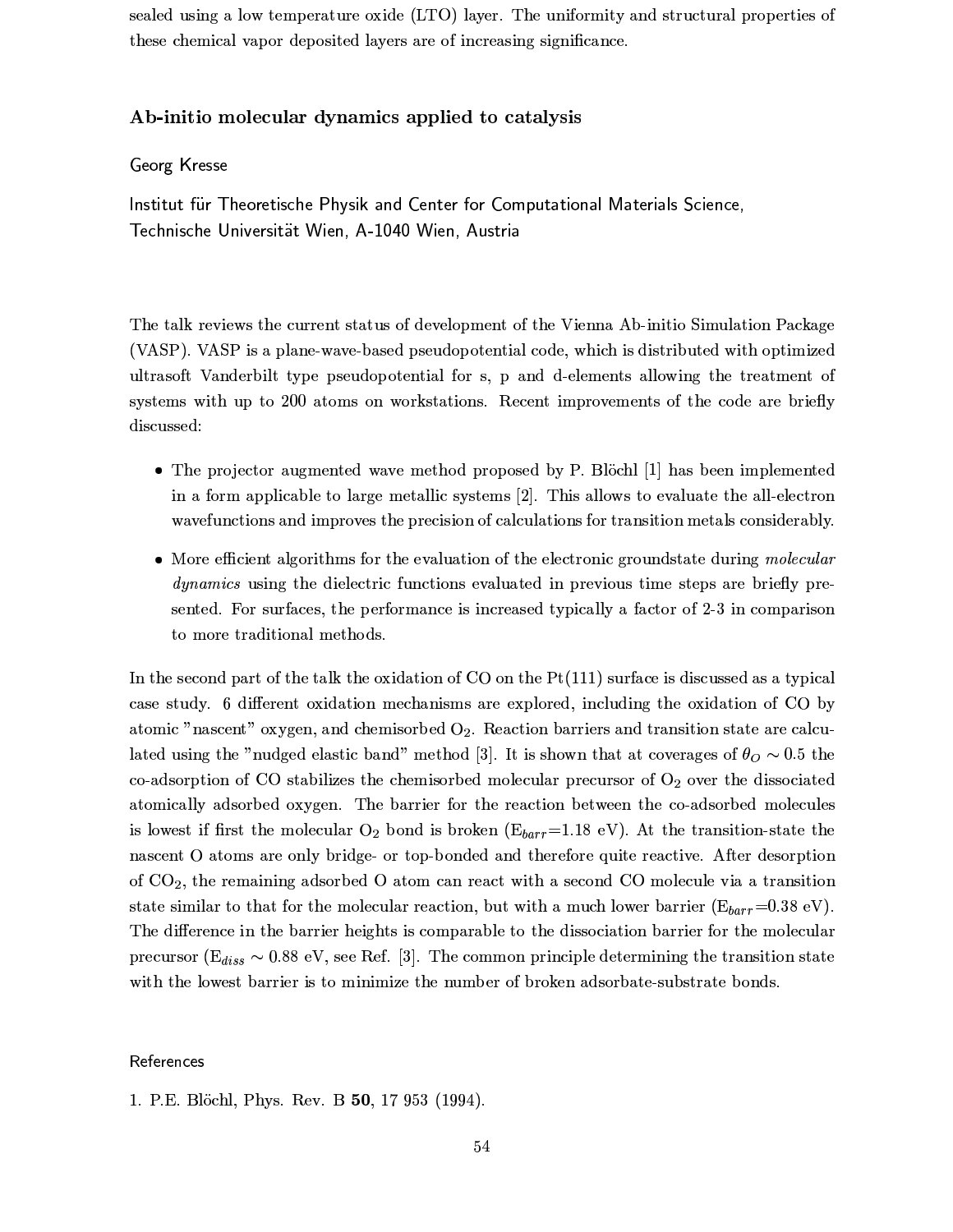- 2. G. Kresse and D. Joubert, to be published.
- 3. G. Mills, H. Jónsson, and G.K. Schenter, Surf. Sci. 324, 305 (1995).
- 4. A. Eichler and J. Hafner, Phys. Rev. Lett. 79, 4481 (1997).

### Crystal design of pigments: Simulations of industrial relevance

#### Peter Erk

Pigments Research, ZDP/F J 550, BASF AG, D-67056 Ludwigshafen, Germany

During the last decades material science has grown up as an interdisciplinary research domain, that developed from a mainly descriptive and analytical to a highly creative discipline. Theoretical methods for the understanding and prediction of materials properties were a dominant driving force in that process.

Crystal Design condenses the vision of manipulating crystal structures and crystal morphologies on a rational base of calculated microscopic and mesoscopic characteristics. The industrial significance of these approaches originates from the value added through solid state properties to many performance products. Polymorphism, crystal habit, and crystal size strongly influence technical and application properties of crystalline products, e.g. sugars, fats, catalysts, agrochemicals, drugs, and pigments.

Pigments are - by definition - insoluble colorants, and therefore optical properties of pigments are a sensitive measure for property changes induced by structure and morphology, thus offering a challenge to simulation methods. The significance of structural and morphological properties of organic and inorganic pigments will be discussed with respect to experimental and computational methods regarded as being useful in outlining new technological solutions.

Structural Properties: Crystal structures of organic pigments are well understood and to some extend predictable without any experimental knowledge on the basis of atomic simulations. Structure related color changes can be explained by low dimensional band models or via exciton theory. Up to now no generalized simulation strategies for the ab initio prediction of complex inorganic crystal structures exist - they do not even appear at the horizon. DF- and HF-methods are proven to calculate inorganic crystal structures with high accuracy, but are still to costly to do excessive searches in crystalline phase space. Electronic properties may be derived from various methods. Results are usually sufficient to interpret absorption mechanisms and to follow trends in structure related color changes.

Morphological Properties: Morphology prediction based on pure lattice information is known for more than sixty years. More advanced methods taking the anisotropy of specific interactions between atoms or molecules into account have been developed starting in the 1950ies and are now taken to fully automatization for molecular crystals. Simulations of crystal habits give access to surface structures and surface properties, providing the information needed to modify growth forms by the use of tailor-made additives. Morphologies of inorganic materials may be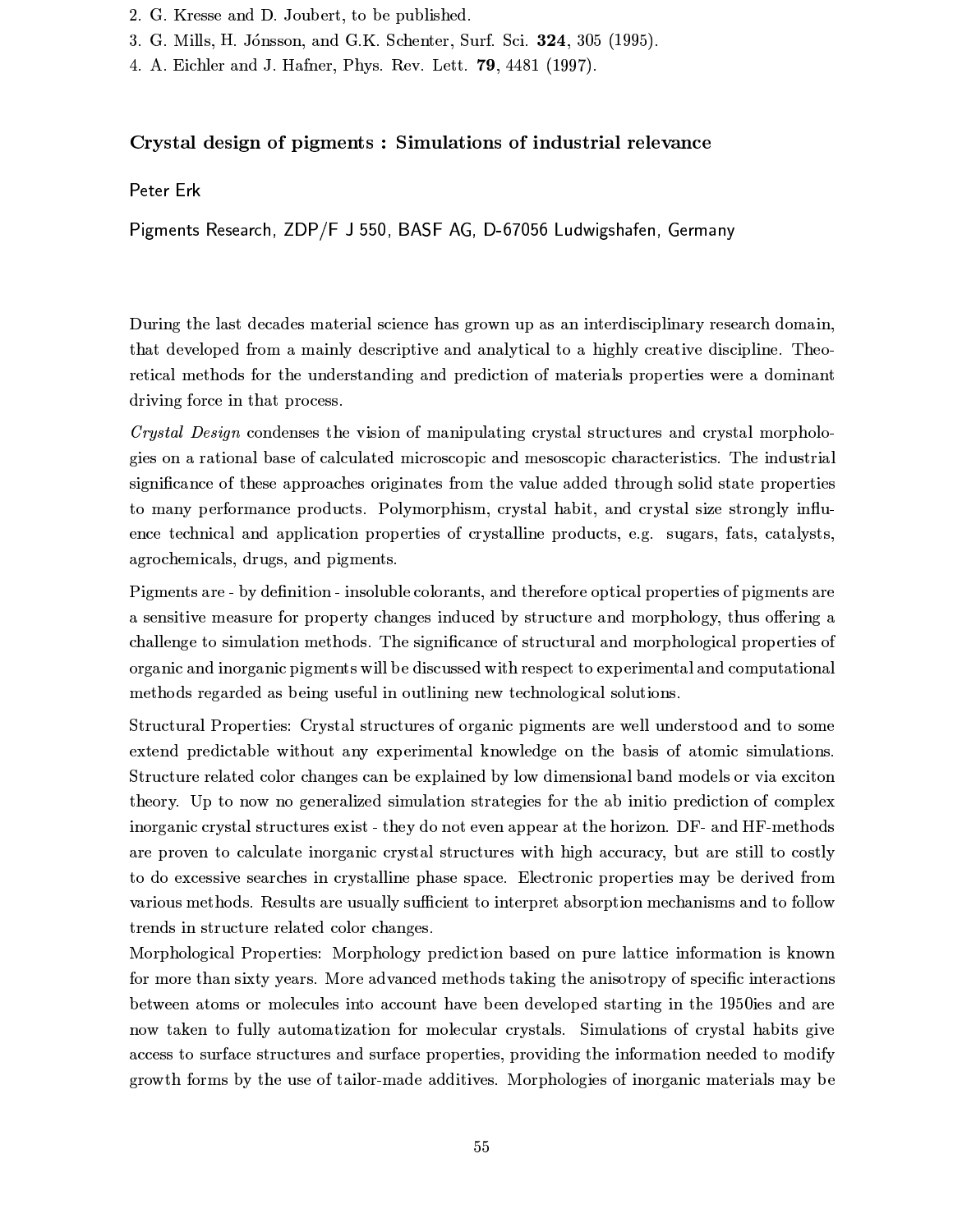derived according to similar techniques, calculating surface energies by an appropriate method. However, surface relaxation is considered to play an important role and no simple concept comparable to the *tailor-made additives* is available to modify crystal habits. Experimentally the addition of ions in the crystallization process has a strong impact on the growth kinetics of inorganic materials, resulting in extremely different morphologies. Unfortunately, none of the available simulation methods offers theoretical access to these phenomena.

#### The theory of oxide-metal interfaces

#### M.W.Finnis

Atomistic Simulation Group, The Queen's University of Belfast, Belfast BT7 1NN, Northern Ireland

The interfaces between oxides and metals play an active part in the properties of materials ranging from high temperature alloys and metal-ceramic composites, to catalyst supports and microelectronic components. Important questions relate to the effects of impurities or additives on these properties. The "Psi-k" approach of using density functional theory to solve for the electronic structure, atomic positions and bonding strength is beginning to shed light on the nature of the bonding at such interfaces in simple model systems  $[1,2]$ . Particular interfaces of the oxides MgO and Al2O3 and spinel with metals have been studied, and their electronic structure and works of adhesion calculated. At the same time simpler, faster approaches to the problem of total energy calculation have been proposed, with a view to studying systems larger than the tens to hundreds of atoms accessible to the density functional method. One such approach (the Discrete Classical Model) is based on the classical image potential. Another more recent approach is a self-consistent tight- binding model for oxides [3], which complements the use of tight-binding as an approximate description of transition metal bonding. Both these simple approaches can be derived as approximations to the density functional theory and have their own advantages and disadvantages. Future work will evaluate them for interface calculations.

#### References

1. "The theory of metal-ceramic interfaces", M.W. Finnis, J. Phys.: Condensed Matter, 8, 5811  $(1996).$ 

2. "A Density Functional Study of Interactions at the Metal-Ceramic Interfaces Al/MgAl<sub>2</sub>O<sub>4</sub> and Ag/MgAl<sub>2</sub>O<sub>4</sub>", S. Köstlmeier, C. Elsässer, B. Meyer and M.W. Finnis, Physica Status Solidi (a)  $166, 417$  (1998).

3. "Self-consistent tight binding approximation including polarisable ions", M.W. Finnis, A.T. Paxton, M. Methfessel and M. van Schilfgaarde, Proc. MRS Symposium: Tight-Binding Approaches to Computational Materials Science, Eds. PEA Turchi, A Gonis and L. Colombo,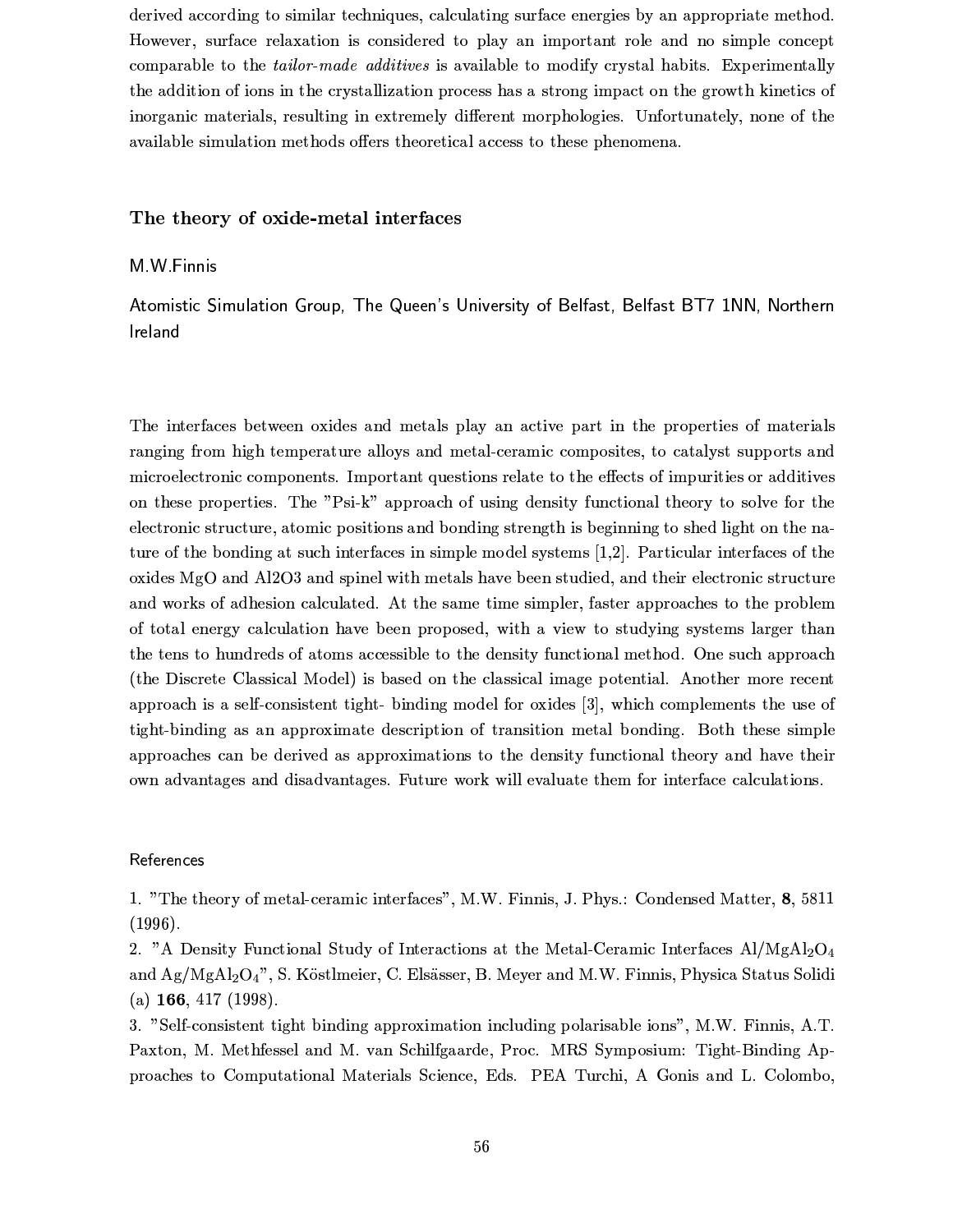$(1998).$ 

#### Semiconductor Processing: Challenges for Materials Modelling

Risto M. Nieminen

Laboratory of Physics, Helsinki University of Technology, SF-02015 HUT, Finland

With the shrinking of device features, the ability to control the composition and quality of semiconductor materials in near-atomistic length scales and over vastly different time scales is increasingly more important. Process simulation has to draw on accurate treatment of microscopic phenomena governed by quantum mechanics. This talk surveys some of the outstanding challenges in view of modern, atomistic materials modelling. In particular, the role of lattice defects, introduced either during crystal growth or in wafer processing, is emphasised. The predictive calculation of basic defect parameters, such as their energetics, charge states and mobility barriers. The questions of doping efficiency, defect metastability and defect-dopant clustering are also addressed. The main emphasis is on silicon processing, but some special aspects of compound semiconductors are considered as well.

### Posters presented at the workshop

#### Multiscale Modelling of Diamond CVD

**1.1.** Oleinik Department of Materials, University of Oxford, Parks Road, Oxford OX1 3PH, Uk

#### **WIEN97 Calculations of Solids**

K. Schwarz Institut für Technische Elektrochemie, Technische Universität Wien, A-1060 Wien, Austria

### Oxides and Li-intercalated Derivative for Lithium Intercalation Batteries: A **First-Principles Study**

J.I. Barras

Institute of Inorganic Chemistry, University of Fribourg, Perolles, Switzerland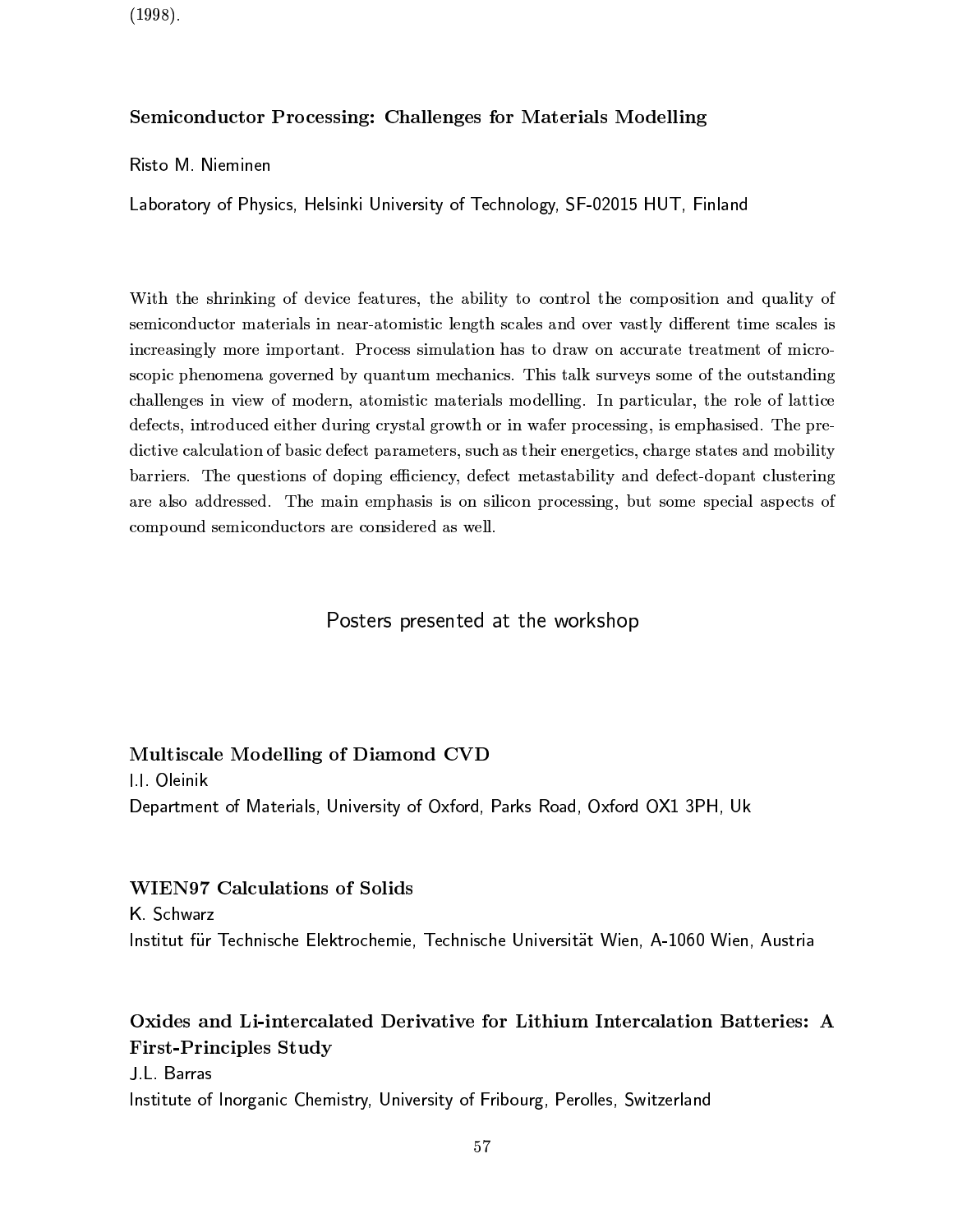### Quasiparticle Calculations of Valence-band Ofsets in AIN/GaN Superlattices W. Aulbur

Department of Physics, Ohios State University, Columbus, Ohio 43210-1106, USA

Calculation of Phonons from Ab-initio Force-Field Software K Parlinski Institute of Nuclear Physics, ul. Radzikoskiego 152, PL-31-342 Krakow, Poland

Magnetism in Häusler Alloys:  $Ni<sub>2</sub>MnGa$  and  $Co<sub>2</sub>MnGa$ A Ayuela Laboratory of Physics, Helsinki University of Technology, Otakarii 1, SF-02015 Espoo, Finland

Adsorption of CO on NiAl G. Bihlmayer Institut für Physikalische Chemie, Universität Wien, A-1090 Wien, Austria

### **Summary of ChiPPs 1997**

M. Methfessel Institute for Semicoductor Physics, Walter-Korsing-Str. 2, D-15230 Frankfurt (Oder), Germany

Theoretical Tensile Strength in Metals and Intermetallics M Sob Institute for the Physics of Materials, Czech Academy of Sciences, Zizkova 22, CZ-61662 Brno, Czech Republic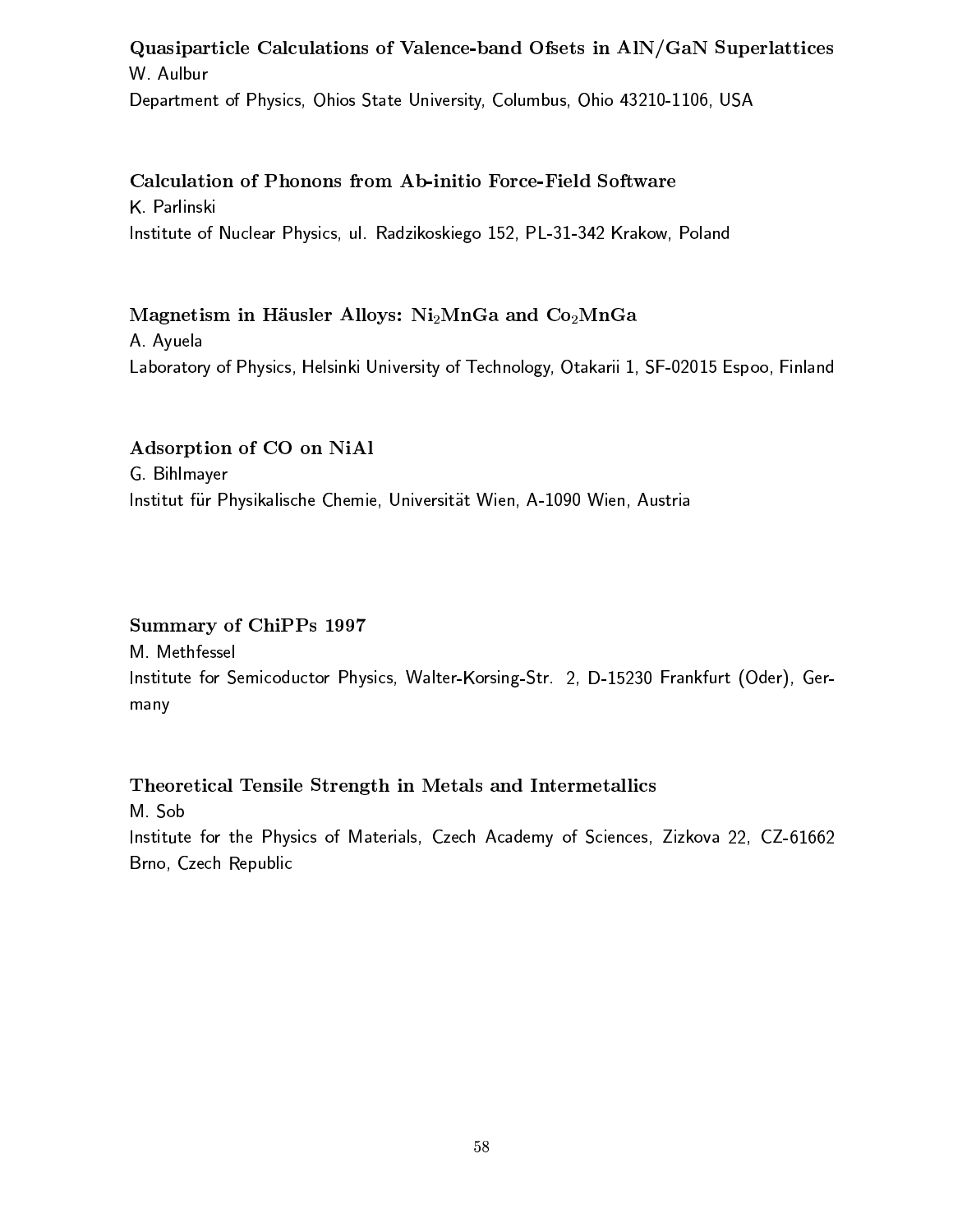#### Highlights of the Industry Workshop 4.2

### Electronic Structure Calculations for Industry and Basic **Sciences**

Technische Universität Wien

June 3-4, 1998

An increasing number of industrially relevant problems can now be solved using advanced electronic structure calculations. Therefore, industrial scientists show a growing interest in this methododology, they start to apply these approaches, and notice the aspects which need to be improved. Developers of electronic structure methods, who are working predominantly in academic or government research organisations, are keen to see their methods applied to industrial problems and are eager to receive feedback in order to orient their new developments. The success of the  $\Psi_k$  workshop "Electronic Structure Calculations for Industry and Basic Sciences" held June 3-4, 1998 at the Technische Universität Wien was a clear testimony of the timeliness of this dialogue between industrial researchers and developers of electronic structure methods.

Given the breadth of possible industrial applications in chemistry, physics, and materials science, the workshop was also very helpful in setting priorities in terms of the best match between industrial impact and current computational capabilities. Four application areas have found particular industrial resonance and thus have been addressed at the Workshop, namely

- heterogeneous catalysis
- semiconductor processing
- magnetoelectronics
- crystal engineering for pigments

In comparison with these areas, industry appears to be less ready to adopt electronic structure methods related to the thermal and mechanical properties of materials including high-performance alloys, corrosion, and fatigue. Although these areas are the topic of major academic research efforts, they did not constitute a focus of this Industry Workshop.

### Exploring surface reaction mechanism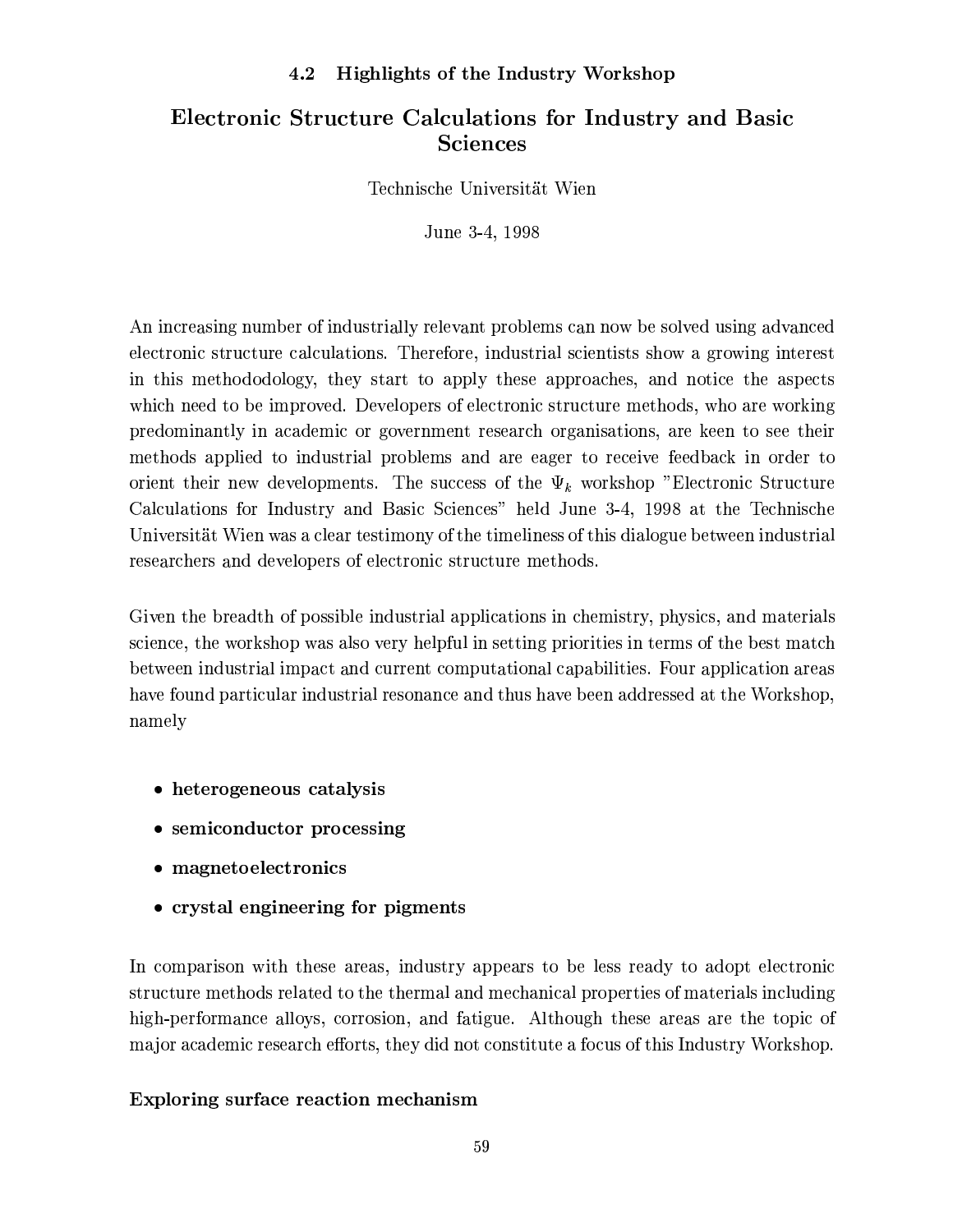Seven of the fifteen invited lectures were dedicated to catalysis. A common theme connected these contributions: electronic structure methods, originating from solid state physics, have emerged as an extremely useful tool to unravel reaction mechanisms on surfaces. The following highlights illustrate this point.

**Hydrodesulfurisation**. The petrochemical industry (including petroleum refining and processing) is responding to increasingly stringent environmental regulations on sulfur (e.g. in Diesel fuel). In reviewing the challenges for electronic structure calculations on surfaces and interfaces from the perspective of the oil and gas industry, Hervé Toulhoat from the "Institut Français du Pétrole" showed that advanced electronic structure calculations helped to establish the adsorption geometry of thiophene on a surface model of the molybdenum sulfide based industrial catalyst, thereby revealing how the edges of the molybdenum sulfide sheets can bind thiophene molecules quite strongly, deform the molecule and thereby activate the C-S bonds for cleavage by hydrogen.

In his comments about industrial requirements, Toulhoat pointed out the need to treat systems with a larger number of atoms, to have more accurate and also faster methods. Furthermore, methods using embedding techniques would be helpful in order to treat each area of the system at the appropriate level of theory. For many chemical questions, a good description of  $\pi$ - $\pi$  and van-der-Waals interactions is critical. To this end, current density functional approximations are perhaps not yet accurate enough. Electronic structure calculations are valuable for the interpretation of experiment. Therefore, computer programs should make it easy to calculate these spectroscopic properties. Finally, the computations should also provide convenient chemical descriptors such as charge decompositions which would facilitate the dialogue with synthetic chemists.

**Unusual Oxidation on Ru(0001).** Another example related to surface reaction mechanisms was discussed in a contribution by Catherine Stampfl and Matthias Scheffler. They demonstrated the ability of electronic structure calculations to help explain the unusual behaviour of Ru in the catalytic oxidation of CO. The ability of Ru to form a dense, but weakly adsorbed layer of oxygen atoms on its (0001) surface was found to be critical for the excellent performance of this metal as oxidation catalyst at high oxygen pressures. The absence of this oxygen layer at low pressure causes a rather poor performance of this catalyst. Furthermore, the calculations demonstrate that the predominant mechanism proceeds via adsorbed CO species (Langmuir-Hinshelwood mechanism) rather than reactive scattering of gas-phase CO molecules (Eley-Rideal mechanism).

Uncovering the details of homogeneous catalytic reactions. Polyolefins such as polyethylene and polypropylene are the world's most widely used polymers. So far, these materials are being synthesized via well established catalytic processes based on Ziegler-Natta catalysts. The introduction of metallocenes such as bis-cyclopentadienyl-titanium as alternative catalysts has major technological and business implications in the chemical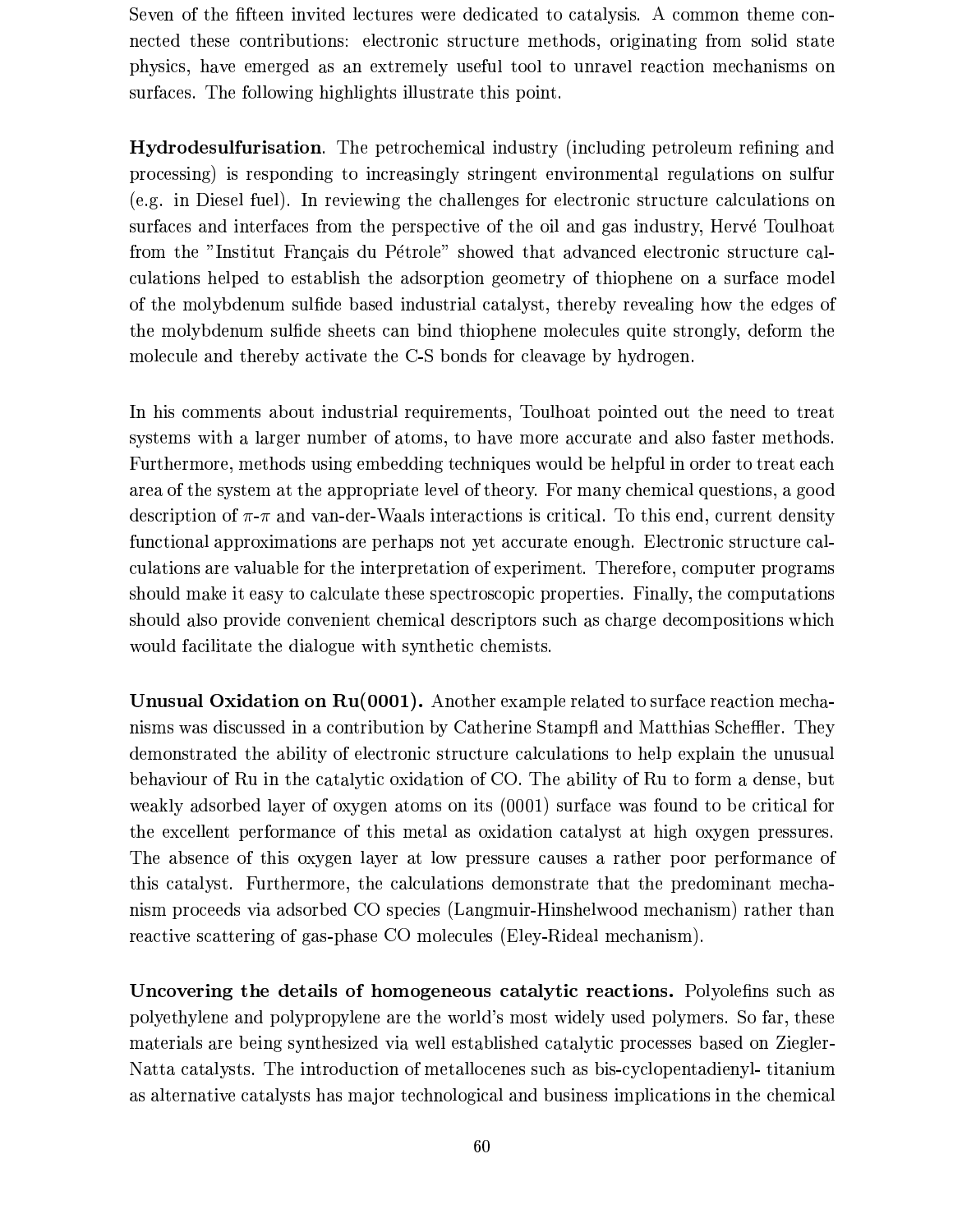and petrochemical industry. The interest in metallocene catalysts is based on the fact that these so-called single-site catalysts allow a better control of polymer properties such as tacticity, chain length, and branching ratio, which determine the macroscopic viscoelastic and thermo-mechanical materials behaviour. Since the polymer properties such as tacticity can be manipulated by the molecular architecture of the catalytic centre, the detailed understanding of the reaction mechanism holds the key to innovation and improvements. The ability of density functional methods to treat transition metals as well as organic molecules makes this approach well suited for the study of reactions on metallocene catalysts.

Rob Meier from DSM, a major chemical producer in the Netherlands, demonstrated the usefulness of *ab initio* molecular dynamics simulations for the study of metallocene catalysts. The simulations revealed a surprising flexibility of the cyclopentadienyl rings thus offering new aspects for improvements. Furthermore, the so-called agostic interaction of hydrogen becomes clearly evident from these electronic structure calculations. (In an agostic interaction, a hydrogen atom from the ethylene molecule shows a bonding interaction to the metal atom.) A number of other important industrial reaction mechanisms are being studied using this approach, such as insertion of olefins in metal-hydrogen bonds (important for olefin isomerisation, hydroformylations, and hydrogenation reactions), and metathesis reactions. Based on electronic structure calculations, the key aspects of reaction mechanisms can be identified, thus helping to create new ideas and to focus experimental efforts.

Improving resistance of metal catalysts. Bjerne Clausen from the Danish catalyst manufacturer Haldor Topsoe demonstrated in his contribution how theory and modelling find increasing use to guide the development of new and improved heterogeneous catalysts. Graphite formation on nickel catalysts pose a serious problem for steam reforming catalysts, where hydrocarbons react with steam to form hydrogen and carbon monoxide. DFT calculations showed that a fraction of a monolayer of gold in the surface can make the catalyst more resistant to graphite formation, even though a lower reactivity towards methane dissociation is predicted. Surface experiments on single crystals confirmed these predictions. Importantly, these surface modifications proved to be valid also for the real catalysts and thus an improvement in the catalytic systems was achieved.

**Learning from enzymes.** Using enzymes as models and inspirations for designing industrial heterogeneous catalysts represents a most fascinating path to innovation. For this approach to succeed, one needs to have a thorough understanding of the enzymatic reaction mechanisms. In his presentation, Jens Nørskov demonstrated how DFT calculations can be used to achieve this goal for nitrogen fixation by the enzyme nitrogenese. It was found that the compound  $\text{MoFe}_6\text{S}_9$  captures the essence of the active site and thus represents a viable model for the biological fixation of molecular nitrogen.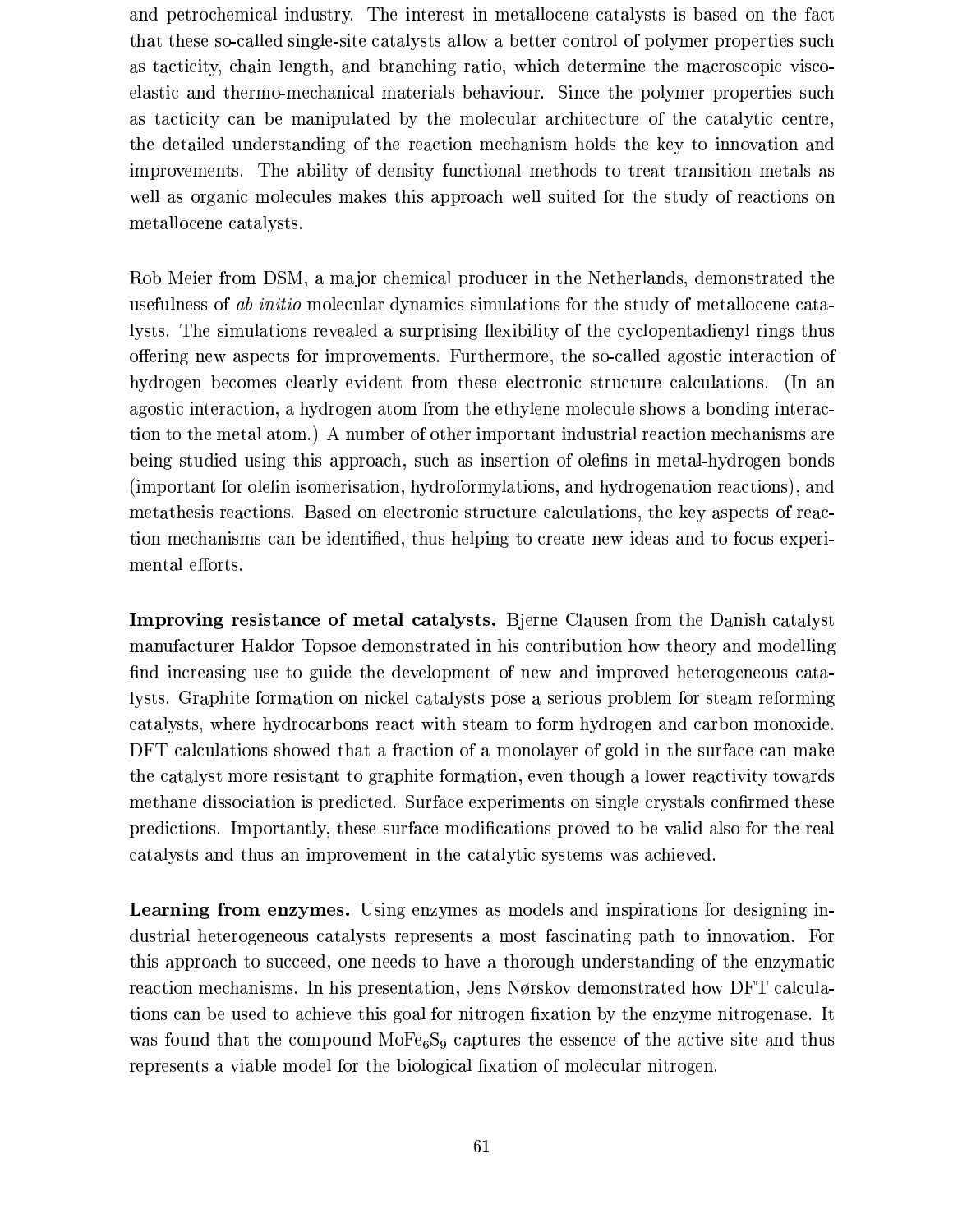DFT practiced at TOTAL. One of the major European petrochemical companies, TO-TAL, is using molecular modeling since 1993. François Hutschka explained how electronic structure calculations using DFT have become an integral part of the research activities at TOTAL providing valuable contributions in areas such as zeolite catalysts and desulfurisation catalysts. He also pointed to corrosion a as major remaining challenge. For example, corrosion by  $CO<sub>2</sub>$  and  $H<sub>2</sub>S$  as well as scale formation are serious problems in the production of natural oil and gas. The design of effective corrosion and scale inhibitors is urgent. Present quantum mechanical tools are not yet ready to tackle this type of problems. Difficulties in creating viable surface models, the complexity of surface reactions involving the formation of new phases, and the potentially long time scales involved in these reactions are enormous challenges. Encouraged by the successes of electronic structure methods in the treatment of catalytic reactions, one should envision corrosion phenomena as a new target.

**Oxidation mechanisms on platinum.** Georg Kresse from the group of Jürgen Hafner in Vienna presented the results of detailed studies of catalytic surface processes such as the oxidation of CO on a  $Pt(111)$  surface. This contribution added another strong piece of evidence that electronic structure calculations are a viable and highly useful tool for establishing reaction mechanism on surfaces.

#### Electronic structure calculations to help in semiconductor processing

Chemical vapour deposition (CVD) plays a central role in the processing of semiconductor devices. Despite this importance, it is probably safe to say that only few - if any surface reaction mechanisms underlying CVD processes are well understood. Yet a clear understanding of the chemical pathways is critical for building a process model with predictive capabilities outside a narrow range, which is typically obtained if only empirically fitted data are used in the model construction. The contribution by Christoph Werner from Siemens gave an illustrative example of the capabilities of present density functional methods to determine possible reaction pathways and to exclude others.

Growth of Si-Ge. In the growth of Si-Ge alloys for microelectronic device applications, it has been observed that the presence of germane,  $\text{GeH}_4$ , increases the growth rate of silicon. In this reaction, dichlorosilane (DCS) is used as source for silicon. This "catalytic" effect of germane is somewhat surprising. One could imagine two explanations, namely an overall change of the surface structure (e.g. a surface reconstruction or other long-range effects) which modifies the reactivity of surface silicon atoms or, alternatively, some local effects due to the presence of germanium atoms on the surface. It is known that the rate limiting step in the growth of pure silicon from DCS is the desorption of hydrogen. A computational study of the energetics of hydrogen interaction with silicon and germanium shows that the desorption energy of hydrogen from germanium is lower than from silicon. In the presence of germanium, one could therefore imagine a mechanism whereby hydrogen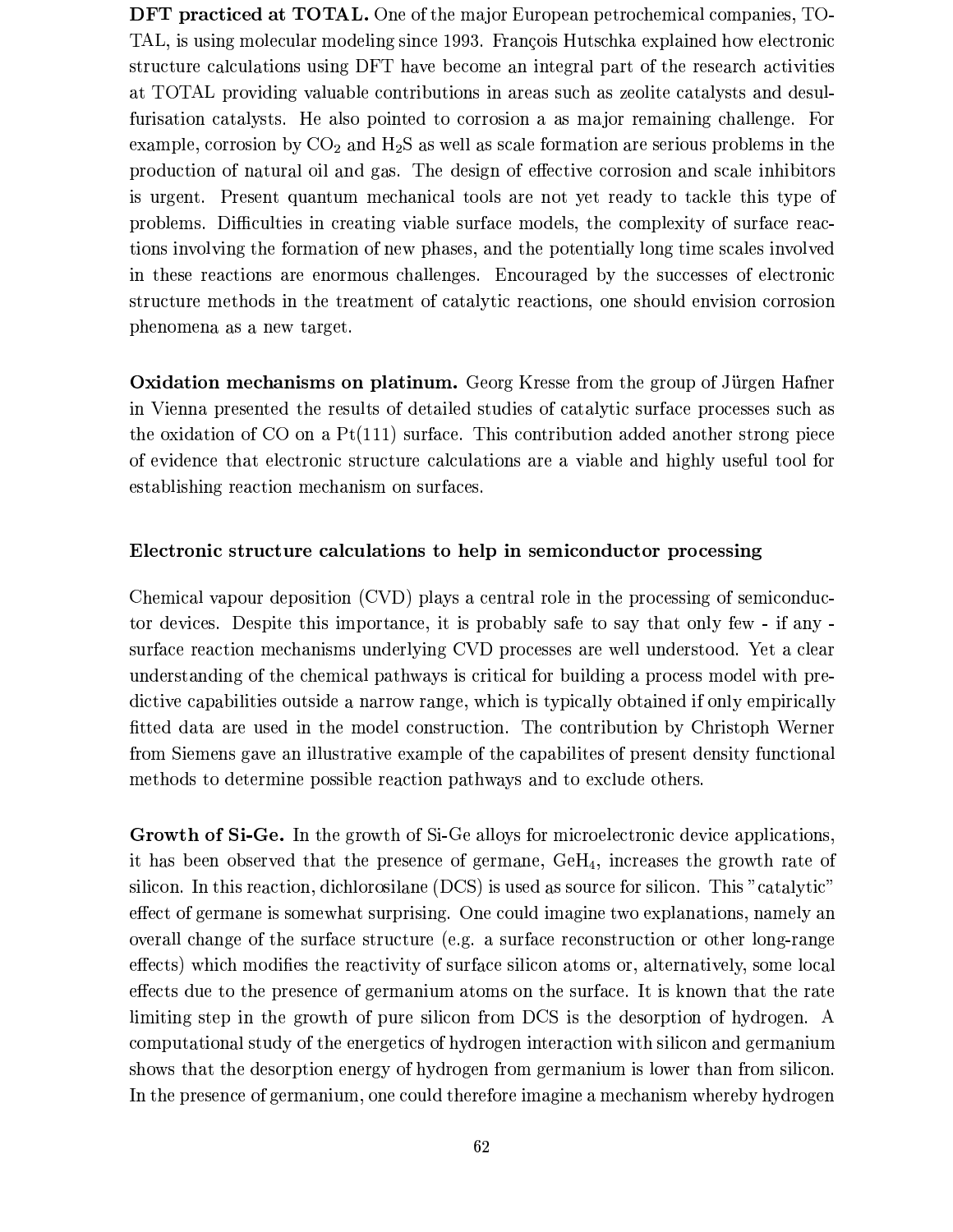atoms blocking silicon sites first diffuse to germanium atoms and then desorb from the germanium site. In order for this process to occur, the energy barriers for lateral hydrogen diffusion on the surface needs to be smaller than the barriers involved in the desorption of hydrogen. DFT calculations revealed that this is indeed the case. By using this reaction pathway in a reaction model, an excellent fit over a wide range of process conditions could be achieved, thereby creating a significantly improved process model. Encouraged by this success, researchers at Siemens are now applying this approach to the CVD of  $SrTiO<sub>3</sub>$ , which is a new class of dielectric materials needed for the coming generations of integrated circuits. One of the questions is the design of new organometallic gas-phase precursors such as  $Ti(O-C_3H_7)_4$ . These precursors need to be volatile and thermally decompose at the surface, but not in the gas phase. To this end, one needs computational tools which allow the investigation of reactions in the gas phase and on surfaces at the same level of theory. Localised orbital DFT methods seem to be a good choice. However, the large size of the organometallic compounds makes it challenging to describe their interaction with surfaces since large surface models (supercells or clusters) are required for an adequate description. Clearly, there is a need for improved methods which can treat large models.

Helping in the processing of silicon wafers. Computer technology is in a phase of rapid evolution with performance and capacity increasing at a rate of doubling every 18 months. Processing of silicon wafers of large diameter (200 mm today with 300 mm in the pilot stage) together with reduced feature sizes in the sub-micron range are the key to this development. Producers of silicon wafers are thus faced with unprecedented requirements for purity and flatness. O. Anttila from Okmetic (Finland), a specialised manufacturer of silicon wafers, described these requirements and outlined opportunities for atomistic simulations. The control of impurities, notably oxygen, but also Fe, Ni, Cu and Zn is critical. Given the extremely low concentrations of these impurities, analytical methods are too blunt for providing a clear picture of their influence on the silicon lattice. Atomistic simulations can play an important role in understanding defect mechanisms such as clustering around oxygen impurities. Accurate calculations can also provide materials data which are difficult to obtain experimentally such as solubilities and transport properties. A flatness of better than 1 Å of the wafer surface requires advanced polishing methods. To this end, organic additives are used. The improvement of the polishing process and the additives would greatly benefit from a more detailed understanding of the molecular processes on the silicon surface. Thus, edging and polishing of silicon wafers represent fruitful application areas for electronic structure calculations and atomistic simulations.

Challenges for electronic structure methods. In his review of the challenges for materials modeling in semiconductor processing, Risto Nieminen stressed the need for building bridges between microscopic and macroscopic simulations. For certain questions such as the silicon vacancy formation energy some of the most reliable numbers originate from first-principles calculations. This demonstrates that links between the atomistic and continuum domains can be established, but more of it has to be done. Reaching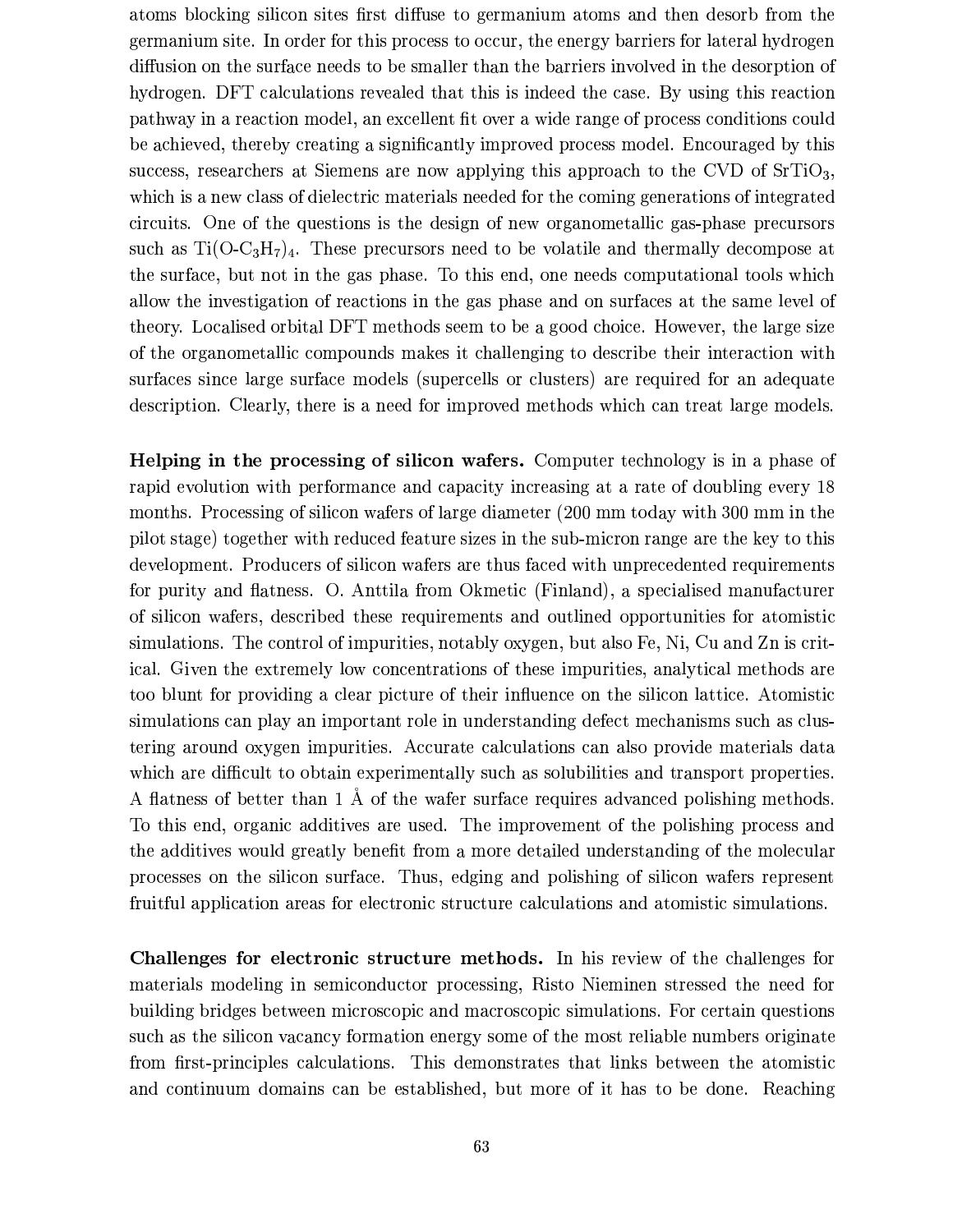out to the finite element world will thus be an important theme as electronic structure methods become applicable to larger and more complex systems. The urgent problems to be tackled include oxygen diffusion in silicon, clustering of defects, the simulation of the growth process, a better understanding of copper diffusion and electromigration in silicon in view of the replacement of aluminium by copper, as well as the understanding of III-V semiconductors such as GaN.

#### Magnetoelectronics - an emerging technology

Besides catalysis and microelectronics, magnetic materials were the third major topic of the Workshop. Stefan Mengel from the Association of German Engineers presented an overview of the promising field of magnetoelectronics, i.e. the connection of electronic and magnetic components to form an integrated device. So-called MRAM devices exploiting tunneling magnetoresistance have recently been demonstrated and offer an exciting technological opportunity. During the past decade, the prediction of magnetic properties has been one of the great successes of first-principles electronic structure calculations. Therefore, the stage is set for applying these tools to the development and improvement of magnetic and magnetoelectronic materials with applications including sensors, magnetic read/write heads, MRAM, and possibly spin transistors.

Since the discovery of  $Nd_2Fe_{14}B$  in 1983, the search for novel phases and materials for improved permanent magnets has been unsuccessful, said Joachim Wecker from Siemens in reviewing the future of permanent magnets and magnetic thin film devices. Given the uncertainties for immediate success, industrial research laboratories are perhaps reluctant to carry out such a search for new phases. Wecker stressed the point that experimental efforts need to by guided by electronic structure calculations. Finally, magnetic tunnel junctions as the basis for new magnetoelectronic devices like non-volatile memories present major research opportunities, where theory can play an important role.

Electronic structure methods are clearly making an important contribution in the research and development of materials exhibiting giant magnetoresistance (GMR). This was beautifully demonstrated in the contribution form Ingrid Mertig from the TU Dresden, who showed how ab initio calculations revealed quantum confinement in layered systems to be extremely important to understand interlayer exchange coupling (IEF) and GMR.

#### Interfaces - a major problem in materials science.

A generic problem in the study of many materials is the understanding of interface phenomena. Often, experimental techniques are not suitable to probe the structural, electronic, and magnetic properties of buried interfaces, yet they play a critical role in materials science. Mike Finnis from the University of Belfast demonstrated how the " $\Psi_k$ approach", i.e. the use of electronic structure methods, can deepen our understanding of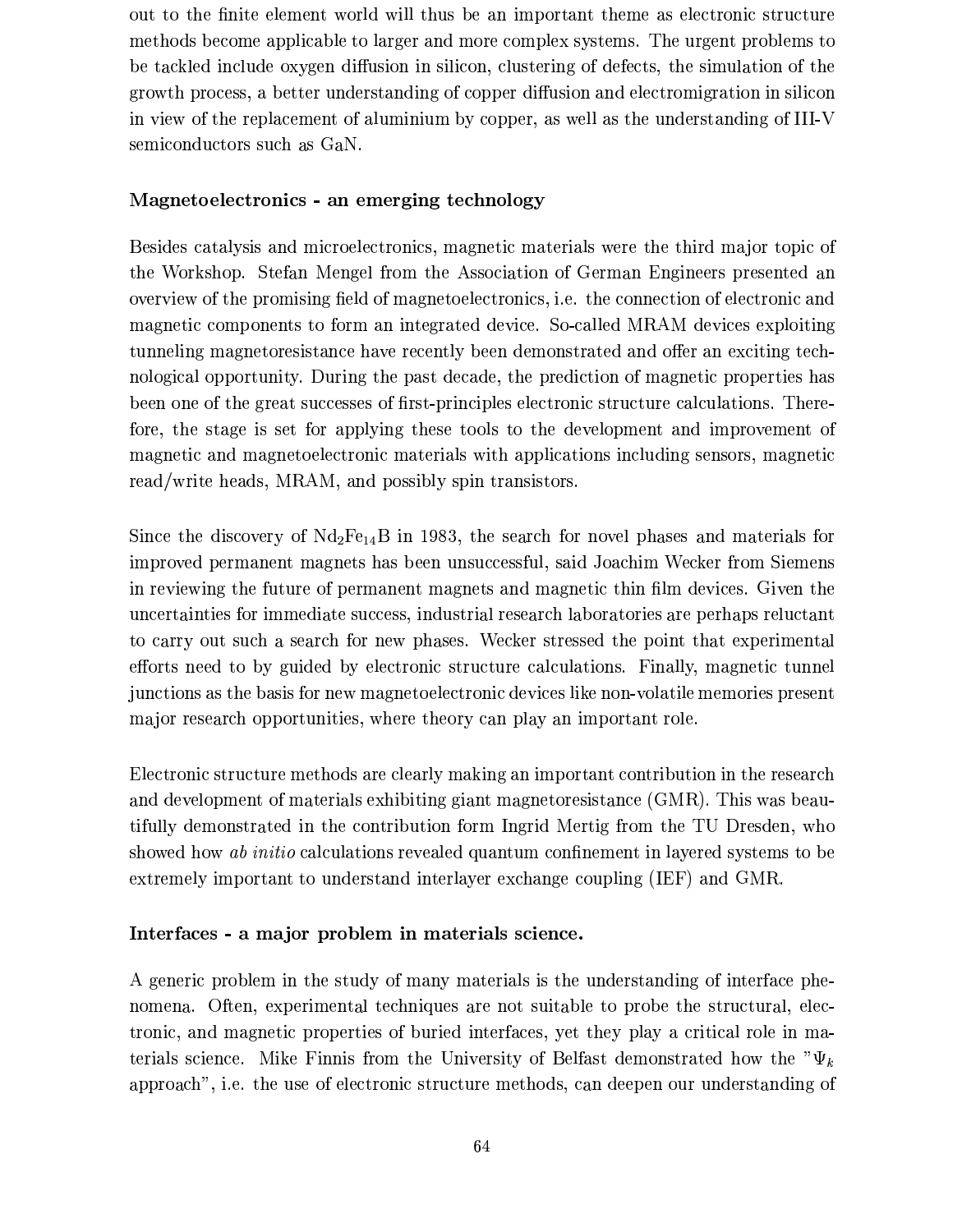interfaces in terms of atomic positions, bonding mechanisms. He illustrated this point by discussing the prototypical cases such as the interfaces of MgO and  $\text{Al}_2\text{O}_3$  with metals. In the face of the complexity of such oxide/metal interfaces, Finnis showed the usefulness of more approximate methods such as the "Discrete Classical Model" using classical image potentials and, more recently, self-consistent tight-binding methods.

#### Crystal design

The chemical industry continues to be a pillar of the European economy. In a global market, the creation of high-value added chemical products is critical for sustaining a leading position. Peter Erk from BASF illustrated this point for the area of crystal design of pigments. BASF is a major producer of high-performance pigments for the car industry, which poses demanding requirements on performance and consistent product quality. While the prediction of crystal structures of organic pigments can be accomplished fairly well with today's quasi-classical force-fields, this cannot be said for inorganic crystals. It would be most useful to have a set of tools including accurate electronic structure calculations which would allow the prediction of inorganic crystal structures. In these materials, the interplay between electronic and crystallographic structure precludes for the most part the use of empirical potentials. While ab initio electronic structure methods are starting to offer sufficient accuracy for predicting crystal structures, they are still too demanding computationally to allow the exploration of the vast conformational space of crystal packing. On the other hand, electronic structure methods are now capable of predicting optical spectra which allows the interpretation of optical absorption mechanisms and to follow trends in structure related colour changes. Because of the great technological relevance of crystal habits, the control of crystal sizes and morphology has stimulated a variety of theoretical approaches ranging from simple rules to models based on calculated surface and attachment energies. In the realm of organic crystals, it is possible to employ computational methods for designing additives which control crystal habits. The same is not true for inorganic crystals, where surface relaxation and electronic structure effects can play decisive roles, thus pointing to another important development need.

The  $\Psi_k$  Industry Workshop held in Vienna on June 3-4, 1998 was clearly a successful start. A fruitful dialogue between industrial researchers from leading European companies and academic researchers in the field of advanced electronic structure methods has been established. The industrial speakers have stated clear development priorities, notably in the are of reaction mechanisms on surfaces, in the field of electronic materials, magnetoelectronics, and crystal engineering. The stage is set for a successful implementation of the ambitious research programmes of the  $\Psi_k$  network.

(Erich Wimmer)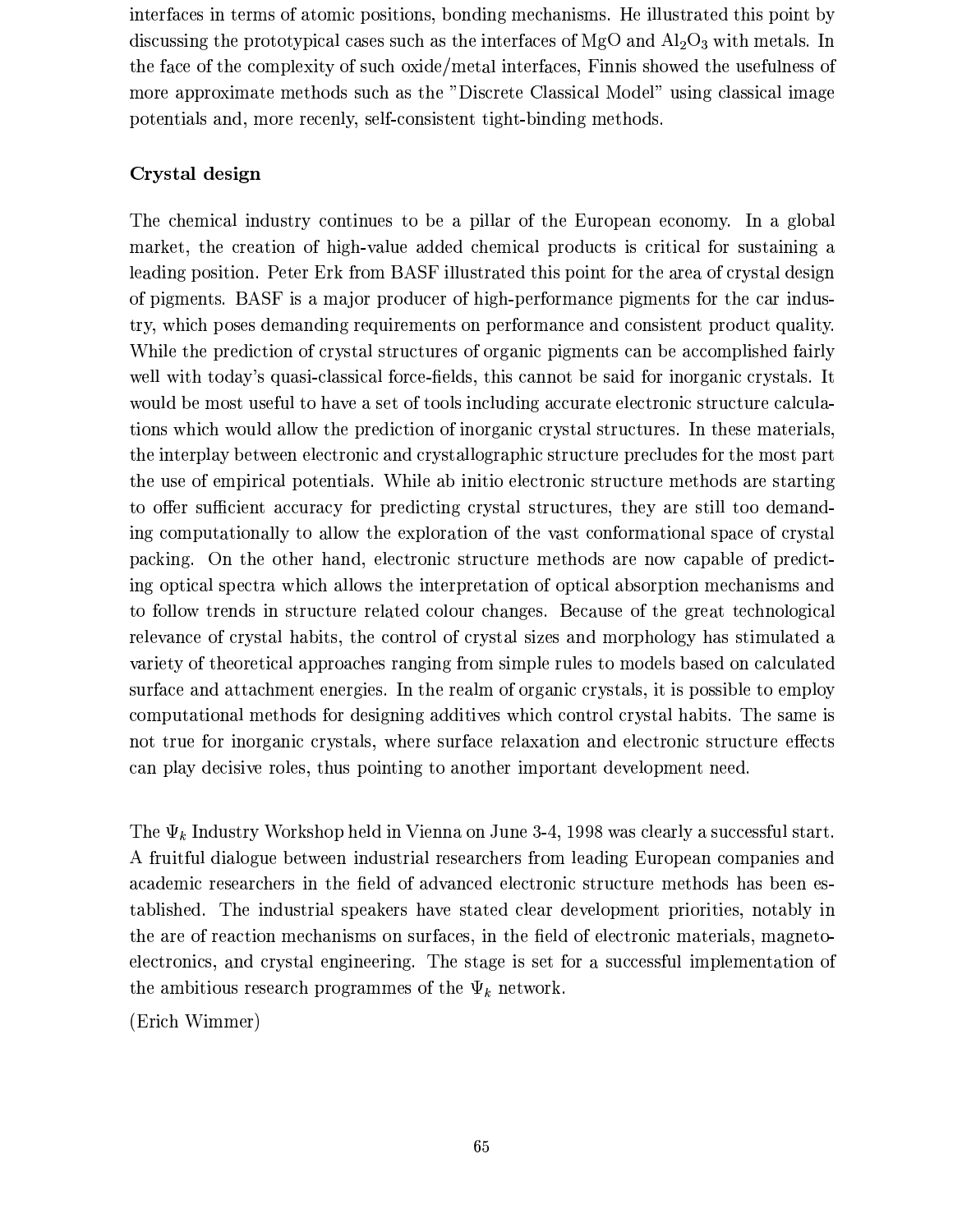#### Workshop/Conference Announcements of the ESF  $\overline{5}$ Programme

"Electronic Structure Calculations for Elucidating the Complex Atomistic **Behaviour of Solids and Surfaces"** 

#### Conference on 'COMPUTATIONAL PHYSICS FOR  $5.1$ NANOTECHNOLOGY'

### 19-24 SEPTEMBER

It is still not too late to register for the ESF European Research Conference 'Computational Physics for Nanotechnology', which will be held in the Il Ciocco conference centre in Tuscany from 19 to 24 September. The meeting is the successor to the 'Electronic Structure of Solids' Euroconferences that ran from 1992 to 1995; it will concentrate on the interface between the modern 'Psi-k' techniques of computational electronic structure theory, and the rapidly experimental advances in the field of nanotechnology. This is one of the places where the length scales of experiment and electronic structure theory coincide; we shall be discussing how our theoretical methods can be used to calculate the quantities that are crucial for further progress in this field on

- Semiconductor systems, including quantum dots
- Scanning probe microscopies
- Understanding surface properties and processes in real environments
- Surface reactions and aassembly of structures on surfaces
- Nanoscale and molecular-scale wires

For more information on the programme and location, and to register online, see the conference website at

### http://www.cmmp.ucl.ac.uk/ ajf/conference/

Some financial assistance is available for young scientists wishing to attend the conference. This support comes from the European Science Foundation (from the Euroconferences activity and from the programme 'Electronic Structure Calculations for Elucidating the Complex Atomistic Behaviour of Solids and Surfaces'), from the UK Engineering and Physical Sciences Research Council and from the Thin Films and Surfaces Group of the Institute of Physics.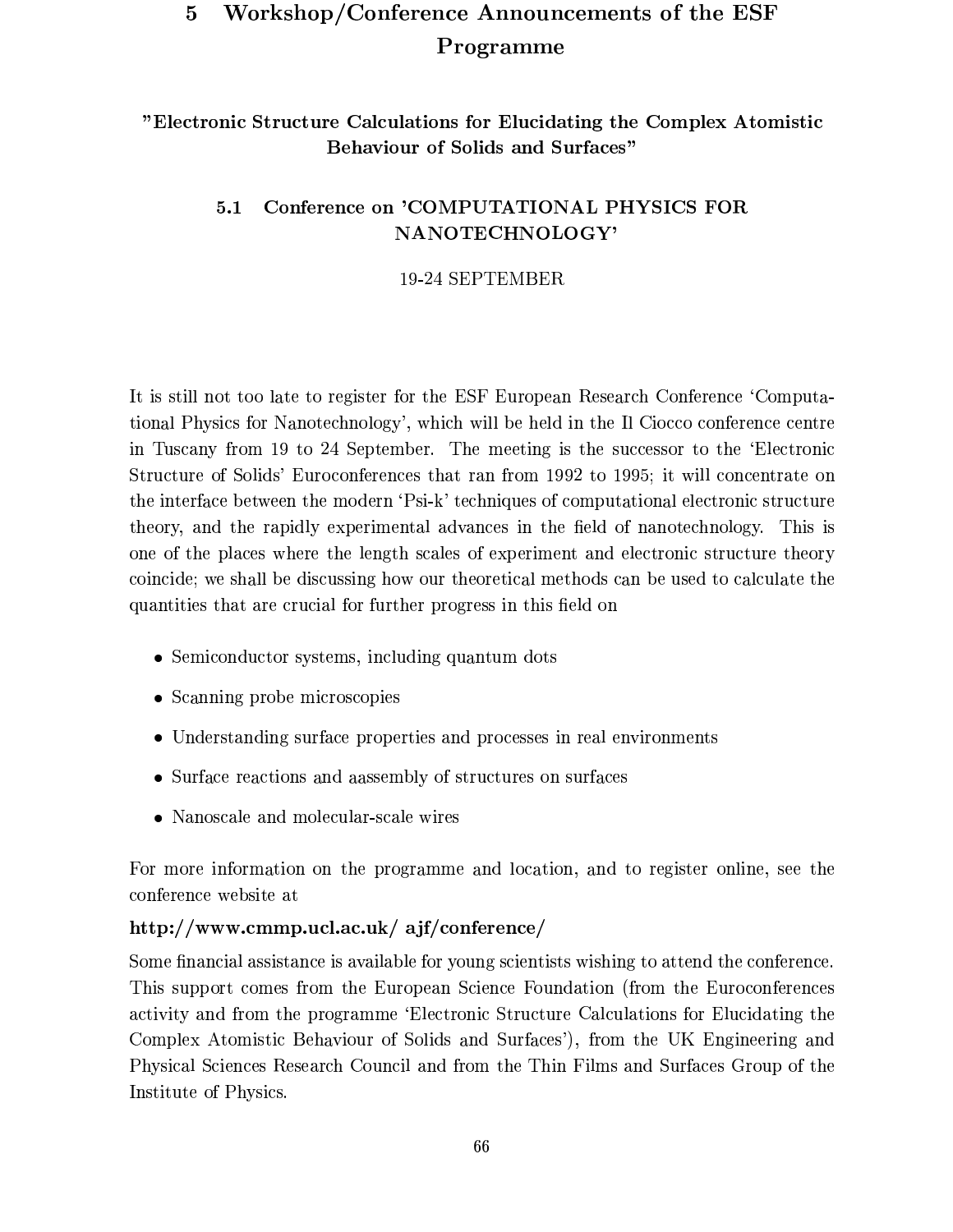## **ESF Workshop**

# Structures and properties of inorganic crystals from theory and experiment Kiel, FRG, 28.09 - 03.10.1998 Workshop within the ESF Programme Electronic Structure Calculations for Elucidating the Complex **Atomistic Behaviour of Solids and Surfaces**

The aim of this workshop is to bring together experimentalists from the chemistry, mineralogy, physics and material science communities with developers of quantum mechanic codes so that the state-of-the-art in computer simulations can be compared to the requirements in precision and accuracy in 'computational crystallography'-studies.

The main topics are therefore studies of structural phase transitions, phonons, electric field gradients etc. of small inorganic compounds.

This workshop is currently planned by Björn Winkler (Kiel) (bjoern@min.uni-kiel.de) and Victor Milman (MSI/Cambridge) (vmilman@msicam.co.uk).

Further information is given at: http://www.min.uni-kiel.de/kristallographie/esf/seite1.html

Deadline for registration is the 31st August.

There will be only a small registration fee. Contributors will be eligible for financial support provided through the ESF programme.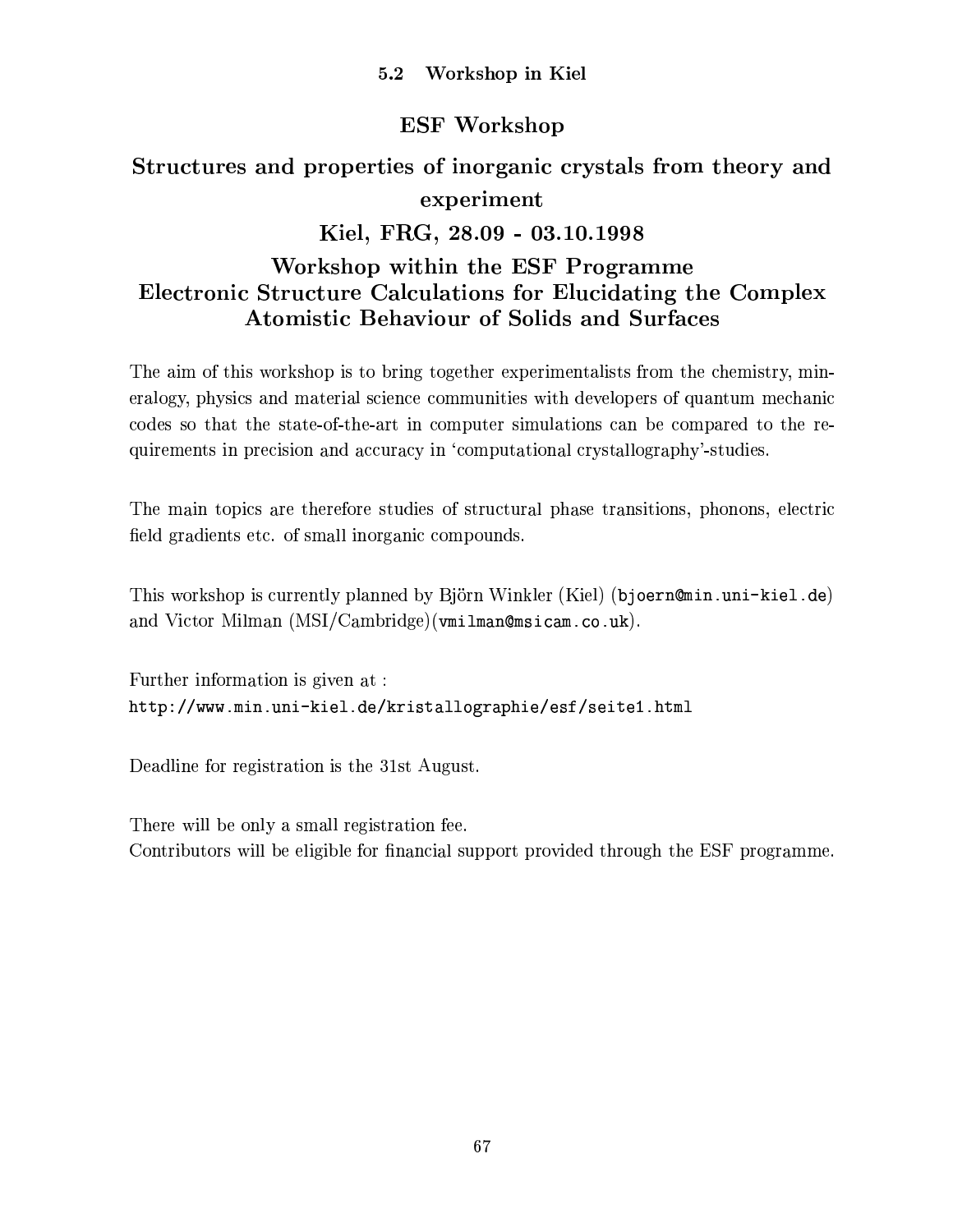#### Workshop in Sardinia  $5.3$

The Physics Department, Universita di Cagliari, and the Cagliari Research Unit of Istituto Nazionale per la Fisica della Materia

—- with the sponsorship of —-

Regione Autonoma Sardegna

European Science Foundation Programme "Electronic Structure Calculations for Elucidating the Complex Atomistic Behaviour of Solids and Surfaces"

organize the

#### VIII WORKSHOP ON COMPUTATIONAL MATERIALS SCIENCE

18 - 22 September 1998

Hotel Costa dei Fiori, S. Margherita di Pula, Sardinia, Italy

An international workshop on computational techniques and applications to materials science

Please see PROGRAM and REGISTRATION INFO below.

FORMAT: 20 invited lectures plus POSTER contributed session.

VENUE: Hotel Costa dei Fiori in S. Margherita di Pula (CA): an attractive sea resort on the south-western coast of Sardinia providing comforts and an informal atmosphere.

CONTACT: For scientific queries: vincenzo.fiorentini@dsf.unica.it

For logistics: Corsi & Congressi, Cagliari, corsieco@tin.it

CONTRIBUTIONS AND PROCEEDINGS: Contributions in poster format are invited. ALL contributions will be published in a dedicated volume of the Conference Proceedings Series of the Italian Physical Society.

**Deadline for submission**: Aug 31, 1998. Contact V. Fiorentini or P. Ruggerone at  $+39$ 70 6754865 or at vincenzo.fiorentini@dsf.unica.it/paolo.ruggerone@dsf.unica.it for further details. Camera ready manuscripts will be due at the Workshop, LaTeX templates will be circulated to all scientific participants in due time.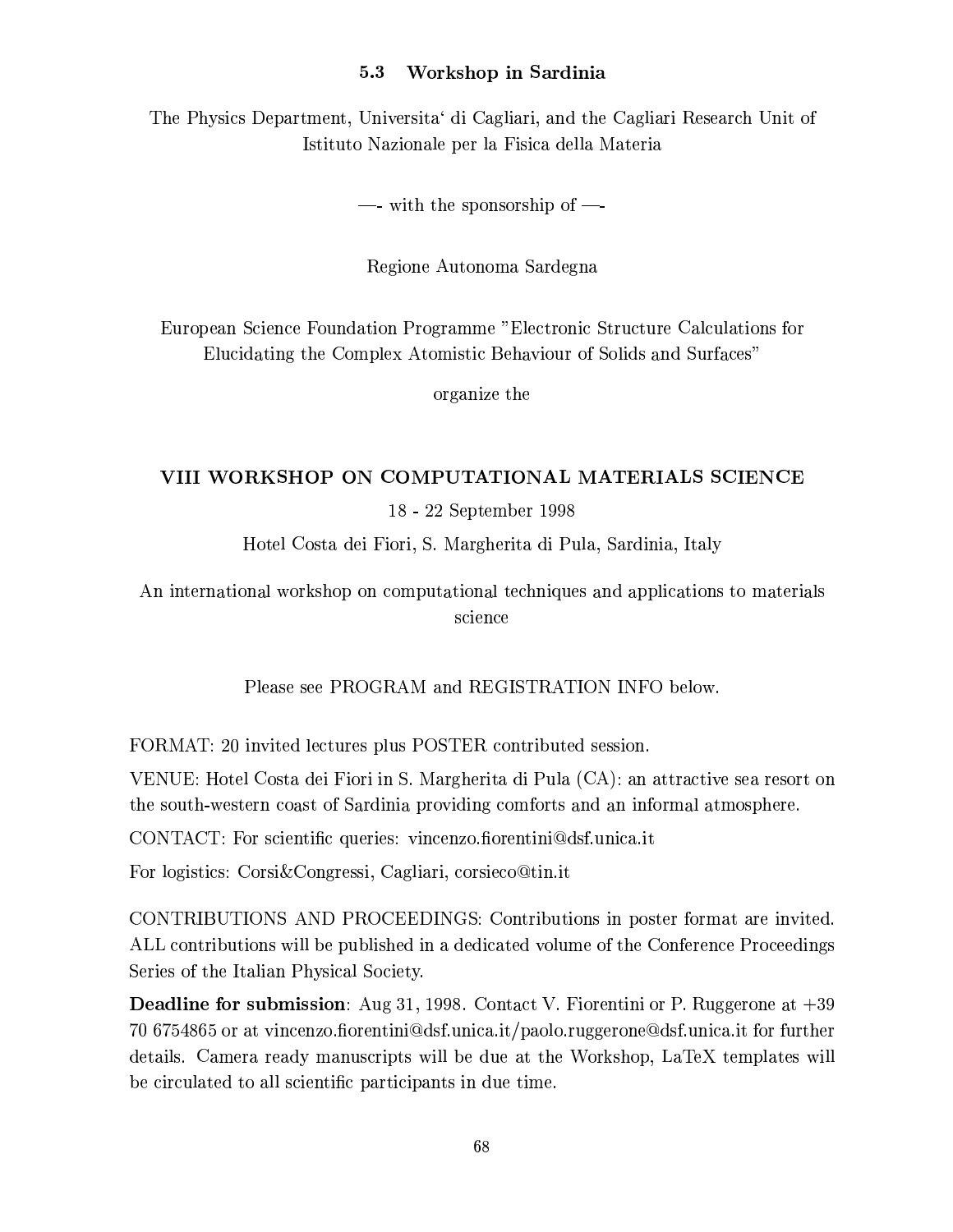#### PROGRAM

#### **FRIDAY SEPTEMBER 18**

#### MORNING: arrivals

### AFTERNOON: working session 1 - AB INITIO VS SEMIEMPIRICAL SIMULA-**TIONS**

17.30 W. Andreoni (Zuerich): Ab-initio molecular dynamics in materials science I

18.30 H. Jonsson (Seattle): DFT and empirical potential calculations of minimum energy paths for Si atom diffusion in bulk Si using the Nudged Elastic Band method

21.00 Get-together party

#### **SATURDAY SEPTEMBER 19**

MORNING: working session 2 - SIMULATIONS OF COMPLEX SYSTEMS

9.00 W. Andreoni (Zuerich) Ab-initio molecular dynamics in materials science II

10.00 G. Barkema (Utrecht): Towards Long-Time Simulations of Disordered Materials 11.00 Coffee break

11.30 J. Hafner (Vienna)

AFTERNOON: working session 3 - DEVICES: SIMULATION AND EXPERI-**MENT** 

17.30 F. Beltram (Pisa): Some results on advanced semiconductor "devices"

18.30 A. Di Carlo (Roma): Tight-binding methods applied to semiconductor nanostructures and devices

#### **SUNDAY SEPTEMBER 20**

MORNING: working session 4 - SURFACES: REACTIONS, ADSORPTION, DIFFUSION

9.00 J. Hafner (Vienna)

10.00 B. Persson (Juelich): Ordered Structures and Phase Transitions in Adsorbed Layers

11.00 Coffee break

11.30 H. Jonsson (Seattle): Adsorption, diffusion and island formation of water molecules on the surface of proton disordered ice Ih

AFTERNOON: free

21.00 POSTER SESSION with refreshments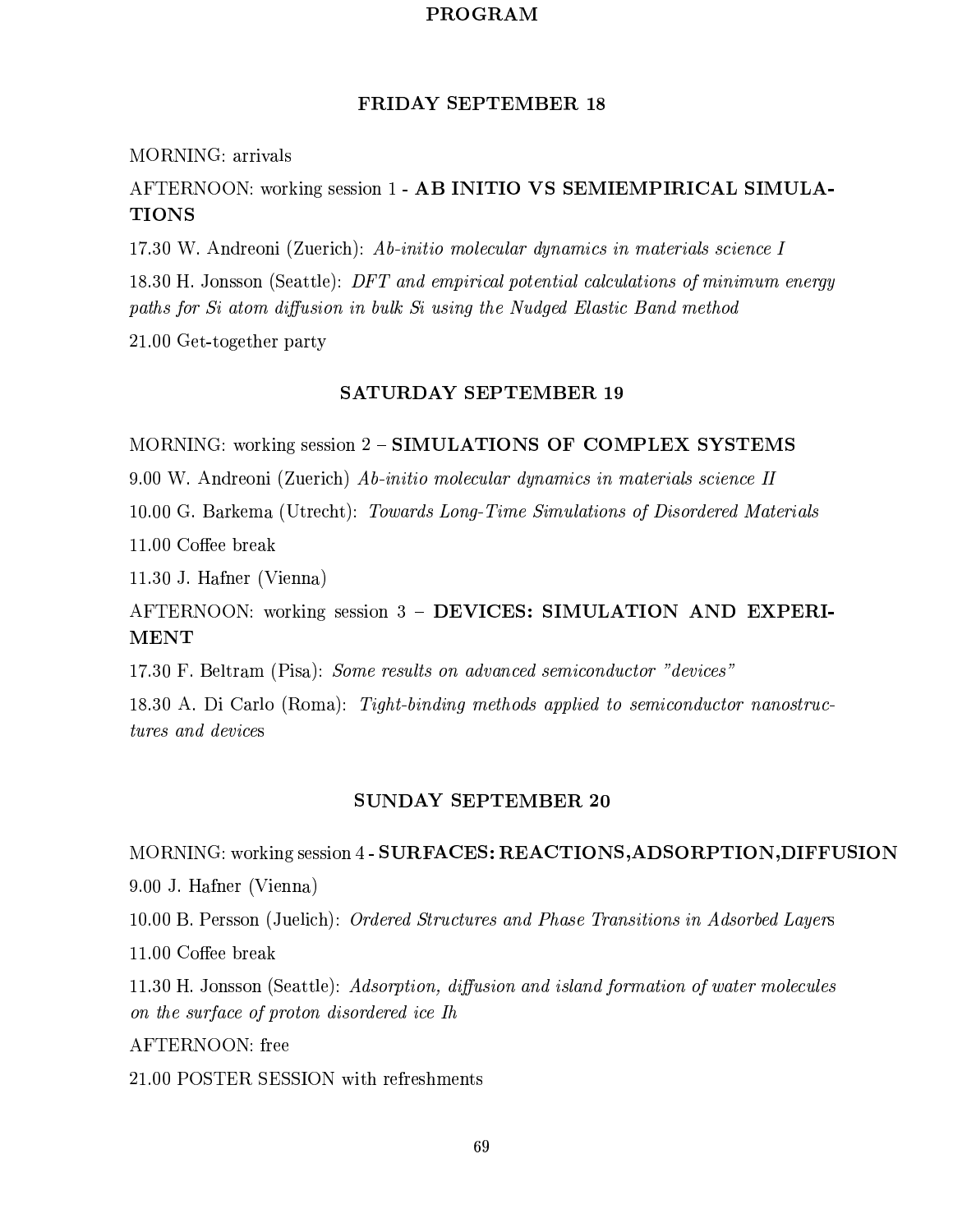#### MONDAY SEPTEMBER 21

### MORNING: working session 5 - SCALING AND CRITICALITY IN CONDENSED **MATTER**

9.00 A. Vespignani (Trieste): Avalanche processes in collective transport phenomena

10.00 S. Zapperi (Paris): The Barkhausen effect: A new perspective for an old problem

11.00 Coffee break

11.30 G. Barkema (Utrecht): Simulation of Models for Polymer Reptation

AFTERNOON: working session 6 - SURFACE GROWTH

17.30 K.H. Rieder (Berlin): Structuring of surfaces using STM

18.30 A. Pimpinelli (Clermont-Ferrand): Evolution of epitaxial island morphologies at and out of equilibrium

21.00 Social dinner

#### TUESDAY SEPTEMBER 22

### MORNING: working session 7 - CORRELATION AT SURFACES: CHARGE DENSITY WAVES

9.00 G. Santoro (Trieste): Surface charge density waves and Mott insulators for adlayer structures on semiconductors.

10.00 K.H. Rieder (Berlin): Charge density effects visualized with STM

11.00 Coffee break

11.30 B. Persson (Juelich): Sliding Friction: Physical Principles and Applications

AFTERNOON: departures

#### **REGISTRATION**

Please send the REGISTRATION form by fax or e-mail, before July 31, 1998 to Corsi & Congressi via Ghibli 8, I-09126 Cagliari tel +39 70 383373 fax +39 70 3837102 e-mail: corsieco@tin.it The registration should be accompanied by payment receipt of the CONFERENCE FEE. The fee includes full-board lodging at Hotel Costa dei Fiori from 18/9 afternoon to 22/9 lunch, coffee breaks, refreshments, social banquet, and amounts to Double room lodging It.Lire 850000 (~US \$ 475)/person Single room lodging It.Lire 950000 (~US \$ 535)/person. PAYMENT should be effected by bank money transfer on the bank account  $#$ 11080620154 of Corsi & Congressi, at Banca Commerciale Italiana. Sede di Cagliari, Codice ABI 2002 - CAB 43950. No fee is requested from the invited speakers. The Organizing Committee hopes to be able to offer partial support to a limited number of young scientists, preferrably PhD students. Since this possibility depends on funds availability, support will be decided upon shortly before the workshop.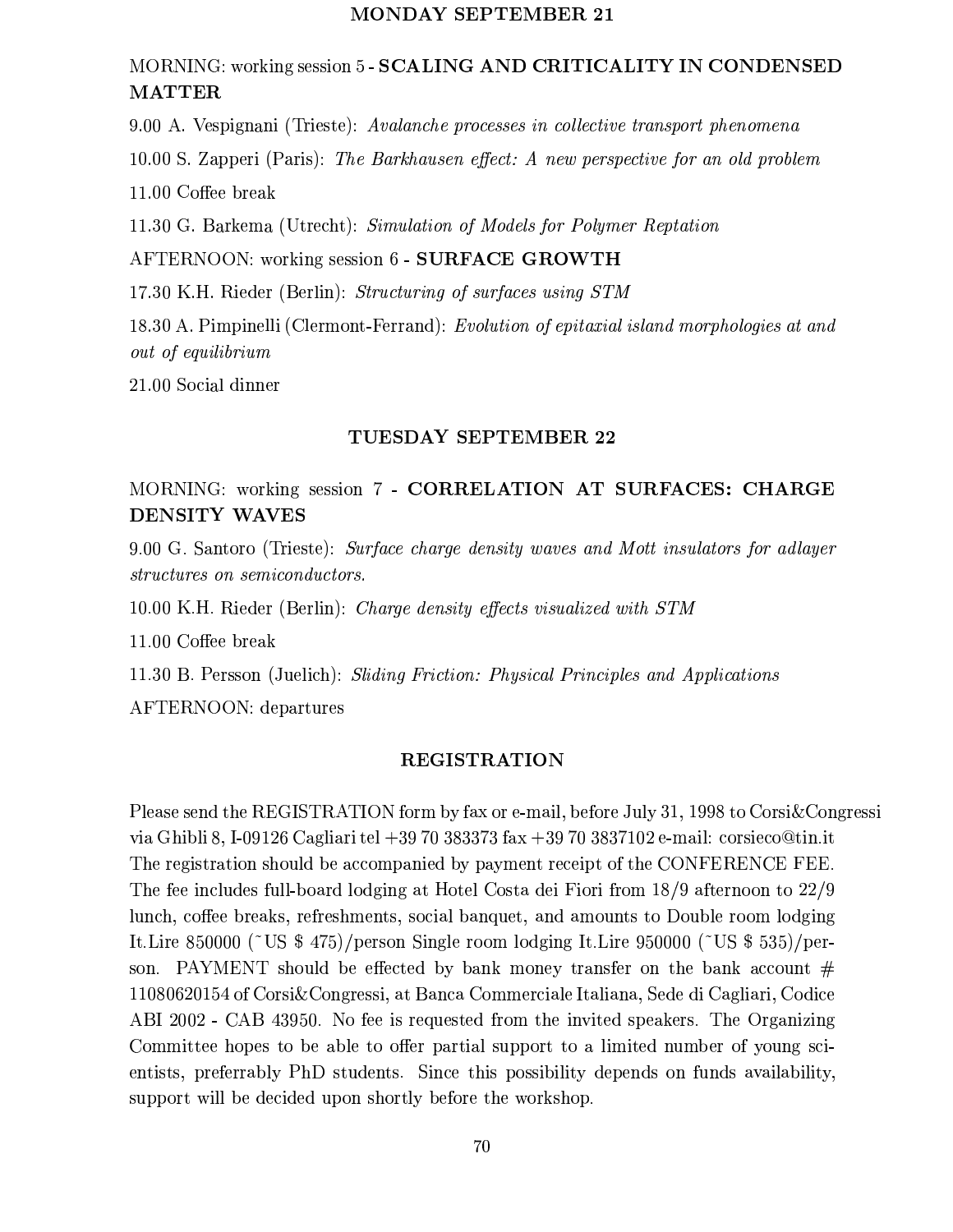### REGISTRATION FORM

Arrival date: / /98 - Departure date: / /98

Accomodation: Single room [.] Double room [.]

Plan to present a poster entitled:

Series Chairman : prof. A. Baldereschi - EPFL Lausanne

Workshop Chairman : prof. F. Meloni - INFM and Universita' di Cagliari

Scientific Secretariat: dr. V. Fiorentini - dr. P. Ruggerone INFM and Universita' di Cagliari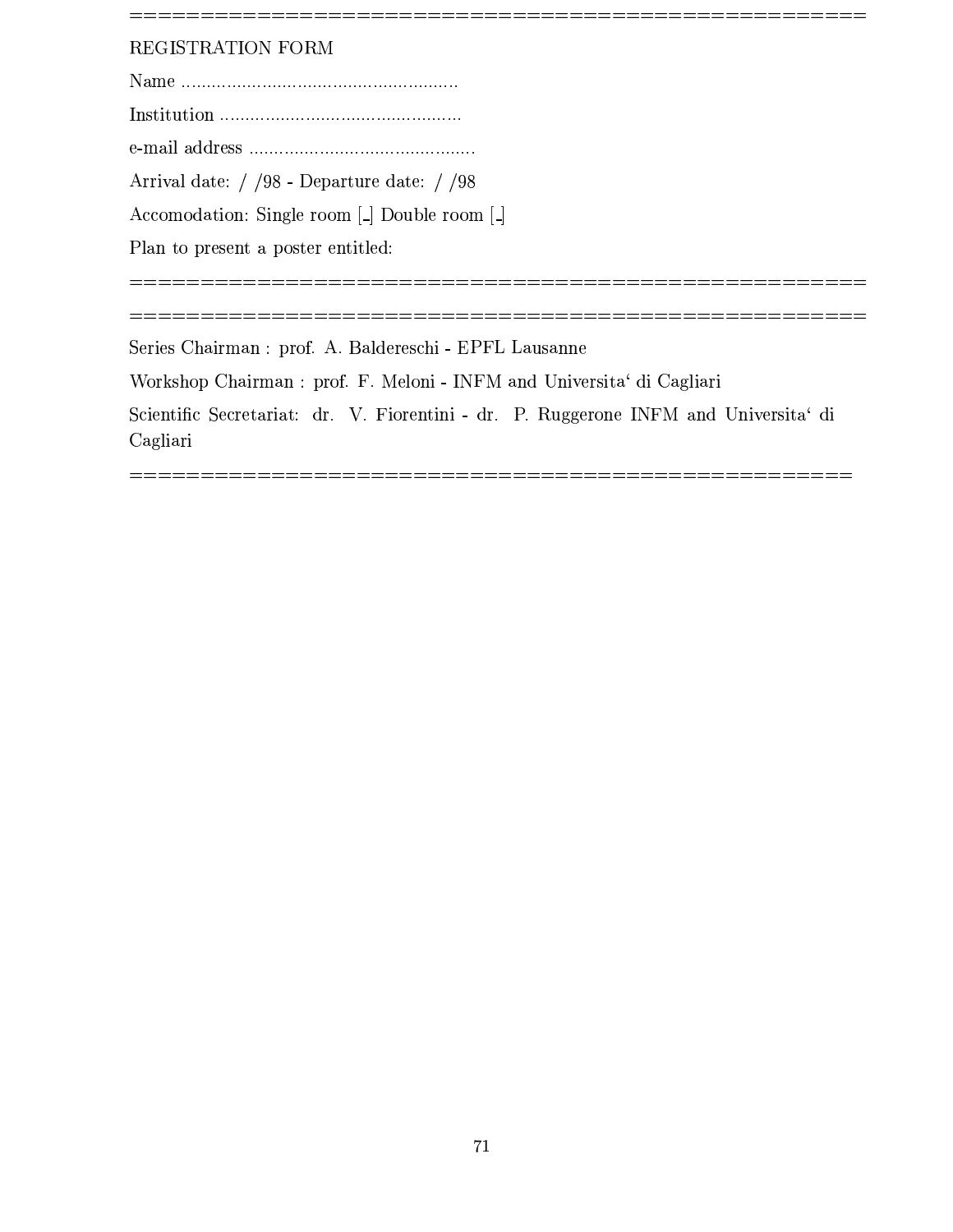#### **General Workshop/Conference Reports** 6

Report on Workshop in Melbourne  $6.1$ 

# **CSIRO Workshop on Electronic Structure Computations** and Theoretical Methods for Materials Sciences, Minerals and Industry

Marek T. Michalewicz

Joint Bureau of Meteorology – CSIRO High Performance Computing and Communication Centre CSIRO Mathematical and Information Sciences 24th Floor, 150 Lonsdale St., Melbourne, Victoria 3000, Australia Marek. Michalewicz@hpc.csiro.au

and

Mukunda P. Das Department of Theoretical Physics Institute of Advanced Studies The Australian National University Canberra, ACT 0200, Australia  $mukunda. das @ anu.edu. au$ 

Exploration, mining and processing of minerals is one of Australia's main industries and export earners. Number of groups and divisions in Commonwealth Scientific and Industrial Research Organisation (CSIRO) are directly involved in materials and minerals research. Traditionally more emphasis is placed on rapid delivery of workable solutions for the local industry, and experimental methods. Computational methods developed in solid state physics and quantum chemistry are gaining wide acceptance in materials sciences, metallurgy and minerals science. This is well recognised in Europe and the USA, but there is still lots to be done to achieve similar level of acceptance for computational materials science in Australia.

To address some of these problems an intensive two day CSIRO Workshop on Electronic Structure Computations and Theoretical Methods for Materials Sciences, Minerals amd Industry took place on 8th and 9th July at the CSIRO Molecular Sciences in Clayton, Victoria, Australia.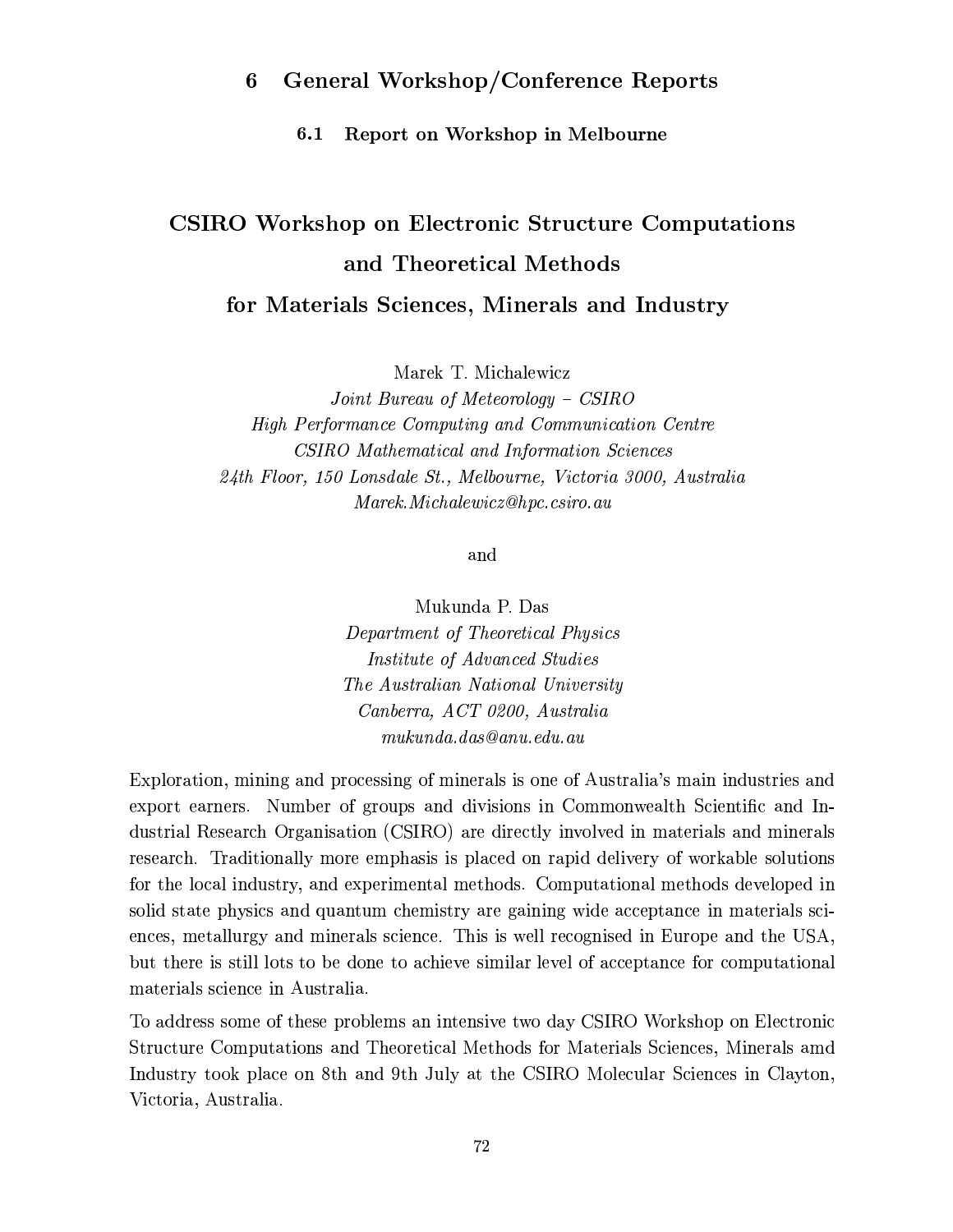One of peculiar characteristics of Australian research scene is a very low 'critical mass' of research activities. In most cases there are only individual researchers studying any given topic, sometimes working with graduate students, less often with post-docs. They are dispersed in different Universities, with little or no contacts.

This meeting aimed at encouraging more collaboration between the Acedemia and CSIRO, was able to establish contacts in the small community of electronic structure specialist in Australia and to make CSIRO scientists more aware of new and promising methods of computational and theoretical studies of materials and minerals

The workshop was attended by 64 researchers: half of them from CSIRO, several from the BHP and the rest from eight universities (Victoria, ACT, Qld, NSW). The workshop was sponsored by HPCCC, CSIRO Minerals and CSIRO Molecular Sciences.

CSIRO is uniquely placed to encourage and deliver computational science. It operates, jointly with Bureau of Meteorology in Melbourne, the largest supercomputer in the country, NEC SX-4 with 32 CPU's and 8 GB Main memory. At the workshop we planned to solicit ideas and suggestions regarding the most desirable, suitable and affordable software for this class of problems to be installed on NEC SX-4 for CSIRO researchers.

During the Workshop 19 talks on various topics on electronic and atomic structure computations, and properties of materials were presented. Basic philosophy of ab-initio theories and computational approaches was discussed displaying their relative strength and weaknesses. Details of Density functional theory, tight binding Green function method, molecular dynamics, quantum chemical methods  $(HF+CI)$  etc. with numerous applications were presented.

Lecturers and topics are detailed below.

Dr Mukunda P. Das, ANU Density functional approach: a standard model for low energy physics

A/Prof. John Dobson, Griffith U. Density Functional Theory of Many-Electron Systems

Dr U. Faul, Research School of Earth Sciences, ANU Structure and properties of grain boundaries

Dr Stephen Fletcher, CSIRO Minerals Some opportunities for molecular simulation in mineral processing

Dr Frederic Green, CSIRO Telecommunications and Industrial Physics Current noise as a probe of electronic structure

Ian Harrowfield, C MacRae, N Scarlett, N Wilson, CSIRO Minerals X-ray and Electron Microcharacterisation of Minerals and Materials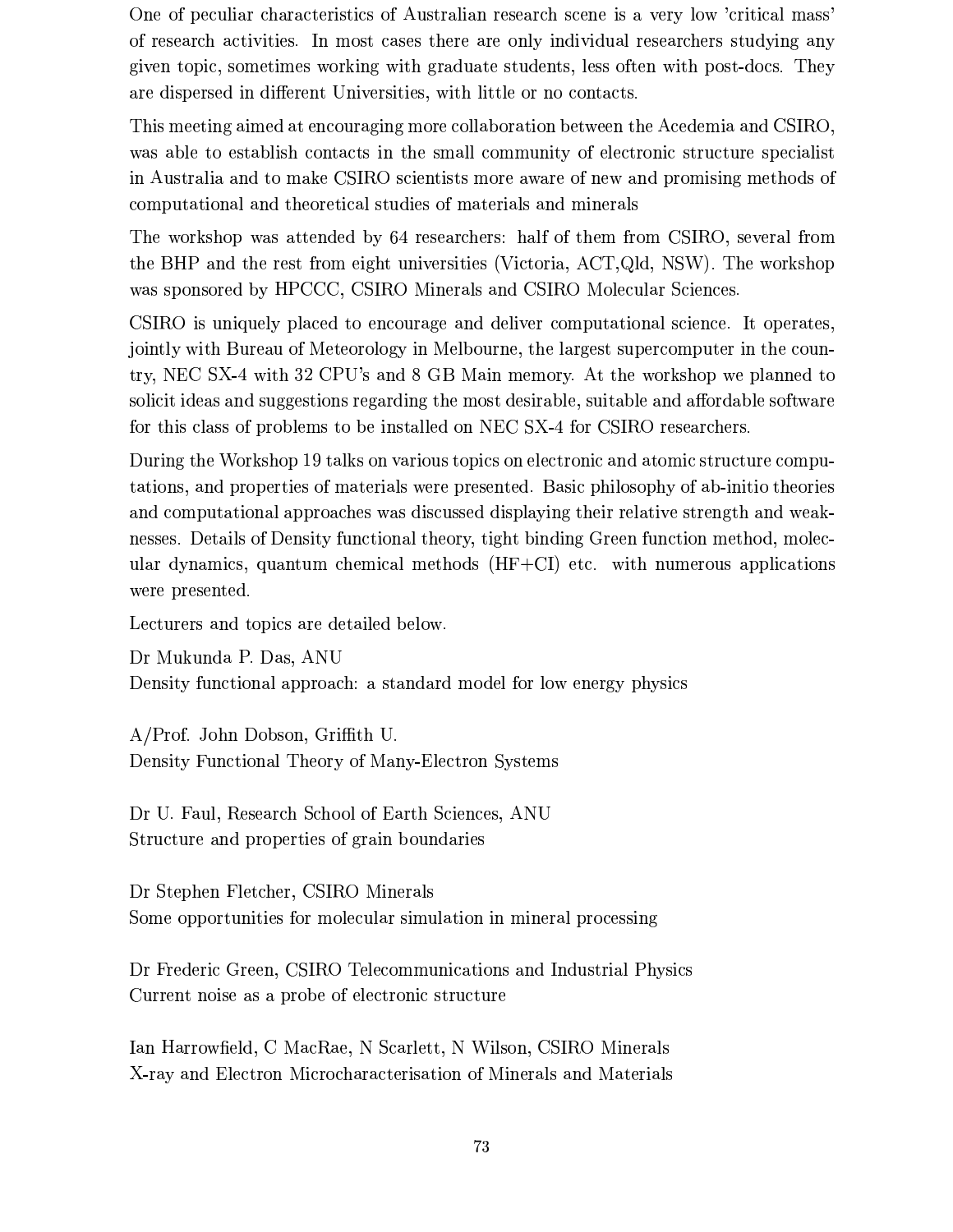Dr Ian Jackson, Research School of Earth Sciences, ANU Oxide and silicate minerals at high P and T: Thermodynamical behavior and physical properties

Dr Anatoli Kheifets, ANU Calculation of energy-momentum distribution of electrons in solids and electron momentum spectroscopy of crystalline and disordered materials

Dr Michael Ling, Monash University Computational Materials Science: from Schroedinger equation to alloy design

Dr Marek Michalewicz, CSIRO Mathematical and Information Sciences, HPCCC How to deal with defects? Electronic structure methods for non-perfect materials

Dr Andrew Smith, Monash U. Plasmons. When are they observed? How can they be calculated?

Dr Brian Smith, CSIRO Molecular Sciences Methods for Accurate Energies

A/Prof. Phil V. Smith, U. of Newcastle Lattice dynamical and electronic structure calculations on clean and chemisorbed semiconductor surfaces

Prof Ian Snook, RMIT The use of computer simulation methods to investigate materials structure and crystallisation

Dr Billy Todd, CSIRO Molecular Science Indefinite-time molecular dynamics simulations of elongational flow

Dr Feng Wang, U. of Melbourne Electronic structural investigation of excited and ionized species: An introduction to MOLPRO

Dr Dave Winkler, CSIRO Molecular Sciences 'Orbital Imaging' of Strained Organic Molecules using Density Functional Theory and Electron Momentum Spectroscopy

Dr Alf Uhlherr, CSIRO Molecular Sciences Computational Polymer Science: a Game of Mix'n Match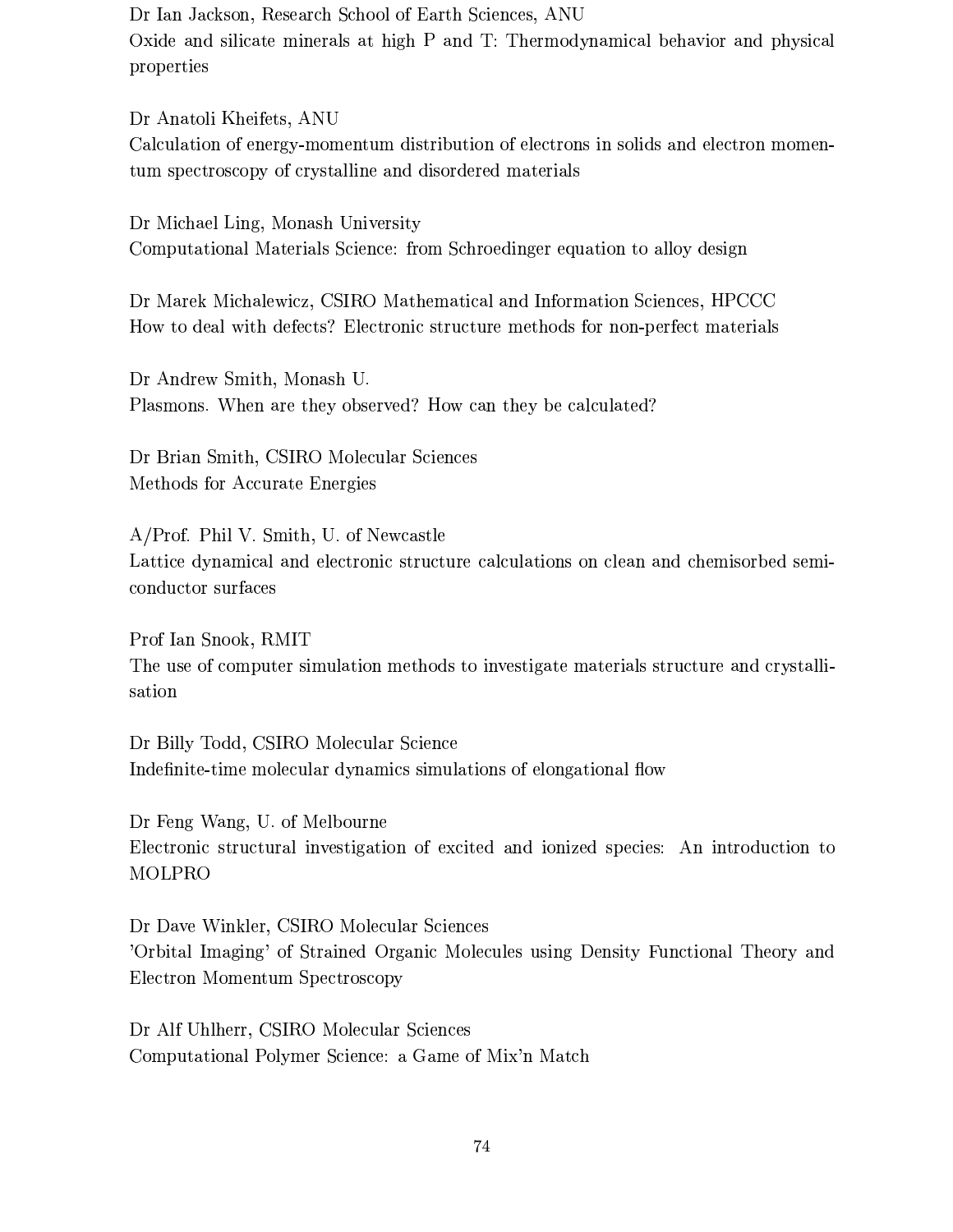Dr Ling Zhang, CSIRO Minerals Molecular Dynamics Simulation of Silicate Melts

The workshop web page containing the abstracts of all talks is:

### http://www.mel.dit.csiro.au/ marek/el\_structure/el\_str\_workshop.html

Commonwealth Scientific and Industrial Research Organisation (CSIRO) is the largest federally funded, multidisciplinary, national research organisation serving the scientific and research needs of Australian industry. CSIRO web page can be found at: http://www.csiro.au/.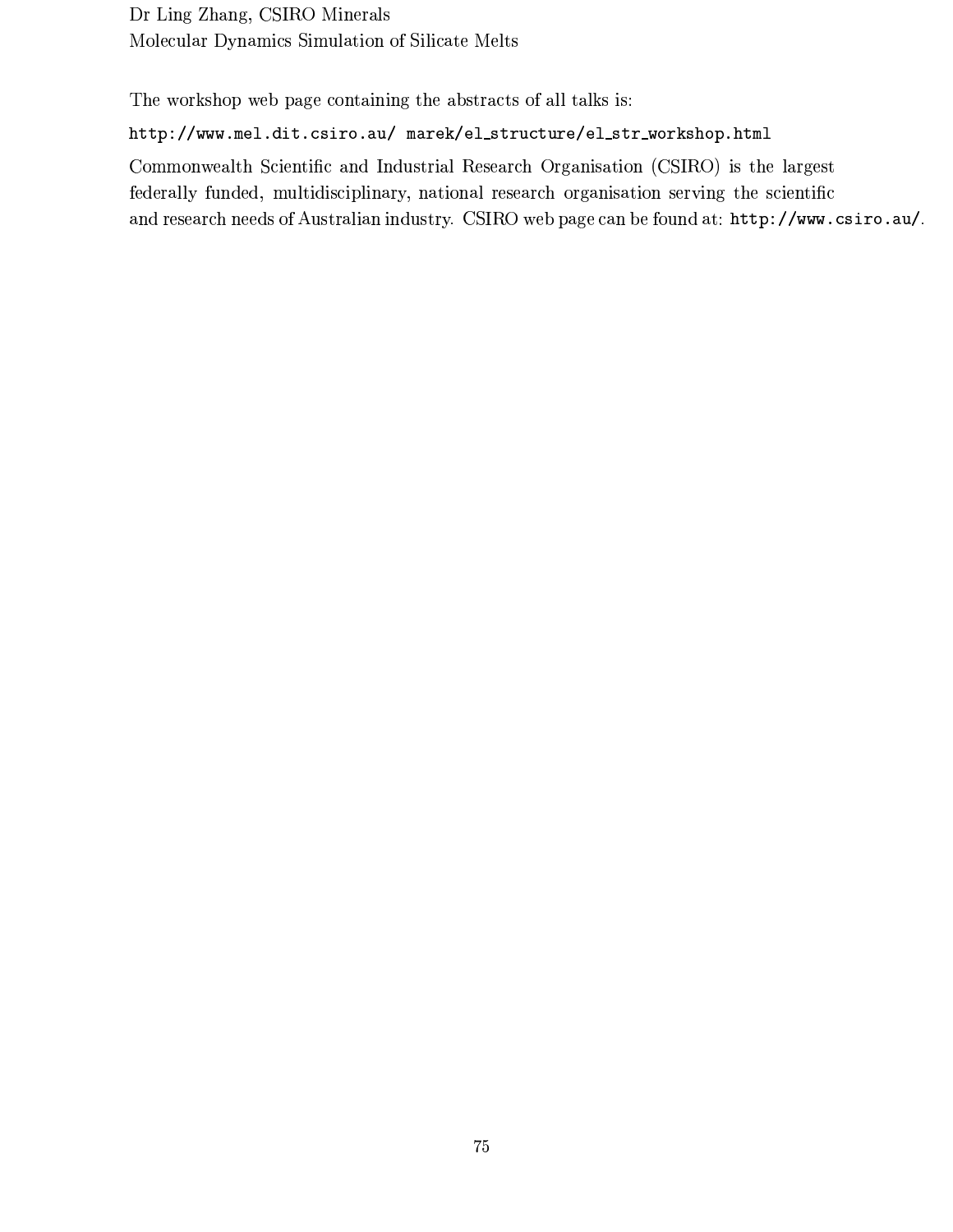#### $\overline{7}$ **Job Announcements**

## 'HOCHSCHULASSISTENT' Department of Physics and Chemistry of Minerals Institute for Geosciences at the Christian-Albrechts-University of Kiel, Germany

A position as

### 'HOCHSCHULASSISTENT',

beginning 01.04.1999, is available in the 'Computational Mineralogy' group within the departement 'Physics and Chemistry of Minerals' in the Institute for Geosciences at the Christian-Albrechts- Universitaet, Kiel, Germany.

The official advertisment can be found at

### http://www.min.uni-kiel.de/stellenangebote/ausschreibung.html

The following is aimed at providing information for candidates not familiar with the German University system:

The aim of the position of a Hochschulassistent is to offer the opportunity to obtain the Habilitation, which is generally a prerequisite for becoming a Professor at a German University. The position is therefore intended for researchers who already have some previous post-doc experience, and who are capable of establishing, within the framework of the group, their own research programme.

The position is initially available for 3 years, and can be renewed for a further 3 years, subject to satisfactory progress. If the Habilitation is completed within the first 6 years, there maybe a possibility to extend the position for another 4 years at the level of an 'Oberassistent'.

To aquire teaching experience, the succesful candidate will be required to teach 4 hours/week per semester.

The succesful candidate is expected to contribute to the research of the 'Computational Mineralogy/Crystallography' group, headed by B. Winkler. There is currently a strong interest in our group in adapting density functional codes, so that they can be used to address problems relevant to vibrational and optical spectroscopy, nuclear magnetic resonance experiments, and inelastic magnetic neutron scattering. Our aim is to strengthen the collaboration with experimental groups within and outside the departement.

The Hochschulassistent will also be required to help maintaining our computational facilities and provide help and advice to other members of the institute with respect to computer simulations.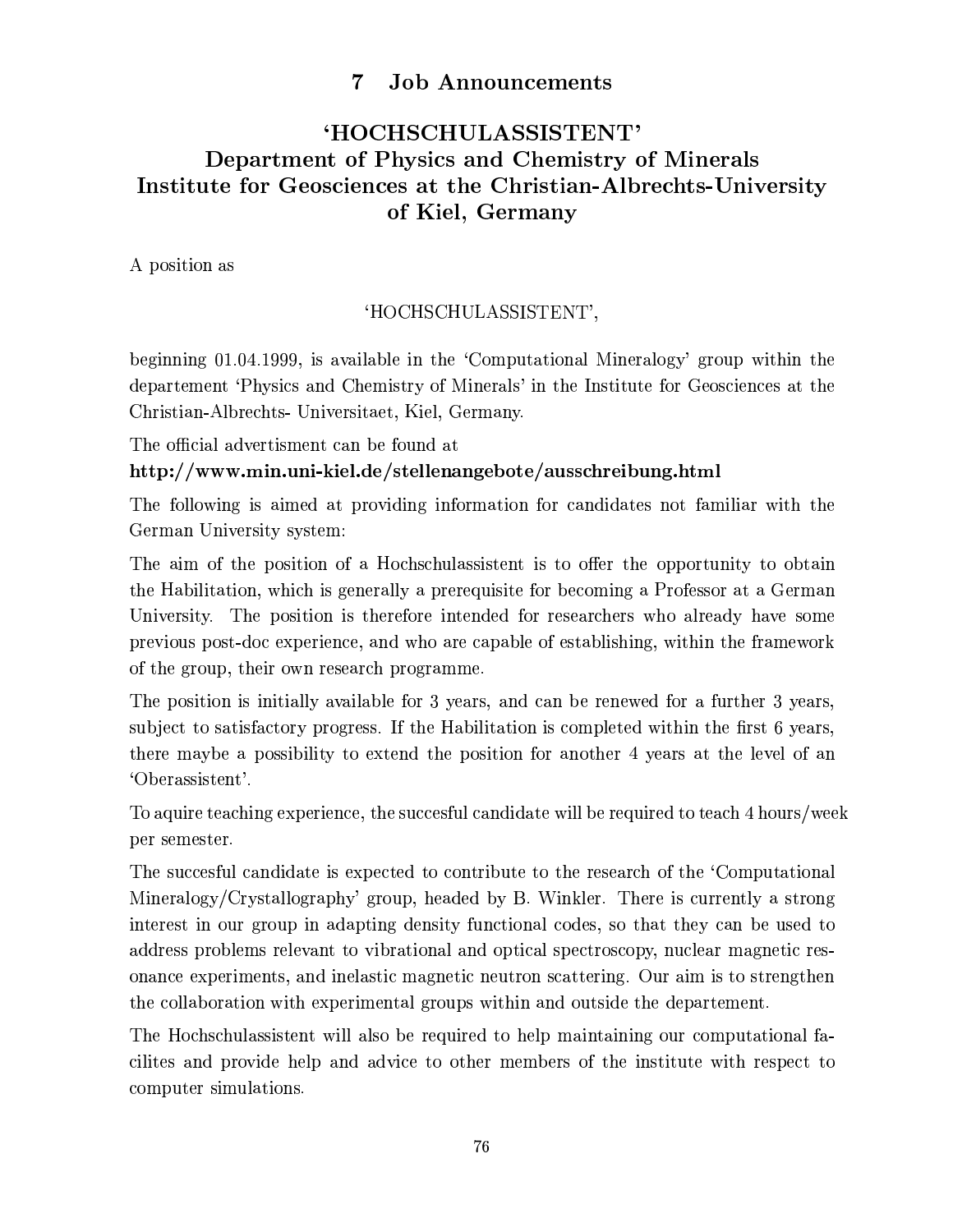Preference will be given to female candidates, as the policy of the University is to increase the number of women in research and teaching positions. Physically challenged candidates will also be treated preferentially.

We would like to point out that there have been recent precendes in our Institute where the Habilitationsschrift was written in English.

The salary for the position is very reasonable.

Further information can be obtained from:

Bjoern Winkler (bjoern@min.uni-kiel.de) or Prof. Depmeier (wd@min.uni-kiel.de).

Applications should be sent before 15.09.98 to:

Prof. Dr. W. Depmeier Universität Kiel Institut für Geowissenscahften/Mineralogie Olshausenstr. 40 D-24098 Kiel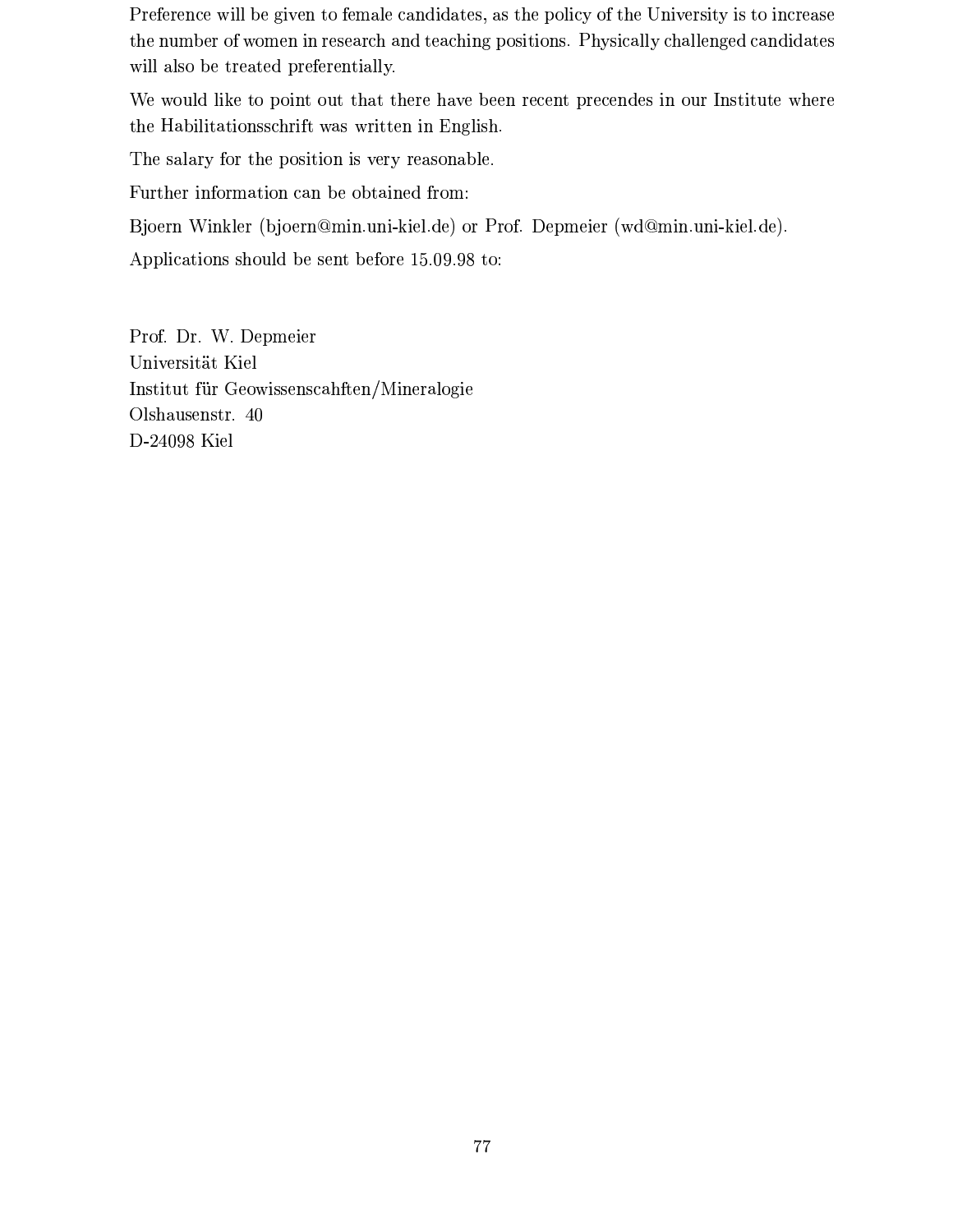### LECTURER IN HIGH PERFORMANCE COMPUTING UNIVERSITY OF DUBLIN TRINITY COLLEGE

Applications are invited for the above post in the School of Mathematics at Trinity College, Dublin. The appointment, which will be made on contract for a period of five years, will be tenable from 1st October, 1998 or as soon as possible thereafter.

The School of Mathematics has recently instituted a new taught Master's programme in High Performance Computing. This programme includes elements in high performance computing hardware and software technology, classical simulation techniques in mathematics and physics, and emerging applications such as financial analysis, data-base mining, and optimisation. The successful applicant will be responsible for the design and teaching of appropriate elements within this programme. The Lecturer will also be expected to contribute to the computational research programme within the School of Mathematics. This research programme includes Lattice QCD, Quantum Field Theory, Relativity, Fluid Mechanics and Numerical Analysis. Available resources include a departmental UNIX cluster and access to a 48-node IBM parallel computer recently installed by the Centre for Supercomputing in Ireland.

**Salary Scales:** 

Lecturer Grade II: 15,531-24,636 Irish Pounds Lecturer Grade I: 31,347-40,384 Irish Pounds

Appointment will be made on the Lecturer Grade II scale within the range 15,531-21,915 Irish Pounds per annum at a point to accord with qualifications and experience to date. Application forms and further particulars relating to this post may be obtained from:

Establishment Officer Staff Office Trinity College Dublin 2 Tel:  $+353-1-608-1678$  $FAX: +353-1-677-2169$ email: recruit@tcd.ie

Informal requests for information can be addressed to:

Dr. James Sexton School of Mathematics Tel:  $+353-1-608-2285$ email: sexton@maths.tcd.ie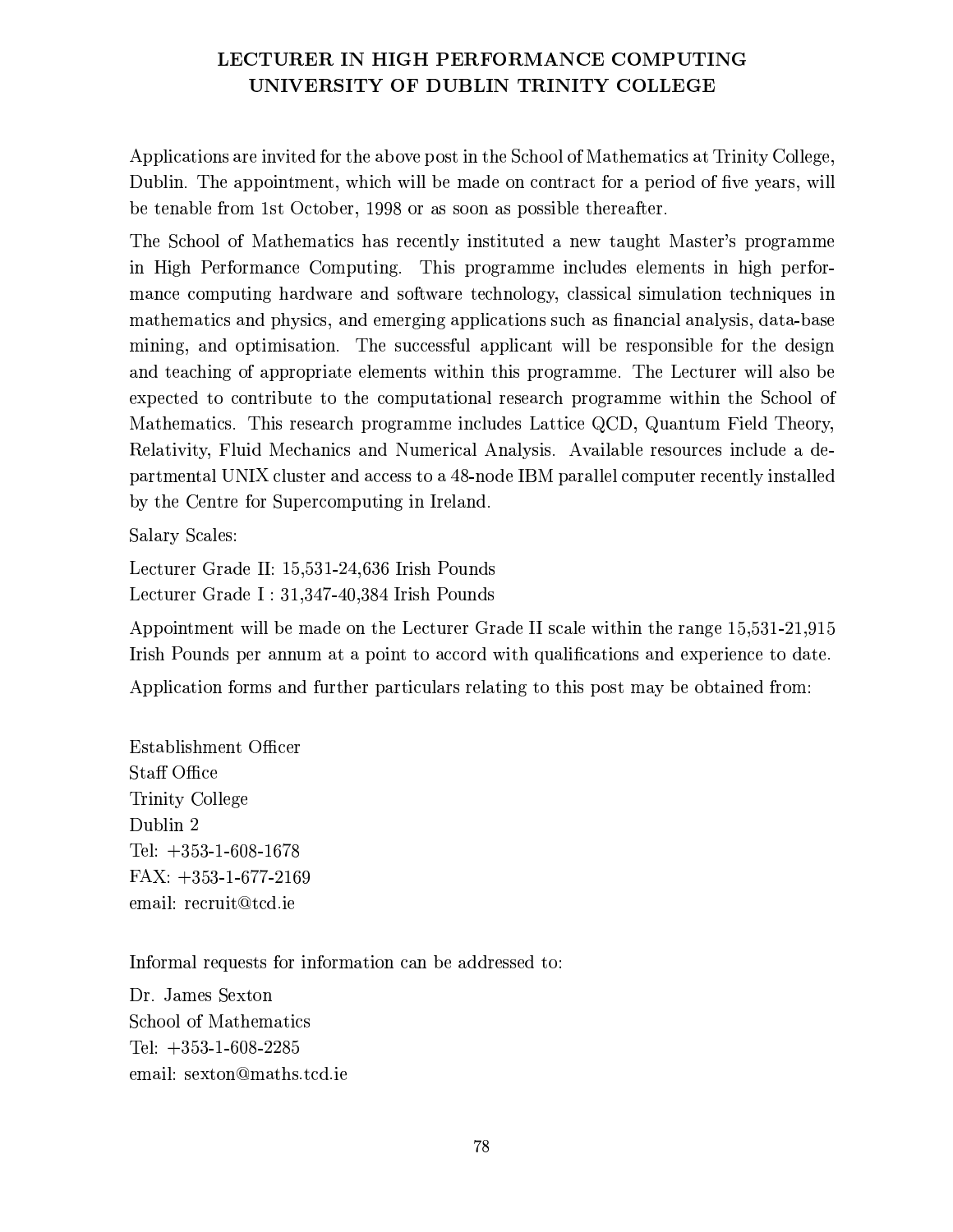The closing date for receipt of completed applications will be Friday, 28th August, 1998. TRINITY COLLEGE IS AN EQUAL OPPORTUNITIES EMPLOYER.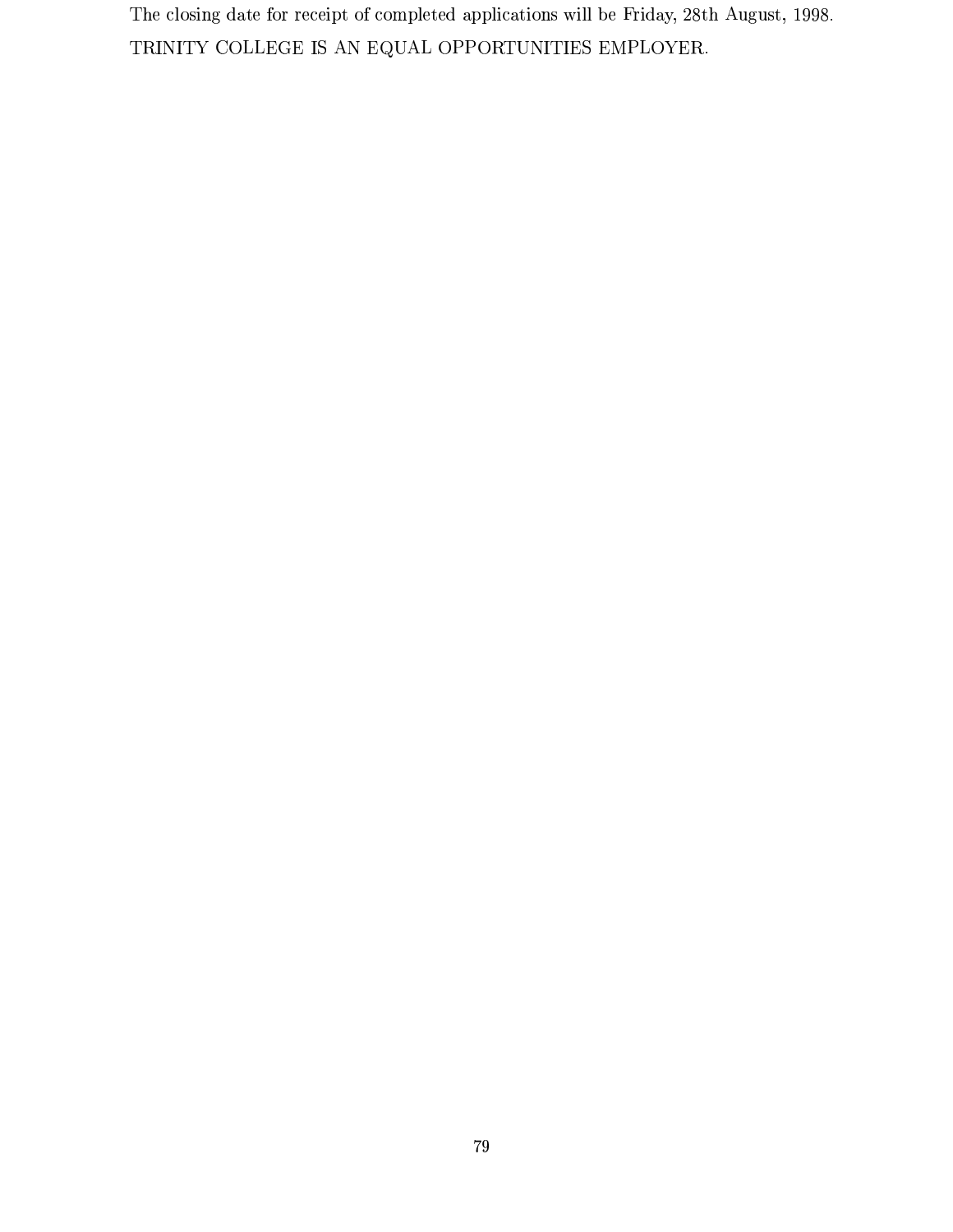#### 8 Abstracts

## Role of Symmetry Reduction in the Polarization Dependence of the Optical Absorption in Non-Common Atom Superlattices

Rita Magri and Stefano Ossicini

Istituto Nazionale per la Fisica della Materia (INFM) Dipartimento di Fisica, Università di Modena, Via Campi 213/A, 41100 Modena, Italy

### Abstract

In this paper we provide an explanation which accounts for both the intensity and the shape of the experimentally observed giant polarization anisotropy of the optical absorption in non common atom superlattices. By first-principles self-consistent calculations of the superlattice crystal potential and of the dielectric tensor elements we derive a "selection rule" by which the radiation polarization along the 110 and -110 directions *choose* only one optical transition of the doublet corresponding to transitions to the conduction band from the two upper crystal field splitted hole states which are degenerate in common atom superlattices. However, due to the similar intensity of the oscillator strenght of these transitions, it turns out that the magnitude of the anistropy depends only on the magnitude of the energy gap between the splitted states. Thus the inclusion of strain in the calculation increases the anisotropic effect by an order of magnitude. This effect is likely to be shown also by other systems with broken degeneracies and suggests ways to enhance the anisotropy through manipulation of interface structure or chemistry or strain condition.

(To be published in Phys. Rev. B (Rapid Communications)) Manuscripts available from: magri@c220.unimo.it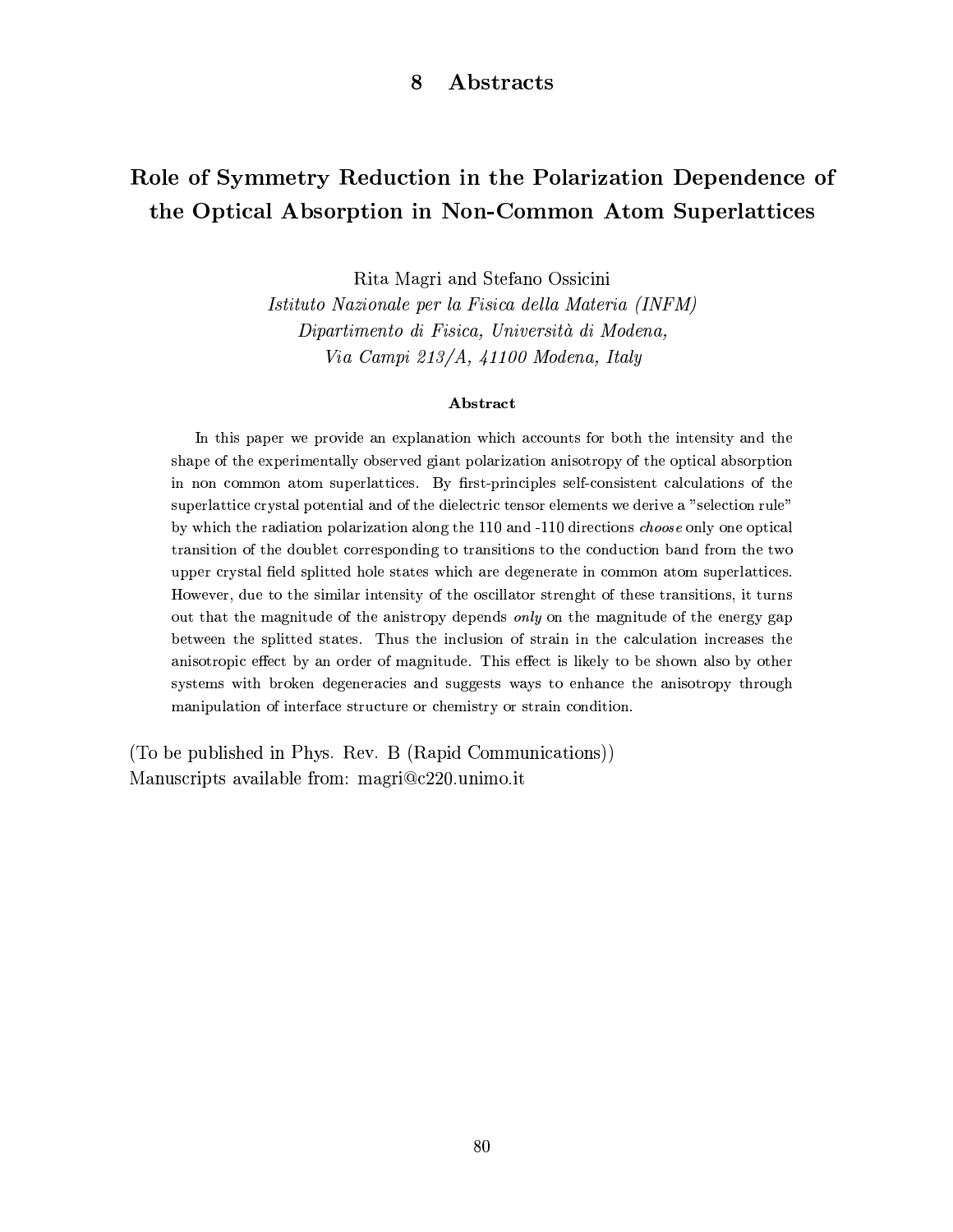## First-principles optical properties of Si/CaF<sub>2</sub> multi-quantum wells

Elena Degoli and Stefano Ossicini Istituto Nazionale per la Fisica della Materia (INFM) Dipartimento di Fisica, Università di Modena,

Via Campi 213/A, 41100 Modena, Italy

#### Abstract

The optical properties of  $Si/CaF_2$  multiple quantum wells are studied ab-initio by means of the Linear Muffin Thin Orbital method. In particular we investigate the dependence of the optoelectronic properties on the thickness of the Si wells. We find that below well width of  $\sim$ 20 Å, new transitions appear in the optical region with an evident polarization dependence. The oscillator strength of these transitions shows a dramatic increase as the width of the Si well decreases. A comparison is made with recent experimental work on similar systems. Our results show that quantum confinement and passivation are necessary in order to have photoluminescence in confined silicon based materials.

(Physical Review B 15, June 1998) Manuscripts available from: ossicini@unimo.it

### Optical properties of confined Si structures

Stefano Ossicini

Istituto Nazionale per la Fisica della Materia (INFM) Dipartimento di Fisica, Università di Modena, Via Campi 213/A, 41100 Modena, Italy

#### Abstract

The optical properties of bulk silicon are deeply modified if the material is manipulated at the nanometre scale. In particular the growth of Si nanostructures constitutes today one promising approach for the development of silicon-based light emitting devices. In this context I discuss theoretical results on the optoelectronic properties of low-dimensional silicon structures, e.g. Si quantum wells, quantum wires, quantum dots. The results are compared with recent experimental data.

(To appear in Physica Status Solidi) Manuscripts available from: ossicini@unimo.it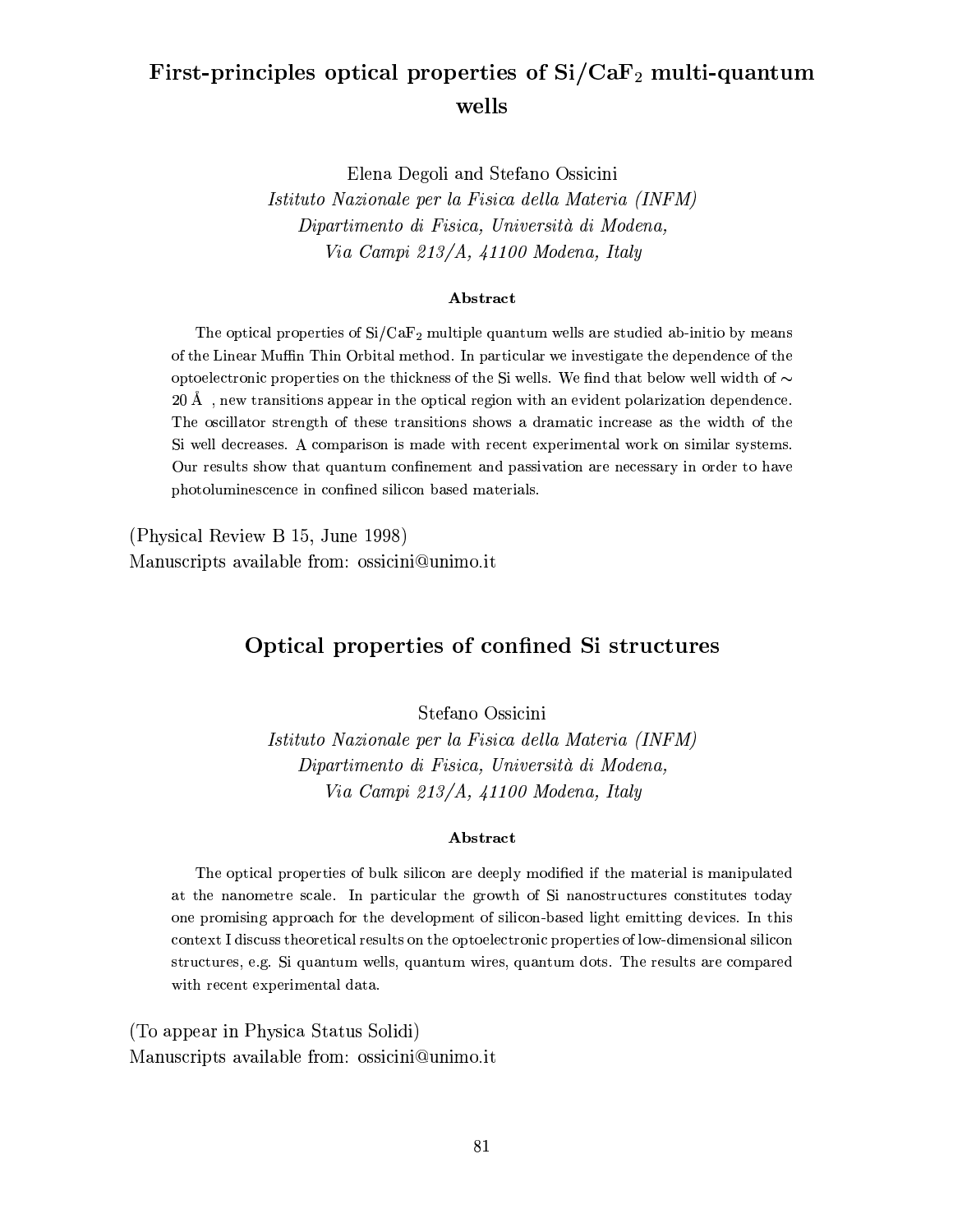# Pressure-induced phase transitions in solid Si, SiO<sub>2</sub>, and Fe: Performance of LSD and GGA density functionals

Aleš Zupan

Department of Physical and Organic Chemistry, Jožef Stefan Institute, Jamova 39, 1000 Ljubljana, Slovenia Peter Blaha, Karlheinz Schwarz

Institute for Technical Electrochemistry, Technical University Vienna, Getreidemarkt 9/158, A-1060 Vienna, Austria

John P. Perdew

Department of Physics and Quantum Theory Group, Tulane University, New Orleans, LA 70118, U.S.A.

#### Abstract

We focus on a particular shortcoming of the local spin density (LSD) approximation for the exchange-correlation energy of a many-electron system: underestimation of the transition pressure  $p_t$  at pressure-induced structural phase transitions in solids. We have performed selfconsistent full-potential LAPW calculations, with full structure optimization, for three cases - silicon (Si), silica (SiO<sub>2</sub>), and iron (Fe). In agreement with previous calculations, we find that gradient corrections to LSD over-correct the equilibrium volumes in Si and  $SiO<sub>2</sub>$ , but correct or slightly under-correct the volume in Fe and the transition pressures in all three materials. We apply a thermodynamic-like inequality  $[A.$  Zupan *et al.*, J. Chem. Phys. 106, 10184 (1997) to our results to explain why the generalized gradient approximation  $(GGA)$ expands the equilibrium volume and increases the value of  $p_t$  over LSD. In all three cases, gradient corrections to LSD tend to stabilize the low-pressure phase because of its more inhomogeneous electron density.

(submitted to Phys. Rev. B) Manuscripts available from: ales@ijs.si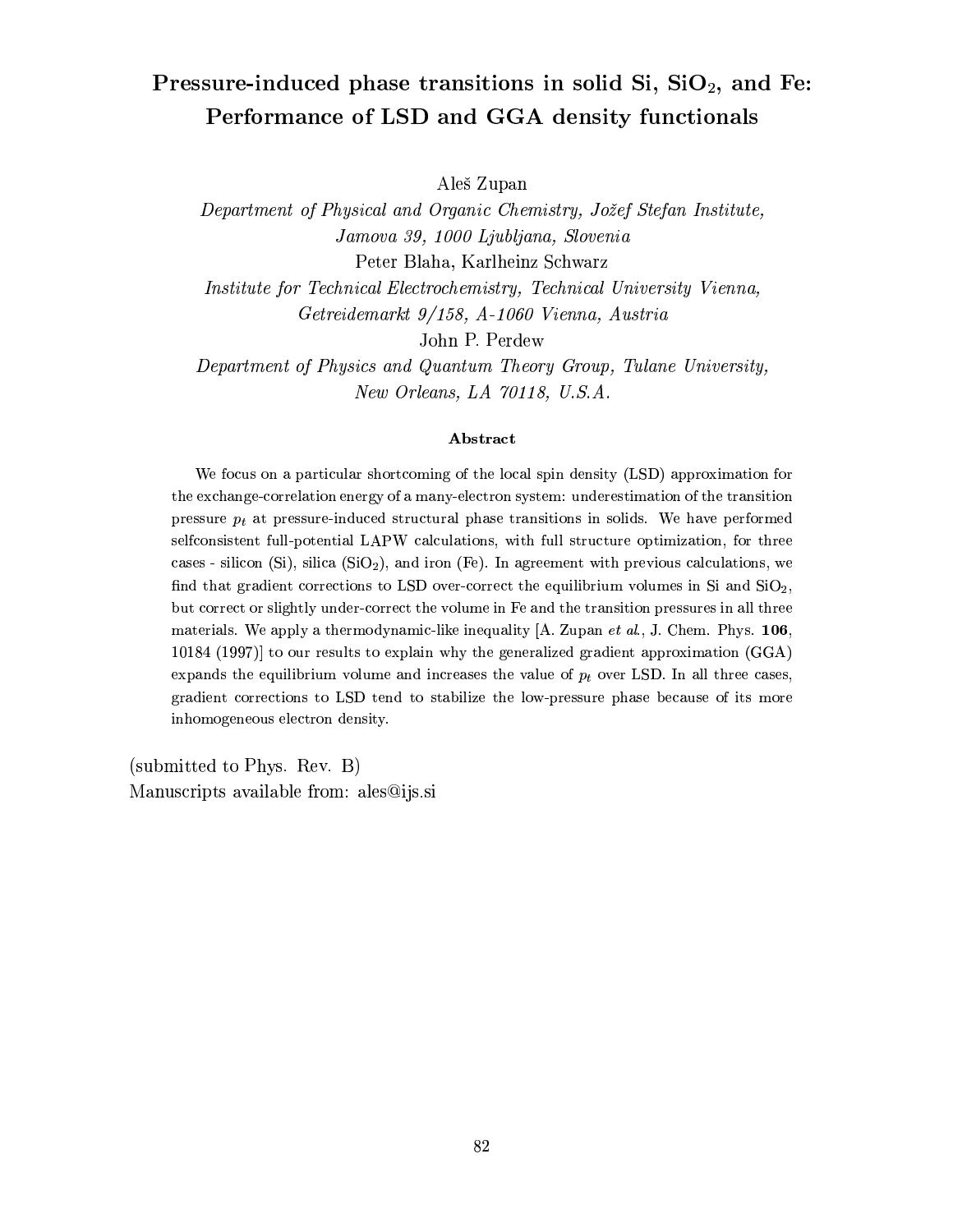## Hyperfine fields of sp impurities on Ni and Fe surfaces

Ph. Mavropoulos and N. Stefanou

Section of Solid State Physics, University of Athens, Panepistimioupolis, GR-15784 Zografos, Athens, Greece B. Nonas, R. Zeller, and P. H. Dederichs Institut für Festkörperforschung, Forschungszentrum Jülich, D-52425 Jülich, Germany

### Abstract

Motivated by recent experiments for <sup>77</sup>Se adatoms on the surface of Ni, we present firstprinciples calculations of the electronic structure and hyperfine fields of 4sp impurities on the  $(001)$  surfaces of Ni and Fe. The calculations are based on the local-spin-density-functional theory and employ a Korringa-Kohn-Rostoker Green's function method for impurities at surfaces. The systematic behavior obtained for the hyperfine fields of adatoms or impurities in the first surface layer is completely different from that found in the bulk, mainly due the reduction of the symmetry and the coordination number at the surface. Our results explain the surprisingly small hyperfine-field values measured for Se adatoms and provide challenging predictions to be confirmed by future experiments.

(Phys. Rev. Lett.: in press) Manuscripts available from: fmavrop@atlas.uoa.gr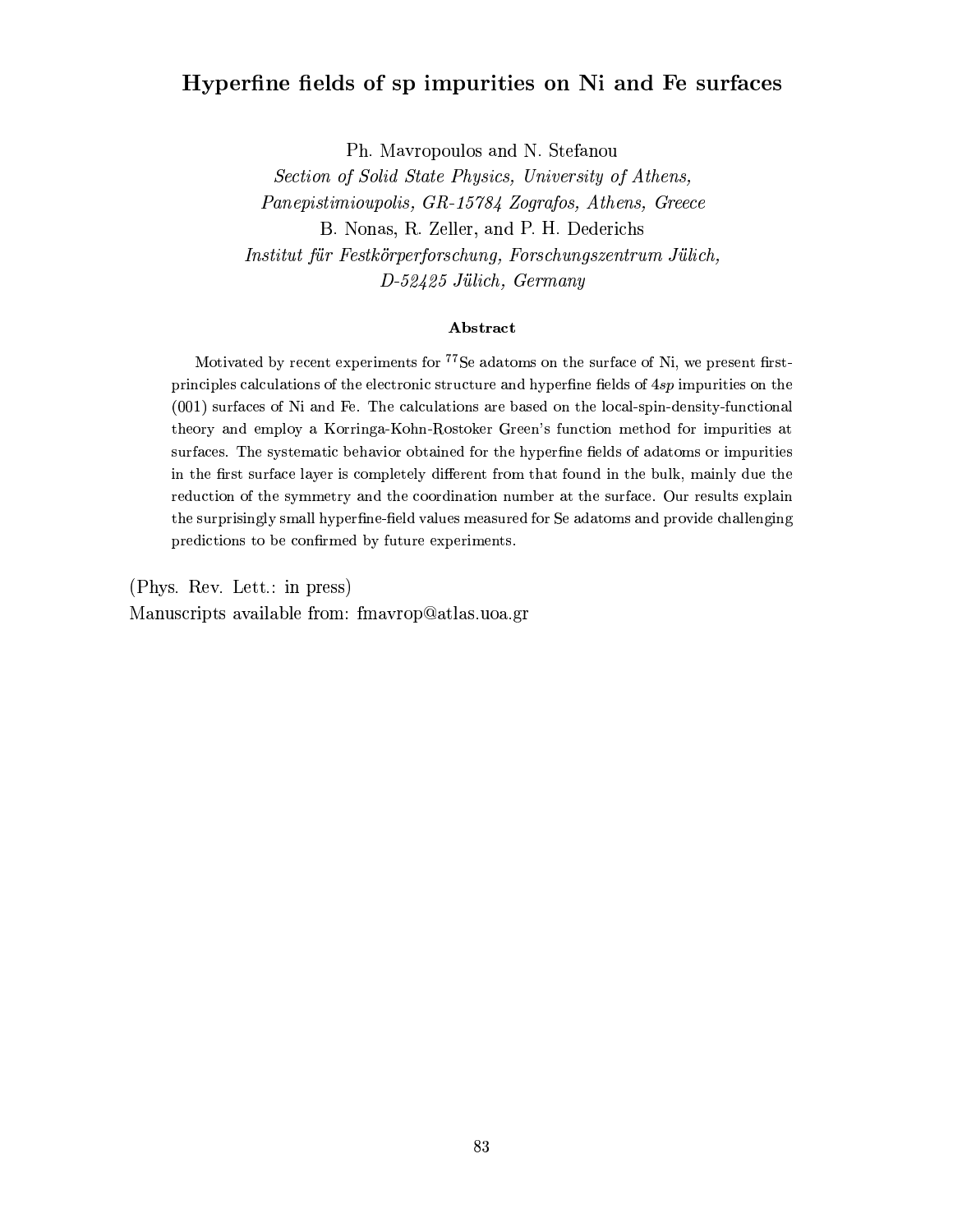## Hyperfine fields of probe atoms on the (001) surface of Ni

Ph. Mayropoulos and N. Stefanou

Section of Solid State Physics, University of Athens, Panepistimioupolis, GR-15784 Zografos, Athens, Greece B. Nonas, R. Zeller, and P. H. Dederichs Institut für Festkörperforschung, Forschungszentrum Jülich, D-52425 Jülich, Germany

#### Abstract

We present first-principles calculations of the electronic structure and hyperfine fields of  $3d$  and  $4sp$  impurities on the (001) surface of Ni. The calculations are based on the local-spindensity-functional theory and employ a Korringa-Kohn-Rostoker Green's function method for impurities at surfaces. The systematic behaviour obtained for the hyperfine fields of the 4sp adatoms or impurities in the first surface layer is completely different from that found in the bulk. Instead of a single maximum with a very large hyperfine-field value at about the end of an sp series, the adatoms exhibit two maxima with a pronounced minimum in between. This behaviour can be traced back to the reduced coordination number of the adatoms which leads to a much smaller relative splitting of the bonding and antibonding peaks, and to the lower symmetry at the surface which results in an on-site  $s-p_z$  hybridization. The hyperfine fields found for the 3d adatoms are basically determined by the ferro- or antiferromagnetic coupling of the local impurity moment to the substrate magnetization and are therefore more or less similar to the results for bulk impurities, except that they appear somewhat reduced.

Proceedings of the Annual Meeting of the TMR Network "Interface Magnetism", Vienna, June 5-7, 1998 (Phil. Mag.: submitted) Manuscripts available from: fmavrop@atlas.uoa.gr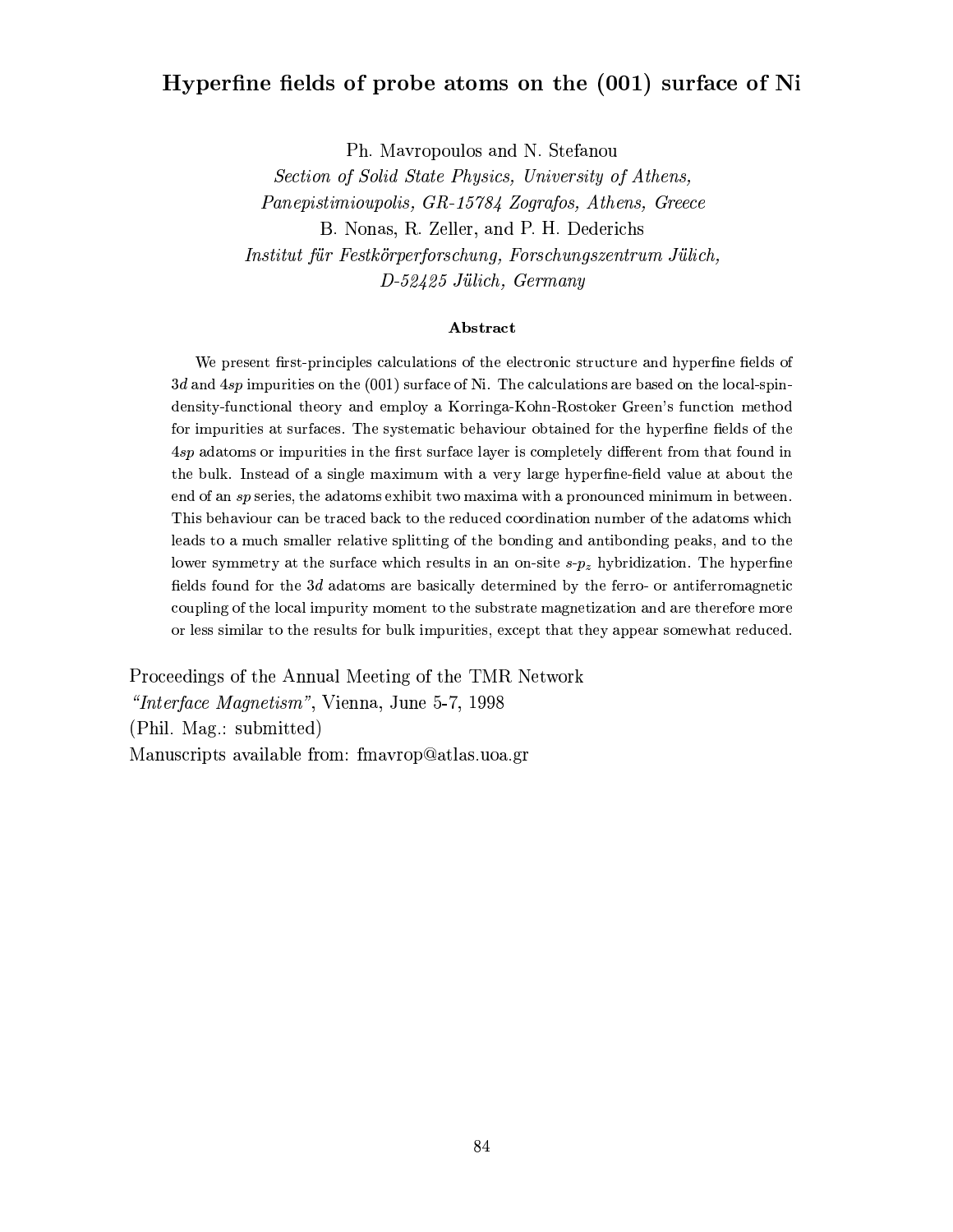# Fast, parallel electronic structure computations for up to 7.6 million atoms non-periodic and disordered systems

Marek T. Michalewicz<sup>\*</sup> and Per Nyberg<sup>\*\*</sup>

\*Joint Bureau of Meteorology / CSIRO High Performance Computing and Communication Centre CSIRO Mathematical and Information Sciences 24th Floor, 150 Lonsdale St., Melbourne, Victoria 3000, Australia \*\* NEC Australia Pty. Ltd 635 Ferntree Gully Road, Glen Waverley, Victoria 3150, Australia

#### Abstract

Extremely fast implementation of the equation-of-motion method for the electronic structure computations is presented. The program can be applied to non-periodic, disordered nanocrystalline samples, metals, transition metal oxides and other systems.

It scales linearly,  $O(N)$ , runs with a speed of up to 43 GFLOPS/s on NEC SX-4 vectorparallel supercomputer with 32 processors and computes electronic densities of states for multi-million atom samples in mere minutes.

The largest test computation performed was for the electronic density of states (DOS) for the TiO2 sample consisting of 7,623,000 atoms. Mathematically, this is equivalent to obtaining a spectrum of an  $n \times n$  Hermitian operator (Hamiltonian) where  $n = 38,115,000$ . We briefly discuss practical implications of being able to perform electronic structure computations of this great speed and scale.

(Submitted to Comp. Phys. Comm.) Manuscripts available from: Marek.Michalewicz@hpc.csiro.au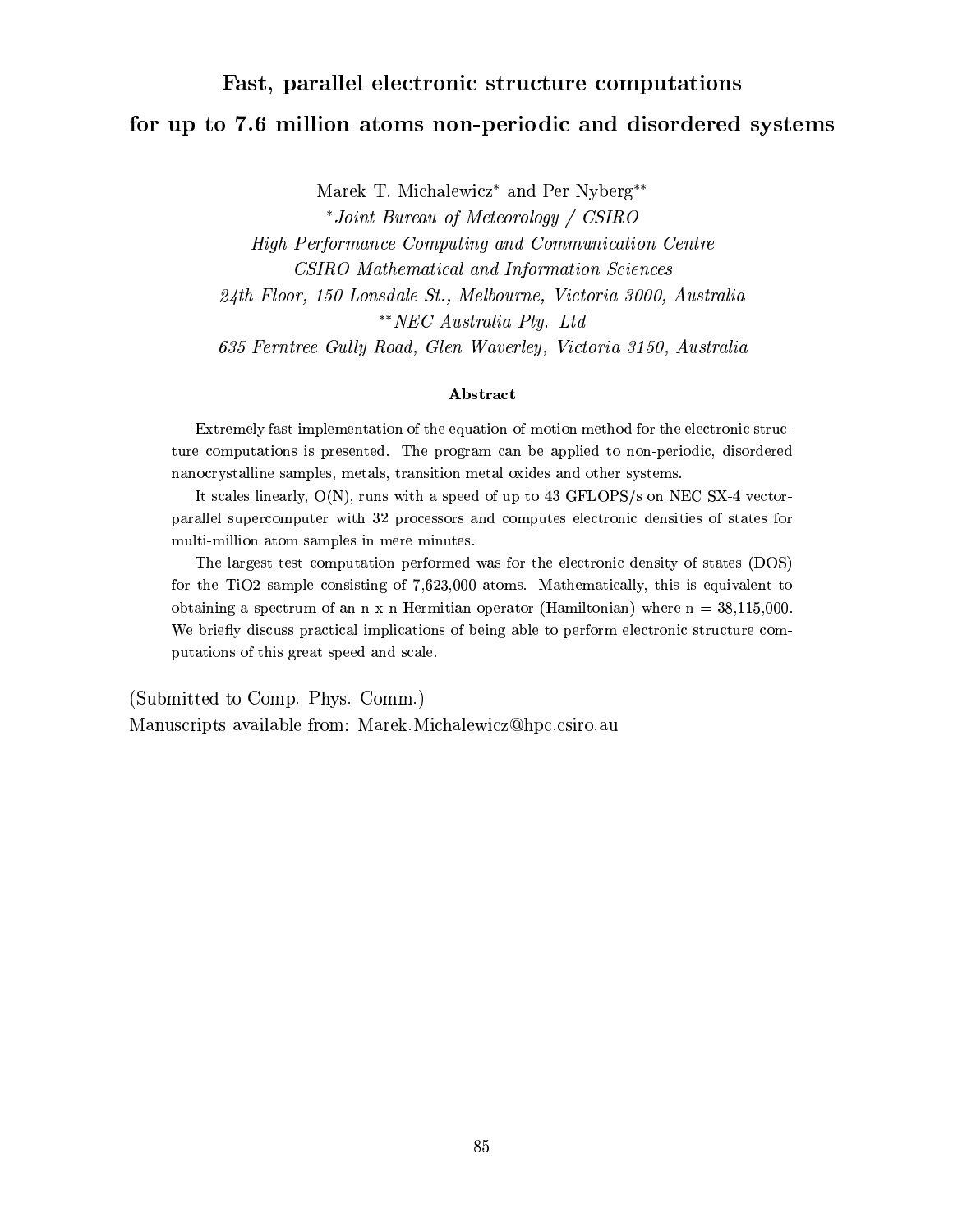## Lattice relaxation driven reorientation transition in  $\mathrm{Ni}_n/\mathrm{Cu}(100)$

C. Uiberacker<sup>*a*,*b*</sup>, J. Zabloudil<sup>*a*,*b*</sup>, P. Weinberger<sup>*a*,*b*</sup>, L. Szunyogh<sup>*b*,*c*</sup>, and C. Sommers<sup>*d*</sup> <sup>a</sup> Institut für Technische Elektrochemie, Technical University Vienna, Getreidemarkt 9/158, A-1060 Wien, Austria <sup>b</sup> Center of Computational Materials Science, Technical University Vienna, Getreidemarkt 9/158, A-1060 Wien, Austria <sup>c</sup> Department of Theoretical Physics, Technical University Budapest, Budafoki út. 8, H-1521 Budapest, Hungary  $d$  Laboratoire de Physique des Solides, Bat. 510, Campus d'Orsay, 91405 Orsay, France

#### Abstract

The magnetic anisotropy energy of  $\mathrm{Ni}_n/\mathrm{Cu}(100)$  is calculated in terms of the spinpolarized fully relativistic Korringa-Kohn-Rostoker method including surface relaxation by using 2D structure constants originally described for LEED calculations. Investigating different relaxations, an explanation for the reorientation transition from in-plane to perpendicular can be given. For a relaxation of -5.5% ( $c/a$ =0.945) this reorientation occurs at about 7 layers of Ni and yields second order terms to the magnetic anisotropy energy that are in excellent agreement with experiment.

(submitted to Phys. Rev. Lett.) Manuscripts available from: ls@cms.tuwien.ac.at (László Szunyogh)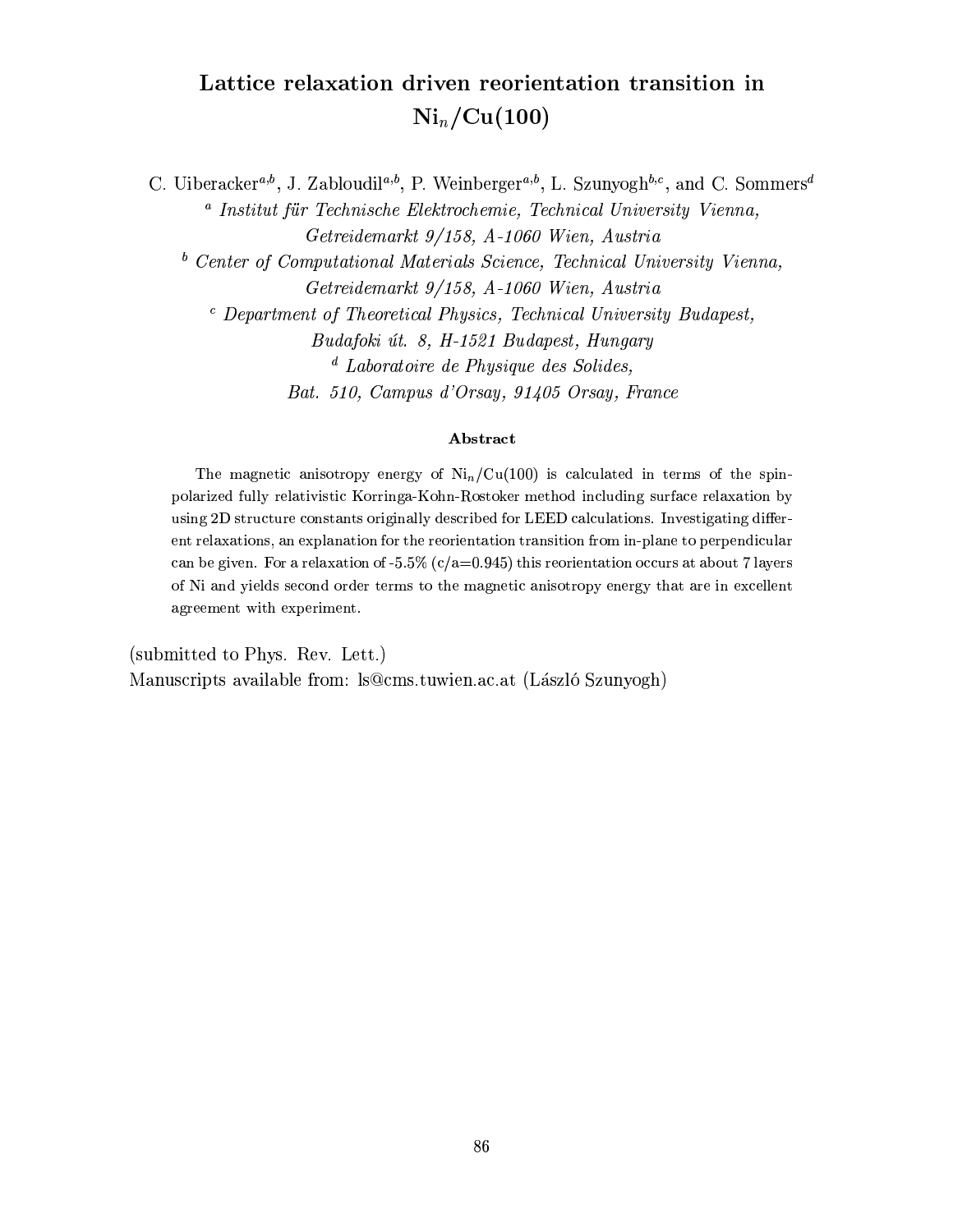## Comparison of ab initio theory and scanning tunneling microscopy for (110) surfaces of III-V semiconductors

B. Engels, P. Richard, K. Schroeder, S. Blügel, Ph. Ebert, and K. Urban Institut für Festkörperforschung, Forschungszentrum Jülich, D-52425 Jülich, Germany

#### Abstract

We compare results of ab initio electronic structure calculations using density functional theory with measured scanning tunneling microscopy (STM) images for the clean (110) surface of III-V semiconductors. A detailed analysis is made of the nature of the wavefunctions contributing to STM images. The atomic structure has been determined by total energy minimization combined with the pseudopotential technique. The nature of the wave functions (surface localization, surface resonance or bulk like) has been determined for energies in the range of 3 eV on both sides of the fundamental gap. In particular, the decay of the density profiles into the vacuum as well as into the bulk has been analyzed. A consistent understanding of the voltage dependent STM images has been obtained. For tunneling out of the occupied states the dangling bond at the anion gives the main contribution for all voltages measured. On the other hand, for tunneling into the empty states the dangling bond at the cation is important only for small voltages. For higher voltages resonances (back bond but also some bridge bond contributions) dominate the STM image, yielding the observed rotation of the apparent row direction.

(Accepted for publication in PRB) Copy available from: s.bluegel@fz-juelich.de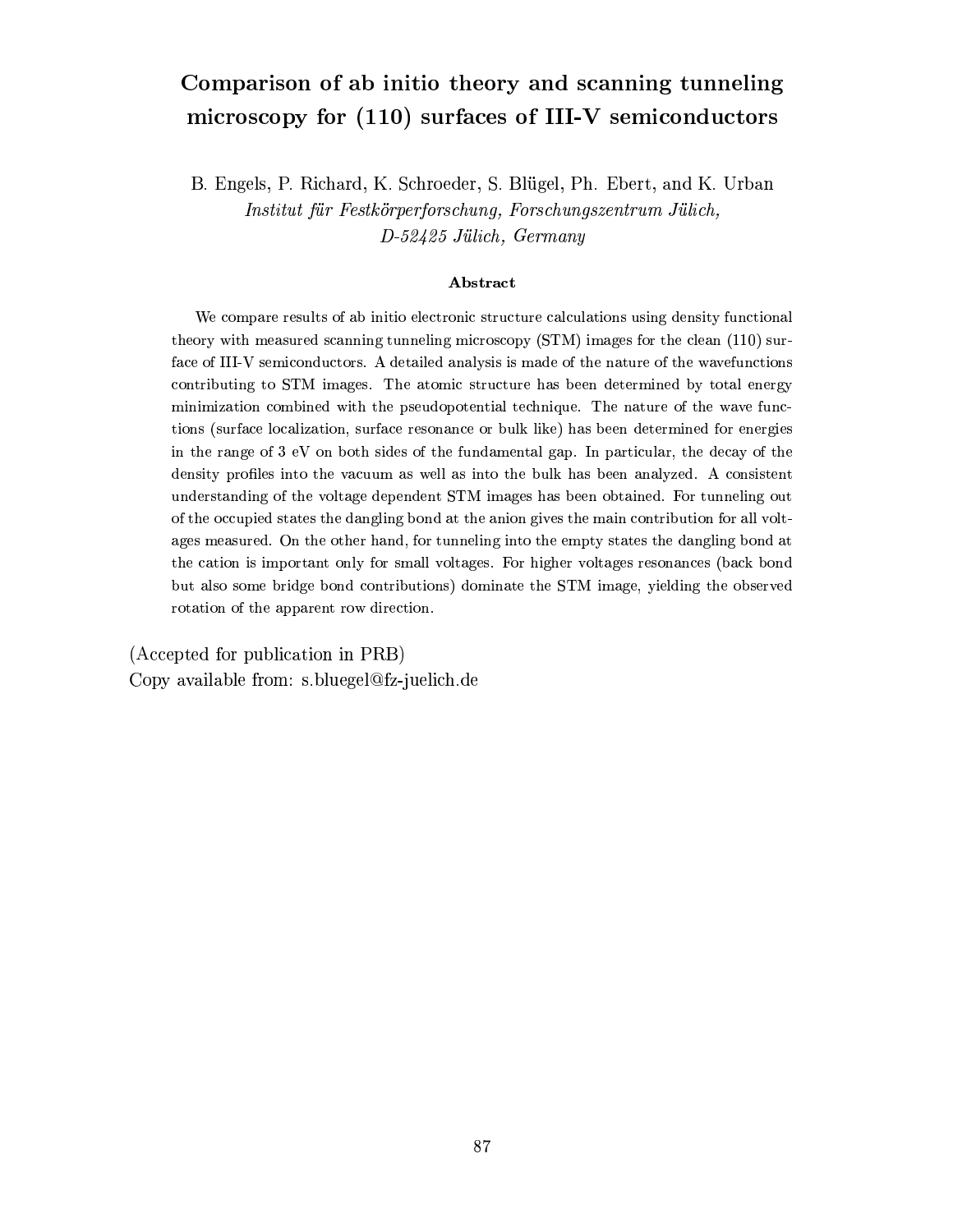## Temperature dependent surface relaxations of  $Ag(111)$

Jianjun Xie,<sup>1</sup> Stefano de Gironcoli,<sup>2</sup>

Stefano Baroni.<sup>2,3</sup> and Matthias Scheffler<sup>1</sup>

 ${}^{1}Fritz-Haber-Institut$  der Max-Planck-Gesellschaft,

Faradayweg 4-6, D-14195 Berlin-Dahlem, Germany

 $2$  SISSA - Scuola Internazionale Superiore di Studi Avanzati and

INFM - Istituto Nazionale per la Fisica della Materia,

via Beirut 2-4, I-34014 Trieste, Italy

 $3$ CECAM – Centre Européen de Calcul Atomique et Moléculaire

ENS, Aile LR5, 6, Allée d'Italie, 69007 Lyon, France

#### Abstract

The temperature dependent surface relaxation of  $Ag(111)$  is calculated by density-functional theory. At a given temperature, the equilibrium geometry is determined by minimizing the Helmholtz free energy within the quasiharmonic approximation. To this end, phonon dispersions all over the Brillouin zone are determined from density-functional perturbation theory. We find that the top-layer relaxation of  $Ag(111)$  changes from an inward contraction (-0.8%) to an outward expansion (+6.3%) as the temperature increases from  $T = 0$  K to 1150 K, in agreement with experimental findings. Also the calculated surface phonon dispersion curves at room temperature are in good agreement with helium scattering measurements. The mechanism driving this surface expansion is analyzed.

(Submitted to Phys. Rev. B (May 1998).) Contact person: scheffler@fhi-berlin.mpg.de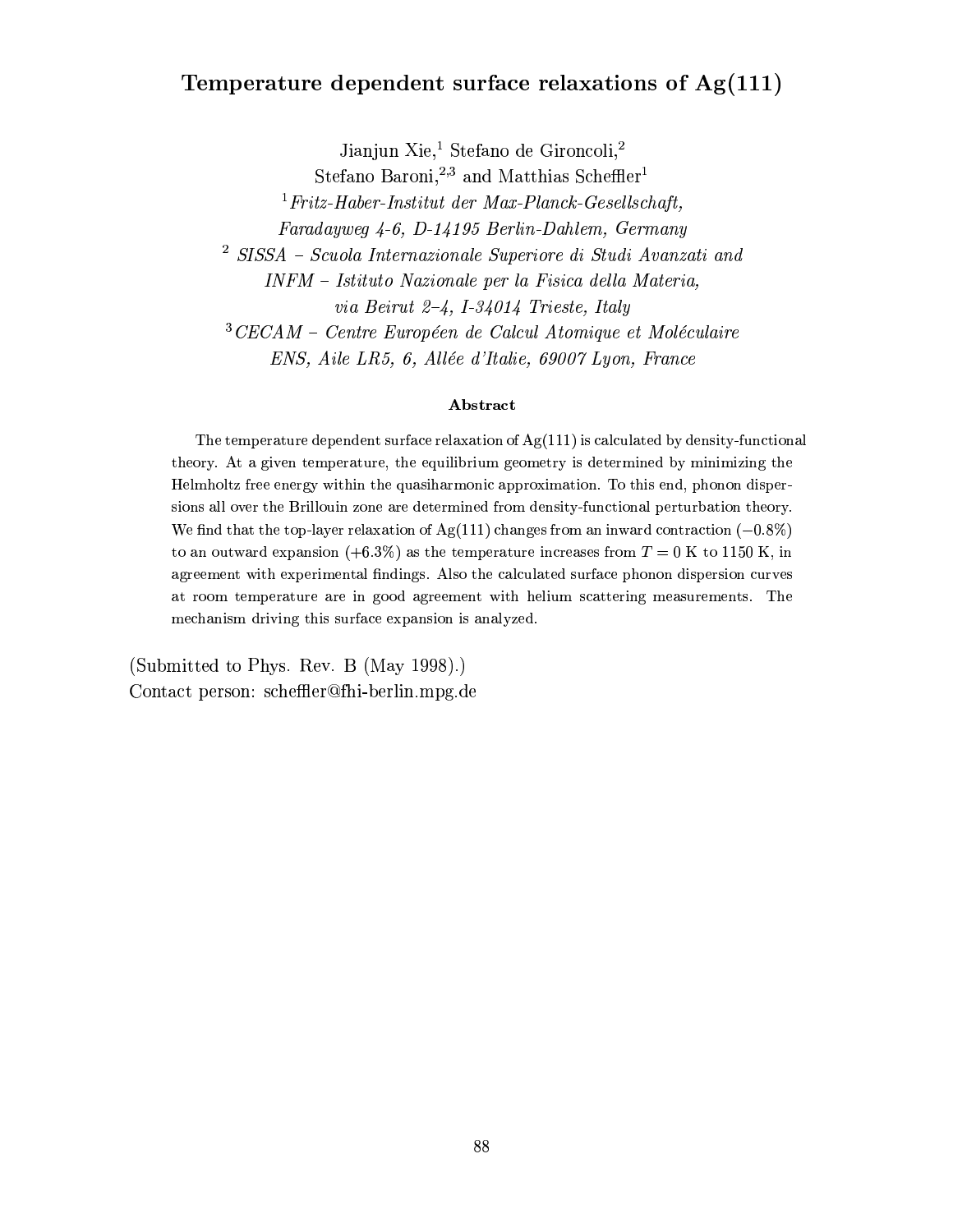## Coadsorption of CO and O on Ru (0001): A structural analysis by density functional theory

C. Stampfl and M. Scheffler

Fritz-Haber-Institut der Max-Planck-Gesellschaft. Faradayweg 4-6, D-14195 Berlin-Dahlem, Germany

#### Abstract

Knowledge of the atomic geometry of a surface is a prerequisite for any detailed understanding of the surface's electronic structure and chemical properties. Previous studies have convincingly demonstrated that density functional theory (DFT) yields accurate surface atomic geometries and that reliable predictions concerning stable and metastable phases can be made on the basis of the calculated energetics. In the present work we use DFT to investigate the atomic structure of four ordered coadsorbate phases of carbon monoxide and oxygen on Ru (0001). All of the structures have a  $(2 \times 2)$  periodicity with differing concentrations of CO molecules and O atoms. For two of these phases dynamical low-energy electron diffraction (LEED) intensity analyses have been performed and the agreement between our DFT- and the LEED-determined structures is found to be very good. We predict the atomic geometry of the third phase for which no structural determination based on experiments has been made to date. We also predict the stability of a new ordered mixed phase.

(Submitted to Israel Journal of Chemistry, June 29 1998) Contact person: stampfic@fhi-berlin.mpg.de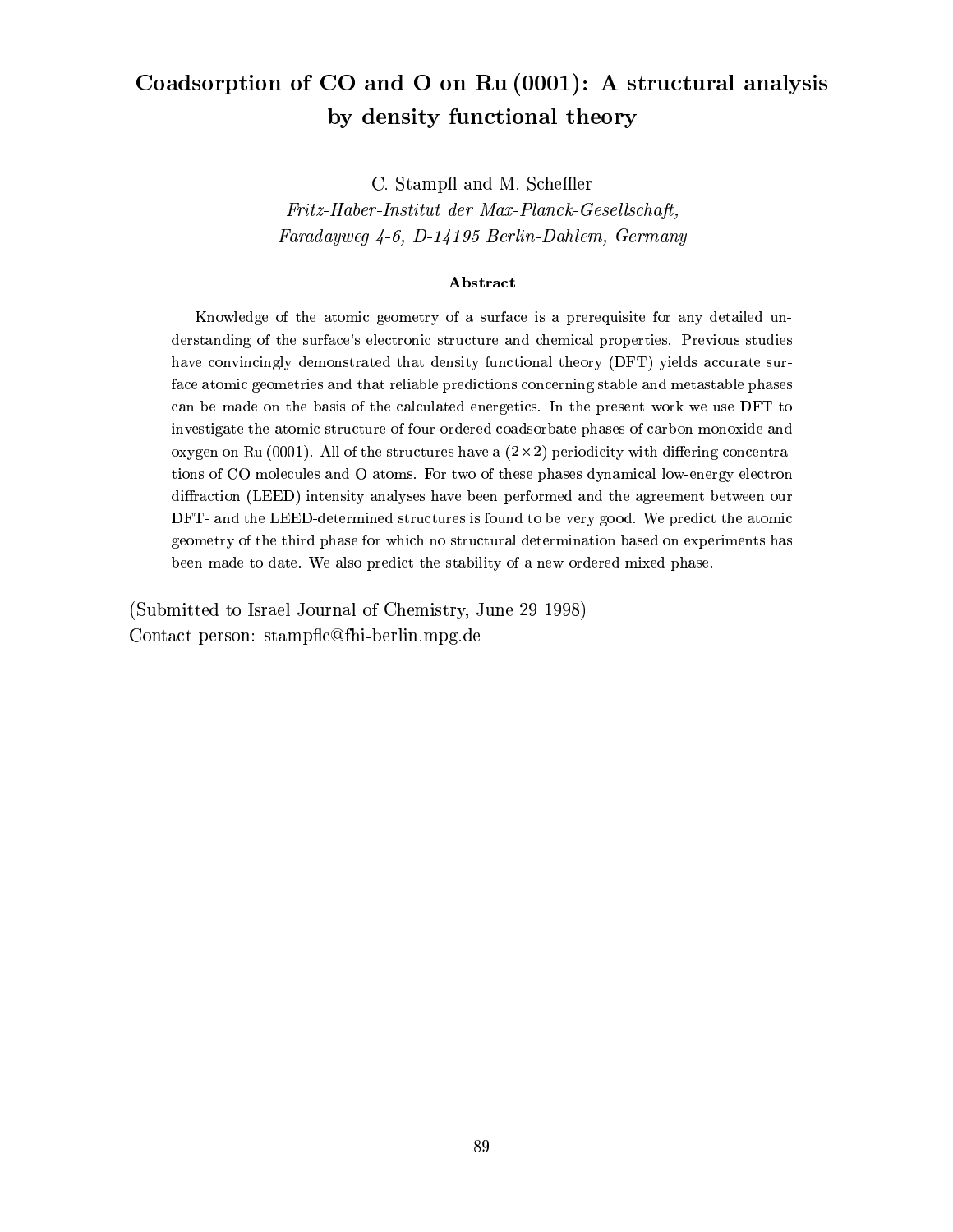## First-principles calculation of the thermal properties of silver

Jianjun Xie,<sup>1</sup> Stefano de Gironcoli,<sup>2</sup>

Stefano Baroni.<sup>2,3</sup> and Matthias Scheffler<sup>1</sup>

 ${}^{1}Fritz-Haber-Institut$  der Max-Planck-Gesellschaft,

Faradayweg 4-6, D-14195 Berlin-Dahlem, Germany

 $2$  SISSA - Scuola Internazionale Superiore di Studi Avanzati and

INFM - Istituto Nazionale per la Fisica della Materia,

via Beirut 2-4, I-34014 Trieste, Italy

 $3$ CECAM – Centre Européen de Calcul Atomique et Moléculaire

ENS, Aile LR5, 6, Allée d'Italie, 69007 Lyon, France

#### Abstract

The thermal properties of silver are calculated within the quasi-harmonic approximation, by using phonon dispersions from density-functional perturbation theory, and the pseudopotential plane-wave method. The resulting free energy provides predictions for the temperature dependence of various quantities such as the equilibrium lattice parameter, the bulk modulus, and the heat capacity. Our results for the thermal properties are in good agreement with available experimental data in a wide range of temperatures. As a by-product, we calculate phonon frequency and Grüneisen parameter dispersion curves which are also in good agreement with experiment.

(Submitted to Phys. Rev. B (April 30, 1998).) Contact person: scheffler@fhi-berlin.mpg.de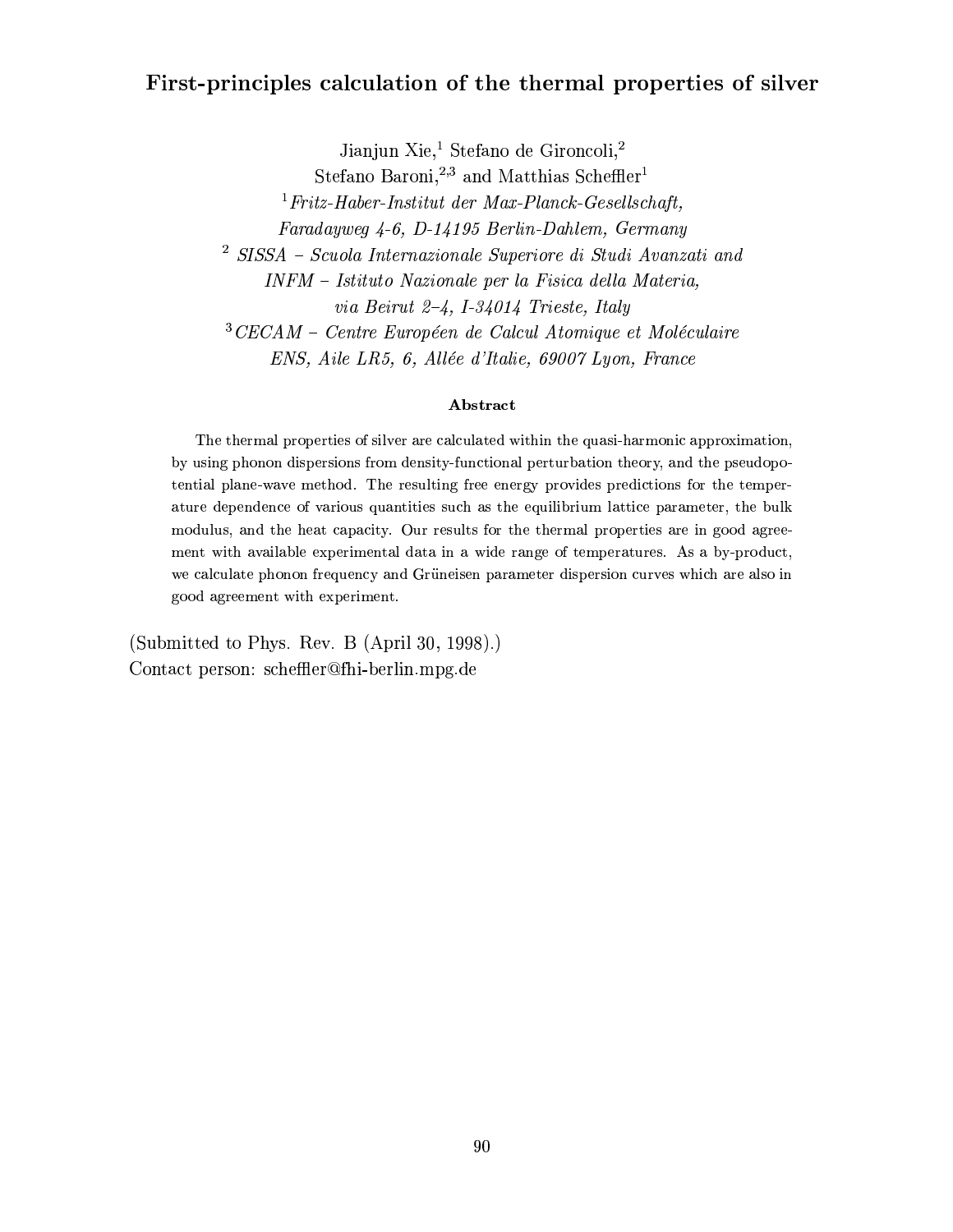### Molecular hydrogen in silicon

B. Hourahine and R. Jones

Department of Physics, The University of Exeter, Exeter, EX4 4QL, UK P. R. Briddon Department of Physics, The University of Newcastle upon Tyne Newcastle upon Tyne, NE1 7RU, UK S. Öberg

Department of Mathematics, University of Luleå, Luleå, S-97187, Sweden

#### Abstract

We present the results of first principle calculations on the behaviour of molecular hydrogen within crystalline silicon, both as an isolated species, and within defects in the material. These results are compared with recent experimental infra-red and Raman data obtained for silicon treated by either hydrogen plasma or soaked in hydrogen gas. The effect of Fermi-level position on the diffusion barrier of molecular hydrogen within silicon is also discussed.

(To appear in the Proceedings of the E-MRS'98 Meeting, Strasbourg – France) Manuscripts available from: bh@excc.ex.ac.uk

### Infra-red activity of molecular hydrogen in silicon

R. Jones and B Hourahine

Department of Physics, The University of Exeter, Exeter, EX4 4QL, UK

#### Abstract

A freely rotating hydrogen molecule is not infra-red active but becomes so when subject to a hindering potential. It is shown that a strong potential leads to a single infra-red active mode for  $H_2$ ,  $D_2$  and HD whereas a weaker potential leads to three distinct fundamental transitions in each case. It is concluded that with the present evidence that molecules are aligned along [110] directions at tetrahedral interstitial sites in Si.

(Submitted to Semiconductor Science and Technology) Manuscripts available from: bh@excc.ex.ac.uk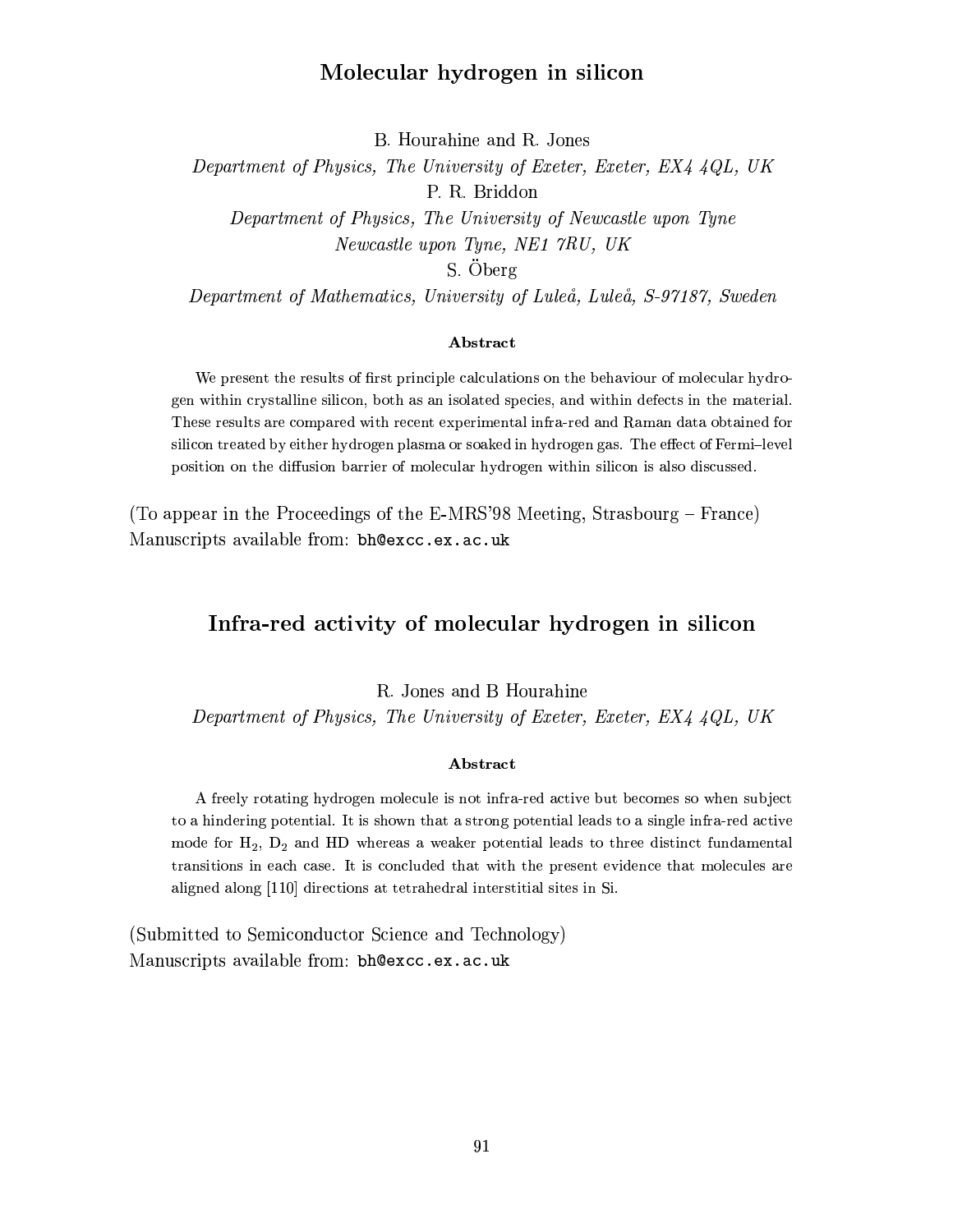## The structural properties of transition metal hydrogen complexes in silicon

A. Resende and R. Jones

Department of Physics, The University of Exeter, Exeter, EX4 4QL, UK P. R. Briddon Department of Physics, The University of Newcastle upon Tyne Newcastle upon Tyne, NE1 7RU, UK S. Öberg

Department of Mathematics, University of Luleå, Luleå, S-97187, Sweden

#### Abstract

A first-principles spin-polarised local density functional cluster method is used to explore the structural and vibrational properties of several substitutional transition-metal impurities complexed with hydrogen.

(To appear in the Proceedings of the E-MRS'98 Meeting, Strasbourg – France) Manuscripts available from: resende@excc.ex.ac.uk

## The electronic properties of transition metal hydrogen complexes in silicon

R. Jones and A. Resende Department of Physics, The University of Exeter, Exeter, EX4 4QL, UK P. R. Briddon Department of Physics, The University of Newcastle upon Tyne Newcastle upon Tyne, NE1 7RU, UK

S. Öberg

Department of Mathematics, University of Luleå, Luleå, S-97187, Sweden

#### Abstract

The electrical levels of various combinations of transition metal- $H_n$  defects in Si are calculated using spin-polarised local density functional cluster theory with an empirical correction. The shifts of these levels with H can be understood through a displacement and splitting of the gap  $t_2$  manifold of states due to the impurity. Passive defects are identified.

(To appear in the Proceedings of the E-MRS'98 Meeting, Strasbourg – France) Manuscripts available from: resende@excc.ex.ac.uk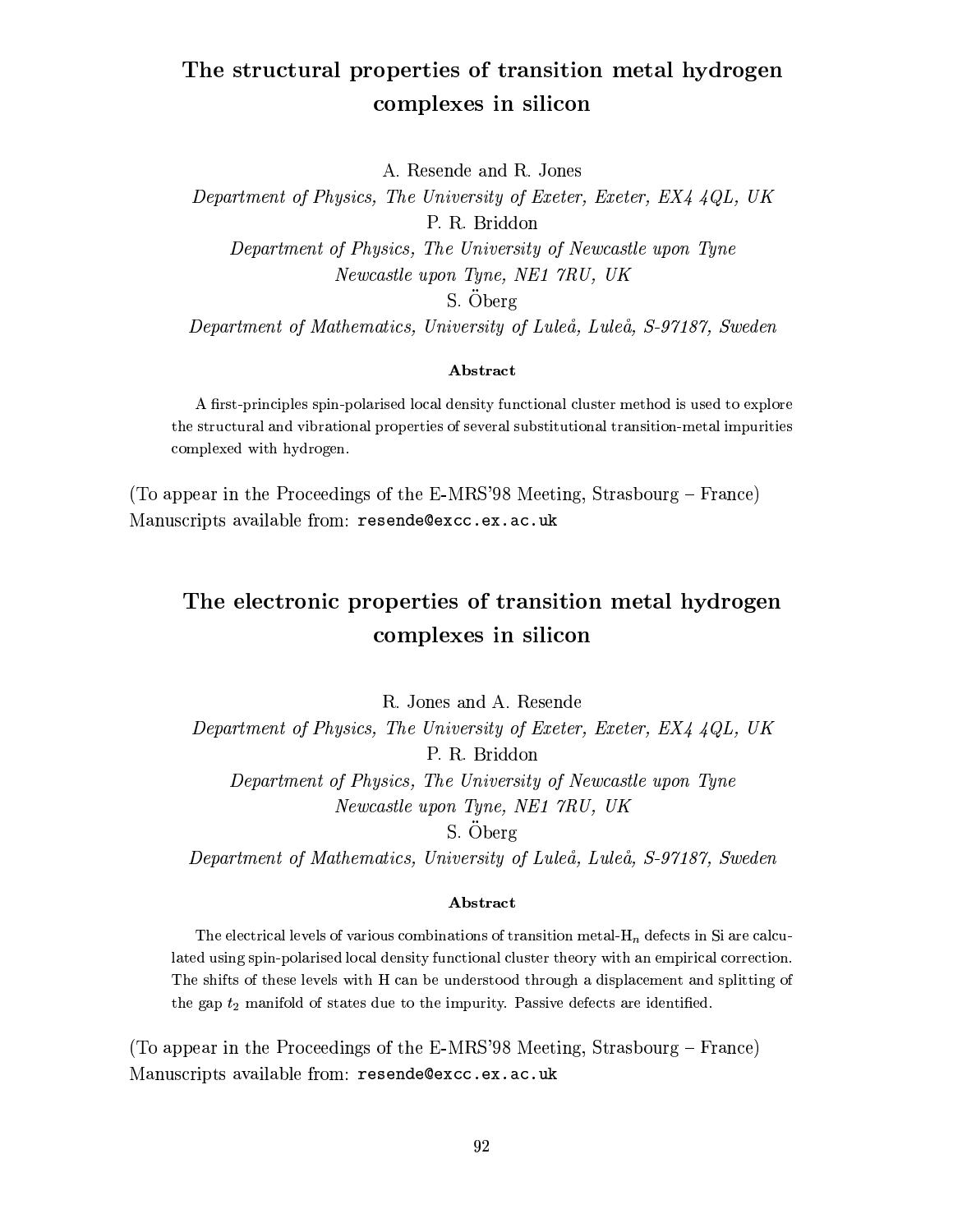## Vacancy-hydrogen complexes in germanium

J. Coomer, P. Leary and R. Jones

Department of Physics, The University of Exeter, Exeter, EX4 4QL, UK

M. Budde and B. Bech Nielsen

Institute of Physics and Astronomy, Aarhus University, DK-80000, Aarhus, Denmark

P. R. Briddon

Department of Physics, The University of Newcastle upon Tyne Newcastle upon Tyne, NE1 7RU, UK

S. Öberg

Department of Mathematics, University of Luleå, Luleå, S-97187, Sweden

#### Abstract

Local-density-functional pseudopotential theory is used to investigate the structural, electronic and vibrational properties of vacancy-hydrogen complexes in germanium. The results are compared with recent infrared absorption data from proton and deuteron implanted Ge. The acceptor and donor levels of the VH<sub>n</sub> defects are derived semi-empirically from the relaxed structures.

(To appear in the Proceedings of the E-MRS'98 Meeting, Strasbourg – France) Manuscripts available from: coomer@excc.ex.ac.uk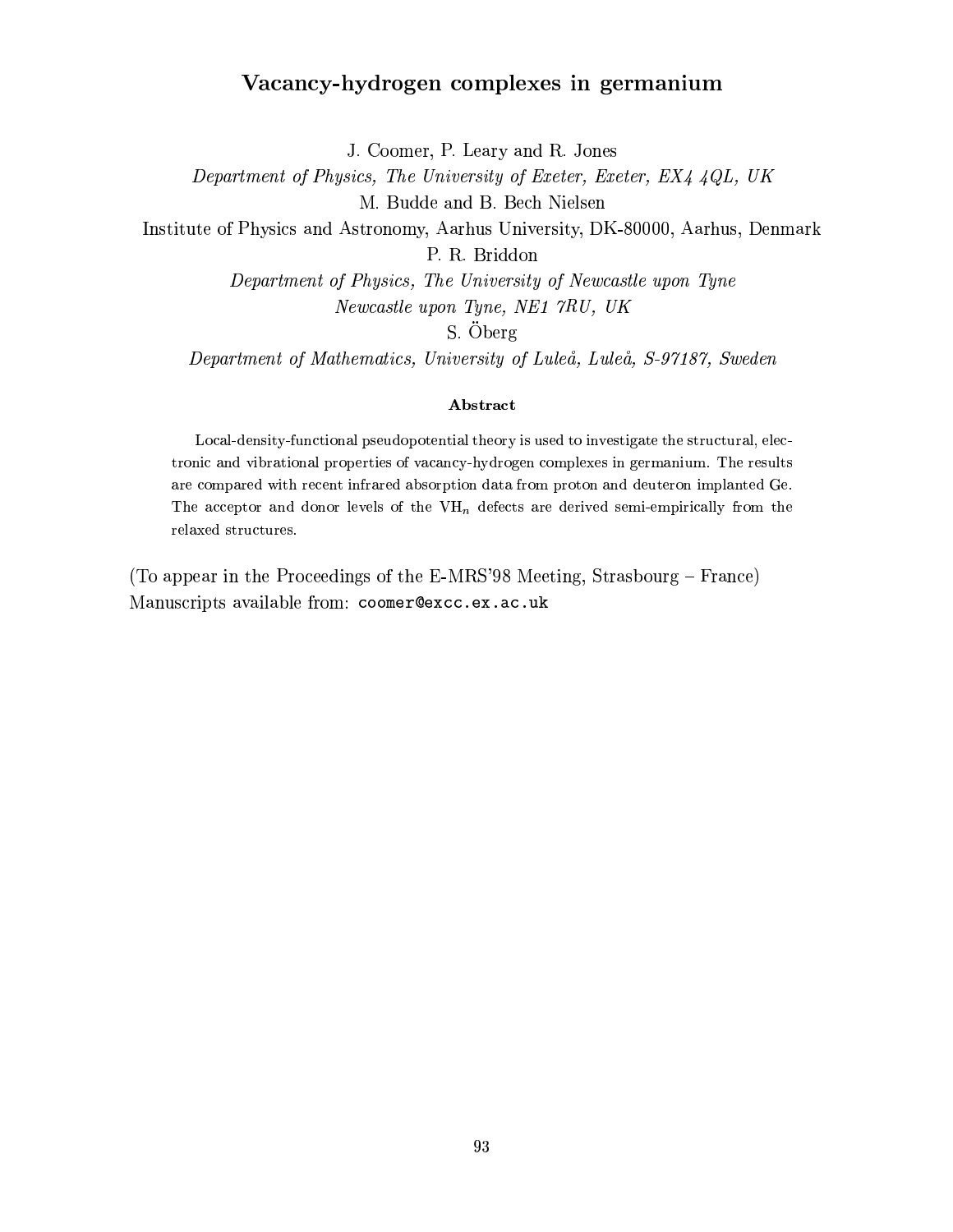## Energetics of 3d impurities on the  $(001)$  surface of iron

B. Nonas, K. Wildberger, R. Zeller, and P. H. Dederichs Institut für Festkörperforschung, Forschungszentrum Jülich, D-52425 Jülich, Germany

#### Abstract

Motivated by recent STM results for  $Cr$  on  $Fe(001)$  we present a detailed ab-initio study of the alloying process in the dilute limit for 3d atoms on the  $Fe(001)$  surface. The calculations are based on local density functional theory and apply a KKR-Green's function method for impurities on surfaces. For practically all 3d transition metal impurities on  $Fe(001)$  we find a strong tendency for a direct exchange mechanism into the first surface layer. The early  $3d$  impurities V, Cr and Mn strongly repel each other on neighboring positions within the first layer, while Ni and Cu atoms show a moderate repulsion. The ab-initio results are in good agreement with STM studies for  $Cr/Fe(001)$  by the NIST group and present valuable predictions for all  $3d/Fe(001)$  systems.

Over the last years experimental methods like ion field and scanning tunneling microscopy became able to discern individual atoms on surfaces and to observe to a certain extent diffusion and formation processes on the surface of materials. Together with various calculational methods a good understanding of growth modes on an atomic scale has been achieved  $[1, 2]$ . The results so far suggest that adsorption and diffusion depend strongly on the combination of materials and that therefore no general rules can be applied. For a few substrate-adsorbate combinations the formation of surface alloys is found even though the adsorbates are principally immiscible in the substrate  $[3, 4]$ . In a recent STM study the growth and alloying of Chromium on the  $Fe(001)$  surface has been investigated [5]. The aim of this investigation was to understand a number of anomalies in the interlayer exchange coupling of  $Fe/Cr$  magnetic multilayers. The authors find that under layer-bylayer growth condition substantial alloying occurs at the Fe/Cr interface. For instance,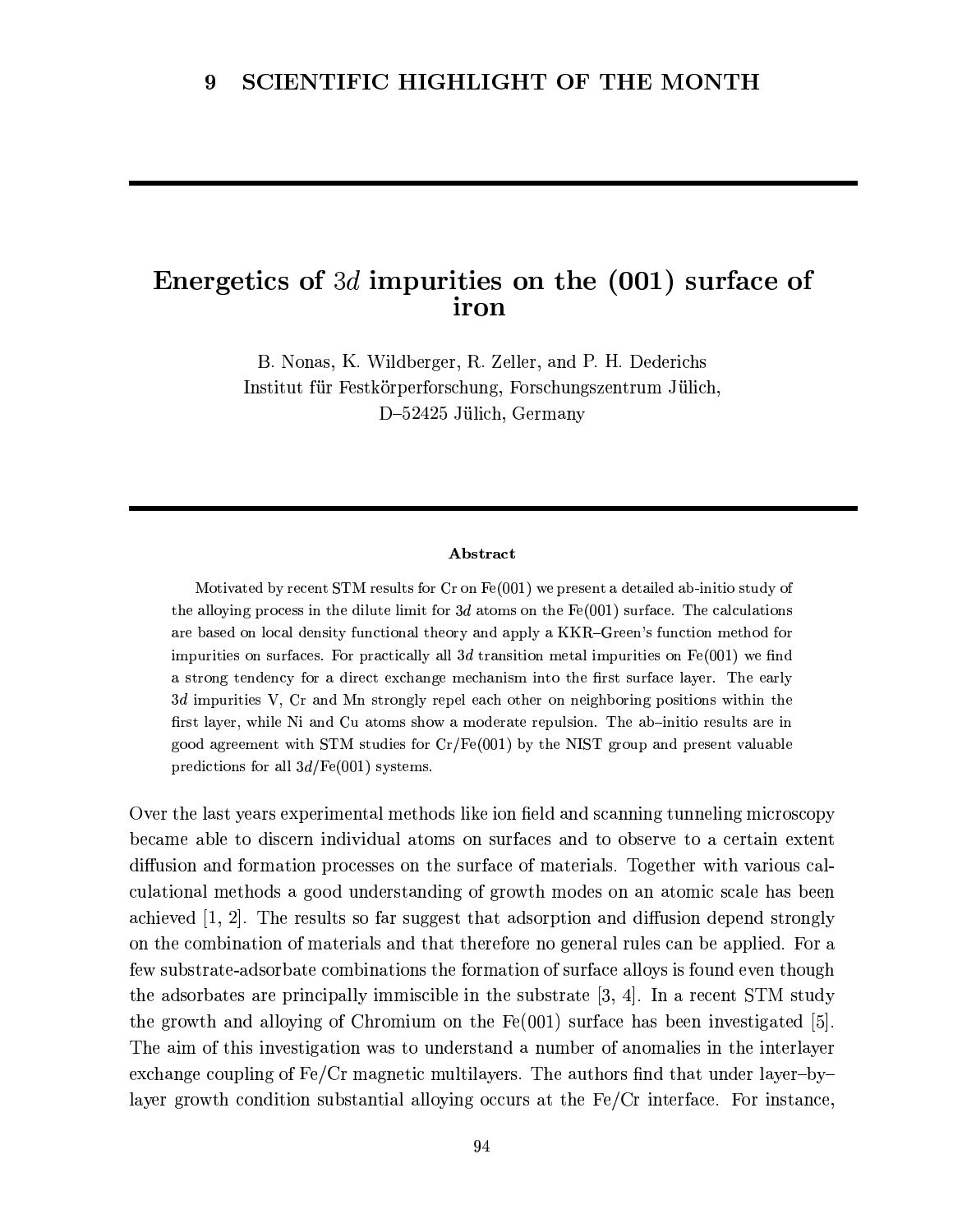adsorbed Cr atoms are directly incorporated into the first layer and also interdiffusion into deeper layers is observed. Further statistical analysis of the data yields direct information about the interactions of Cr atoms in the surface layer; e.g., the absence of nearest neighbor (nn) dimer pairs shows a strong repulsion between neighboring Cr atoms.

Motivated by these STM results for  $Cr$  on  $Fe(001)$  we present here a detailed ab-initio study of the alloying process for 3d atoms on the  $Fe(001)$  surface, where we will concentrate on the energetic properties in the dilute limit.



Figure 1: Schematic representation of different configurations of 3d impurities (shaded) at the surface: a) 3d adatom, b) the direct-exchange complex consisting of a 3d surface atom and a neighboring Fe adatom, c) the complete-exchange complex with a "free" Fe adatom, d) two  $3d$ surface atoms at nn sites in the first layer and e) two non-interacting  $3d$  surface atoms.

In particular we consider the elemental processes sketched in Fig. 1 and ask the following specific questions: Is it for an impurity adatom (Fig. 1a) energetically favorable to exchange with an Fe surface atom ("direct" exchange, Fig. 1b), and is the resulting complex (b) stable or likely to dissociate ("complete" exchange, Fig. 1c), so that effectively a migrating 3d adatom (a) is replaced by a migrating Fe adatom as in (c)? Do two 3d impurities in the first layer cluster as in (d) or are distant configurations (e) more stable? And finally, does the 3d impurity stick to the surface layer or does it interdiffuse into the Fe bulk? We will show, that our results are in excellent agreement with the recent STM-studies for Cr on Fe [5] and represent valuable predictions for the whole 3d series on  $Fe(001)$ .

The calculations are based on density functional theory in the local density approximation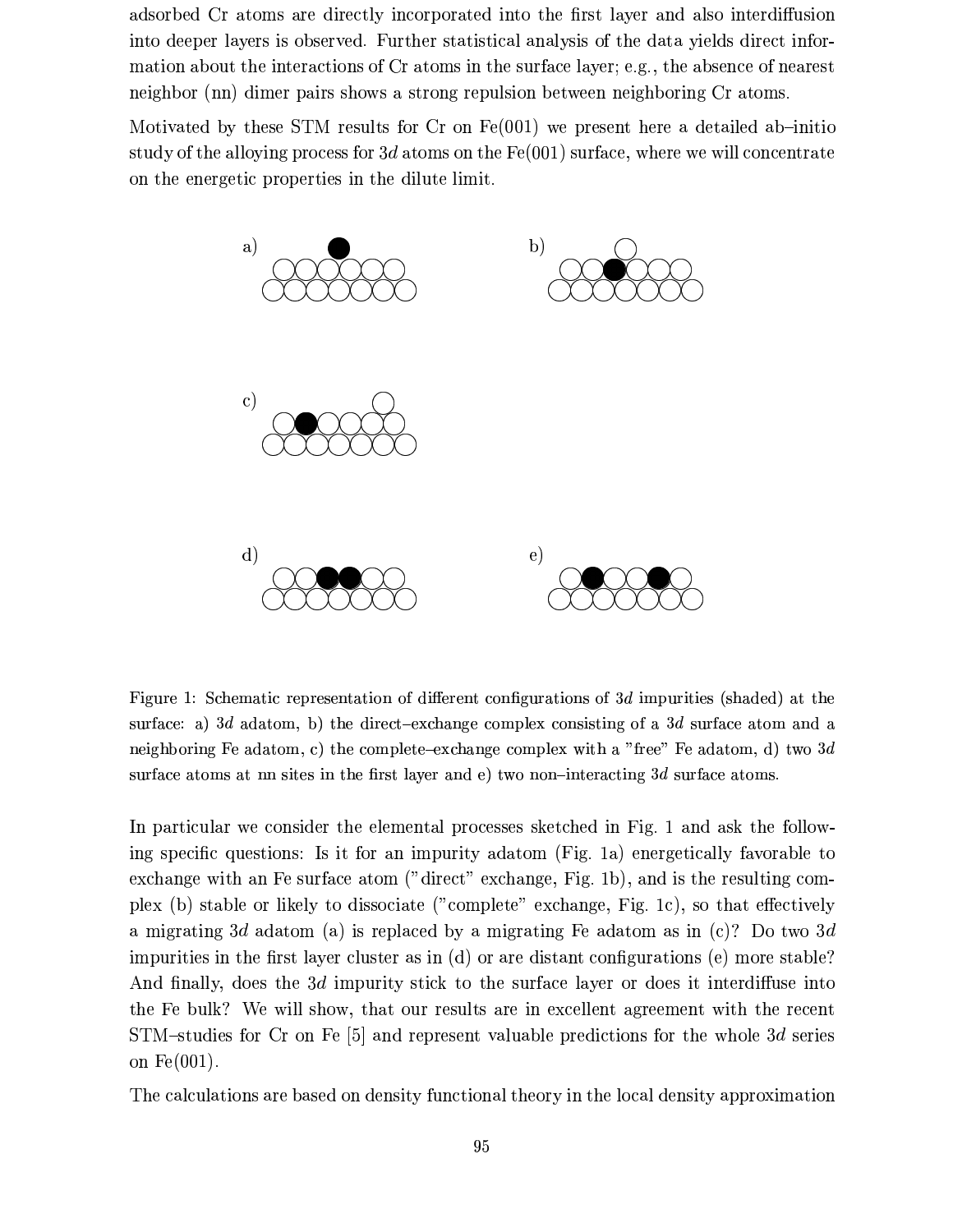with the parameters of Vosko et al. [6], and apply KKR–Green's function methods for surfaces [7] and impurities on surfaces [8]. The atomic potentials as well as the potentials in the vacuum region are approximated by spherically symmetric ASA-potentials. However the "full" charge density including all non-spherical terms is evaluated and used in the calculation of the total energies. Angular momenta up to  $\ell_{\text{max}} = 3$  are included in the expansion of the wave functions (and up to  $2\ell_{\text{max}} = 6$  in the charge density expansion). We start from the selfconsistently calculated Green's function of the ideal surface which serves as the unperturbed reference system. To describe the impurity or the impurity dimers on the surface we consider a cluster of perturbed ASA-potentials which includes the potentials of the impurities and the perturbed potentials of several neighbor shells, with typical sizes ranging from 19 perturbed sites for the segregation energies to 58 for the interaction of nn impurities.

To overcome finite size effects due the restricted finite extension of the perturbation, the total energy of the perturbed system is evaluated as the energy difference with respect to the reference system by applying Lloyd's formula (adapted to complex energies [9]). In this way all single particle contributions are summed up in whole space. We checked the accuracy in our calculations by using different cluster sizes and by changing the reference system. In general we find that screening is less efficient at the surface than in the bulk, so that the spatial extent of the perturbed cluster plays a larger role than in the bulk. Nevertheless reliable total energy results can be obtained, if (i) at least two shells of perturbed potentials around each impurity are considered, if (ii) Lloyd's formula is used for the single particle energies, and if (iii) all calculated total energy differences refer to the same cluster sizes. For instance, for the interaction energy of two impurities the larger "dimer-cluster" has also to be used for the energy of the single impurity. Our calculations neglect the lattice relaxations at the surface and around the impurities. For the  $3d$ impurities on the Fe surface this should be well justified. For instance, recent calculations for 3d impurities in bulk Fe  $\vert 16 \vert$  show, that the relaxation energies are very small, e. g. for Cr and Mn impurities 0.02 and 0.002 eV, respectively. At the surface relaxations are in general larger, but the relaxation energies are also small. Recent calculations [15] for 3d monolayers on Fe(001) give typical relaxation energies of 0.02 eV, with the largest relaxation energy of 0.04 eV obtained for a Cr monolayer coupling antiferromagnetically to the substrate moments.

Fig. 2 summarizes the calculated energies for the exchange mechanism at the  $Fe(001)$ surface. Plotted are both, the energies for the "direct exchange" process defined by the energy difference between the  $3d$  adatom configuration shown in Fig. 1a and the exchanged pair configuration of Fig. 1b, as well as the energies for the "complete exchange", defined by the energy difference between configuration (a) and configuration (c) consisting of the 3d surface atom and a "free" Fe adatom. Our definition of the exchange energy does not include the additional energy gain due to the possible adsorption of the Fe adatom at a step or an island, since we are only interested in the exchange probability during diffusion on the terrace, which for the present purpose is considered as infinitely large. Moreover we only calculate the equilibrium configuration, but not the activation barrier, which we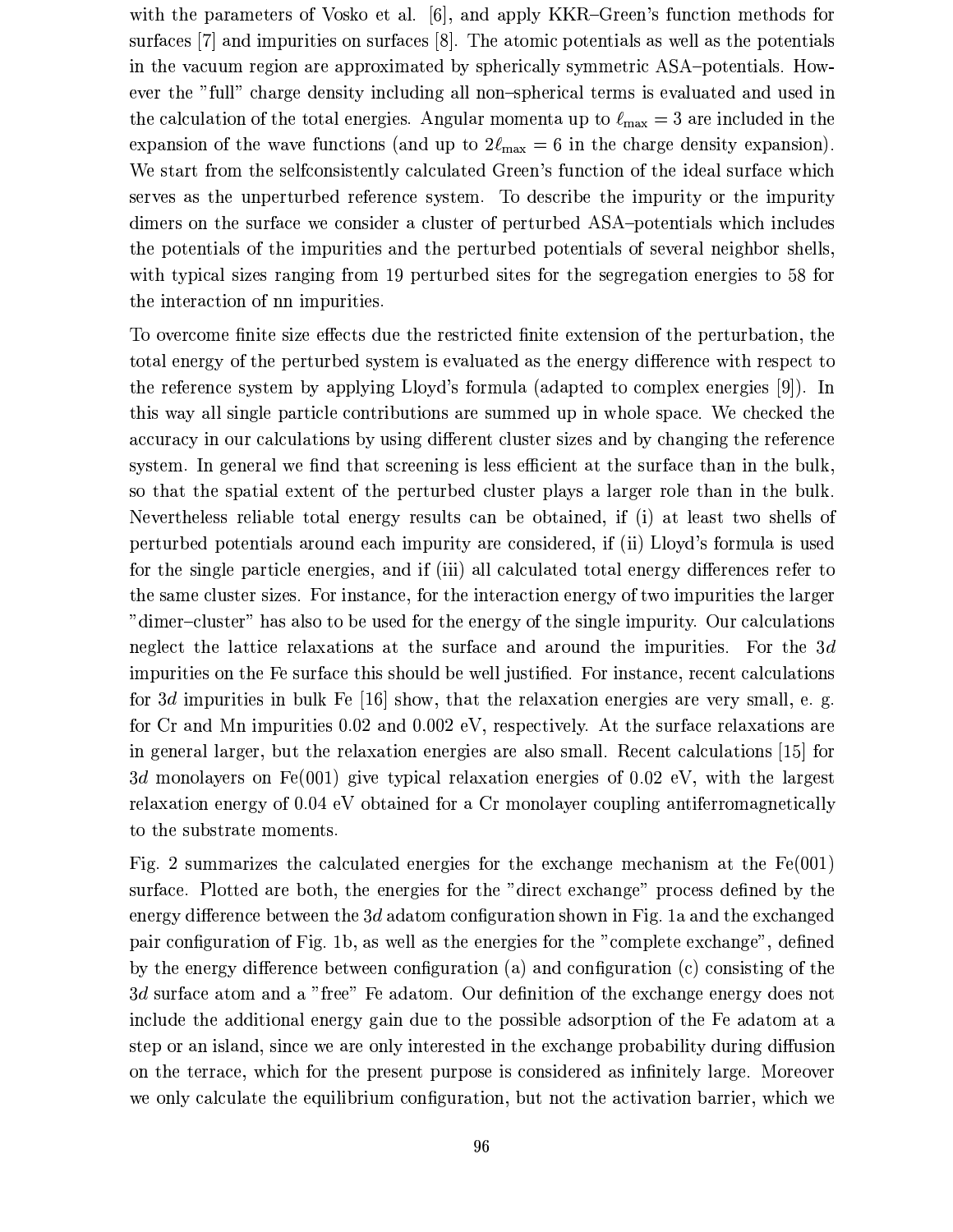

Figure 2: The differences in total energy for the exchange process. The *direct-exchange* energy is the total energy difference between the exchange complex of Fig. 1b and the  $3d$  adatom of Fig. 1a. The *complete-exchange* energy includes the dissociation energy of the complex and represents the total energy difference between the configurations 1c and 1a.

assume to be sufficiently small that the exchange process actually occurs. By definition both exchange energies vanish for an Fe "impurity". Surprisingly we find that for all 3d impurities the complete-exchange configuration (c) is more stable than the 3d adatom (a). The only exception is the Co impurity, which has a nearly vanishing exchange energy and behaves in this respect like an Fe adatom. The energy gain is particularly large for the Cr and Mn adatoms, i. e. 0.57 and 0.65 eV, respectively. Our result for Cr is in excellent agreement with the STM experiments for  $Cr/Fe(001)$  [5], which show that all Cr atoms are incorporated directly into the iron surface without moving to steps.

One can see from Fig. 2 that (with the exception of Co and V adatoms) the "direct exchange" configuration (b) is considerably less stable than the "complete exchange" configuration  $(c)$ , so that substantial energy is gained by breaking up the pair complex. In fact, at both ends of the series, i. e. for Sc and Cu, the pair configuration is energetically higher than the 3d adatom configuration. The reason for the instability of this complex will be discussed later on.

The calculated exchange energies are strongly affected by magnetism, which we illustrate for a Mn impurity. The local moment of the Mn adatom couples ferromagnetically to the substrate moments, while for the Mn surface atom the antiferromagnetic configuration [10] is most stable, lying  $0.34$  eV lower than the ferromagnetic one. Therefore the complete exchange energy of 0.65 eV for Mn is reduced to 0.31 eV, if we consider the transition from the ferromagnetic Mn adatom to the (metastable) ferromagnetic surface atom. While magnetism strongly affects the calculated energies, the local moments of the impurities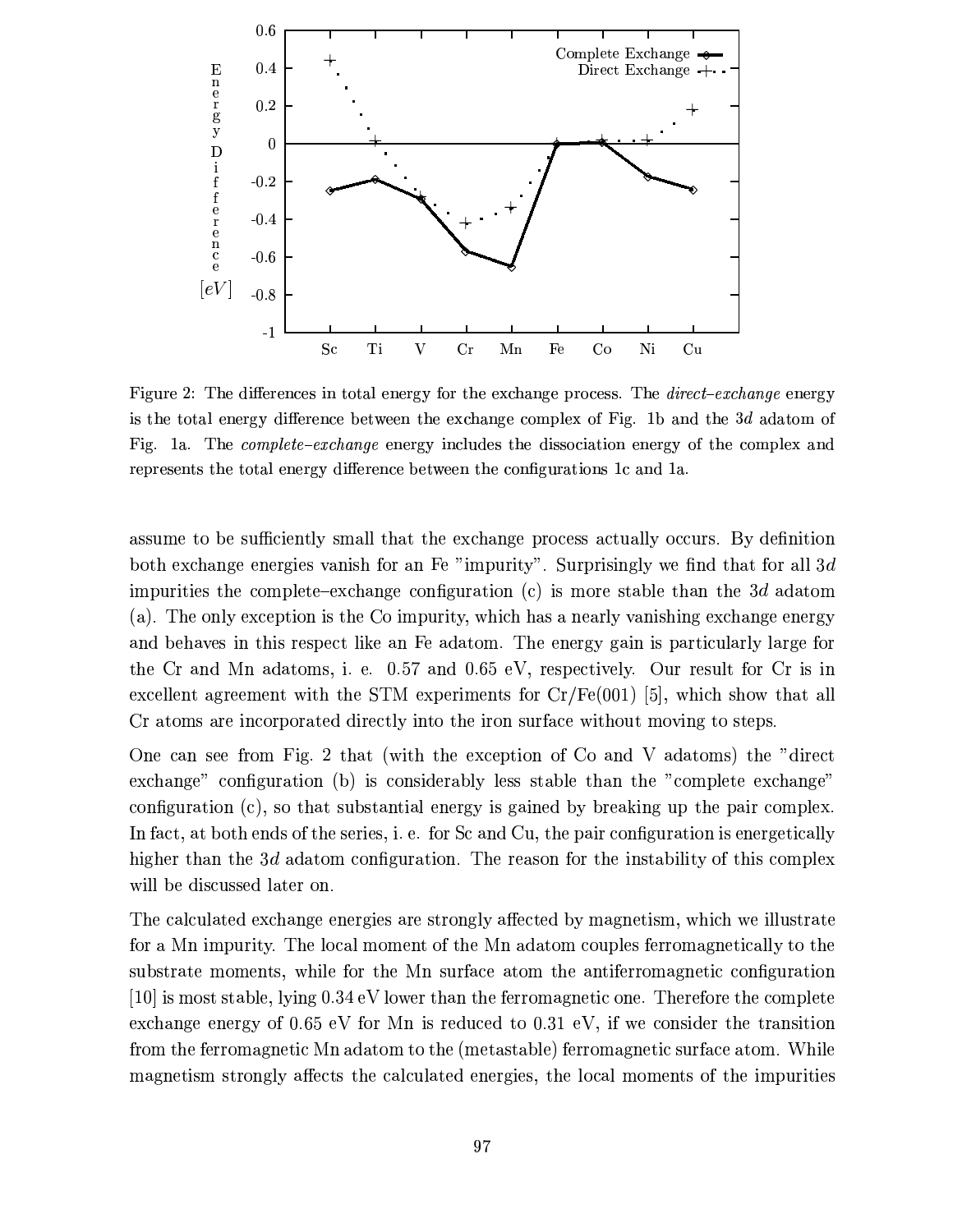do not change much for the different geometries and magnetic configurations.

We now consider the interaction of two 3d surface atoms by calculating the interaction energies on nearest neighbor (nn) and next-nearest neighbor (nnn) sites in the surface and comparing with the calculated interaction energies at the same distances in the bulk. The interaction energies are defined as the total energy difference between the dimer complex and two isolated impurities at infinite separation. Thus by construction a negative energy means attraction and a positive energy repulsion between the two atoms. For the single surface impurities the preferred magnetic states are [10]: ferromagnetic coupling  $(\uparrow)$  to the substrate for Fe, Co and Ni and antiferromagnetic coupling  $(\downarrow)$  for Ti, V, Cr and Mn. Thus for the pairs we can in principle have three different collinear states, the antiferromagnetic configuration  $(\downarrow \downarrow)$  with both impurities coupling ferromagnetically to each other, but antiferromagnetically to the substrate, the ferrimagnetic configuration  $(\uparrow \downarrow)$  and the ferromagnetic one  $(\uparrow \uparrow)$ . The last one is realized for the Co and Ni nn-pairs, while the antiferromagnetic configuration is found at the beginning of the series for Ti-, Vand Cr-pairs. Mn and Fe pairs are boundary cases, for which all three configurations exist, with the antiferromagnetic one being most stable for the Mn dimer and the ferromagnetic one for Fe. The interaction energies for all these surface dimers on nn and nnn sites are listed in table 1 together with the corresponding nn dimers in the bulk (in the bulk terminology these are nnn dimers). For Mn and Fe the bold numbers indicate the stable configuration.

|               |          | $_{\rm Cr}$ | Мn                             |                          |          | Fe       |           |      | Co       | Ni       | Cu       |
|---------------|----------|-------------|--------------------------------|--------------------------|----------|----------|-----------|------|----------|----------|----------|
| configuration | ₩₩       | ₩₩.         | .↓↓)                           | $\downarrow\uparrow)$    | ՛ተተ`     | ₩        | 木)<br>ำ⊁า | (木木) | (木木)     | (11)     | (11)     |
| surface: nn   | 0.214    | 0.208       | 0.214                          | $-0.011$                 | $-0.010$ | 0.041    | 0.0       | 0.0  | $-0.011$ | 0.044    | 0.067    |
| bulk: nn      | 0.127    | 0.082       | $\qquad \qquad \longleftarrow$ |                          | $-0.031$ |          | —         | 0.0  | $-0.016$ | $-0.026$ | $-0.044$ |
| surface: nnn  | $-0.016$ | 0.023       | $-0.014$                       | $\overline{\phantom{a}}$ | $-0.007$ | $-0.059$ | --        | 0.0  | 0.003    | 0.011    | $-0.03$  |

Table 1: Interaction energies of 3d impurities on the nearest neighbor  $(\text{nn})$  and next nearest neighbor (nnn) sites in the surface layer of  $Fe(001)$  and at the same distance as the surface nn sites in bulk Fe (bulk: nnn). The energies are given in eV with positive energies referring to repulsive interactions.

The most important result of table 1 is, that the interaction for the nn dimers of Ti, V, Cr and Mn is strongly repulsive with a magnitude of about  $0.2 \text{ eV}$ , while the interaction for the nn dimers of Co. Ni and Cu is relatively weak, being slightly attractive for Co. and repulsive for Ni and Cu. A similar trend, in particular the repulsion of the Ti, V and Cr dimers, is also found in the bulk, although the values are reduced due to the better screening in the bulk. The interaction of the nnn surface dimers is much weaker, repulsive for Cr and Ni and attractive for V and Mn. As noted already above for the exchange energies, magnetism plays also a large role for the interaction energy. The repulsion of the  $(\downarrow \downarrow)$  configurations is a consequence of frustration: the two atoms would like to couple antiparallel to each other, which can however not been realized due to the strong antiferromagnetic coupling of each atom to the substrate moments.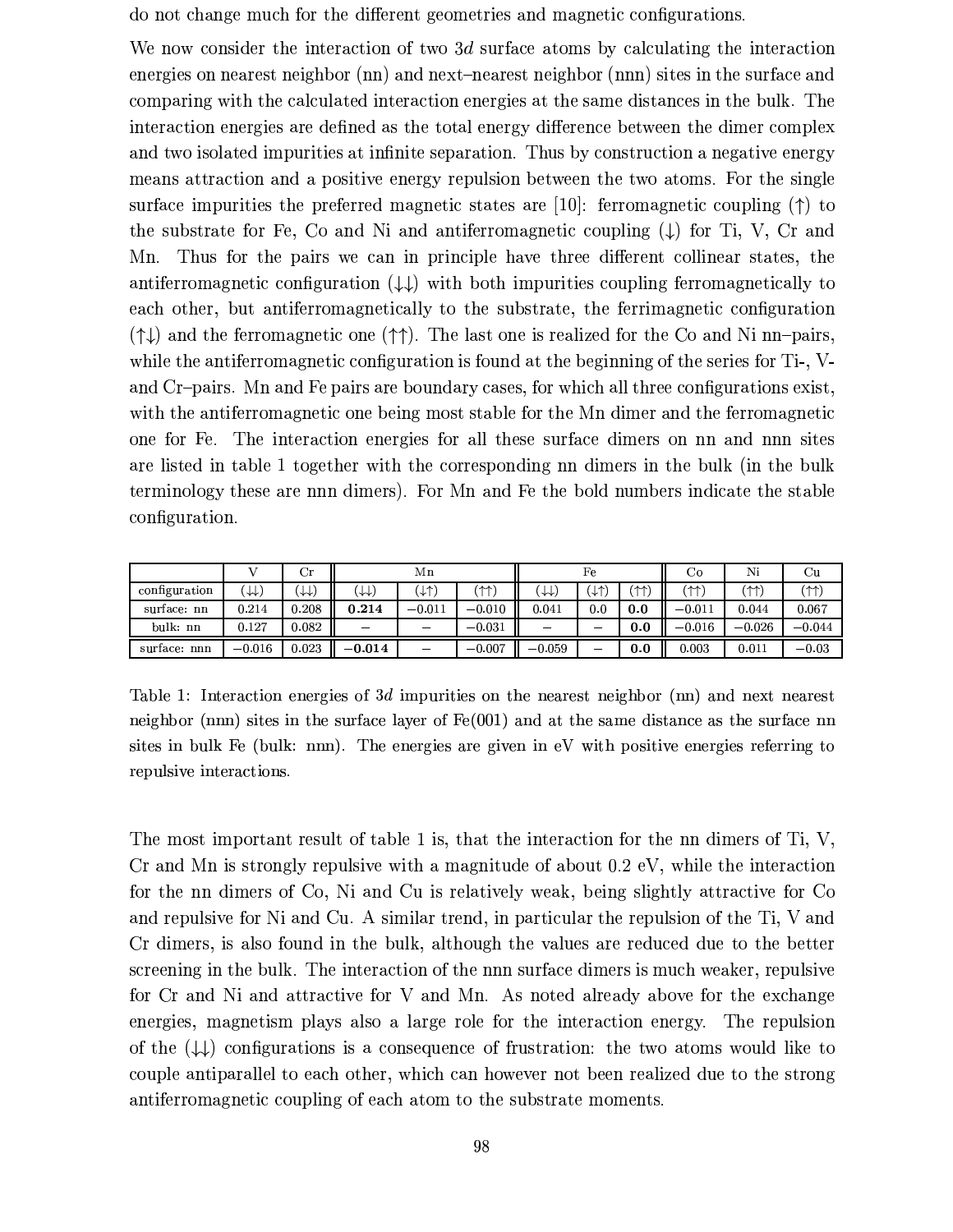The above results are in very good agreement with the recent STM studies for the growth process of Cr on the  $Fe(001)$  surface [5]. In the statistical analysis of these data, no nn Cr pairs are found, while the probability for the formation of Cr dimers on nnn sites is reduced by  $0.4 \pm 0.2$  as compared to a random distribution, being valid for the non-interacting case. Applying a Boltzmann's formula  $\exp E_{\text{int}}/k_B T$  on our calculated interaction energies  $E_{\text{int}}$  with an assumed temperature of  $T = 300K$ , we obtain a reduction to 0.01 for the nn Cr dimer and a reduction to 0.6 for the nnn dimers which agrees with the above results within the statistical errors.

We now proceed to the calculation of the surface segregation energies, the energy difference between the 3d impurity in the first surface layer and in the bulk. The calculated surface segregation energies are plotted in Fig. 3. Negative energies mean that the impurities seg-



Figure 3: Surface segregation energies of 3d impurities with respect to the  $Fe(001)$  surface; negative energies mean segregation at the surface.

regate to the surface, while for positive energies the surface position is unfavorable. The results show a parabolic behavior, however with a depletion in the middle of the row. The parabolic behavior with negative values at the beginning and end of the series is expected from simple bonding arguments or from the trend of the surface energies. However instead of the expected maximum with positive values for Cr and Mn, we obtain a slightly negative value for Cr and a stronger negative value for Mn. This anomaly is due to magnetism which also shows up in the two values obtained for the Mn impurities. The stable antiferromagnetic configuration segregates to the surface, while the metastable ferromagnetic one has a vanishing segregation energy. For the well studied case of  $Cr/Fe(001)$  Venus and Heinrich [14] report at room temperature an intermixing up to three monolayers, while the STM studies [5] show that in the dilute limit about 25  $\%$  of the Cr atoms stay in the first layer. This agrees with the nearly vanishing segregation energy obtained in the calculations which means that there is no energetic driving force to or away from the surface.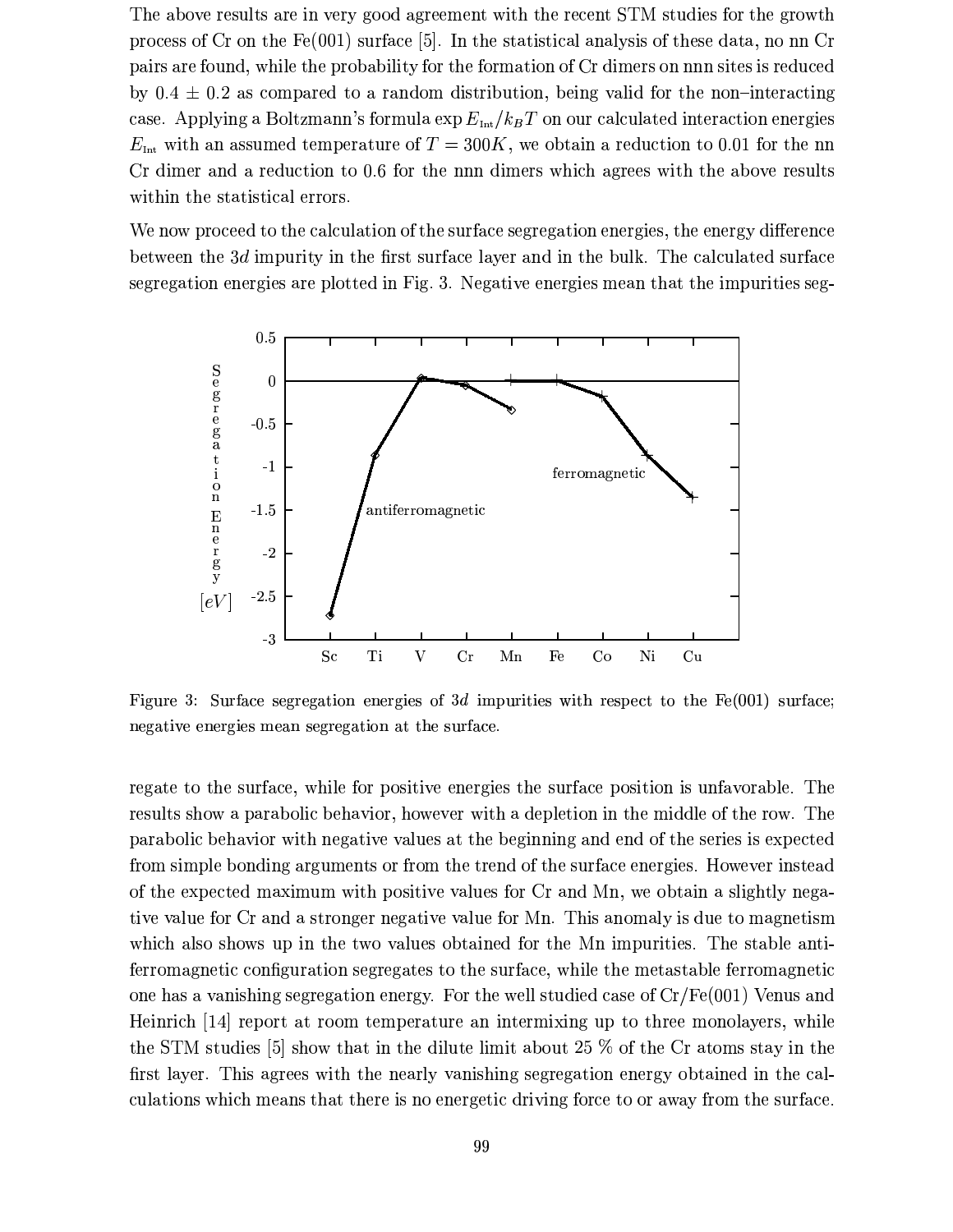Our results also agree reasonably well with the semi-empirical formulas of Miedema [11]. Recent calculations of segregation energies based on the LMTO–CPA method [12] for 3d impurities on  $Fe(110)$  yield a similar trend as in the present studies. However the results for Ti, V, Cr, Mn, Ni and Cu are about  $0.5$  eV higher than our values for  $Fe(001)$ . Most of the difference seems to be due to numerical approximations in evaluating the CPA total energies  $[13]$ .

The calculated segregation energies offer an easy explanation for the instability of the direct-exchange complex shown in Fig. 1b. The negative surface segregation energy e.g. of the Cu impurity can be modeled by Fe-Cu bonds being weaker than Fe-Fe bonds, since by segregating to the (001) surface 4 nn Fe-Cu bonds are replaced by Fe-Fe bonds. The same process occurs in the dissociation of the complex (b), since one Fe-Cr bond is replaced by an Fe-Fe bond. For this reason we have plotted in Fig. 4 the dissociation



Figure 4: The dissociation energy of the exchange complex (total energy difference between the configurations 1c and 1b) and the energy per broken impurity-iron bond, as calculated from the segregation energy.

energy, as given by the difference of the "complete-exchange" and "direct-exchange" curves in Fig. 2, in comparison to the bond-breaking energy, as defined by  $1/4$  of the segregation energy. The close agreement supports the simple bond-counting picture.

In summary we have performed ab-initio studies for the energetic behavior of 3d impurities on the  $Fe(001)$  surface. Using the local density approximation and the KKR Green's function method we calculated the energy gain for the exchange process, the interaction of the impurities within the first layer and the surface segregation energies. The surprising result of our calculation is that with the exception of Co all 3d impurities prefer the surface position to the adatom one. Our results for  $Cr/Fe(001)$  are in excellent agreement with recent STM studies, showing the stability of the surface configuration, the strong repulsion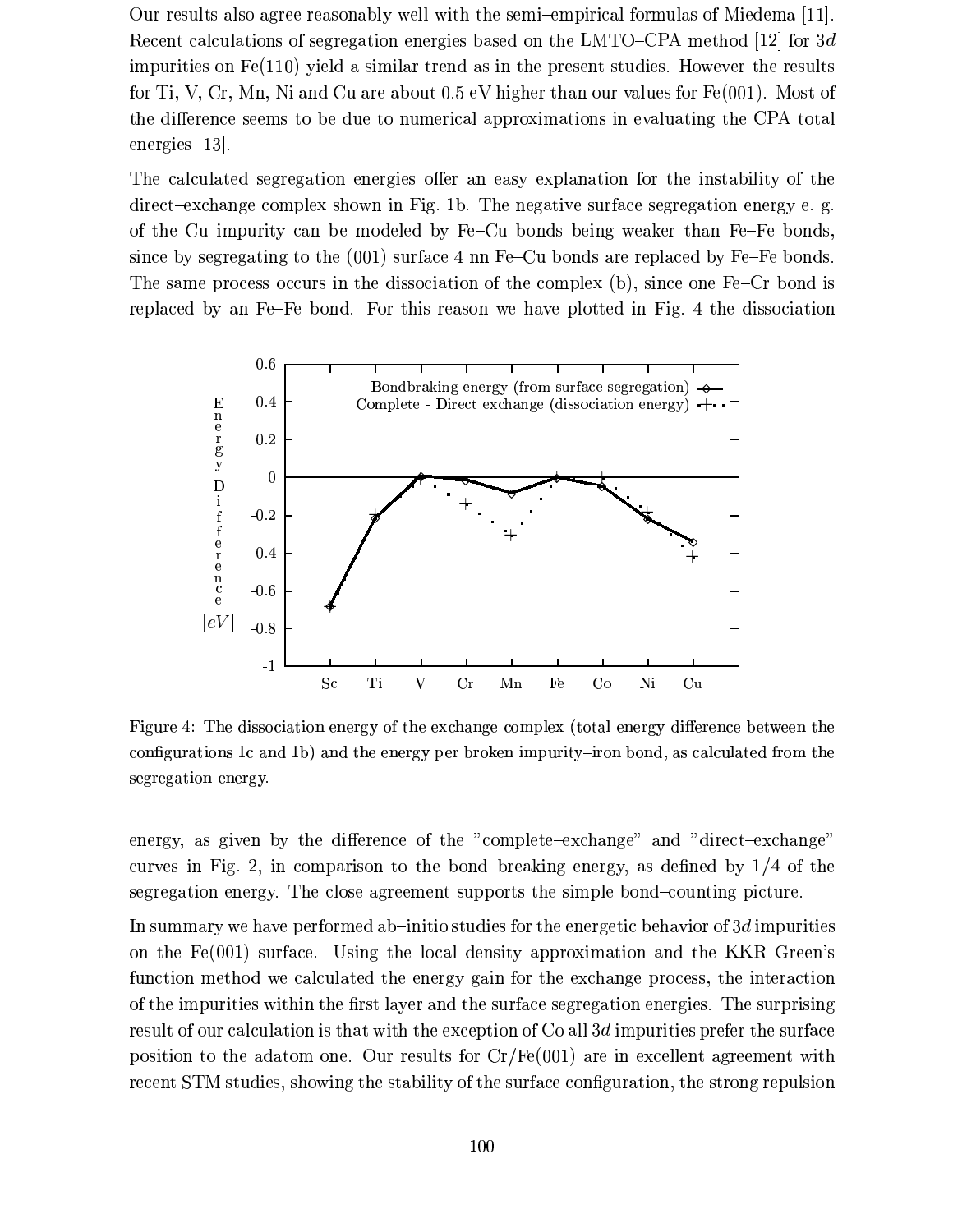of nn pairs, weak repulsion of nnn pairs and a nearly vanishing surface segregation energy.

For the other impurities we predict interesting trends: For V and Mn the incorporation into the surface layer, equally strong repulsion of nn pairs as for Cr, but contrary to Cr weak attraction of nnn pairs, a nearly vanishing segregation energy for V, but a moderate segregation energy for Mn. A Co impurity behaves energetically very much like an Fe atom. On the other hand for Ni and Cu impurities the surface position should be more stable, first neighbors in the surface repel each other, while second neighbors are weakly repulsive for Ni and attractive in the case of Cu. Both Ni and Cu show a strong tendency for surface segregation. We hope that the present calculations encourage further experimental studies of these systems. A slightly shortened version of this paper has been published recently [17].

At present we are collaborating with the group of H. Dreysse in Strassbourg to gain insight into the growth and alloying process of  $Cr/Fe(001)$  at larger Cr coverages [18]. The alloying behavior is investigated by Monte Carlo methods, where the presently calculated ab-initio interaction energies are used to determine the effective cluster interaction parameters [19] needed in this approach.

**Acknowledgments:** It is a pleasure to thank A. Davies and J. Stroscio for interesting discussions concerning the  $Cr/Fe$  system. We thank T. Korhonen for making his results on the relaxation energies of impurities in Fe available to us prior to publication. In particular we thank H. Dreysse and L.T. Wille for many discussions concerning the Monte Carlo calculations. The work has benefited from collaborations within the TMR-Network "Interface Magnetism" (Contract No. EMRX-CT96-0089) and was partially funded by a grant of the DFG-Schwerpunktprogramm "Relativistic Effects" (Project No. DE  $509/2 1).$ 

### References

- [1] B.D. Yu and M. Scheffler, Phys. Rev. B 55, 13916 (1997)
- [2] H. Ibach, M. Giesen, T. Flores, M. Wuttig, and G. Treglia Surf. Sci.  $364$ ,  $453$  (1996).
- [3] L. Nielsen, F. Besenbacher, I. Stensgaard, E. Lægsgaard, C. Engdahl, P. Stoltze, K.W. Jacobsen, and J.K. Nørskov, Phys. Rev. Lett. 71, 754 (1993).
- [4] S. Oppo, V. Fiorentini, and M. Scheffler, Phys. Rev. Lett.  $71$ , 2437 (1993).
- [5] A. Davies, J. Stroscio, D.T. Pierce, and R.J. Celotta Phys. Rev. Lett. 76, 4175 (1996).
- [6] S. H. Vosko, L. Wilk, and M. Nusair, J. Can. Phys. 58, 1200 (1980).
- [7] R. Zeller, P. Lang, B. Drittler, and P.H. Dederichs in Application of Multiple Scattering Theory to Material Science, edited by W. H. Butler et al., MRS Symposion Proceedings No. 253 (Material Research Society, Pittsburgh, 1992), p. 357